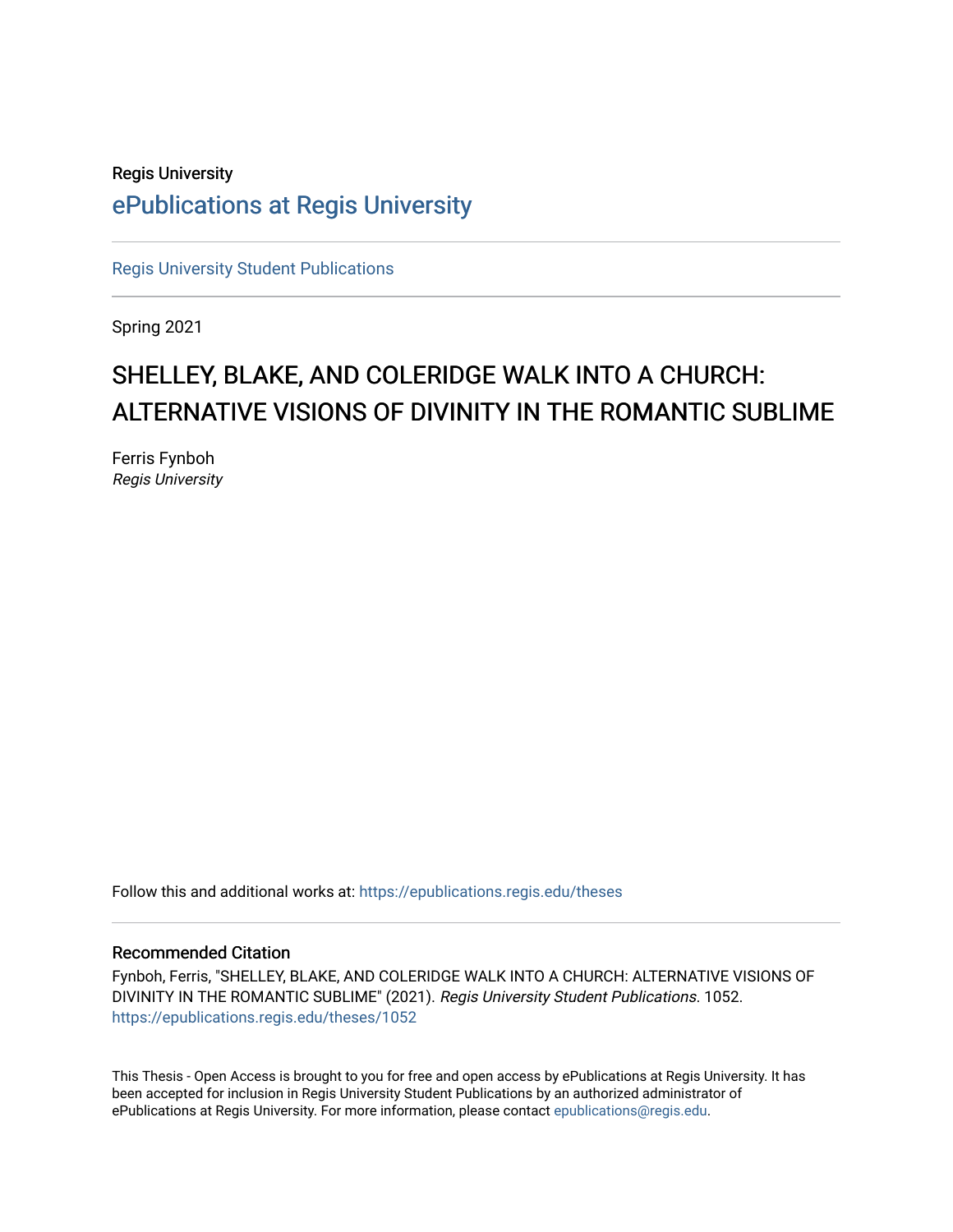### **SHELLEY, BLAKE, AND COLERIDGE WALK INTO A CHURCH: ALTERNATIVE VISIONS OF DIVINITY IN THE ROMANTIC SUBLIME**

**A thesis submitted to Regis College The Honors Program in partial fulfillment of the requirements for Graduation with Honors**

**by**

**Ferris Fynboh**

**May 2021**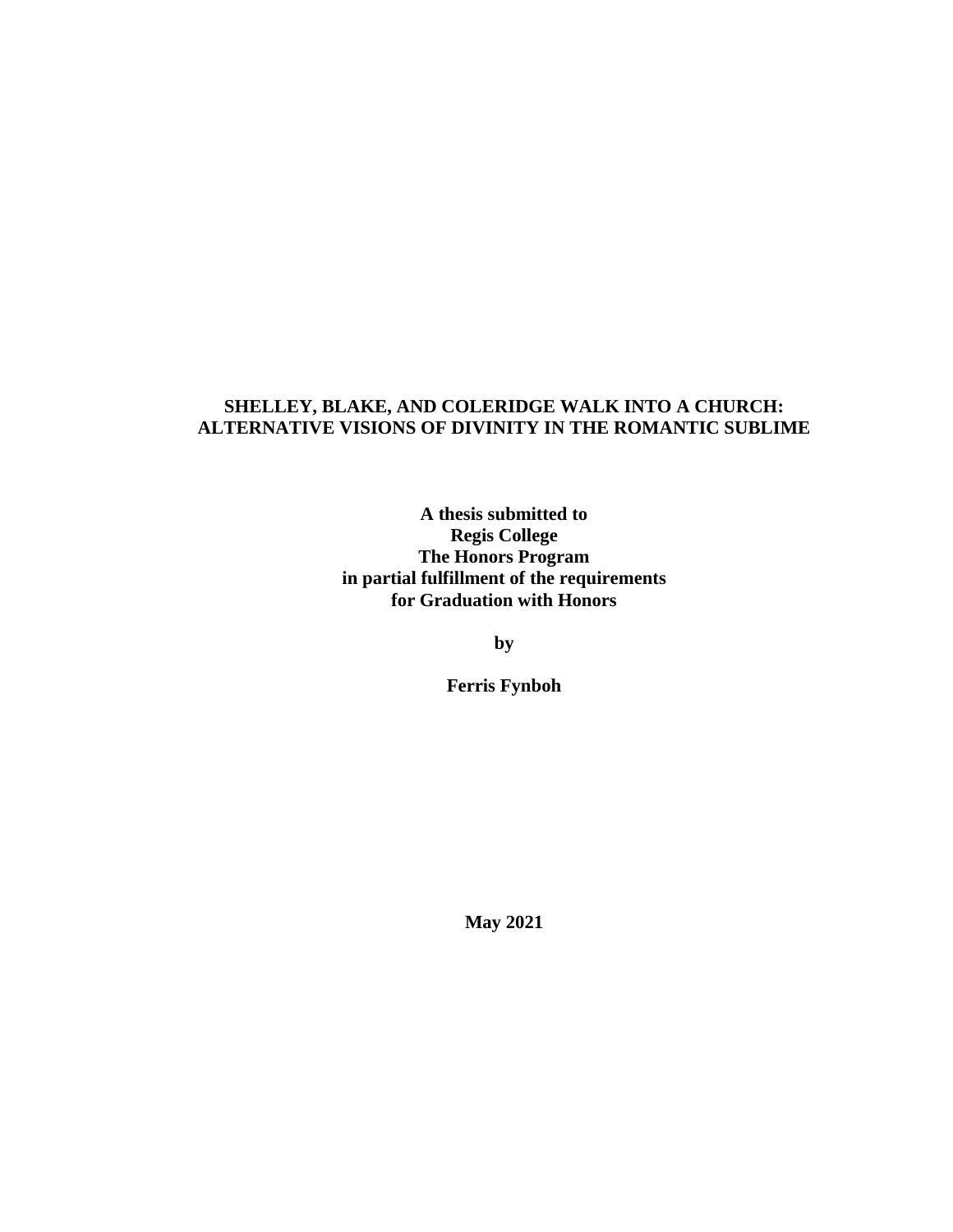**Thesis written by**

**Ferris Fynboh**

**Approved by**

Mark J. Bruhn (electronic signature) Thesis Advisor (M. Bruhn)

Frank McGill (electronic signature) Thesis Reader (F. McGill)

**Accepted by**

Director, Regis College Honors Program (T. Howe)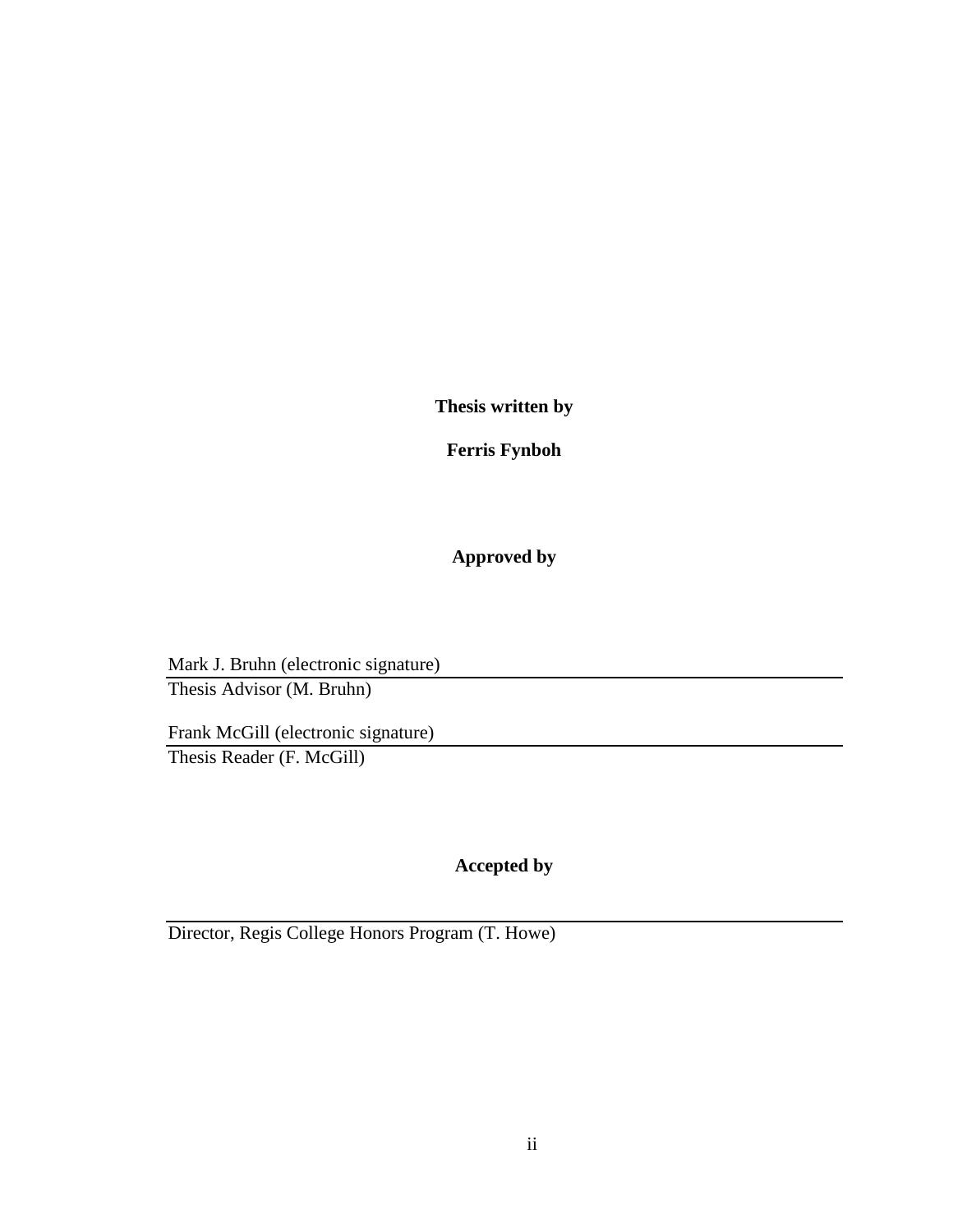### **Table of Contents**

| PREFACE and ACKNOWLEDGEMENTS                                                           | iv |
|----------------------------------------------------------------------------------------|----|
| <b>I. INTRODUCTION</b>                                                                 |    |
| II. SIGNIFICANCE AND INSIGNIFICANCE IN SHELLEY'S<br><b>SECULAR SUBLIME</b>             | 8  |
| III. UNITY AND DIVISION IN BLAKE'S SUBLIME ETERNITY                                    | 30 |
| IV. AMBIGUITY AND UNRESOLVED CONTRADICTION IN COLERIDGE'S<br><b>CONFLICTED SUBLIME</b> | 55 |
| V. CONCLUSION                                                                          | 81 |
| <b>WORKS CITED</b>                                                                     | 84 |
| <b>WORKS CONSULTED</b>                                                                 | 89 |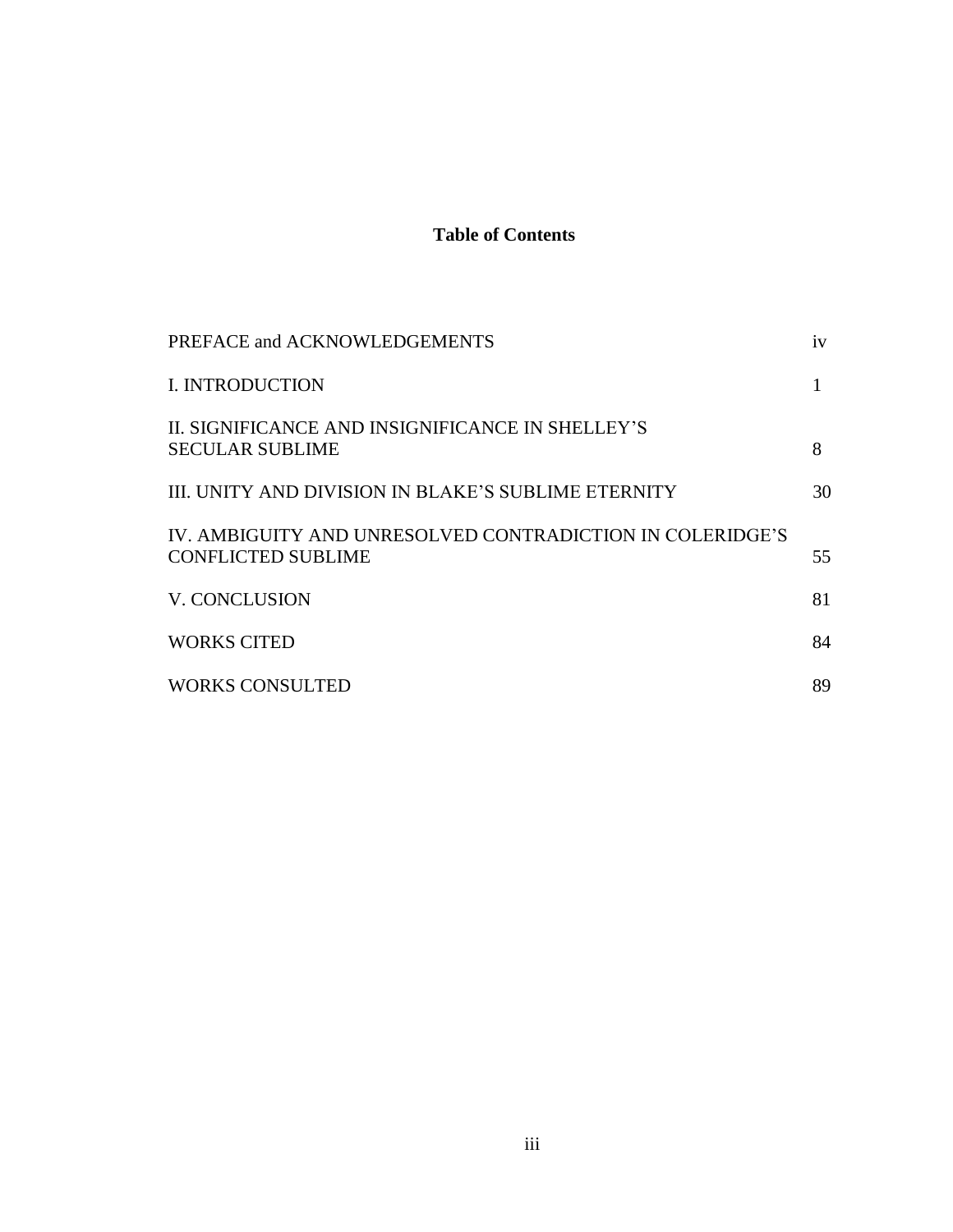### **Preface and Acknowledgements**

There is a particular sensation that occurs in my brain when I study Romantic literature. It's not the only thing that induces the sensation, but it is one of the most reliable. I was thirteen years old the first time I read Samuel Taylor Coleridge's "Kubla Khan" and felt like someone had poured a carbonated, caffeinated soda directly into my mind. It is a sensation of vitality and presence, and awake-ness that both grounds me and encourages me to fly. So I suppose I must begin my acknowledgements with gratitude for *Lyrical Ballads*, for the engineers of the British Romantic Movement, and for the poetry of Percy Bysshe Shelley, William Blake, and Samuel Taylor Coleridge for making my brain effervescent and shaping my worldview, spirituality, and scholarship.

I would additionally like to thank my friends and family for listening to my endless screaming, whining, obsessing, and enthusing, and for their endless patience and support of my work and wellbeing. Writing this thesis during COVID-19 has been one of the most challenging experiences of my life, but thanks to my loved ones' encouragement and solidarity, it has also been among the most rewarding.

Finally, thank you to Drs. Bruhn and McGill, my amazing advisor and reader, for their invaluable insight, guidance, and expertise, for their poignant questions and thoughtful engagement, and for their patience for sleep-deprived emails at six o'clock in the morning.

My deepest gratitude and regards to everyone who has been with me on this journey. *Beannachtaí oraibh.*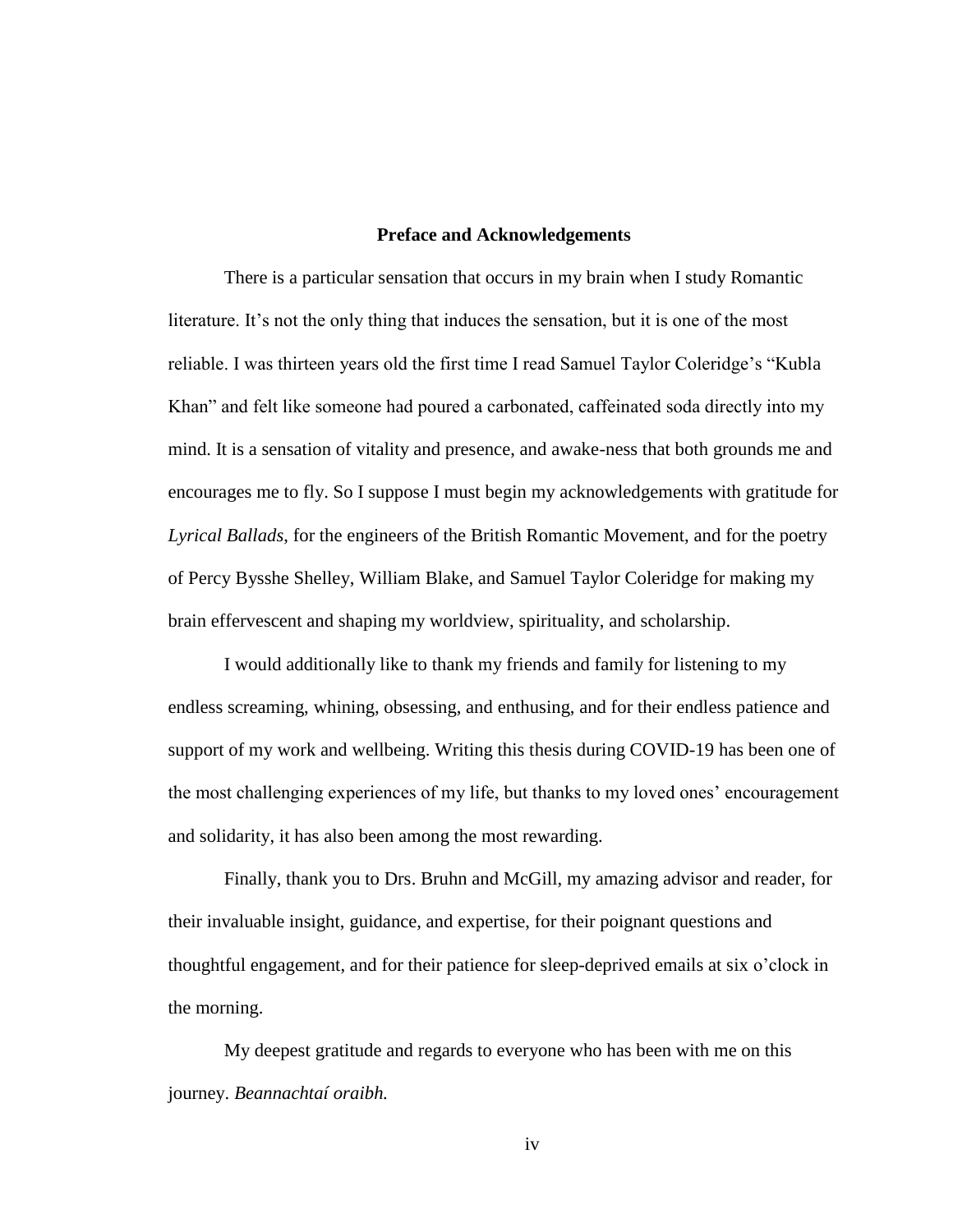### **I. Introduction**

Samuel H. Monk writes of the study of the sublime in eighteenth-century Britain, "The difficulty … is that the history of an idea may tend to grow into the history of a period, and one is tempted to avoid this danger by tearing up the idea by its roots, dissociating it from the soil in which it has flourished, and presenting it, a withered fragment, to an unenthusiastic world" (2). An idea held, developed, and grown by any given community cannot maintain singularity; it becomes as multiple and varied as those who have contributed to its development and definition. When studying the sublime, it is understandable to seek to study *only* the sublime; however, to divorce it from its historical contexts is to lose much of its essence, depth, and relevance. The Romantic sublime as a concept is a product of the Enlightenment, the Romantic Movement, and the ensuing tensions between the secular and the spiritual, the democratic and the aristocratic. It is a product of class tensions, ideological tensions, political division, and a newly blooming commitment to scientific discovery. Due to the multiplicity of perspectives which contributed to the Romantic sublime, it is also itself a multiple concept, a loose collection of ideas split apart, weighed against each other, reconciled, and divided again. It is a multimodal, multi-conceptual collection of ideas that upon closer inspection appears more like a string board than a cohesive philosophy.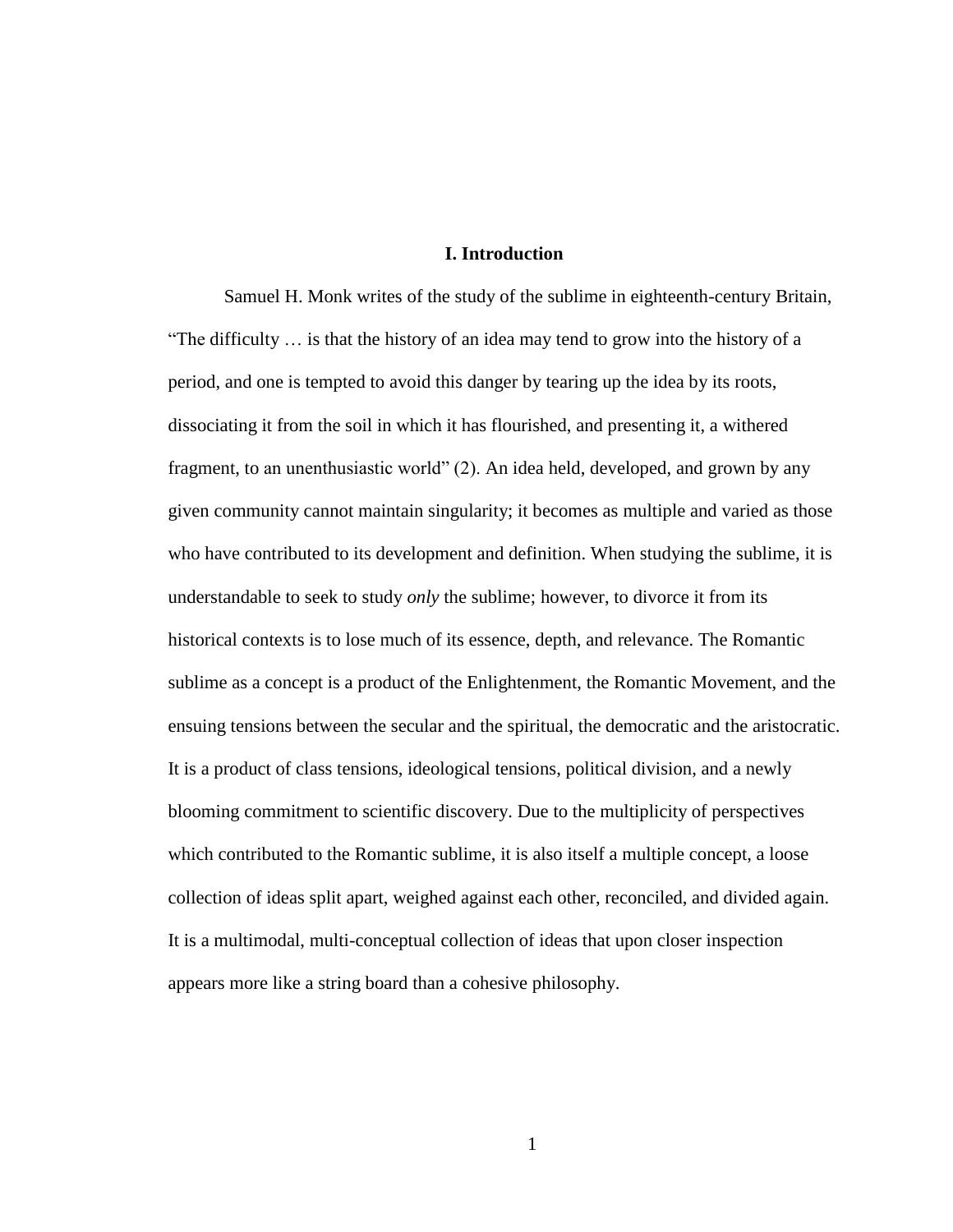Given the manifold nature of the Romantic sublime, this thesis seeks not to define an overarching ideology that is shared throughout Romantic art, but to explore the social, political, philosophical, and artistic implications of different modes of the sublime as a facet of different poets' spiritual and religiopolitical perspectives, with an emphasis on the works of Percy Bysshe Shelley, William Blake, and Samuel Taylor Coleridge. I have chosen this lens because I have observed an affinity between the Ultimate, which can be secular or spiritual, and the sublime. I have found Shelley, Blake, and Coleridge to observe similar phenomena in their own works.

Before such an analysis can be undertaken, however, it is necessary to provide the theory of the sublime from which these poets would have been operating. In 1757, Edmund Burke published *A Philosophical Enquiry into the Origin of Our Ideas of the Sublime and Beautiful*; while the concept of the sublime was hardly new to British literature, the ideas expressed by Burke would provide the foundation for much Romantic thought on the subject. Burke writes, "Whatever is fitted in any sort to excite the ideas of pain and danger, that is to say, whatever is in any sort terrible, or is conversant about terrible objects, or operates in a manner analogous to terror, is a source of the *sublime*; that is, it is productive of the strongest emotion which the mind is capable of feeling" (110). Identifying the sublime as "the strongest emotion which the mind is capable of feeling" does two things: it foregrounds the sublime as something particularly noteworthy, and it connects that emotion specifically to cognitive processes (rather than spiritual or bodily ones). Additionally, this superlative, cognitive emotion is connected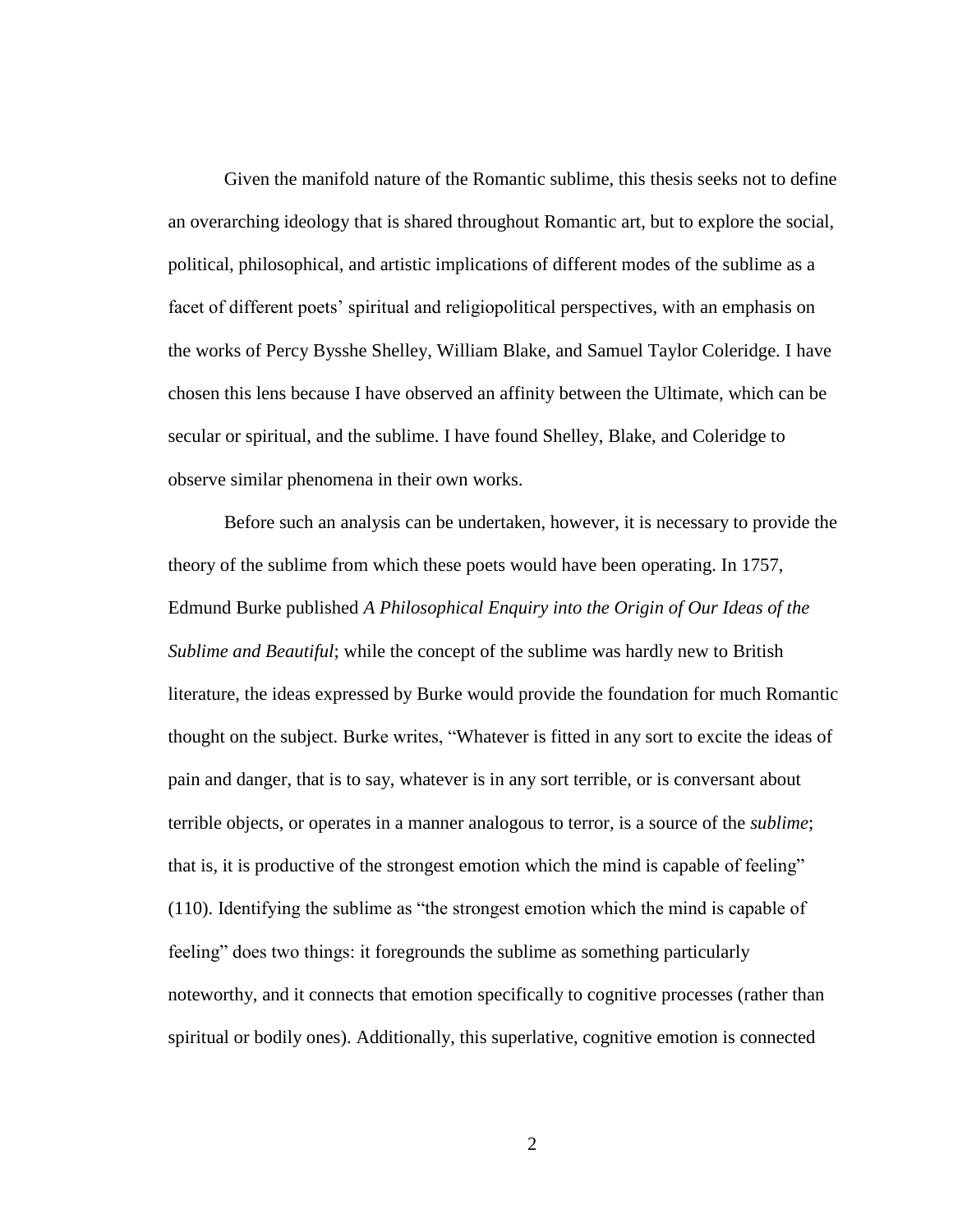specifically to pain, danger, and the terrible, but in a manner which, according to Burke, is removed enough for us to find pleasure in our terror.

While Burke identifies the sublime as something which is experienced mentally, he also explicitly connects this emotion to the divine, writing,

If a discourse on the use of the parts of the body may be considered as a hymn to the Creator; the use of the passions, which are the organs of the mind, cannot be barren of praise to him, nor unproductive to ourselves of that noble and uncommon union of science and admiration, which a contemplation of the works of infinite wisdom alone can afford to a rational mind; whilst, referring to him whatever we find of right or good or fair in ourselves, discovering his strength and wisdom even in our own weakness and imperfection, honoring them where we discover them clearly, and adoring their profundity where we are lost in our search, we may be inquisitive without impertinence, and elevated without pride; we may be admitted, if I may dare to say so, into the counsels of the Almighty by a consideration of his works. (126–127)

In other words, if one believes that the human body was created by the Christian God which Burke did—then the way the body responds to and experiences its environment is itself an act of worship and praise that can be either intentional or involuntary. For this reason, he argues that the sublime is worth studying: because if the human mind is formed in the glory of God, then elevating it, understanding it, and discovering its limits is good and right. The sublime itself is the result of the limits of the human mind, for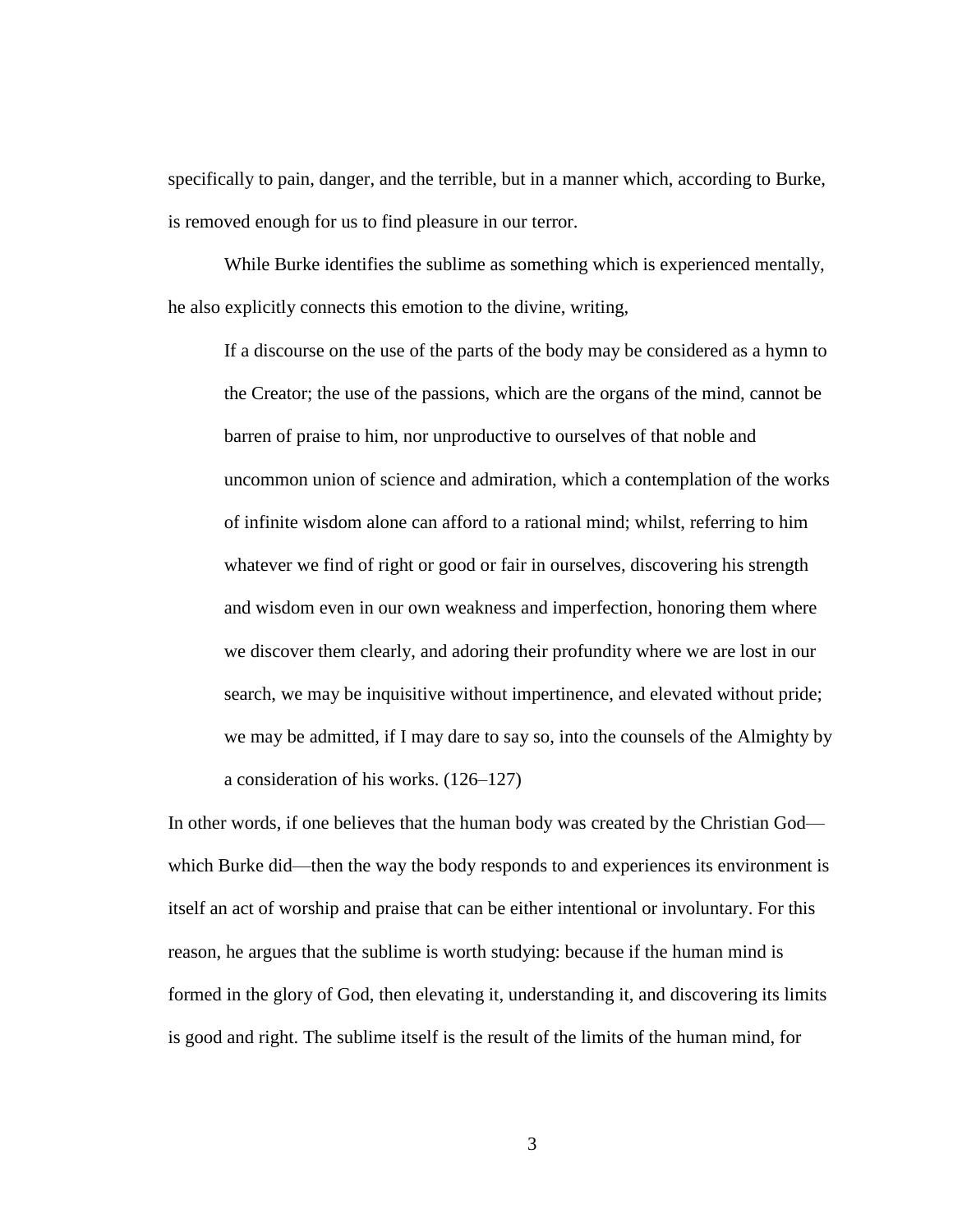Burke—the place where we encounter the incomprehensible and stand before it, humbled.

While Burke found the sublime in the limits of human intellect, Immanuel Kant found the sublime rather in terms of the superiority of human reason. In his 1764 text *Observations on the Feeling of the Beautiful and Sublime*, Kant writes,

There is still a feeling of a finer sort, thus named either because one can enjoy it longer without surfeit and exhaustion, or because it presupposes, so to speak, a susceptibility of the soul which at the same time makes it fit for virtuous impulses, or because it is a sign of talents and excellences of the intellect. … The sight of a mountain whose snow-covered peaks arise above the clouds, the description of a raging storm, or the depiction of the kingdom of hell by **Milton**  arouses satisfaction, but with dread. … We must have a **feeling** of the **sublime**.

 $(14-16)$ 

Kant argues that the sublime and the beautiful are separate, but similarly affective, emotions capable of being experienced by humans. For him, the sublime is a "finer" feeling than other emotions specifically because it points to a more valuable, worthy, or virtuous "soul," and because it indicates a particularly impressive intellect which is not enjoyed by non-human creatures. Kant does not specifically discuss the sublime as it might connect to the divine in this section, but his concept that the human soul is greatest and most inherently virtuous by design is a deeply Christian-centric philosophy that also implies the existence of an external, objective standard of morality, such as the Christian God. While this is perhaps more removed from the view of the divine which Burke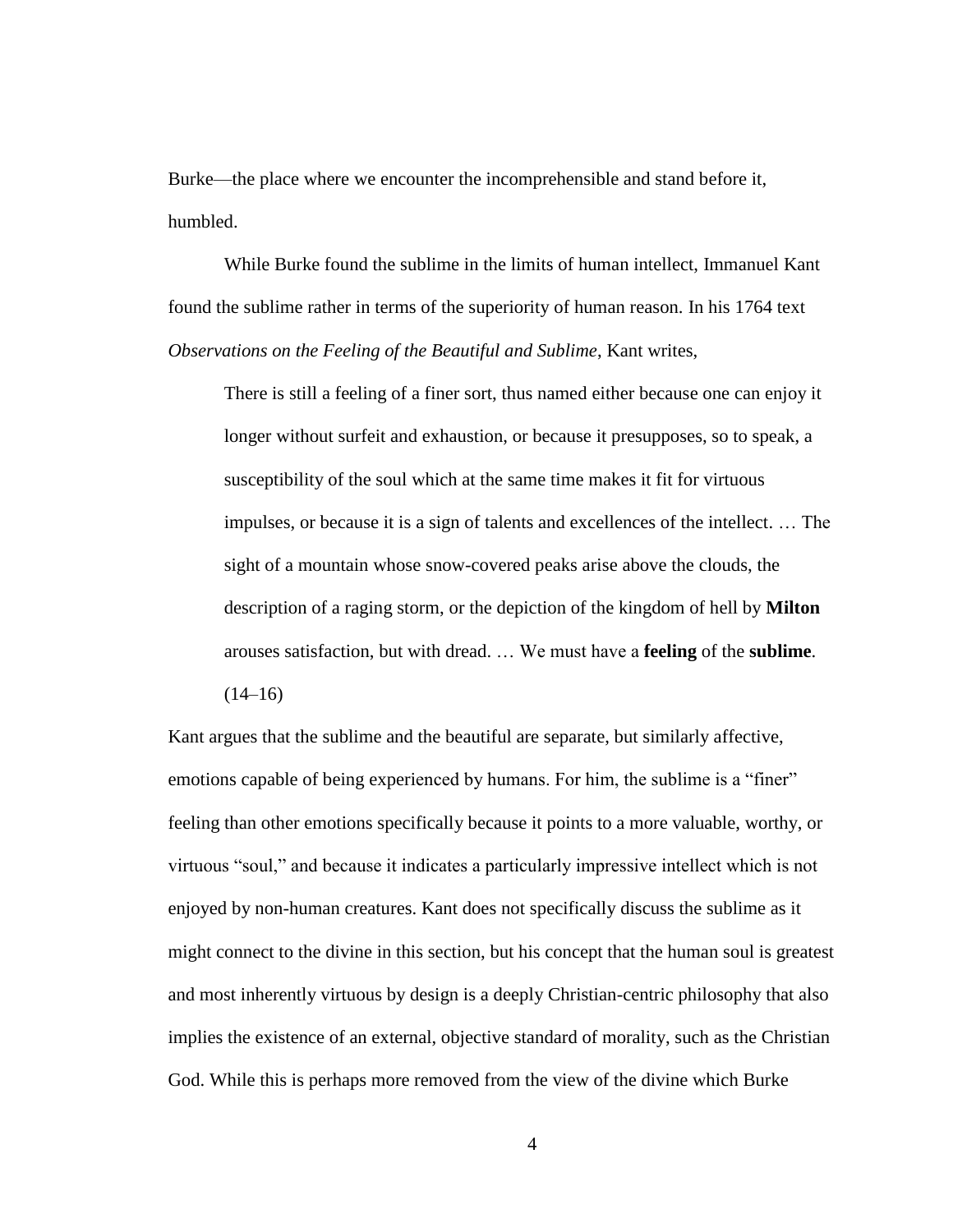postulated, it holds Christian theory at its core and seems to assume the existence of a higher being; it is easily divinized, as Coleridge demonstrated throughout his works. Additionally, Kant's belief in the supremacy of the human mind as the basis of the sublime is perhaps the strongest through-line between Shelley, Blake, and Coleridge: each of them specifically pointed to imagination as giving us access to the sublime, although they—particularly Blake—also rejected *reason* as the pinnacle of human intellect. Between them, Burke and Kant formulated the most recognized views of the Romantic sublime, which artists found it necessary to adopt, adapt, or respond to in accordance with their own values.

The poets this thesis will focus on are Percy Bysshe Shelley, William Blake, and Samuel Taylor Coleridge. Shelley was a radical atheist, whose view of the sublime intentionally decentered the divine and replaced it with a mortal but elevated human imagination, which Shelley mythologized into a kind of pseudo-divine within his works. For him, the sublime and its origin—the imagination—were inherently liberating, democratic forces which equalized human social hierarchies and unified humanity in the pursuit of art. Blake's sublime was similarly a unifying, democratic concept, but for him, a radical Christian nonconformist, it stemmed directly from the divine. For Blake, the imagination was not a pseudo-divinity as it was with Shelley; rather it was a way to access a pre-Fall godhead from which we have been separated and alienated by the act of creation. While Shelley's sublime is interpretive and creative, Blake's is both embodied and transcendent. Coleridge's sublime, like Shelley's and Blake's, is more Kantian than Burkean; however, unlike his fellows, his sublime is more conservative and traditionally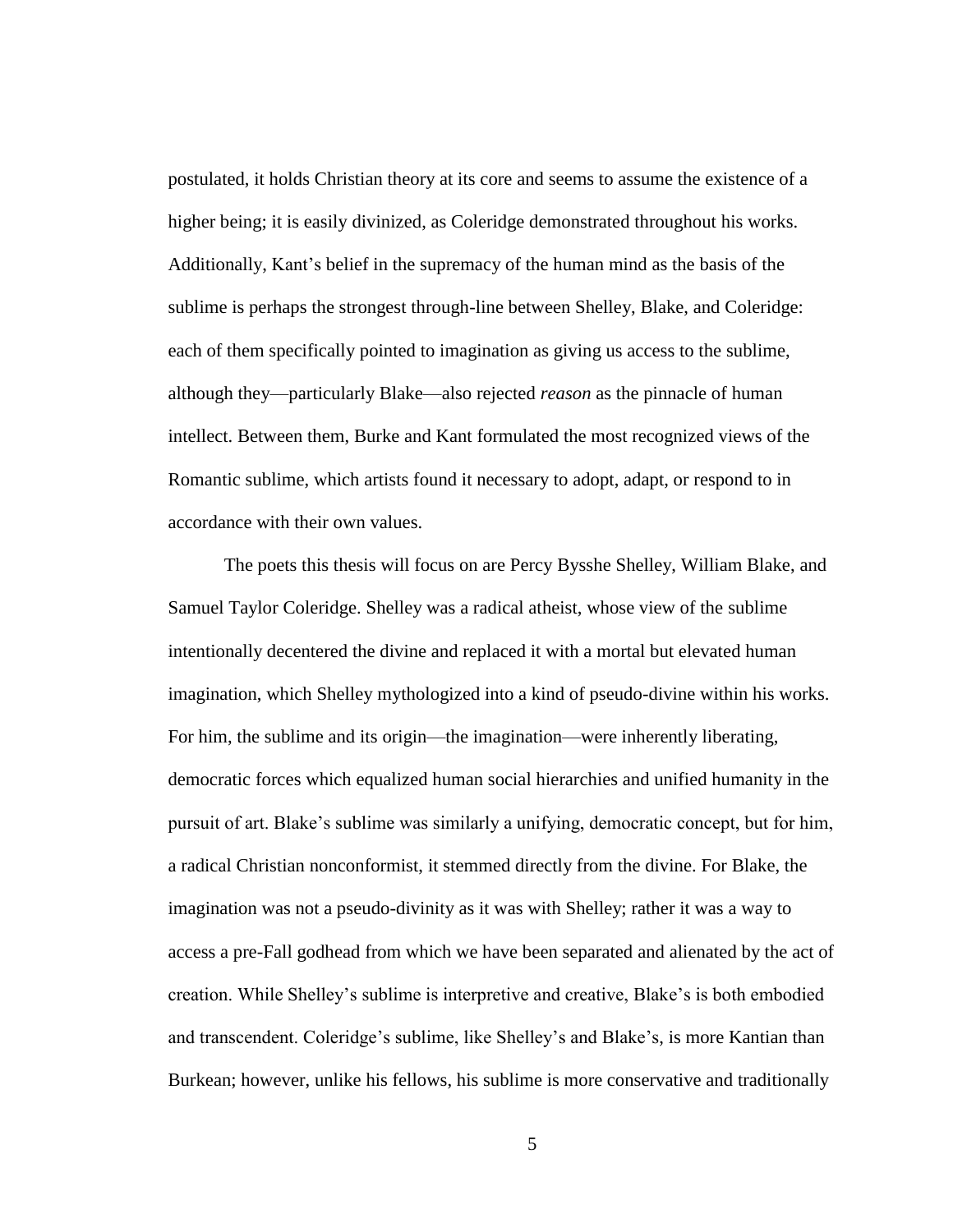Christian, leaning away from democratic ideals of humanist unity and toward an authoritarian, traditional view of hierarchical social and religious structure as ordained by a monarchical God. While Coleridge deliberately endorses this view of the Romantic sublime as the view which is right and correct, he seems conflicted with himself, also depicting a natural, universal, pantheist sublime which could be accessible to all. Coleridge's sublime is one that is inherently in conflict with itself, undefined and perhaps undefinable. His vision of the sublime is one that contains internal diversity that could and perhaps should be reconciled to allow for nuance and universalization, but which remains in unresolved conflict.

The Romantic sublime is the product of Enlightenment-era politics, social order, and religious doctrine, whether artists choose to embrace or challenge these notions. It is worth asking, then, why the sublime is worth studying in the twenty-first century, when modernity presents us with a different set of ideological, political, and religious dilemmas to solve. I would argue that in many cases it is more relevant now than before. Whether religious or secular, Burkean or Kantian, the Romantic sublime was grounded in a spirit of universal equality, a celebration of human reason, and a glorification of human nature. In the Information Age, we have inherited Enlightenment-era ideals of democracy, but find ourselves now grappling with the institutionalized inequalities which some would say were not sufficiently challenged or eradicated during these revolutions. Questions of religious ideology find themselves once again at the forefront of societal consciousness: by one estimate, approximately 40% of Millennials were religiously unaffiliated as of 2019 (Cox & Thomson-DeVeaux). Although Christel J. Manning of the *Pacific Standard*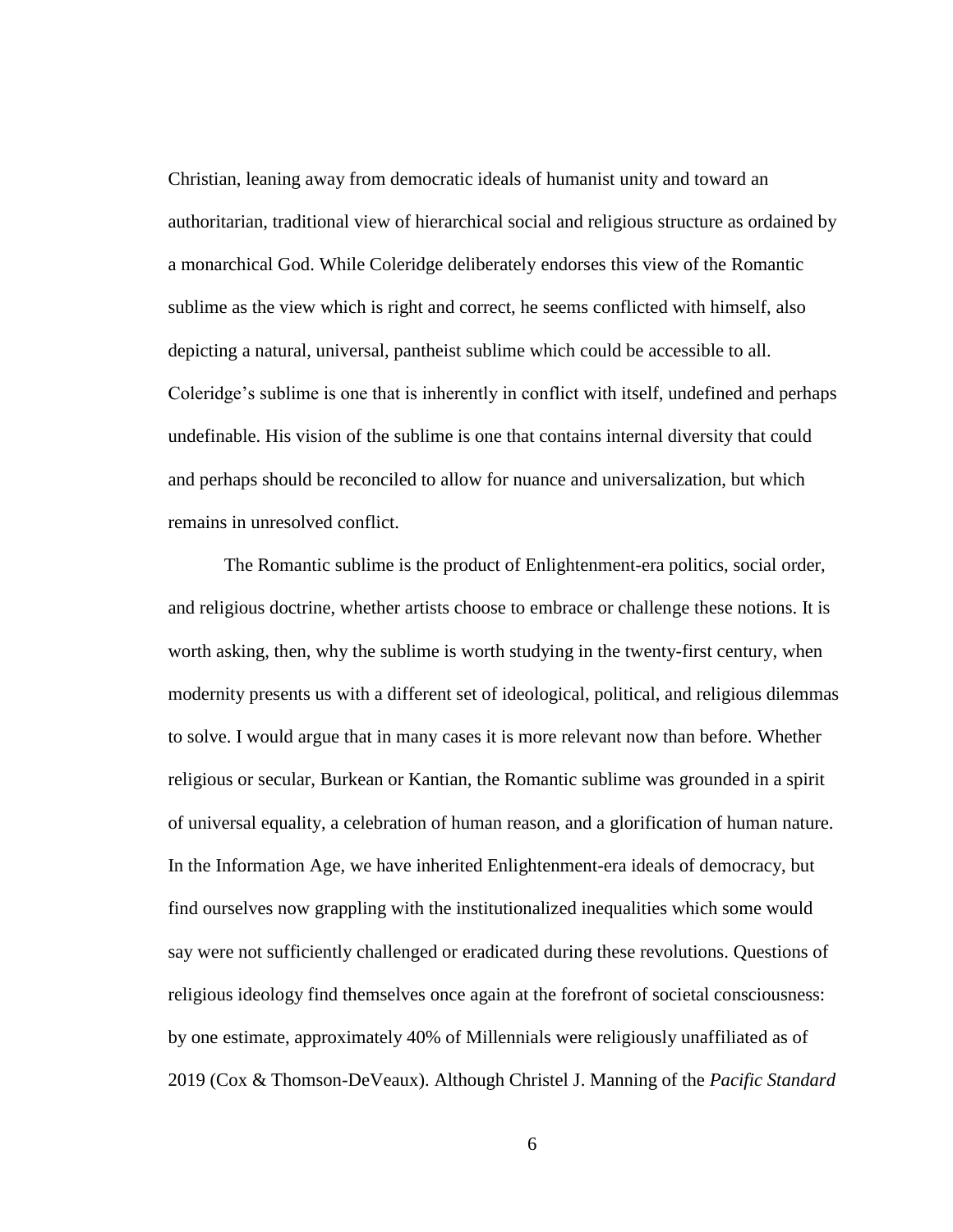gives a more conservative estimate—giving the number of non-religious Millennials as only one-third—they say that Gen Z has rejected organized religion at similar rates. While our artistic and scientific communities are not focused on the sublime any longer, in an age defined by our access to information—whether that information is correct or incorrect, helpful or not—it is perhaps more useful now than ever before to consider both the infinite potential and the limitations of our own minds, the generative possibilities for our imagination, and the ways in which we choose to shape the world in the image of the gods and idols which we find worthy of worship. As we negotiate our individual ideals with the ideals of our environment, it is perhaps more valuable now than ever to interrogate our own senses of wonder and the ways these fit into our existing and ideal power structures, just as those before us have done: Where do we find our own minds elevated, liberated, and set alight into something transformative?, these works seem to ask. What do we worship, and how do we access it to make ourselves and our world better than they began?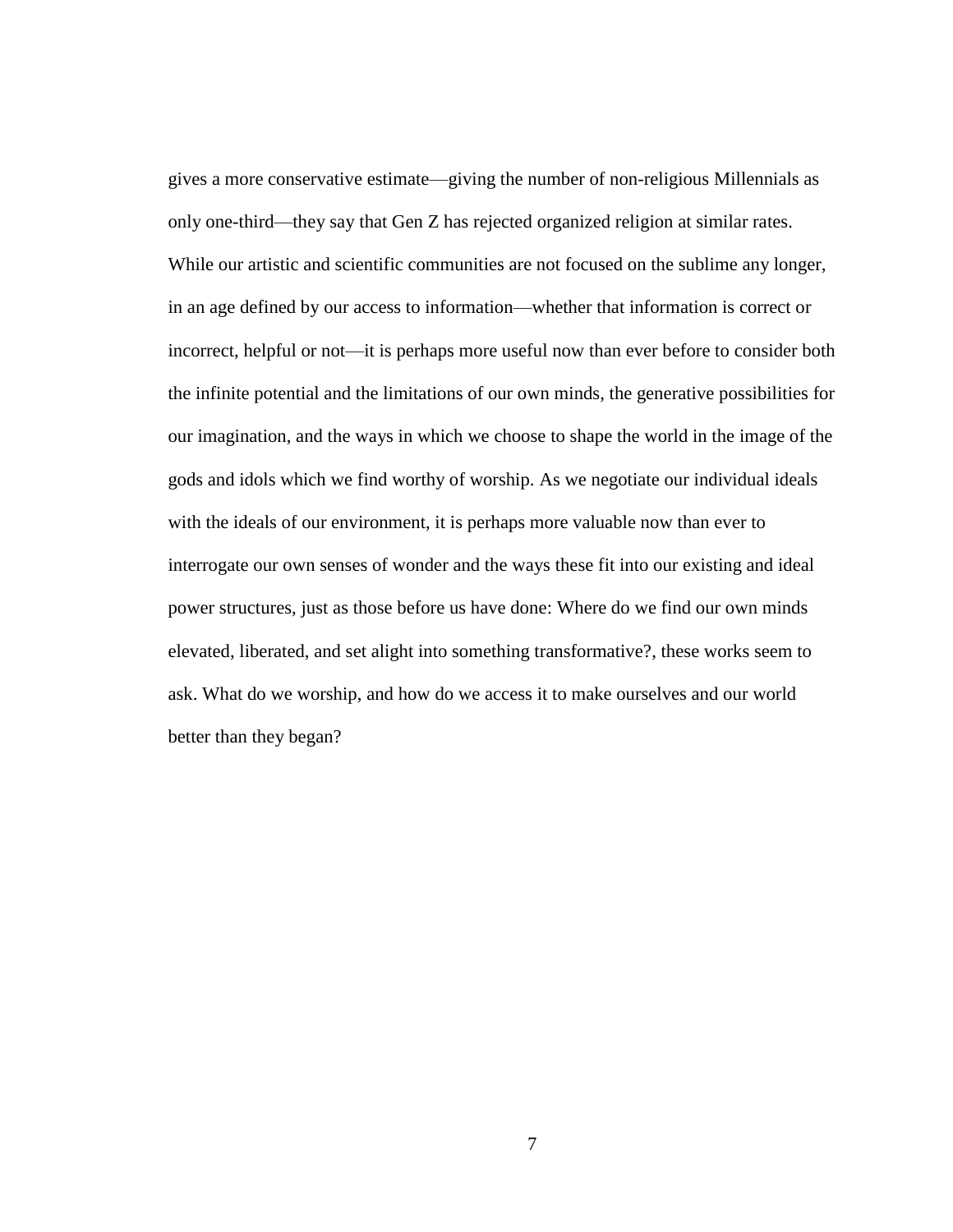#### **II. Significance and Insignificance in Shelley's Secular Sublime**

An avowed atheist, Percy Bysshe Shelley's view of both the sublime and the divine was radically different from his contemporaries' in terms of his understanding of the source of the sublime and the role of the human in relation to it. While poets like Coleridge and Blake represented the sublime as a primarily theistic phenomenon, Shelley instead viewed it as something connected explicitly to the human powers of intellect and imagination. This simultaneously emphasized the significance and the insignificance of collective and individual human life. For Shelley, this foregrounding of both human life and human mortality is grounded in secularity, tied inextricably to Shelley's rejection of a theistic view of an afterlife; Shelley believed that human life, consciousness, and creations were inherently temporary and that human existence was accidental. Shelley's atheism foregrounds human existence and art as something rare and precious by virtue of their finite nature, while recognizing that both are unvalued by an indifferent universe. It is important to note Shelley's own definition of atheism: in his 1811 essay *The Necessity of Atheism*, for which he was expelled from Oxford, Shelley writes, "This negation [that there is no God] must be understood solely to affect a creative Deity. The hypothesis of a pervading Spirit co-eternal with the universe remains unshaken" (1). In other words, while Shelley claims that the concept of a divine figure who created the universe or world has been disproven, he acknowledges the possibility—even the likelihood—that there is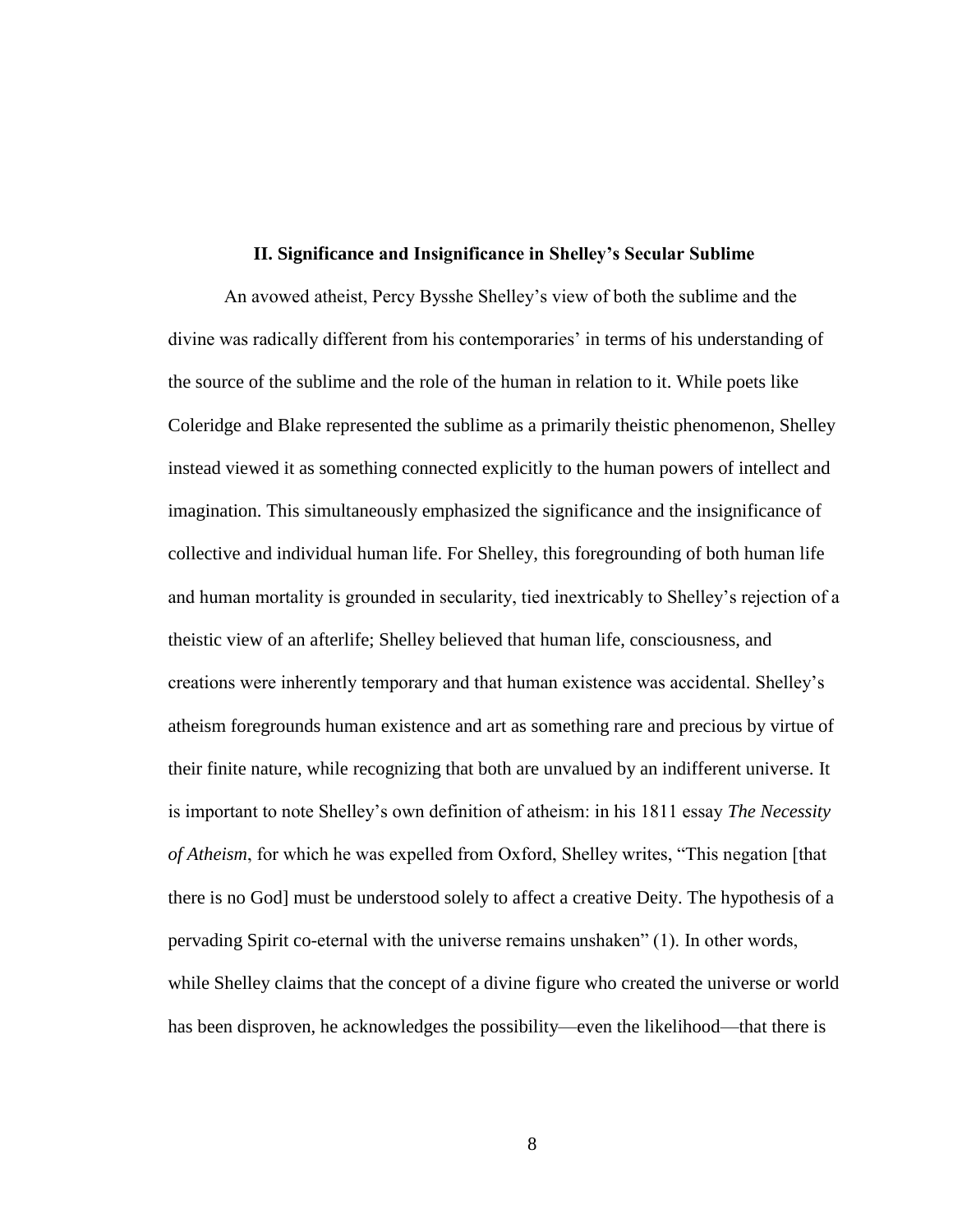some "Spirit," on the nature of which he does not elaborate, which is immortal and somehow inherently part of the universe. Although he does not explicitly say so, works such as "Hymn to Intellectual Beauty," "Ode to the West Wind," and "Adonais: An Elegy on the Death of John Keats, author of Endymion, Hyperion, etc." primarily focus on this Spirit. These works illustrate not only Shelley's beliefs and attitudes, but also the evolution thereof. "Hymn to Intellectual Beauty" discusses a secular, but no less transcendent mode of the sublime, which Shelley describes with language comparable to the language of Christian salvation, alluding to Coleridge's "The Eolian Harp," and expressing doubt toward the Christian God alongside reverence for the "intellectual beauty" which replaces a deity as the object of Shelley's worship. "Ode to the West Wind" uses a similar tone of reverence to further the ideas expressed in "Hymn to Intellectual Beauty," but instead employs a distinctly more pagan symbolism to describe Shelley's "faith" in the artistic capacity for creation. "Adonais" brings the ideas expressed in the previous poems together, showing the poet both as a Christ figure and as a pagan figure—immortal, undying, reborn, and in the bloom of youth. Here Shelley cements his faith in the artist, rather than the godhead, and holds fast to his definition of the sublime as a human, artistic achievement granted to us by our own intellect rather than a higher power. Finally, I will look at "Mont Blanc" in connection with Coleridge's "Chamouny; the Hour Before Sunrise. A Hymn" and as an illustration of Shelley's natural sublime, and *Prometheus Unbound* as an image of a democratic, multiple, cyclical sublime. Together, these works show Shelley's image of the sublime as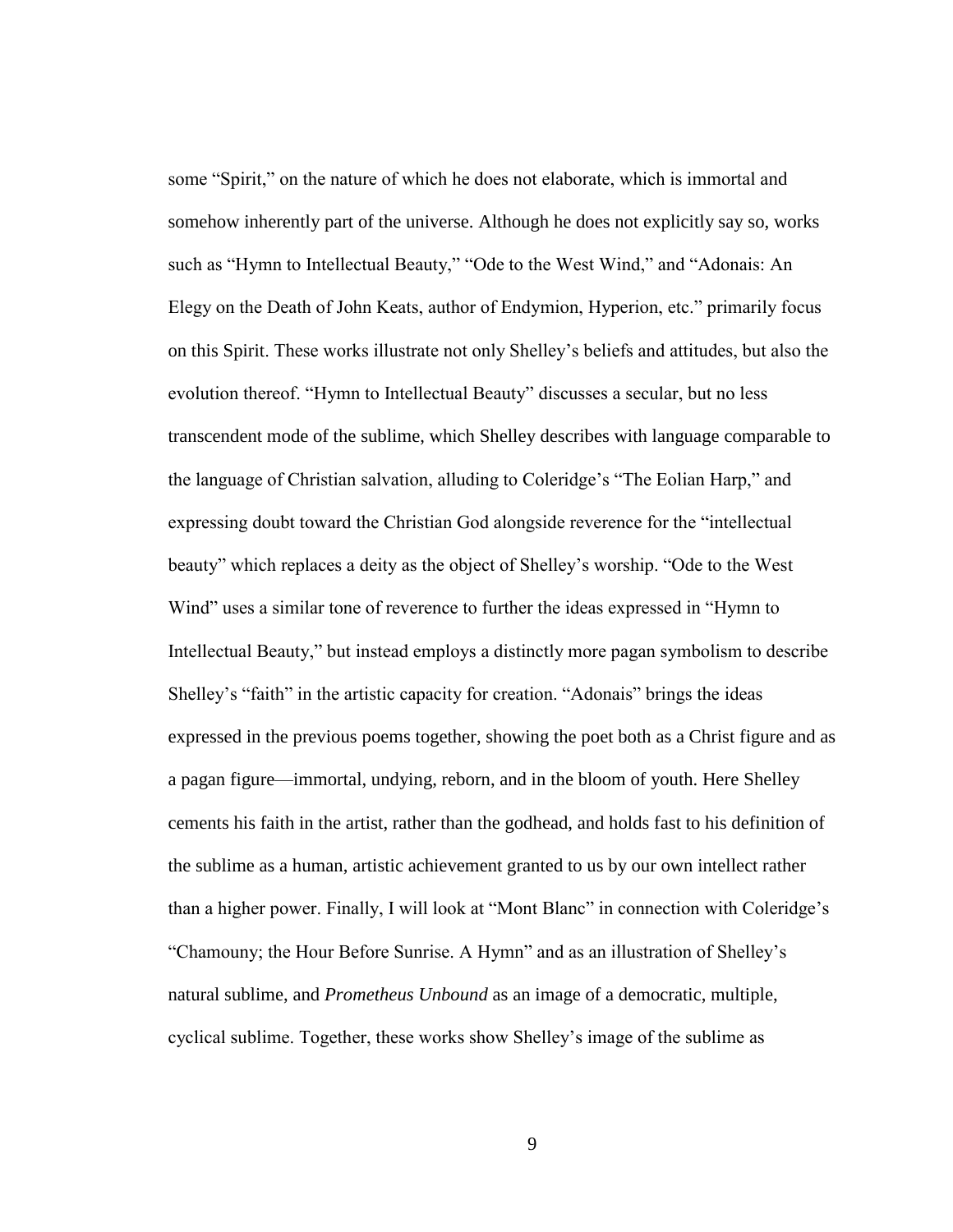something which simultaneously undermines, uplifts, and transcends human notions of significance.

"Hymn to Intellectual Beauty" is a seven-part poem detailing the fleetingness of the sublime moment and Shelley's own devotion to the titular "intellectual beauty," which might be interpreted as inspiration, genius, or even the sublime itself. The poem alludes to Coleridge's "The Eolian Harp" as a way to situate Shelley in his own past, his own present, and ultimately in his own mind and commitment to his art. In the first stanza, Shelley writes of "The awful shadow of some unseen Power" (1) which, though demonstrably present in the natural world, is mysterious and flighty, somehow inherently ungraspable. At this point in the poem the nature of this Power is unclear. It does not seem to be any type of god-figure, although it could possibly be the before-mentioned "Spirit" of the universe; regardless, the use of the word 'awful' indicates that it is, itself awe-inspiring, terrible, and/or sublime. Shelley claims that the impermanence of the "unseen Power" makes it more valuable overall, despite his longing for it to stay, which he establishes in the next stanza, addressing the "Spirit of Beauty" directly.

Having thus established the object of his extended apostrophe and his central issue, Shelley directly introduces the concept of the sublime in the third stanza:

No voice from some sublimer world hath ever To sage or poet these responses given; Therefore the name of God, and ghosts, and heaven Remain the records of their vain endeavor, Frail spells, whose uttered charm might not avail to sever, From all we hear and all we see, Doubt, chance, and mutability. Thy light alone, like mist o'er mountains driven, Or music by the night wind sent Through strings of some still instrument,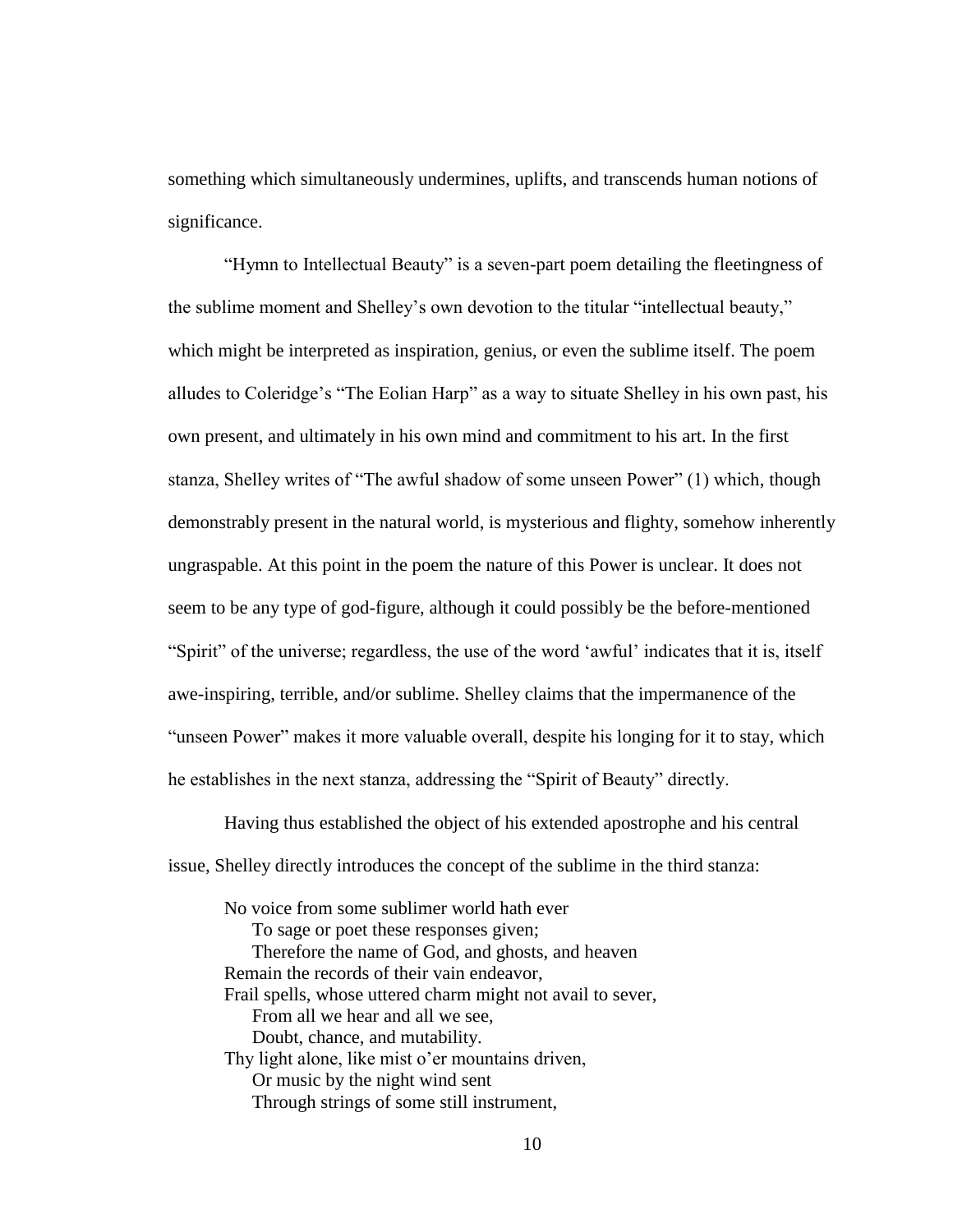Or moonlight on a midnight stream, Gives grace and truth to life's unquiet dream. (25–36)

This stanza is particularly interesting because it explicitly contextualizes Shelley's understanding of the sublime in terms of his relationship to the divine, in which he does not believe. Shelley frames this in terms of Coleridge's "The Eolian Harp," in which Coleridge muses,

And what if all of animated nature Be but organic harps diversely framed, That tremble into thought, as o'er them sweeps, Plastic and vast, one intellectual breeze, At once the soul of each, and God of all? (44–48)

But where Coleridge almost immediately suppresses this borderline-Deist thought, deferring instead to his own Christian faith and the Christian faith of his then-fiancée, Shelley takes it to its conclusion. He has already established that in his eyes there is no supreme divine being sending him inspiration or beauty or anything else: "Therefore the name of God, and ghosts, and heaven / Remain the records of their [that is, the sage or poet in search of God] vain endeavor" (27–28). And not only that, but these names are the product of fantasy as far as he is concerned, specifically because no one as far as he believes has ever received a "voice from some sublimer world." The unusual use of the comparative adjective here indicates not that there is no sublime world, but rather that a world more sublime than the material one we inhabit is incomprehensible, fantastical, and unreal; this sense of doubt is compounded by the use of the word *some*, which is left apparently deliberately vague. Particularly when considered in the context of *Prometheus Unbound* and the role of the Demogorgon, Shelley seems almost to be asking, "Why do you look elsewhere for a better world when you could be working to liberate this one?"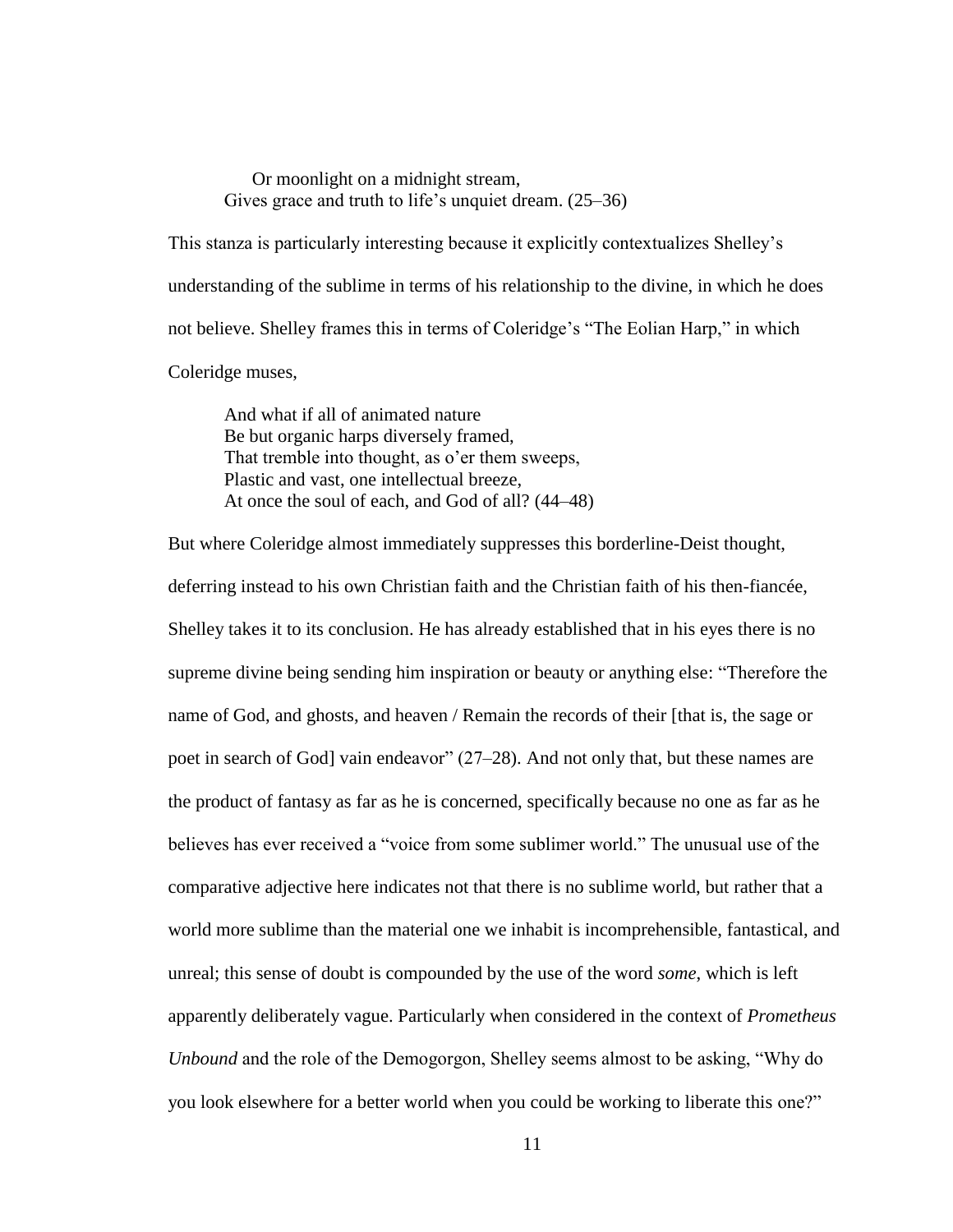Underscoring this point, the rhyme scheme of this stanza (ABBAACCDDEE) is abruptly slanted at line twenty-seven, putting *heaven* in contrast to *given* at line twenty-six and *driven* at line thirty-three, seeming to suggest that we are not handed heaven (not *given*  it), nor are we called to seek it (*driven* to it), because Heaven in the sense of the Christian afterlife *does not exist*. Additionally foregrounding *heaven* here, it breaks the pattern of alliteration of voiced velar stops that Shelley had been setting up with the previous items in the list with *God* (/**g**ad/) and *ghost* (/**g**ost/). Every consonant in *heaven* is a continuant—mostly fricatives—which feels insubstantial and ungrounded after the stops in the rest of the series, further pointing to its nonexistence.

By interrogating the sublime in a religious framework and finding this framework lacking, Shelley moves toward secularizing the sublime, removing it from a theist conception entirely. There is no "sublimer world" waiting for us in the next world or the afterlife; there is no savior coming to make this world better. We must find what is already sublime here, albeit in fleeting glimpses, and in these fleeting glimpses find the inspiration to imagine a better world and work toward it. This faith in imagination hearkens again to the Spirit of Beauty, which becomes its personification. Shelley expresses a belief that human beings could be "immortal and omnipotent" (39) if the Spirit of Beauty would "Keep with thy glorious train firm state within his heart"—or, in other words, be constantly in people's lives rather than a fleeting sensation that soon fades. Still, he finds himself enraptured with the spirit, detailing how, spending time in graveyards as a child, "Sudden thy shadow fell on me— / I shrieked and clasped my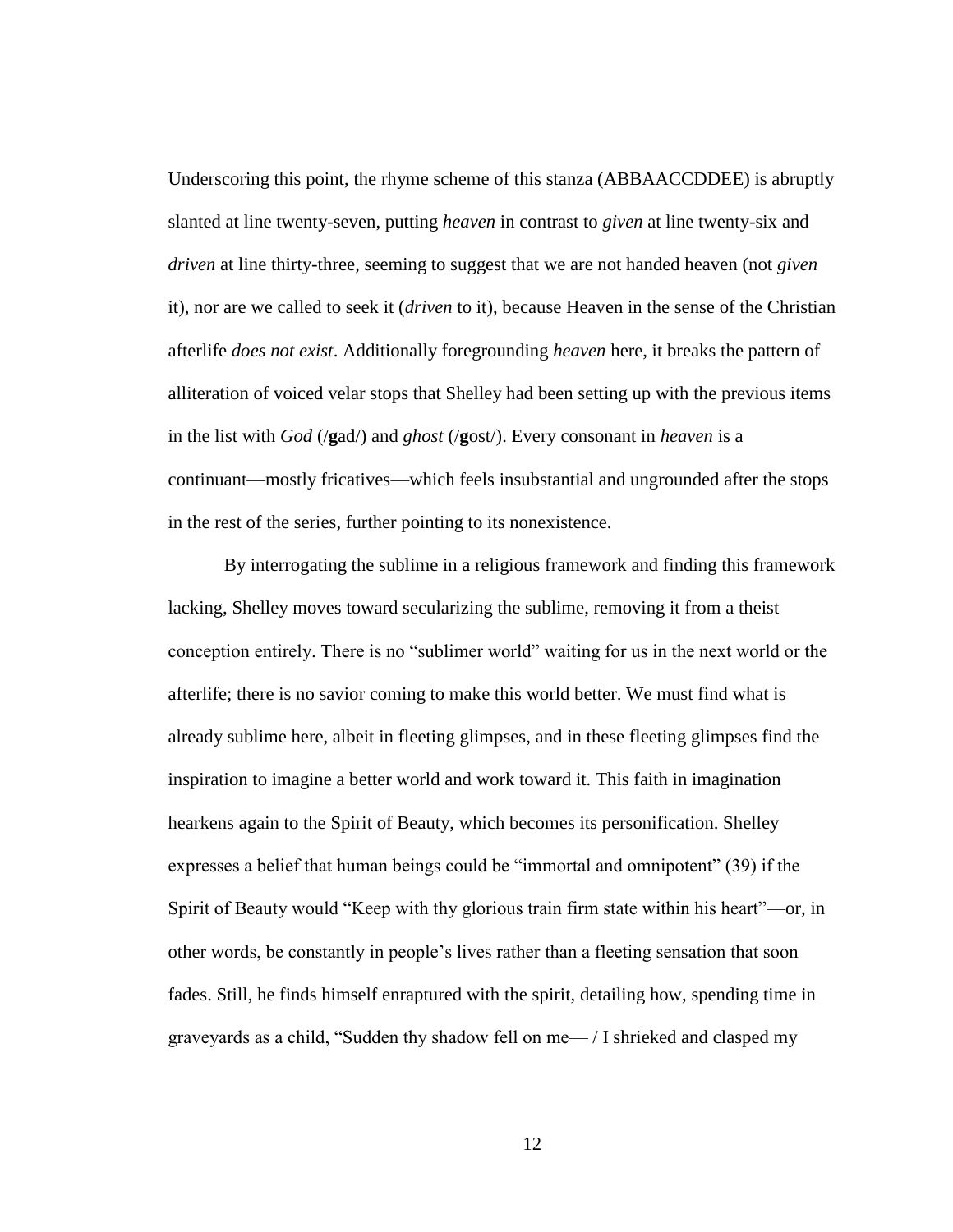hands in ecstasy!" (59–60). This impermanent shadow, of course, is the Spirit, which comes to him as he walks, living, among the dead.

Throughout the poem, images of graveyards and hauntings recur; Shelley ties them to feelings of nostalgia and childhood fascination—a sharp contrast to Western Christian expectations for interacting with the dead. Foregrounding Shelley's mortal life as he walks among the graves, as well as reanimating the deceased as spirits, shows graveyards as a liminal space between the edges of (im)mortality. Even the use of the word *ecstasy* (59) points to this ambiguity: the Oxford English Dictionary (OED) notes of its etymology, "in late Greek the etymological meaning received another application [besides 'insanity' and 'bewilderment'], viz., 'withdrawal of the soul from the body, mystic or prophetic trance'" ("Ecstasy, n.")—another type of suspension between life and death. In her book *Awful Parenthesis: Suspension and the Sublime in Romantic and Victorian Poetry*, Anne McCarthy identifies suspension as an integral part of both Romantic and Shelleyan literature, which frequently appears beside or relates to the sublime:

Shelley imagines a consciousness capacious enough to arrest time by heightening perception. The description echoes certain Coleridgean structures … [such as] the suspension of the comparing powers that comes to characterize Coleridge's understanding of the sublime. At the same time, however, Shelley … is, by and large, less troubled by the distinction between willing and unwilling suspension; paralysis is not necessarily an occasion for panic. … Suspension, for Shelley, is not simply the interruption of habitual processes of perception, but becomes the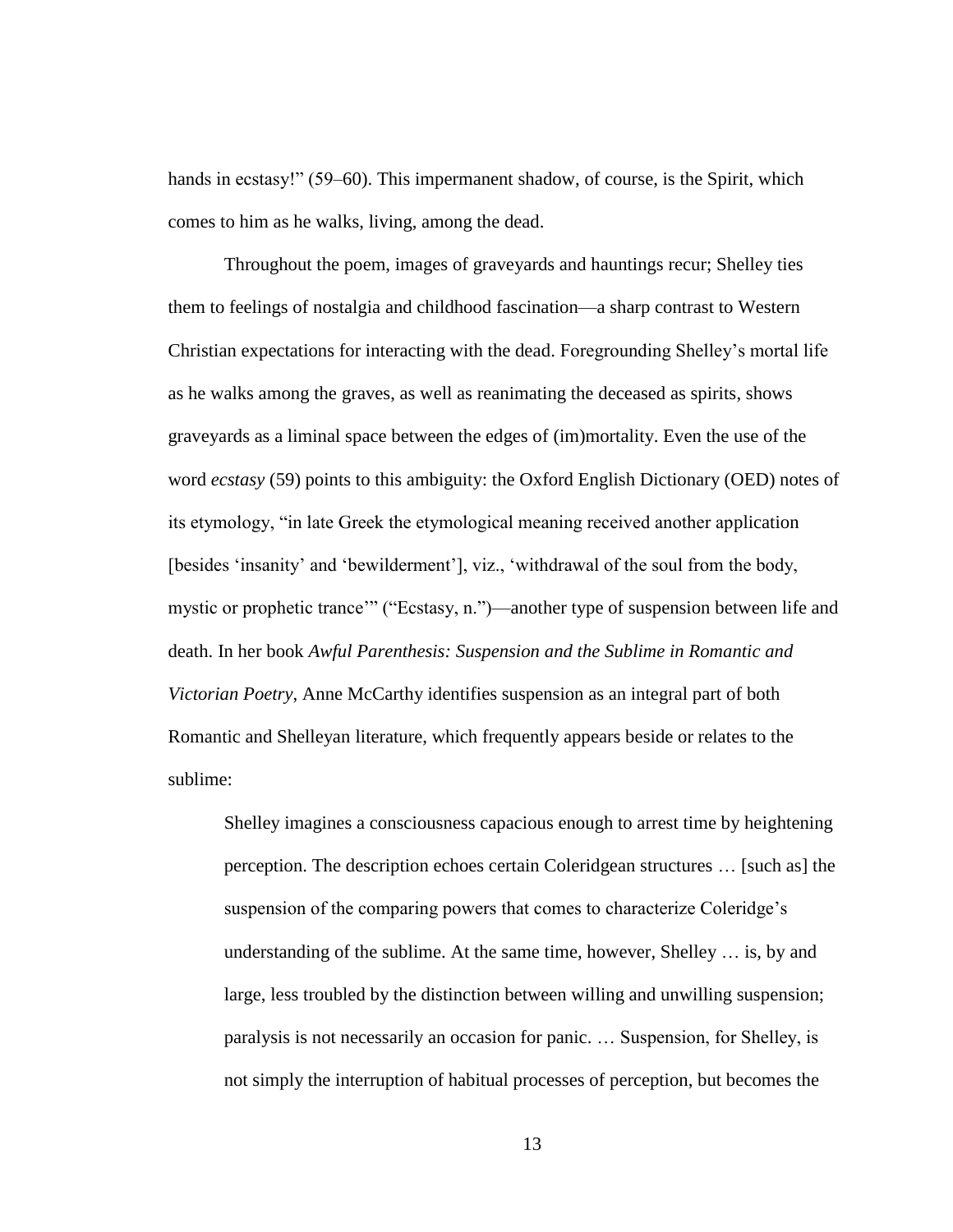central movement of perception itself, the realization of an infinite capacity for experience. (86)

McCarthy explains that while Coleridge viewed suspension as something troubling and terrifying, paralysis inspiring a claustrophobic anxiety and uncomfortable awareness of his own mortality, Shelley rather embraces this same sensation and leans into it. Paralysis is not entrapment, for Shelley: it is liberation. His positive feelings toward suspension are mirrored by his unreserved desire for the sublime in much of his work. Although McCarthy's commentary is about "Mont Blanc" rather than "Hymn to Intellectual Beauty," the theme remains the same: Shelley is captivated by the suspension inherent within the sublime, as well as within the anti-dichotomous, which he finds in ghosts suspended between life and death and expresses in his descriptions of the sublime, suspended between the supernatural and the material. Shelley's sublime is framed as both the hyper-natural and the supernatural, the extremely human and the inhuman. For Shelley, humans are mortal. There is no afterlife or immortal soul; there is the embodied imagination and its capacity for creation which one day will perish. And while the Spirit of Beauty may immortalize that person's imagination, their creation, nothing for Shelley can immortalize the self. The imagery of lingering in graveyards is not only an aesthetic choice or a nod to his poetic ancestors or to a mode of being which lingers between two poles of a binary; it is a nod to his own mortality, his own fallibility, his own fate. He reminds us that while humans are godlike in their imagination, there is, in fact, no god.

Shelley's understanding of absolute mortality complicates his deliberately religious tone in the next two stanzas: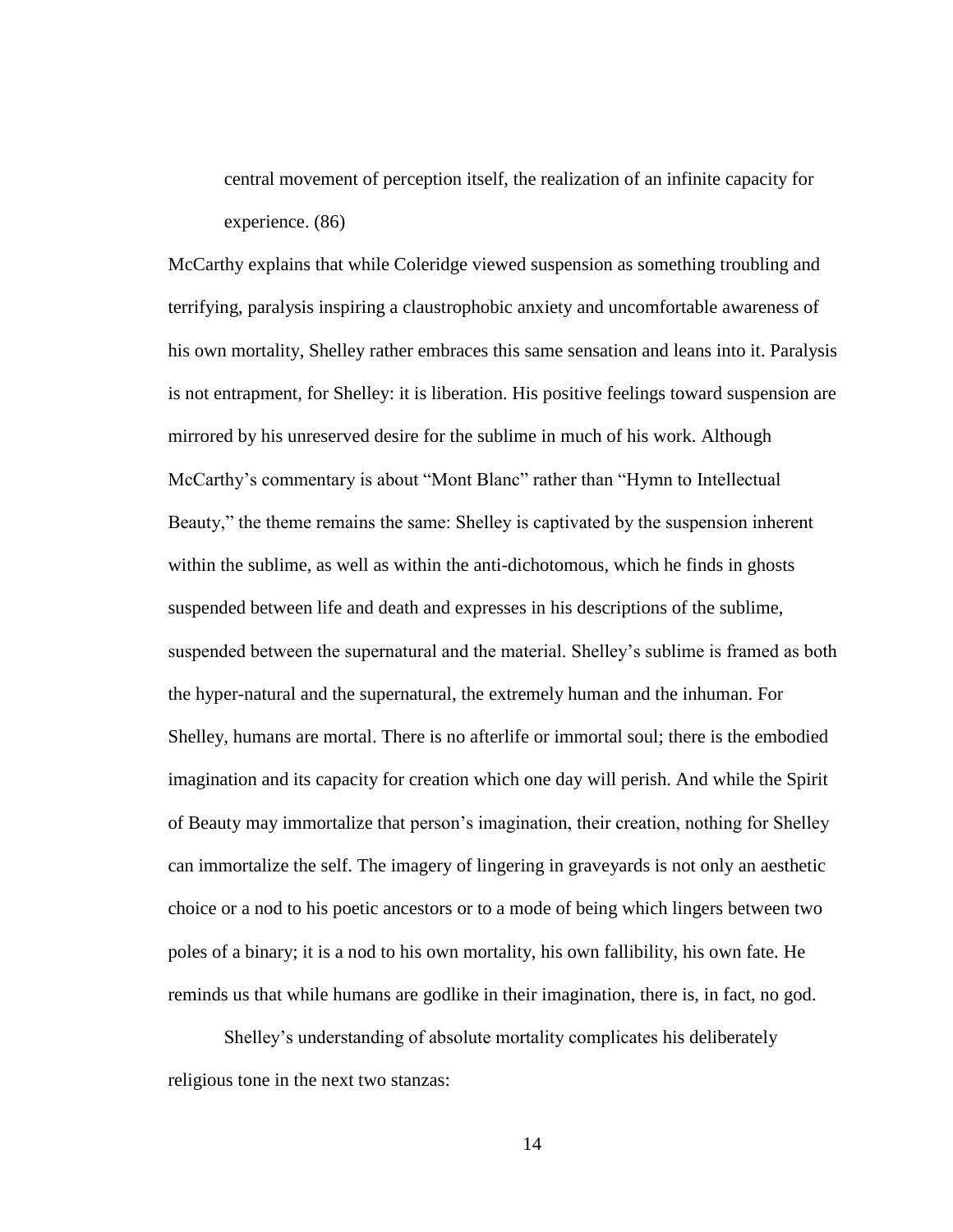I vowed that I would dedicate my powers To thee and thine; have I not kept the vow? With beating heart and streaming eyes, even now I call the phantoms of a thousand hours Each from his voiceless grave: they have in visioned bowers Of studious zeal or love's delight Outwatched with me the envious night; They know that never joy illumed my brow Unlinked with hope that thou wouldst free This world from its dark slavery, That thou, oh awful loveliness, Would give whate'er these words cannot express. The day becomes more solemn and serene When noon is past; there is a harmony In autumn, and a lustre in its sky, Which through the summer is not heard or seen, As if it could not be, as if it had not been! Thus let thy power, which like the truth Of nature on my passive youth Descended, to my onward life supply Its calm—to one who worships thee, And every form containing thee, Whom, spirit fair, thy spells did bind To fear himself, and love all humankind. (61–84)

In this sense the Spirit of Beauty is not merely inspiration as we tend to think of it, nor is it only the source of a natural, secular sublime. In these two stanzas, Shelley frames the Spirit of Beauty as a savior—as a type of divinity to which he dedicates his life, his art, and his worship. He invokes the Spirit of Beauty alongside the ghosts which he seems to have denounced in stanza three—yet where the ghosts of stanza three could easily refer to the Holy Ghost, here he invokes the "phantoms of a thousand hours," which, in addition to acknowledging his own eventual fate among the dead, refer to his own past, his childhood, and perhaps even his artistic ancestors, for whom we can infer from "Ozymandias"—which subtly glorifies the artist's power while mocking both the power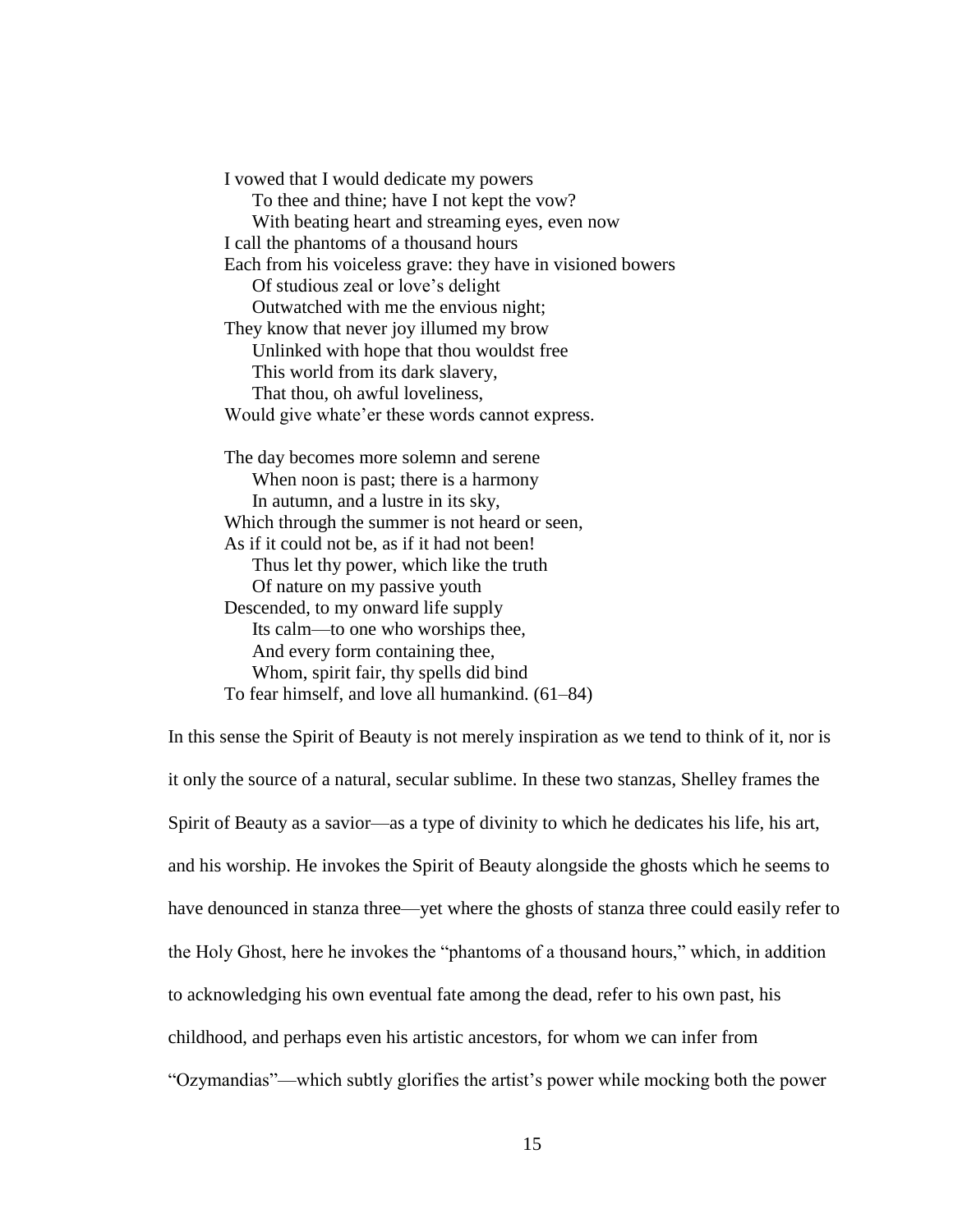of the king and, perhaps by extension in a world of divine-right monarchy, the power of divinity—Shelley had some sense of reverence. By replacing the Holy Spirit with a kind of modified ancestor-worship, Shelley leaves room to draw a parallel between the Spirit of Beauty and the Christian God or Jesus or both, such as when he writes, "… never joy illumed my brow / Unlinked with hope that thou wouldst free / This world from its dark slavery" (68–70). These lines explicitly paint the Spirit of Beauty as a savior and a liberator—a role traditionally reserved for Christ in nineteenth-century England. Going on to refer to this spirit as "thou, oh awful loveliness," Shelley once again explicitly connects the pseudo-divine object of his worship to the sublime through the use of the adjective 'awful,' seeming to accept the notion that the sublime must be somehow intrinsically worthy of reverence even if it is not tied to religion. He makes this connection more widely applicable at the end of the next stanza:

… to one who worships thee, And every form containing thee, Whom, spirit fair, thy spells did bind To fear himself and love all humankind. (81–84)

Here the Spirit does not just transcend or save: the Spirit in these lines commands. Shelley explicitly describes himself worshipping the Spirit on line 80, and describes the spirit's "spells" which "did bind" its adherents "To fear himself, and love all humankind." While "love all humankind" seems explicitly referential of the Christian commandment to "love thy neighbor as thyself," the specific use of *fear* here seems to shift the object of worship and the sublime away from the disembodied, fleeting Spirit and into the artistic self. Duncan Wu clarifies this word choice, defining *fear* as "revere" (1103n12). With the context of this note, it struck me rather as being related to the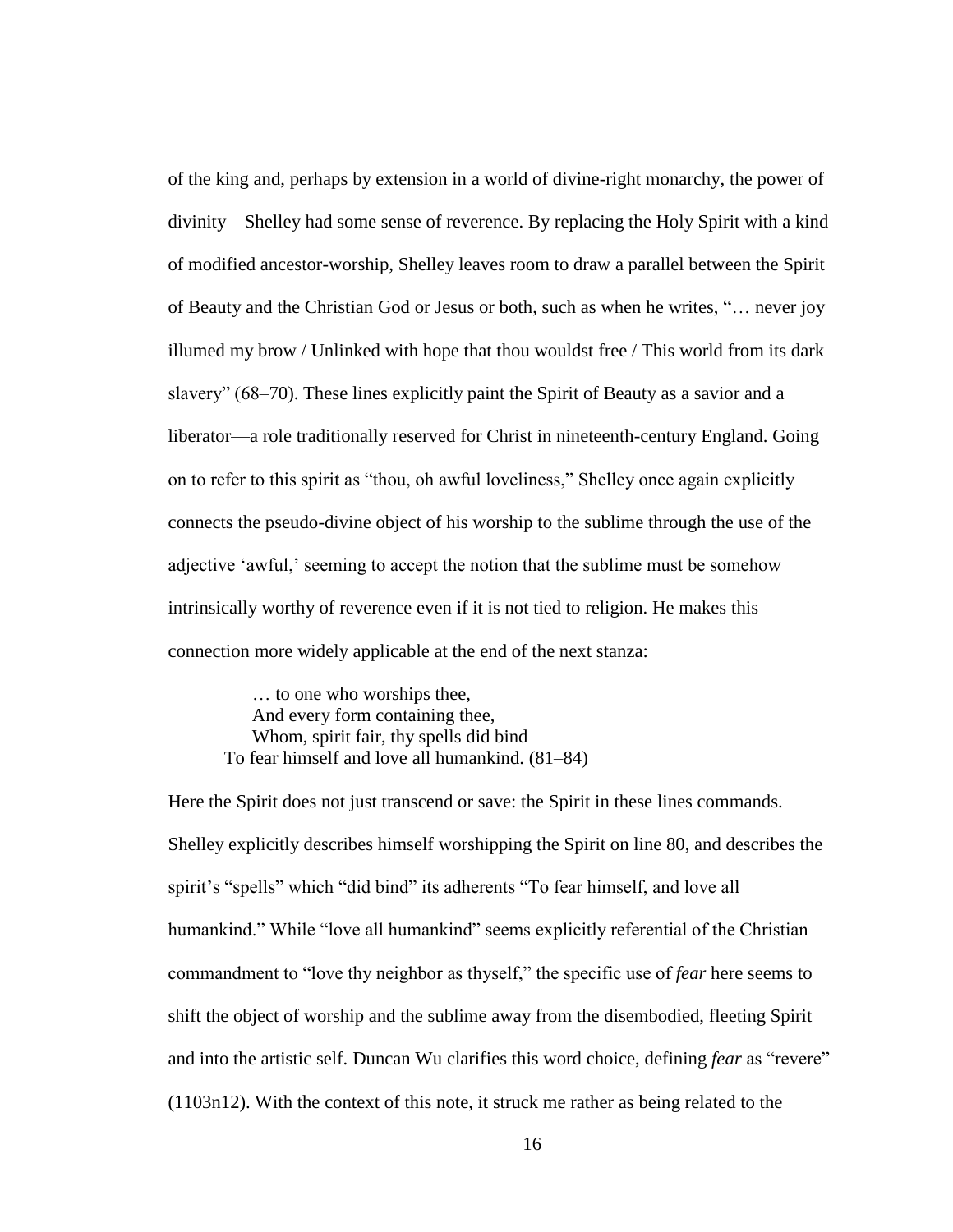Christian notion of God-fearing—implying that the Spirit of Beauty has empowered its followers not only to worship it, but to worship and find the divine within themselves and their own genius.

As Shelley metaphorically Christianizes the sublime in "Hymn to Intellectual Beauty," we find him rather paganizing it in "Ode to the West Wind," which Wu characterizes as "Shelley's most powerful account of the poet's function" (1131n1). Shelley addresses the West Wind throughout the work, implicating artistic genius within the death-rebirth cycle of the seasons. Appearing to carry forward his earlier declaration, "I vowed that I would dedicate my powers / To thee and thine; have I not kept the vow?" ("Hymn" 61–62), Shelley implores the West Wind to "Make me thy lyre, even as the forest is" ("Ode" 57). But where "Hymn to Intellectual Beauty" expresses a more active approach to this worship, in which the speaker dedicates himself to the Spirit of Beauty, here he expresses desire to be a passive vessel for the West Wind—which could itself be interpreted as a reincarnation of the Spirit of Beauty. But this spirit appears more powerful than the Spirit of Beauty; far from merely requiring of its followers "To fear himself and love all humankind" ("Hymn" 84), the West Wind has the power literally to immortalize the artist—which is itself another type of suspension—and to distribute his works:

Drive my dead thoughts over the universe Like withered leaves to quicken a new birth! And, by the incantation of this verse,

Scatter as from an unextinguished hearth Ashes and sparks, my words among mankind! Be through my lips to unawakened earth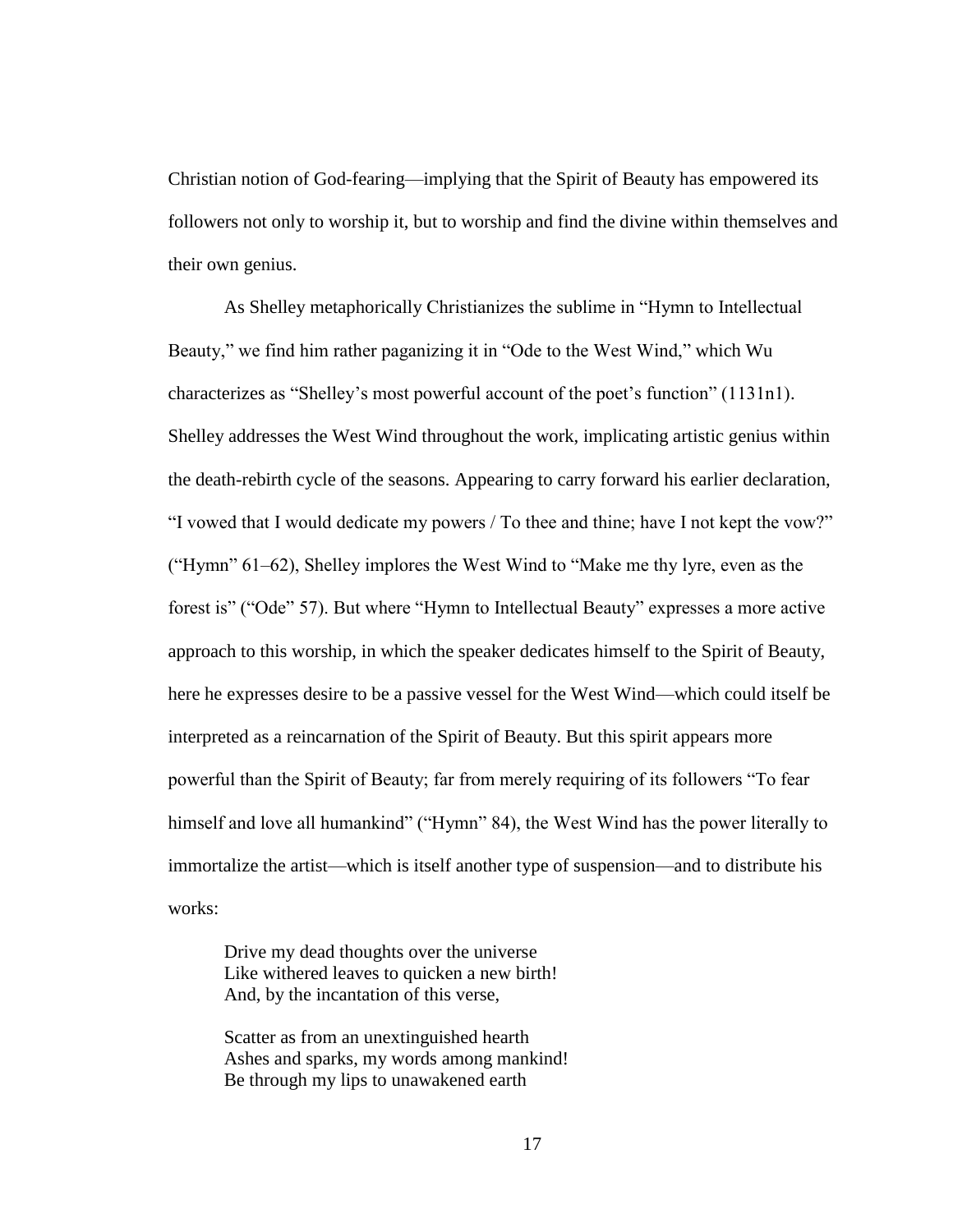The trumpet of a prophecy! (63–69)

In this sense, the West Wind acts not as the source of inspiration or a passive pseudodivinity, as in "Hymn to Intellectual Beauty," but as a preservative, active power. But not only is the West Wind here more powerful than the Spirit of Beauty; it is also described in deliberately less Christian terms. While we may be tempted to interpret the image of rebirth in line sixty-four as a Christ-image, I would argue the contextualization within the cycle of seasons, as well as the address of the West Wind directly, paganizes this image; this paganization is only strengthened by the use of the word 'incantation,' which suggests a magical spell rather than a prayer.

While "Hymn to Intellectual Beauty" and "Ode to the West Wind" respectively Christianize and paganize the sublime, "Adonais: An Elegy on the Death of John Keats, author of Endymion, Hyperion, etc." in some ways appears to be the climax of Shelley's conception of religion and the sublime. While the poem is clearly, unequivocally about John Keats, in many ways it appears also to be a kind of allegory for the role and fate of the artist or poet generally—Keats seems to have been something of a Platonic ideal of the poet for Shelley, an unrivalled example of something to which all should strive, rather than a unique phenomenon in himself. Using Keats as an archetype, Shelley draws from three distinct categories of mythologized figures with which to compare him: Christianity, comparing Keats to Jesus; Greco-Roman mythology, comparing Keats to Adonis; and poetic ancestors, comparing Keats to Shakespeare and Milton.

Here, he also more explicitly shows the embodiment of the Spirit of Beauty, or even the sublime itself, characterizing the poet as a Christ-figure. In the Preface, Shelley,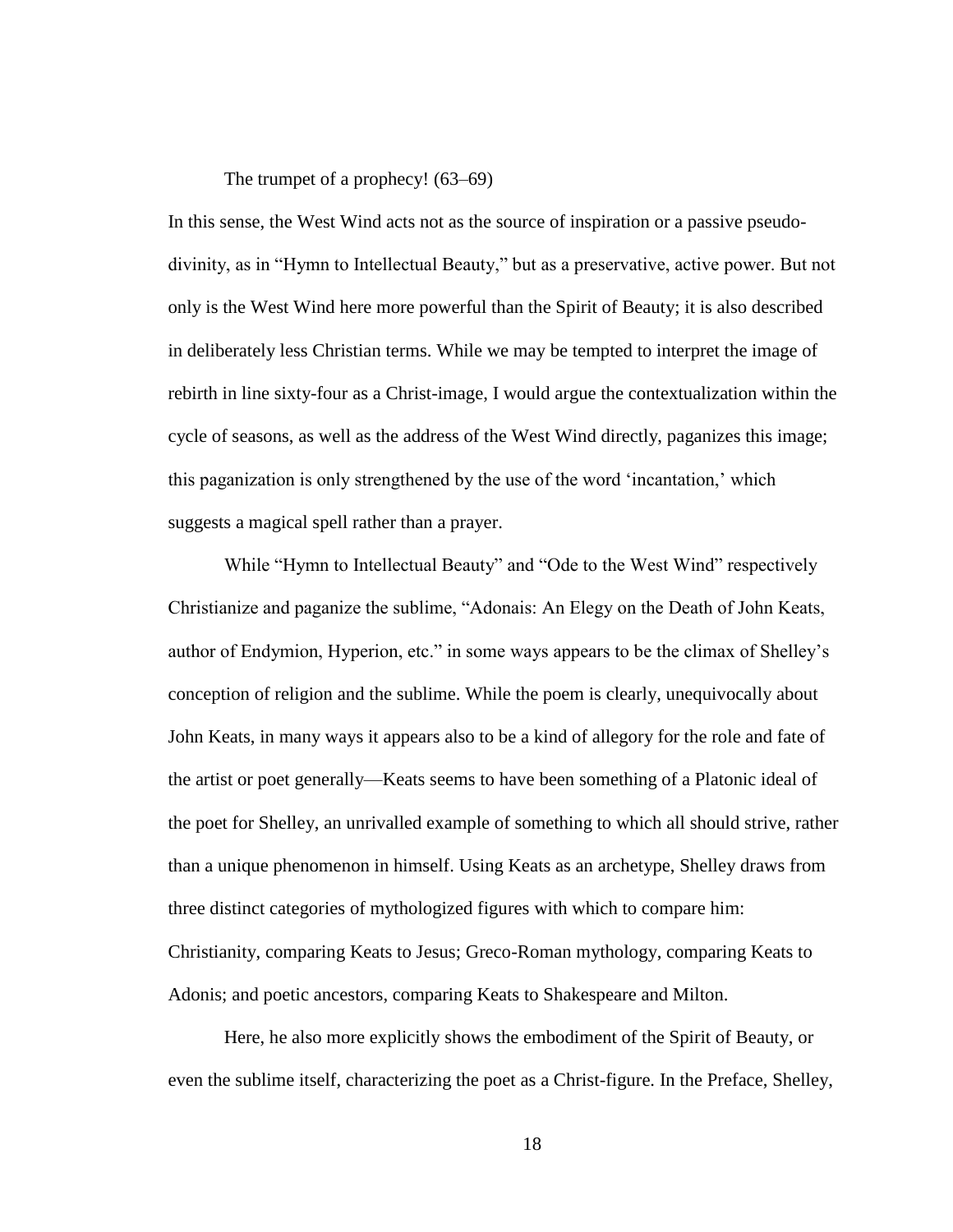believing Keats to have been killed by the demoralizing effect of a negative review, writes, "It may be well said that these wretched men [those who wrote the negative review] know not what they do" (1249), which Wu observes as "an echo of Christ's comment on those who crucified him: 'Father, forgive them; for they know not what they do' (Luke 23:34)" (1249n11). And though it may be tempting to assume that all such Christian apotheoses of the poet would come to an end after the preface—the title of the poem is, of course, a reference to Greek mythology—Shelley continues this throughout the work, weaving it with allusions to ancient Greek religion and with the type of ancestor-worship he hinted at in the graveyard scenes of "Hymn to Intellectual Beauty":

The leprous corpse touched by this spirit tender Exhales itself in flowers of gentle breath; Like incarnations of the stars, when splendor Is changed to fragrance they illumine death And mock the merry worm that wakes beneath; Nought we know, dies. Shall that alone which knows Be as a sword consumed before the sheath By sightless lightning?—th' intense atom glows A moment, then is quenched in a most cold repose. ("Adonais" 172–180)

In line 172, we again see the spirit as a divine figure, likened to Christ. However, in this case, the poet is the leper, trapped *within their own* "corpse" which simultaneously defeats them and allows them access to the sublime, material world. In this way, Shelley acts almost simultaneously within Blakeian and Coleridgean views of embodiment—both as a partial facet of natural human existence and as a type of fallenness—while avoiding the Christian framework entirely. To Shelley, Christ was perhaps no holier than any ordinary person—but to forget the potential for the holy (dare I say, the sublime) within ordinary people with a talent for poetry and a connection with the Spirit of Beauty was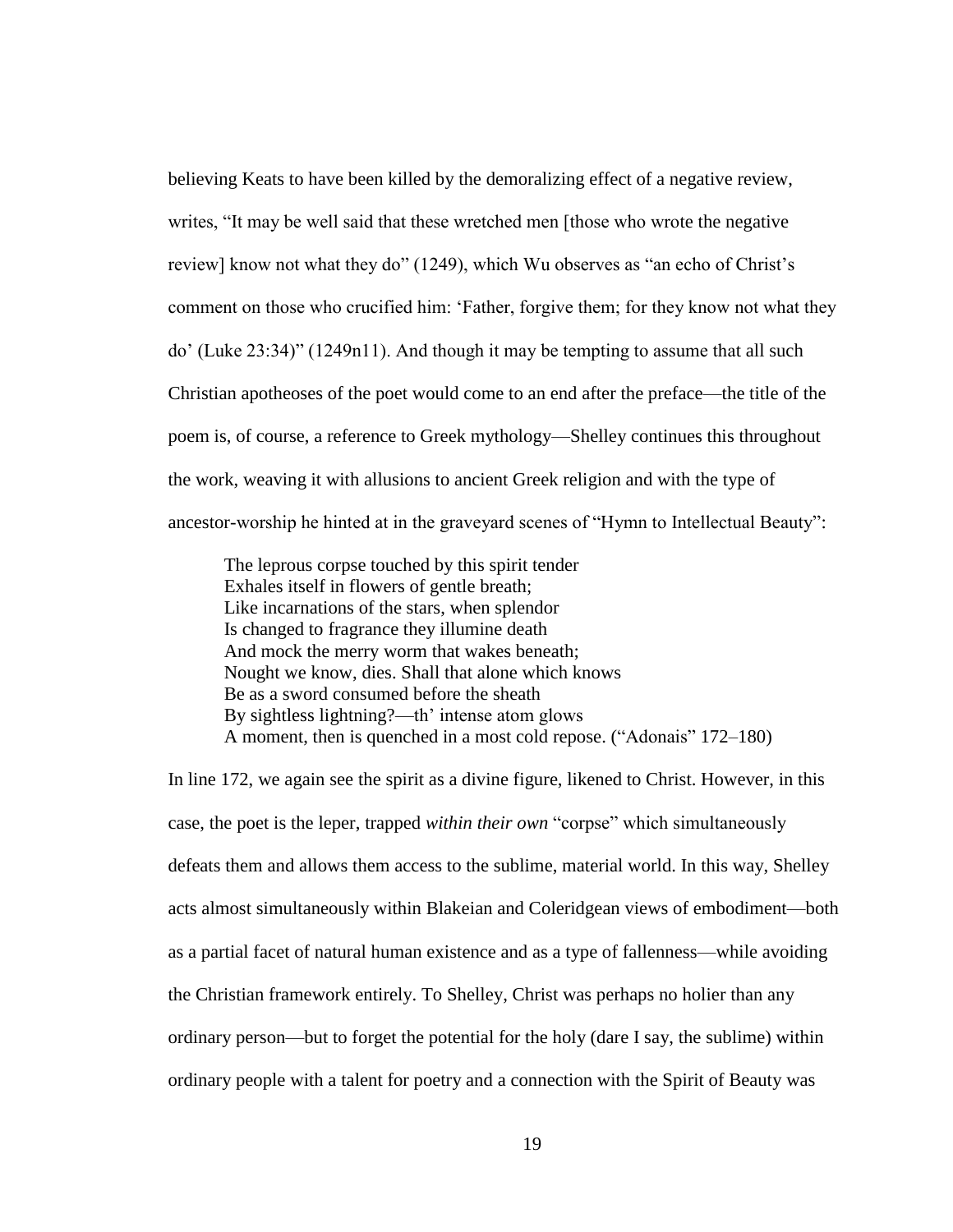nigh blasphemous. The poet must overcome their own disease, their own mortal tragedy, in order to transcend these limitations and be made immortal.

No sooner has Shelley drawn this parallel to Christ on line 172 than he immediately changes track and characterizes the poet rather as Adonis on line 173; Duncan Wu clarifies that the "flowers of gentle breath" refer to "anemones, thought to have sprung from Adonis' blood when he was killed by a boar" (1255n44). According to Yves Bonnefoy, Adonis was a beautiful young man favored by Aphrodite. By different accounts, he either spent one third of each year with Persephone or one half of the year in the Underworld after Artemis caused his death (The Editors of Encyclopædia Britannica). James G. Frazer writes,

It appears that certain sacred ceremonies are held every year; first he is mourned as if he had ceased to live, and then he is a cause for rejoicing, as if he had been brought back to life. But those who pride themselves on the interpretation of Greek mythology and what is called mythical theology say that Adonis is the symbol of the fruits of the earth, which are mourned when they are planed but through their growth bring joy to the farmers. (qtd. Bonnefoy 134)

This reinterprets the earlier Christ-themes of death and rebirth that Shelley connected to the poet and deliberately paganizes them, even among such lines as "Lost Angel of a ruined Paradise!" (88), in which the ruined paradise refers to "Adonais' creative imagination" (1253n24). But while in the Christian tradition the death-rebirth cycle as well as immortality generally is inherently connected to the divine, here it is connected explicitly to humanness—in fact, while it is the divine who bargains for Adonis to be able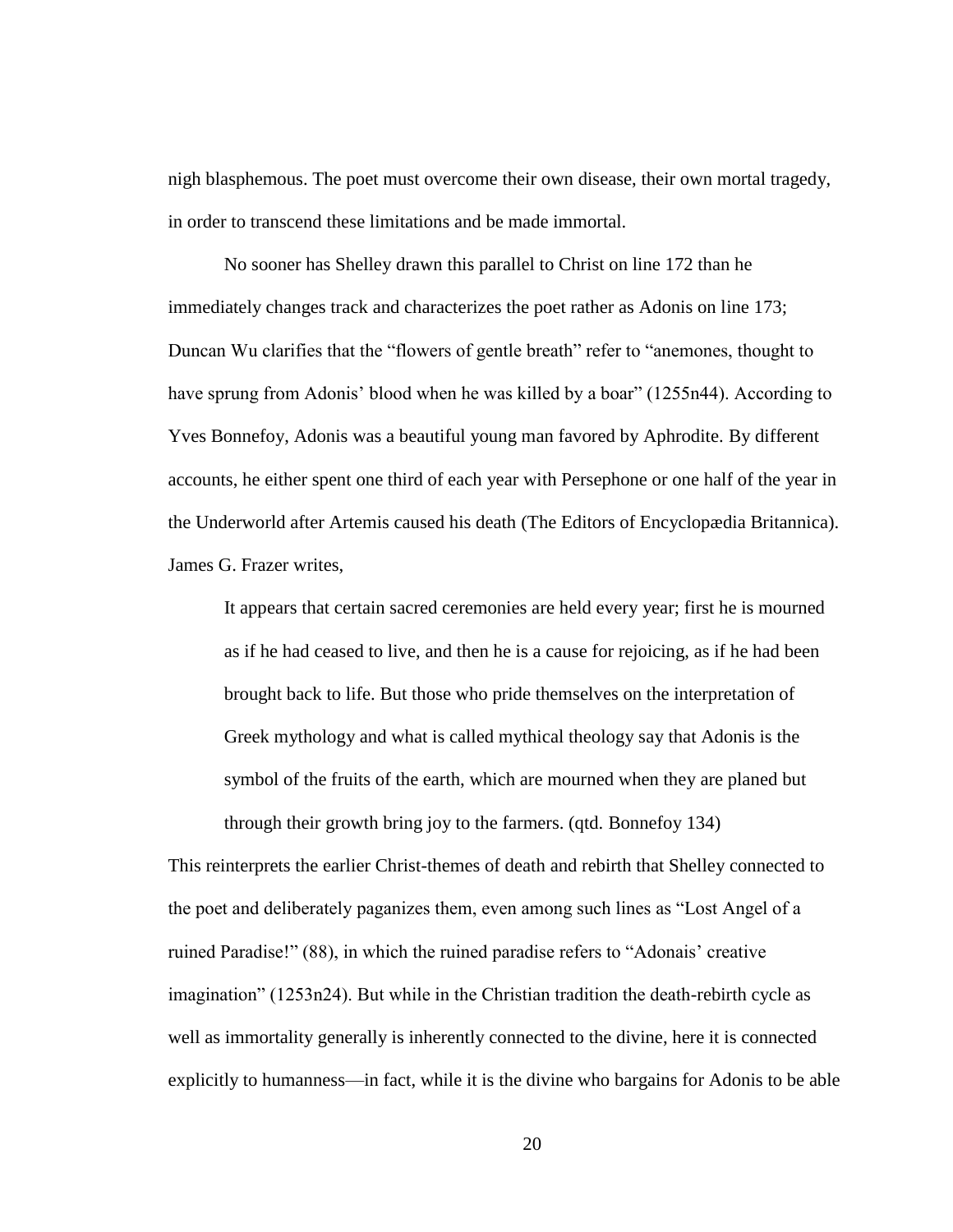to leave the underworld for a given amount of time per year, it is *also* the divine that causes his death to begin with. Adonis is both an active participant in and a passive recipient of his own fate—much like the poet who is both a vessel for the Spirit of Beauty and an agent of it. By mortalizing the Christ-figure, Shelley reaffirms that both the sublime and that which he finds inherently worthy of worship—the pseudo-divine—are located within human embodiment and human imagination rather than being an effect of some external power.

While Shelley thus far has been clear that the human being—even the poet in service of the Spirit of Beauty—is mortal and that there is no eternal afterlife, mythologizing Keats in the image of Adonis complicates this argument. Shelley writes, "Whilst burning through the inmost veil of Heaven, / The soul of Adonais, like a star, / Beacons from the abode where the Eternal are" (487–495). Shelley's reference to Adonais' soul, as well as the realm of the Eternal, indicates both at least one god-figure and an experience of an afterlife. Wu points out that these lines are "an allusion to Plato's epigram [on Aster]" (1265n104), which reads,

Thou wert the morning star among the living, Ere thy fair light had fled; Now, having died, thou art as Hesperus, giving New splendor to the dead. (Wu 1248n2)

While the wording of these final lines of "Adonais" seem to set up a Christian, almost Blakeian view of an afterlife and an immortal soul, the epigram which Shelley quotes at the beginning of the preface seems to continue to point to the immortalization of the artist through their work rather than through an enduring consciousness. Moreover, because Keats-as-Adonais is made into an archetype rather than an individual throughout the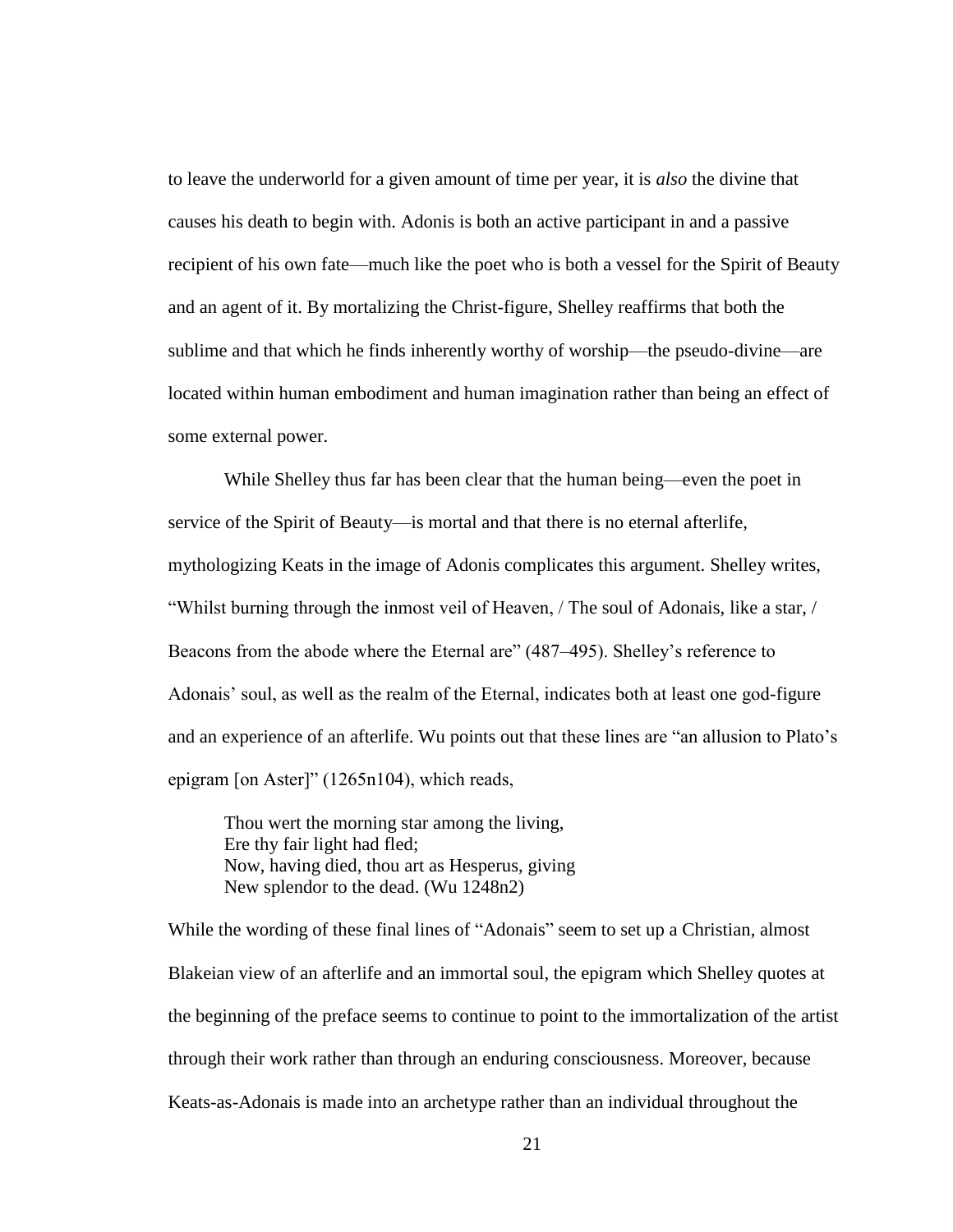elegy, it does not seem contradictory for such a figure to have some kind of metaphorical enduring spirit, like the Spirit of Beauty or the West Wind. Therefore, Shelley's pseudodivine, even mythologized or deified, remains mortal, self-contained, embodied, and imaginative.

"Mont Blanc" further embodies the sublime through the use of distance and direction in relation to the sublime object. In "Panoptic Perspectives in Shelley's *Mont Blanc*: Collapsed Distance and the Alpine Sublime," Joan Reiss Wry identifies one key difference between Shelley's relationship to the sublime object and that of his contemporaries—he places himself in the middle of the sublime scene rather than apart from it:

In varied alpine settings in the poem, Shelley collapses the notion of distance in sublime encounters, offering a close-range perspective of Mont Blanc's glacial expanses and fluid tributaries, as well as a panoramic view of the desolate summit. Shelley's cerebral ascent situates him in a tableau of dark and disorienting topography, a mise-en-scène from which he emerges only after asserting the power of the "human mind's imaginings" (143) in posing his final question. (30)

In other words, throughout the poem, Shelley describes the sublime not as a distant onlooker but as an active participant in the midst of a sublime scene. In placing himself in the middle of this scene, Shelley connects the sublime specifically to his own distinctly and marvelously human imagination, which is both the way into the sublime scene and the way out in the final three lines of the poem: "And what were thou, and earth, and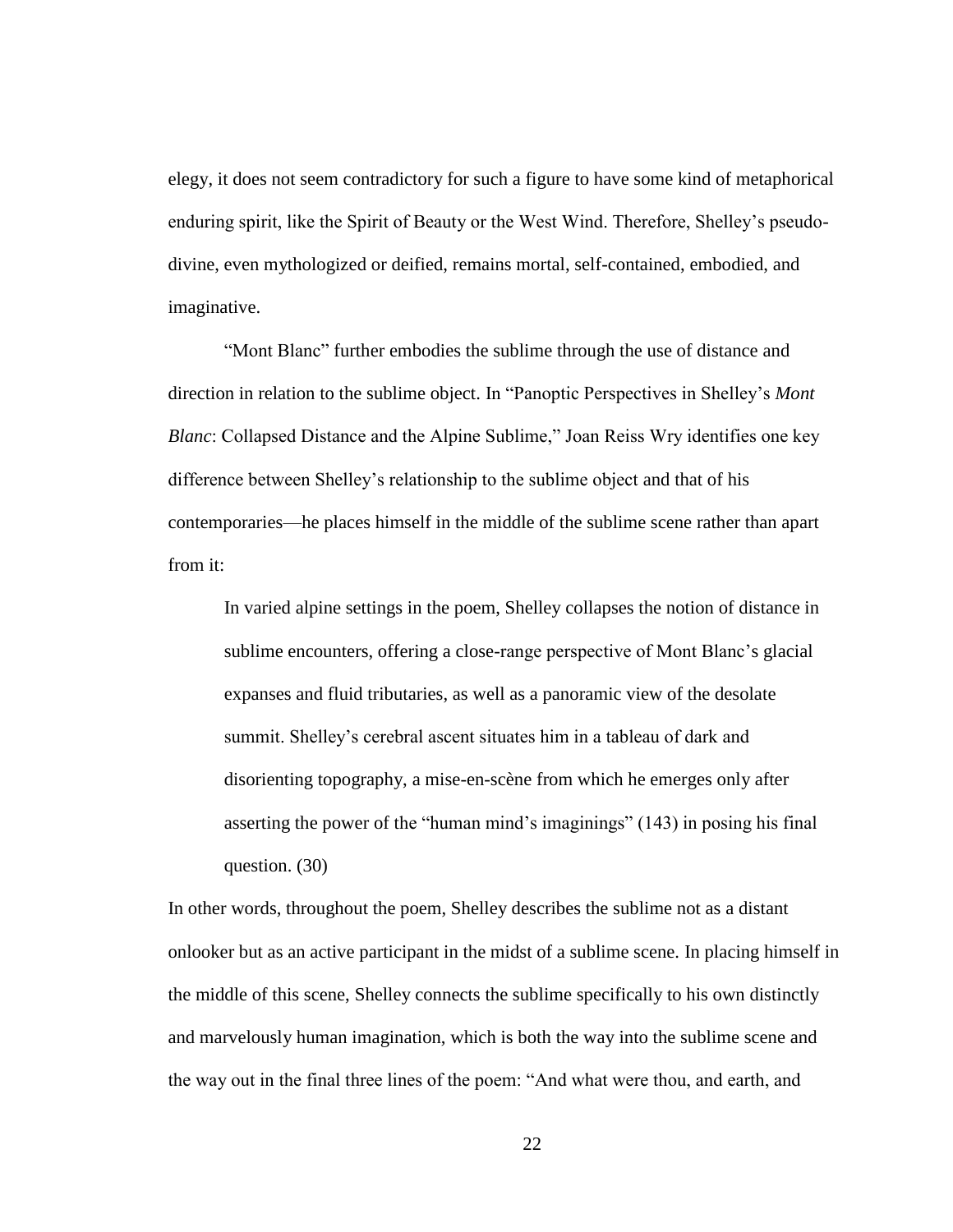stars, and sea, / If to the human mind's imaginings / Silence and solitude were vacancy?"  $(142-144)$ .

Anne McCarthy makes a related point in "Ecstatic Suspension in Shelley's 'Universe of Things,'" arguing, "Shelley's gaze does not travel upwards indefinitely but comes to rest on the 'broad vales' … and the 'unfathomable deeps' … that have more in common with the Ravine of Arve than with the summit of Mont Blanc" (99–100)—his sublime scene is oriented downward to the ravine rather than upward to the mountain. These two passages come to their conclusions in slightly different ways—distance in one, direction in the other—but the conclusion is remarkably similar: Shelley's sublime object is inextricably entangled with the personal, the mortal, the human. There is no Shelleyan sublime without the witness; unlike Blake's visions of eternity, which do and shall remain regardless of who notices them, Shelley's sublime is made by the viewer. This dependency upon perception is perhaps most clearly illustrated in the last three lines of the poem. These lines appear to be a celebration of imagination as a constant act of interpretation of the world around us, which thereby renders these things sublime. We do not merely access the sublime through our material senses, for Shelley; we create it. It is this creative ability, perhaps, which enables him to deify the artist even after his claim in *The Necessity of Atheism* that "This negation [that there is no God] must be understood solely to affect a creative Deity" (1).

However, while the sublime is an inherently human act for Shelley, it is equally inherently democratic. McCarthy argues that the focus on the ravine rather than the mountain is radically equalizing, writing,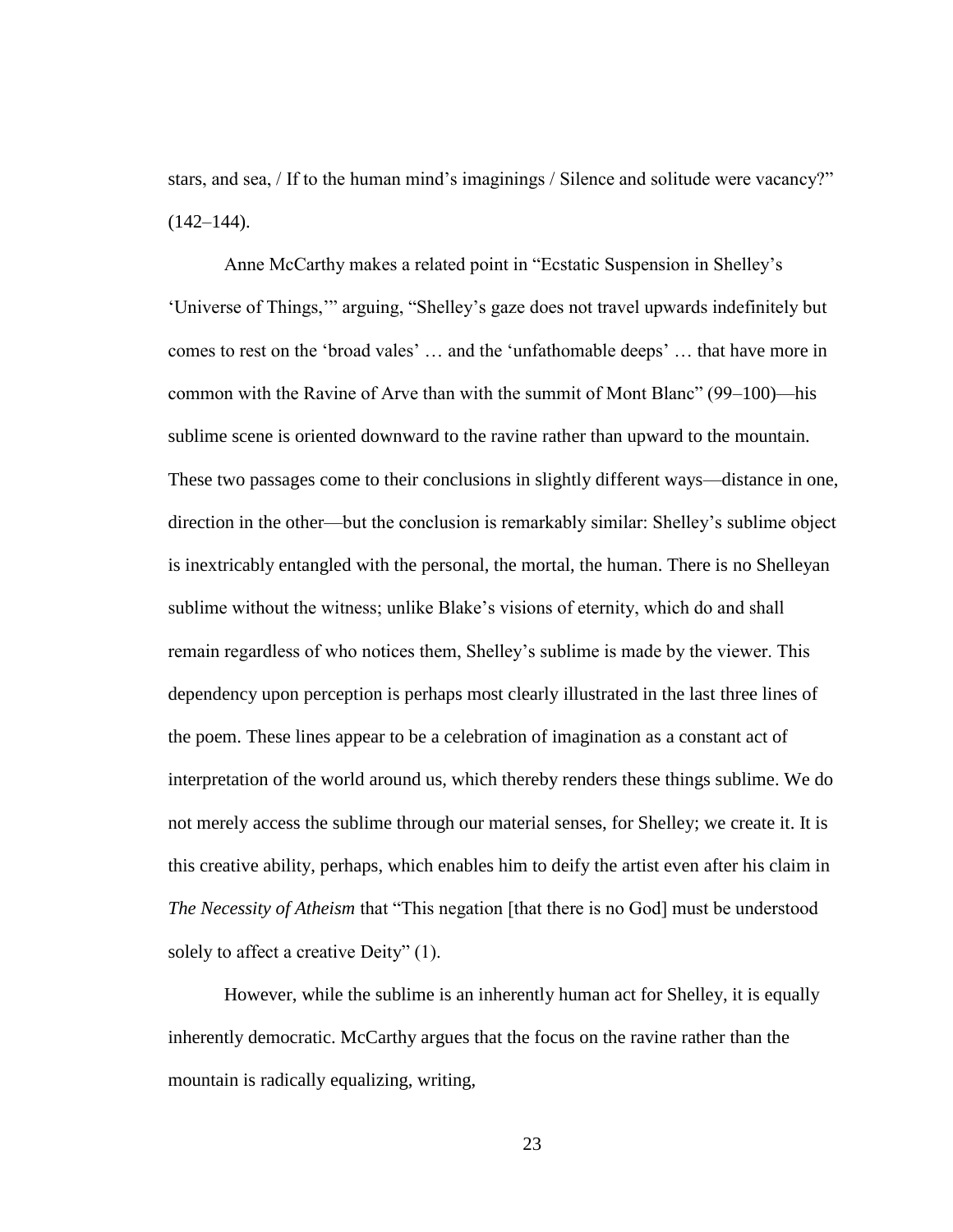This version of the sublime does not culminate in a feeling of mastery (at least not as the word is usually understood), nor does it consist in finding the powers of the human mind reflected back in nature. Both ethical and non-coercive, it does not exchange the power of nature for the power of man, but rather points to a momentary suspension of dominance itself: not the negation of power, but the suspension of the very structures of reference and conceptual thought that make it possible to distinguish the dominant from the dominated. (90–91)

In essence, McCarthy is claiming that, far from the modes of the sublime which place humanity as the highest point in the order of nature, or which claim the dominion of nature over mankind, the Shelleyan sublime rather recognizes a unity, coherence, and equality between the natural world and human consciousness. The consciousness could not produce the sublime with nothing to perceive, but nature alone would not be sublime if not for the addition of imagination. This concept is similar to Alan Richardson's neural sublime. Richardson contrasts the triumph of the imagination with Kant's overpowering of it:

The Kantian sublime (1) begins with an attempt on the part of the mind to grasp at the infinite or infinitely vast, entailing (2) failure and a moment of mental collapse, which is the (3) followed and compensated for by a "feeling" that the "*mind has a power surpassing any standard of sense*." This third moment at which the finite mind comes into transient, inarticulate, yet transformative contact with the transcendent, marks the ultimate victory of the Reason making up for the defeat of the imagination. … Yet, in the Romantic version, the subject is left not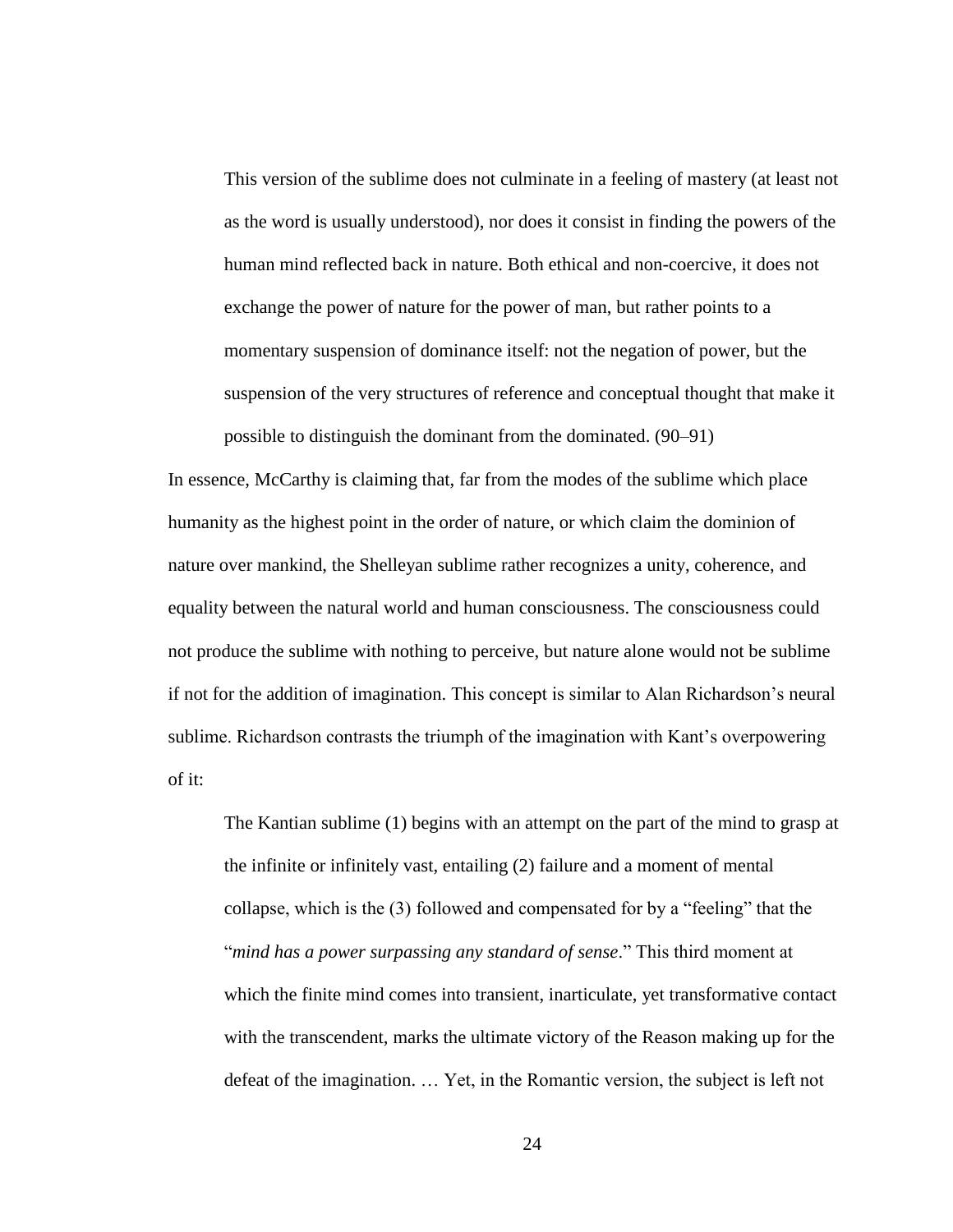marveling at the power of Reason but rather stunned by the capacity and complexity of the human brain. (29)

In other words, while some theorists of the sublime, like Kant, understand the sublime as the result of a naturally occurring domination either of the mind or of nature by the other, the neural sublime—of which Richardson cites Shelley as a proponent—is the result of both come together. This is in sharp contrast to Coleridge's "Chamouny; the Hour Before Sunrise. A Hymn," in which Coleridge frames Chamonix-Mont-Blanc in terms of an inherently sublime object which he is lucky enough to perceive. He describes the scene as a visual worship of God, which is created by the scene itself and enjoyed by the viewer two separate agents acting upon the other—rather than something which is cooperatively constructed between man and nature, which Shelley both equalizes and unifies.

Shelley's *Prometheus Unbound* further develops the democratic, co-created nature of the Shelleyan sublime through its characterization of both Demogorgon and humanity, and through its imagery of spheres. Demogorgon as a mythological figure is, in fact, an accident. The OED gives the etymology as such: "post-classical Latin *Demogorgon*, scribal error (perhaps after ancient Greek *δῆμος* people (see DEMOS *n*.) and *Γοργώ* GORGON *n*.) in scholia on Statius *Thebaid*" ("Demogorgon, n."). Although Demogorgon is evidently a scribal error, he is a useful one for Shelley. The OED offers as a possible etymology *demos*, or people, added to *gorgon*, the mythical family of monsters including Medusa. It is important to note that both of these words imply plurality as a source of strength: *demos*, the same root for 'democracy,' implies cohesion, unity, and equality; *gorgon* implies a plurality of life within a single body—a woman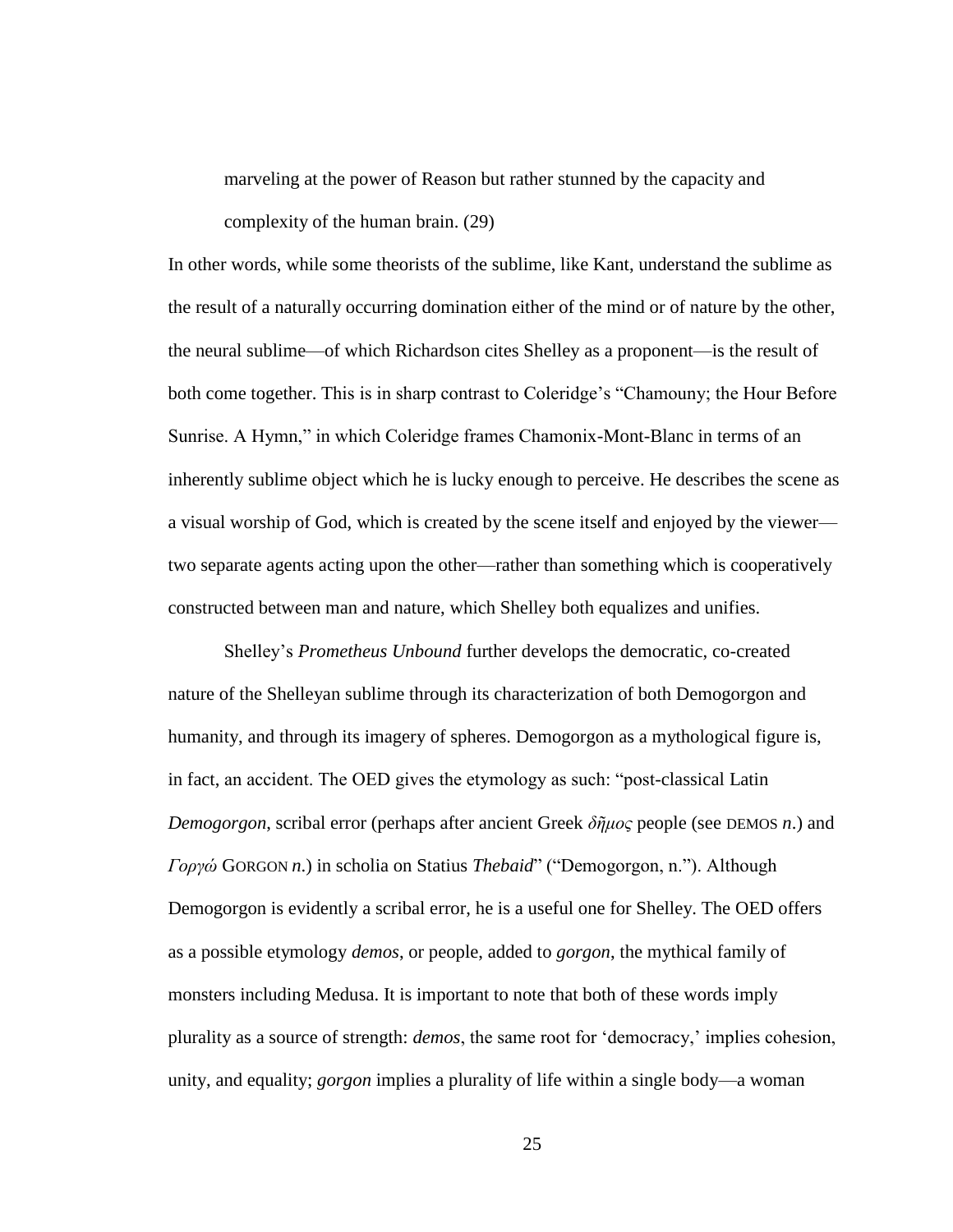with snakes for hair. Neither is it such a stretch to imagine the mythical Gorgons as a type of sublime image; being characterized by their ability to turn people to stone, the legend connects them inherently to a state of suspension or paralysis, which, as McCarthy notes, willing or unwilling, "is not necessarily an occasion for panic" (86) for Shelley. To literally be suspended by sheer multiplicity is, for Shelley, perhaps the utmost of the sublime, the very poetic spirit itself. That he chose to make a character thus named the figure who attacks and dethrones God in *Prometheus Unbound* is particularly telling. It is important to recall that the only deliberately creative force in Shelley's world is the human imagination, which is glorified specifically by its multitudinous nature, able to render the sublime in immeasurably diverse places and ways. It is this figure who is able to liberate the sublime world, hearkening back to the vague doubts toward "some sublimer world" (25) in "Hymn to Intellectual Beauty." There is no Heaven in any meaningful sense, Shelley seems to reiterate; but this world is unfree, and we and the Spirit of Beauty can liberate it.

The character of Demogorgon underscores that the role of interpretation and creation is in fact reserved for humanity generally rather than a select few humans. Shelley gives us the following lines: "Man, one harmonious soul of many a soul, / Whose nature is its own divine control, / Where all things flow to all, as rivers to the sea" (400– 403). Here, he emphasizes cooperation as the strength of mankind, emphasizing man as an individual among multitudes. But while he is clear in viewing community as the strength of humanity, it is unclear whether he views nature as part of this community or separate from it, and if separate, whether man or nature stand above the other or exist as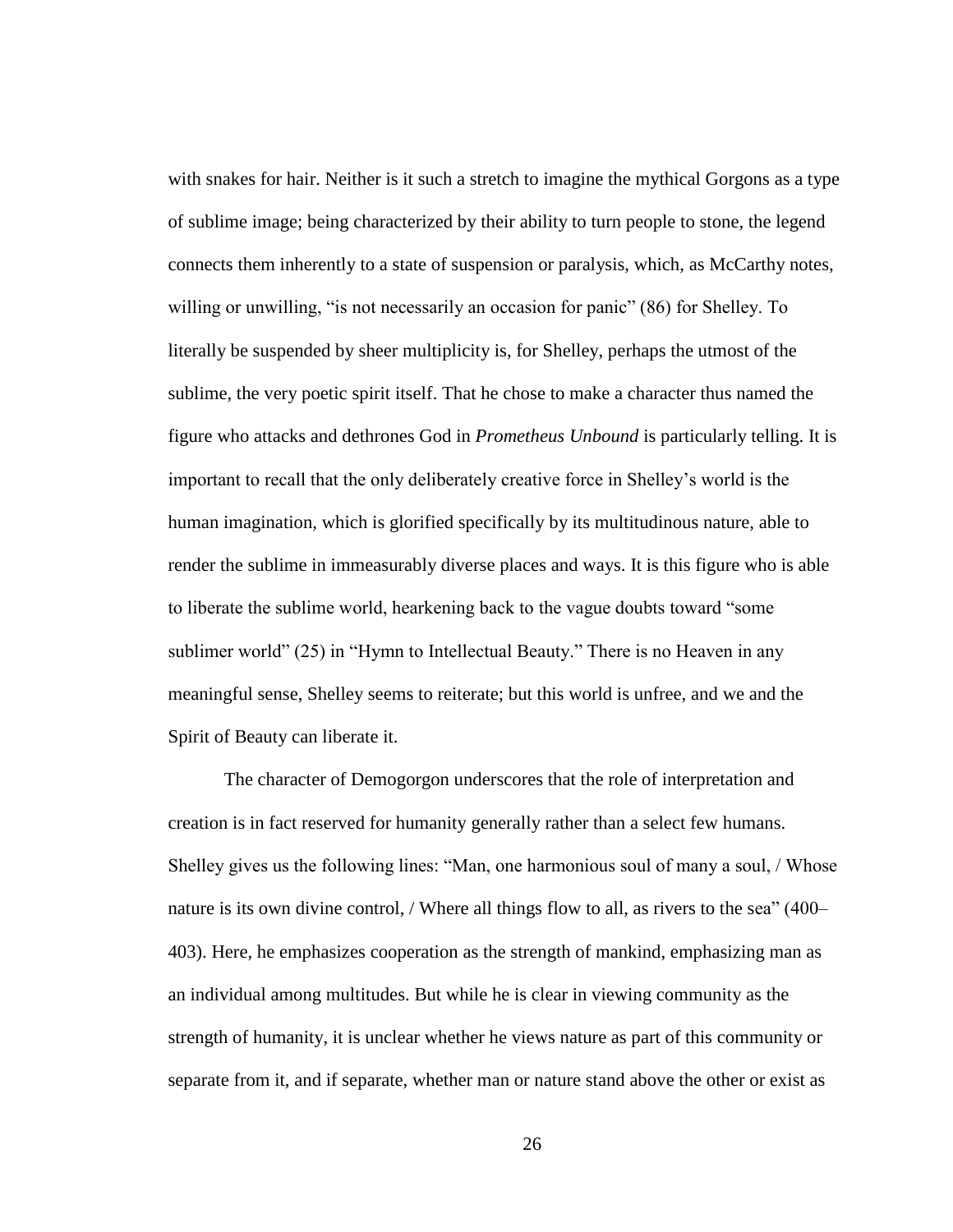coequals. Given that it is man's nature "where all things flow to all," it would appear that the human is the receptacle of their environment, taking all in, reshaping it, and producing something new—a process which could be considered sublime or productive of the sublime. This, in contradiction to McCarthy's point, would identify humanity as the masters of nature; however, identifying man as "one harmonious soul of many a soul" does not only emphasize the diversity of human life, but the diversity of material existence, both human and non-human. This interpretation would agree with McCarthy, placing humanity and nature as diverse equals in a system of unification. But whether man and nature are hierarchical or equal, one thing remains clear: humans are at their best when they cooperate as communal equals.

Perhaps the clearest image of this plurality, especially when combined with the cyclicality present in "Ode to the West Wind" and Shelley's other poems, is in Act IV:

And from the other opening in the wood Rushes, with loud and whirlwind harmony, A sphere, which is as many thousand spheres, Flow, as through empty space, music and light: Ten thousand orbs involving and involved, Purple and azure, white, and green, and golden, Sphere within sphere; and every space between Peopled with unimaginable shapes, Such as ghosts dream dwell in the lampless deep, Yet each intertranspicuous; and they whirl Over each other with a thousand motions, Upon a thousand sightless axles spinning, And, with the force of self-destroying swiftness, Intensely, slowly, solemnly roll on, Kindling with mingled sounds, and many tones, Intelligible words and music wild. With mighty whirl the multitudinous orb Grinds the bright brook into an azure mist Of elemental subtlety, like light; And the wild odour of the forest flowers,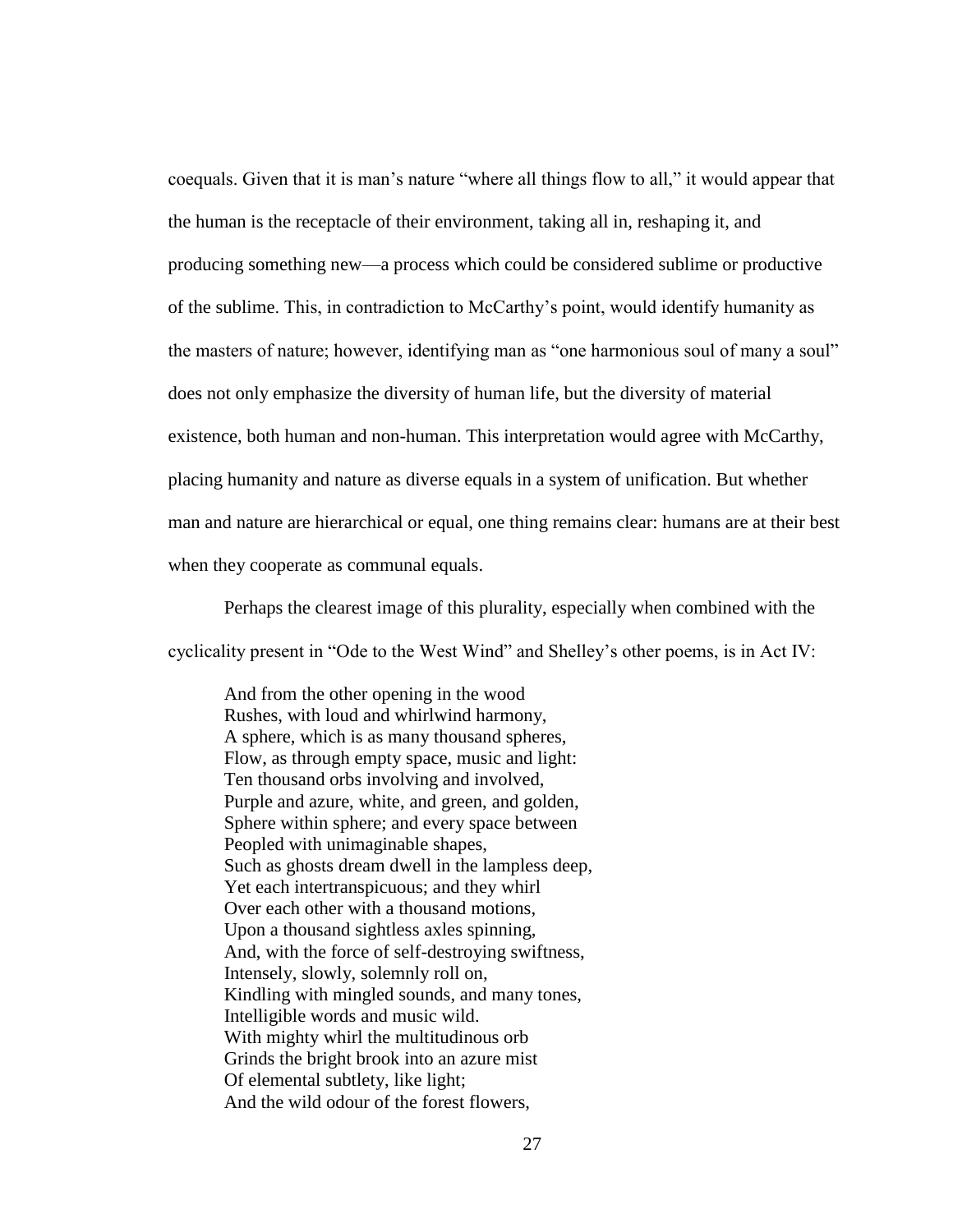The music of the living grass and air, The emerald light of leaf-entangled beams Round its intense yet self-conflicting speed, Seem kneaded into one aerial mass Which drowns the sense. Within the orb itself, Pillowed upon its alabaster arms Like to a child o'erwearied with sweet toil, On its own folded wings and wavy hair The Spirit of the Earth is laid asleep, And you can see its little lips are moving Amid the changing light of their own smiles, Like one who talks of what he loves in dream  $- (236-267)$ 

This scene gives us perhaps the clearest vision of the sublime we have yet seen. It is not the ravine in Chamonix, nor the reborn, immortal poet in "Adonais"; it is both "multitudinous" (253) and "intertranspicuous" (246)—many, diverse, and multiply, mutually informative—and spherical in shape, alluding to the cyclicality in Shelley's earlier work. In fact, throughout the stanza, there are no fewer than twelve nouns or verbs that directly describe a circular or spherical shape or motion. These spinning, plural, intersecting orbs are not alone, however, nor is their purpose merely to astound with their strangeness: rather, they house the peacefully sleeping Spirit of Earth—whom, we might assume from Shelley's consistent talk of Spirits both in his poems and in his prose, could be synonymous with the poetic spirit or the Spirit of Beauty. This is the first time in Shelley's canon we have been able to see this spirit not merely in terms of its capabilities, its dues, or its roles—as the immortalizer of the artist, as the object of supplication or worship, as the pseudo-divine—but in fact as *itself*. But the Spirit of Earth does not perhaps *cannot*—exist alone. It is witnessed by Panthea and Ione, and it is described; in being witnessed and described, it becomes exalted. The Spirit of Earth with its interconnected, interdependent vast orbs would mean nothing if alone, and would lose its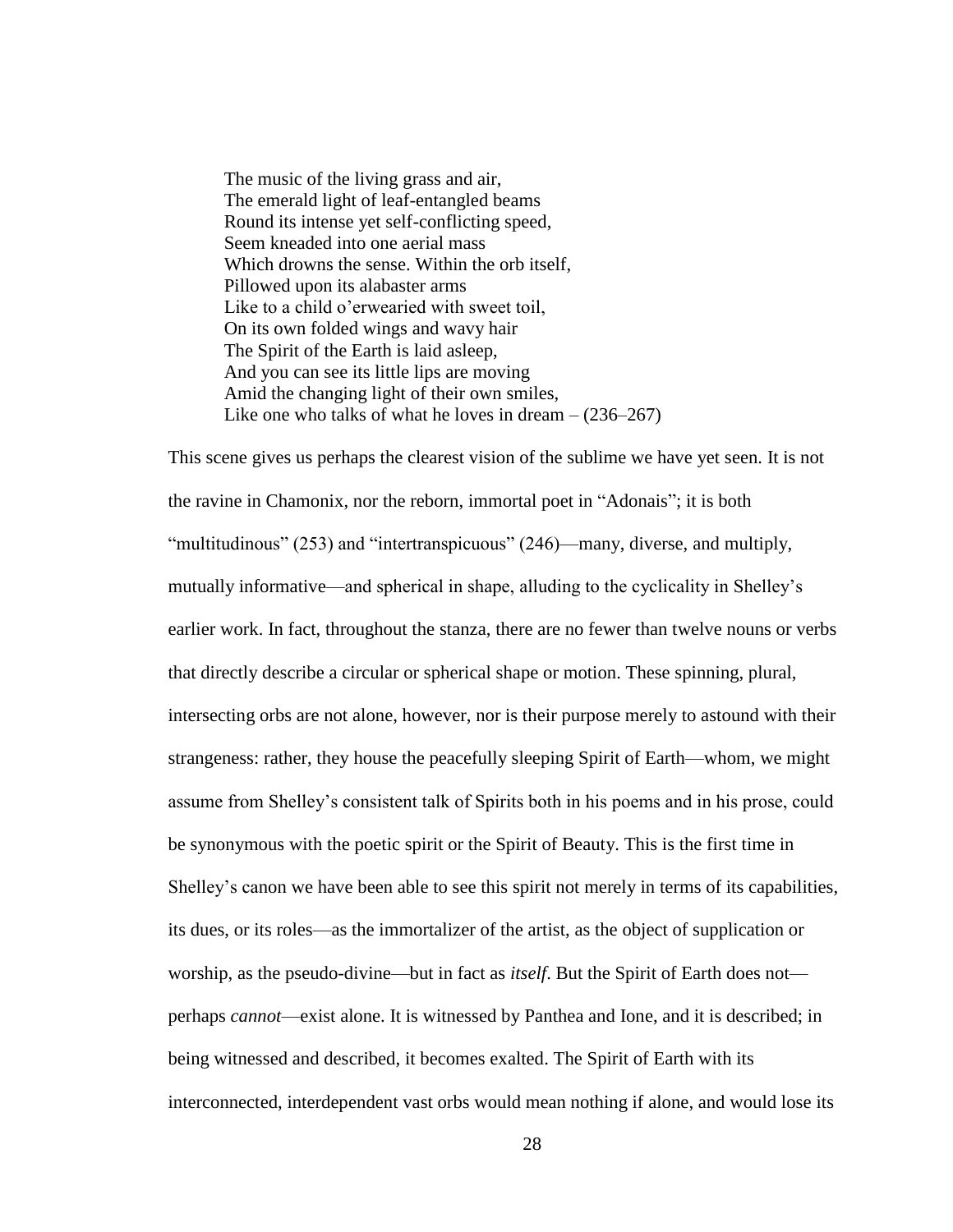sublime quality without one to imagine and interpret it—indeed, without a witness to know that these orbs and this spirit "[drown] the sense" (261).

Percy Bysshe Shelley's mode of the sublime is radically unlike his peers', in that it is secular, essentially human, and necessarily cooperative. By mythologizing this notion of the sublime, Shelley manages to glorify the human imagination and pay homage to the "pervading Spirit" (*Atheism* 1) of poetry, lending a weight to the Shelleyan sublime which perhaps would have otherwise gone unnoticed in a deeply religious world. By mythologizing his work, and therefore demanding attention for it, Shelley manages to use this version of the sublime to make radical, highly controversial claims—to politicize his sublime in favor of democracy and equality, to deify art in a culture beginning to more highly value science, to amplify human dignity and diversity. The Shelleyan sublime is not something to be passively received as an objective other; it is meant to be shaped, interacted with, imagined, and reborn into something new, everlasting, and, indeed, multitudinous and intertranspicuous. By framing it in this way, the sublime, although it may come with a feeling of insignificance in the face of the amazing, makes the human witness into a position of highest possible significance within the cosmic realm of art, an active participant in the Spirit of Beauty, and indeed, the mythologized creator whom Shelley denies as God. Such a role is reserved for man, the artist, the imaginer, the maker of the unimaginable. Shelley's sublime therefore becomes a collection of interlocking orbs, rolling ever forward, shifting and iridescent, yet at its heart still honoring the Spirit of Beauty and the imagination of humanity as co-equals and co-creators.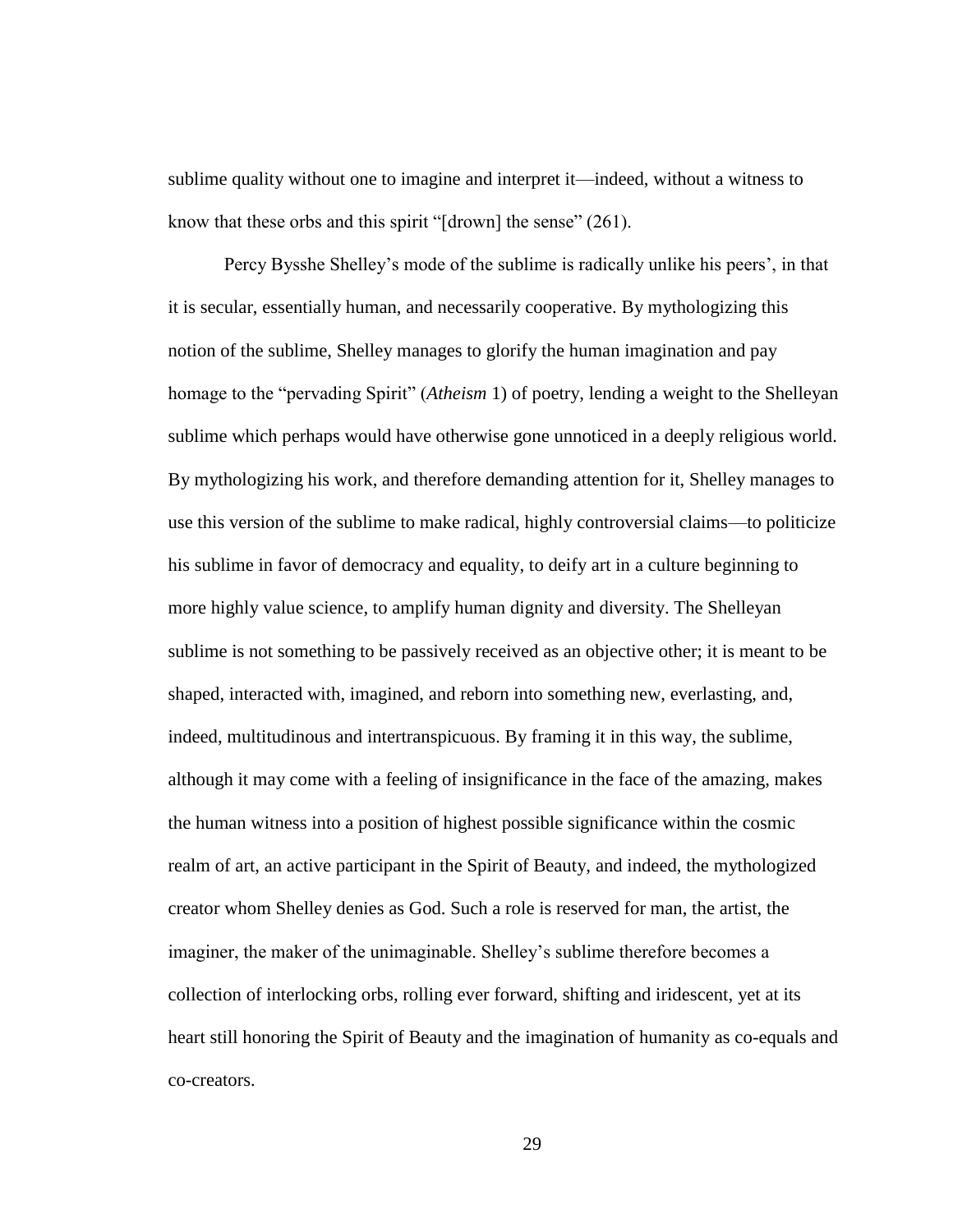#### **III. Unity and Division in Blake's Sublime Eternity**

As devoutly Christian as he was religiously and socially nonconformist, William Blake's poetry and prose shows us a personal, eternal view of sublimity rooted directly in the divine. This view stands in sharp contrast to his peers. Described by Samuel Taylor Coleridge as "certainly, a mystic *emphatically*" (Wu 179), Blake's personal experience of the sublime was inherently connected to his religious framework, which included visions, an almost Emersonian view of self-reliance and non-conformity, and a defense of both political democracy and personal liberty. In "All Religions are One" and "There is no Natural Religion," Blake claims that there is a single origin from which stems all human life, which he claims has been interpreted variously by each religion but which is most accurately represented in biblical texts; he calls this origin the Poetic Genius and claims that its infinite nature allows mankind to similarly become infinite. Blake claims that our division from this Poetic Genius is the result of the Fall, which is inherent to the Creation; due to our divided, created nature, Blake claims that much of the sublime is terrible for us to behold, although he seems to argue that this is a result of our fallen nature rather than a reflection of some inherent aspect of the sublime. For Blake, the path back to the eternal is through the imagination, which he calls "spiritual sensation" (245) in his "Letter to the Revd Dr Trusler." In *The First Book of Urizen* Blake mythologizes this view of the sublime in a rewriting of the Creation and the Fall, while in *The*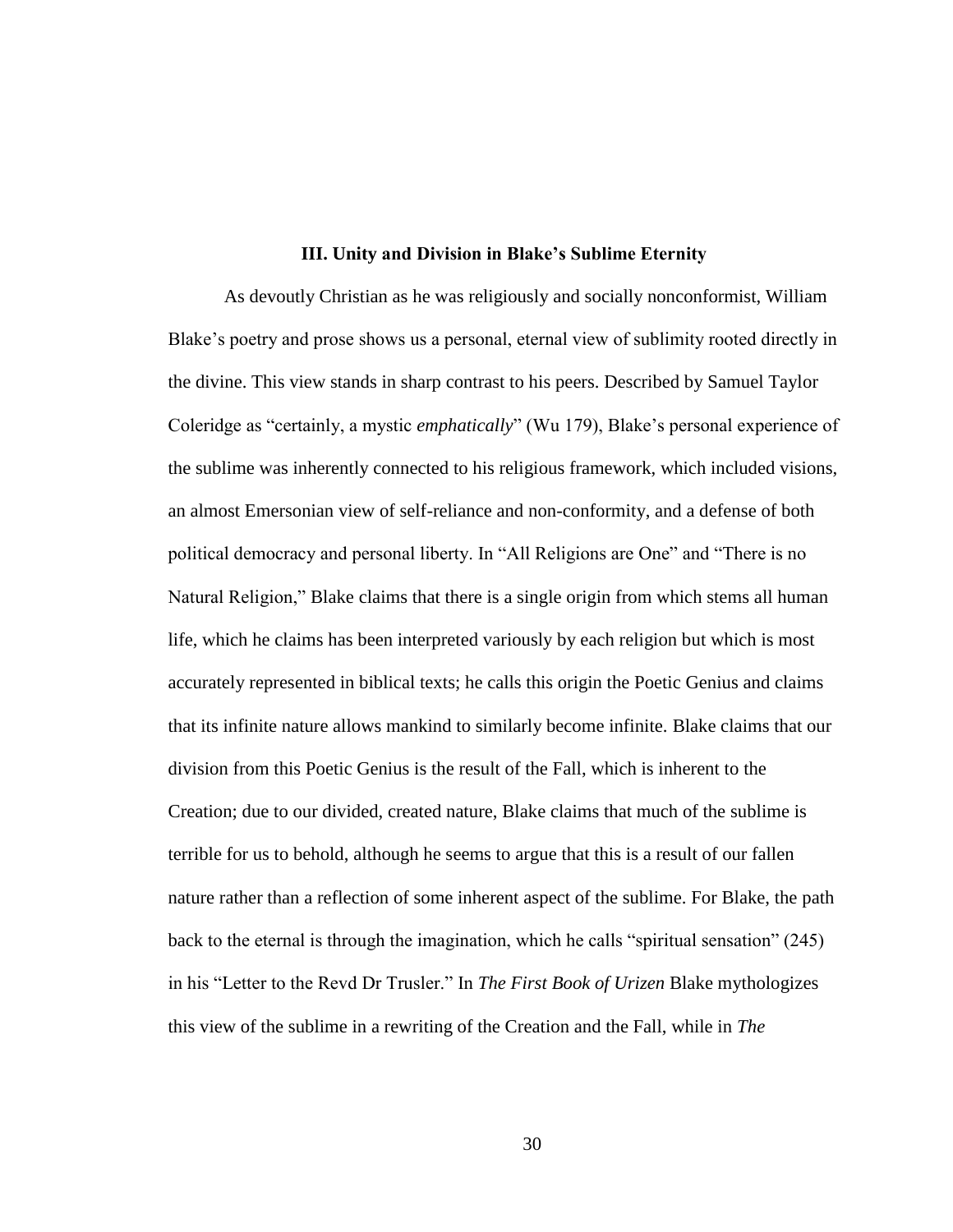*Marriage of Heaven and Hell* he brings this faith into his present religiopolitical moment. He further explores these thoughts with "The Chimney Sweeper," turning his concept of the infinite imagination as the sublime into a social commentary and expression of personal belief.

In "All Religions Are One," Blake writes of the Poetic Genius, "That the Poetic Genius is the true Man, and that the body or outward form of Man is derived from the Poetic Genius. … The true Man is the source, he being the Poetic Genius" (180–181). It is possible to interpret the Poetic Genius variously—perhaps as a divine source, a godfigure, or even a soul. Blake directly places it into a religious framework in the fifth and sixth principles:

Principle 5. The Religions of all Nations are derived from each Nation's different reception of the Poetic Genius, which is everywhere called the Spirit of Prophecy.

Principle 6. The Jewish and Christian Testaments are an original derivation from the Poetic Genius. (181)

In other words, the Poetic Genius has been the source of inspiration for every religion on Earth, but is best represented by the Old and New Testaments of the Bible. However, while Blake's choice to frame it religiously would seem to indicate that the Poetic Genius is a type of godhead, his description of it as "the true Man" would appear to undermine this for even the most unconventional Christian. However, the Application of "There is no Natural Religion" seems to bring the comparison of God and man back to the forefront: "He who sees the infinite in all things, sees God. He who sees the Ratio only,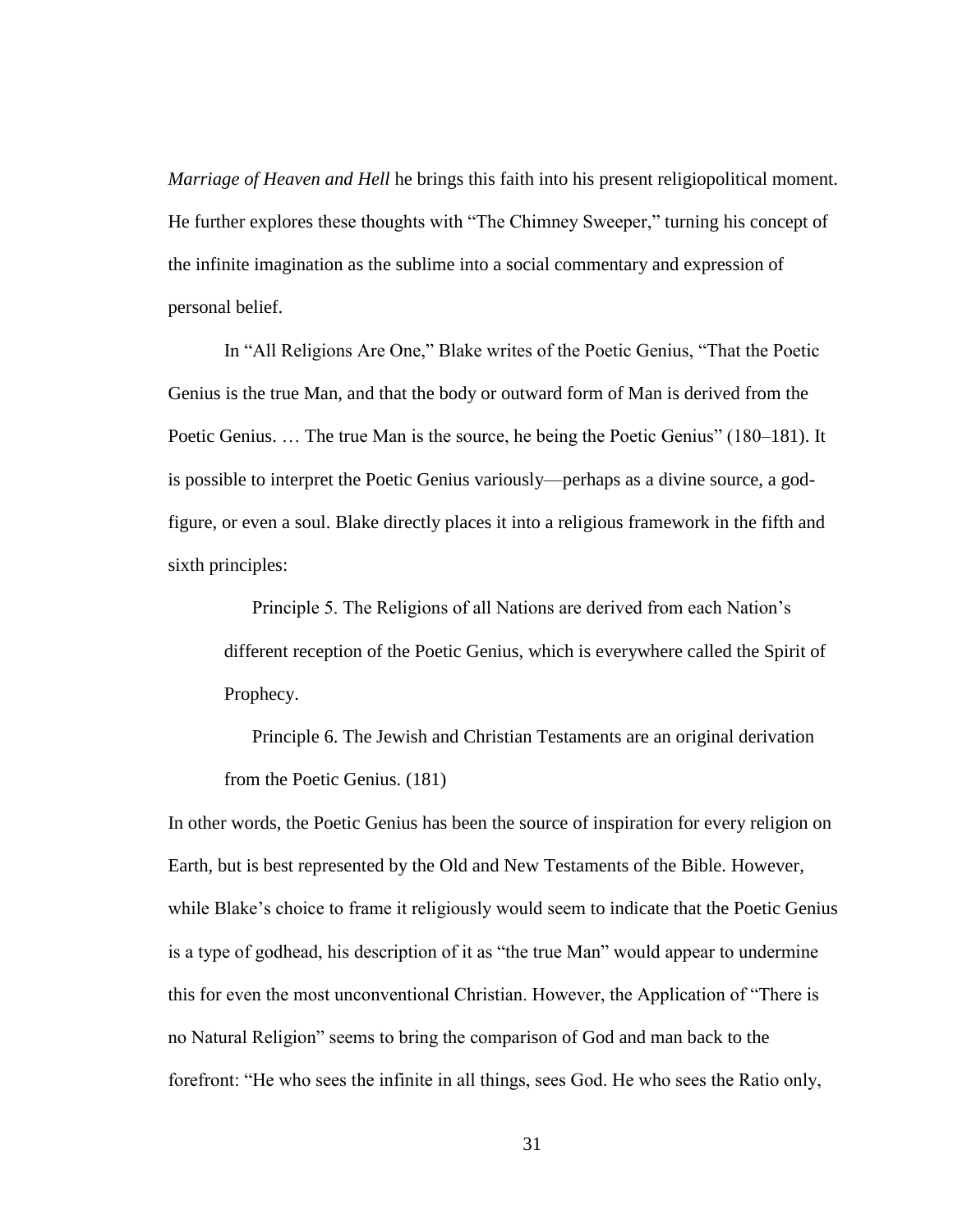sees himself only. Therefore God becomes as we are, that we may be as He is" (182). The Application seems to suggest that God is accessible *through* the self, and that the process of becoming more godlike perhaps results from God becoming more humanlike. In this way, the Poetic Genius could be a type of god-figure or an aspect of God which is accessible to us via its and our potential for metamorphosis. Blake identifies our ability to access this internal infinite in his "Letter to the Revd Dr Trusler": "What is it sets Homer, Virgil, and Milton in so high a rank of art? Why is the Bible more entertaining and instructive than any other book? Is it not because they are addressed to the imagination (which is spiritual sensation), and but mediately to the understanding or reason?" (245). In "There is no Natural Religion," he explains, "Man's desires are limited by his perceptions; none can desire what he has not perceived. … Man's perceptions are not bounded by organs of perception. He perceives more than sense (though ever so acute) can discover" (181). In other words, for man to even be able to imagine or desire the infinite—or, we might say, the sublime—he must be able to in some way have a concept of it, which could in theory either come through "organs of perception" such as eyes or ears, or through "spiritual sensation"—that is, the mind or imagination. Blake argues that organs of perception are limiting and inadequate for matters of the sublime and gives recognition of the sublime as evidence for the existence of a transcendent spiritual sensation.

While imagination seems to be the key to accessing eternity for Blake, this is not to say that he dismisses materiality, as the theology of his day encouraged. In "Blake's Visions," Michael O'Sullivan interprets Blake's attitude toward material sense somewhat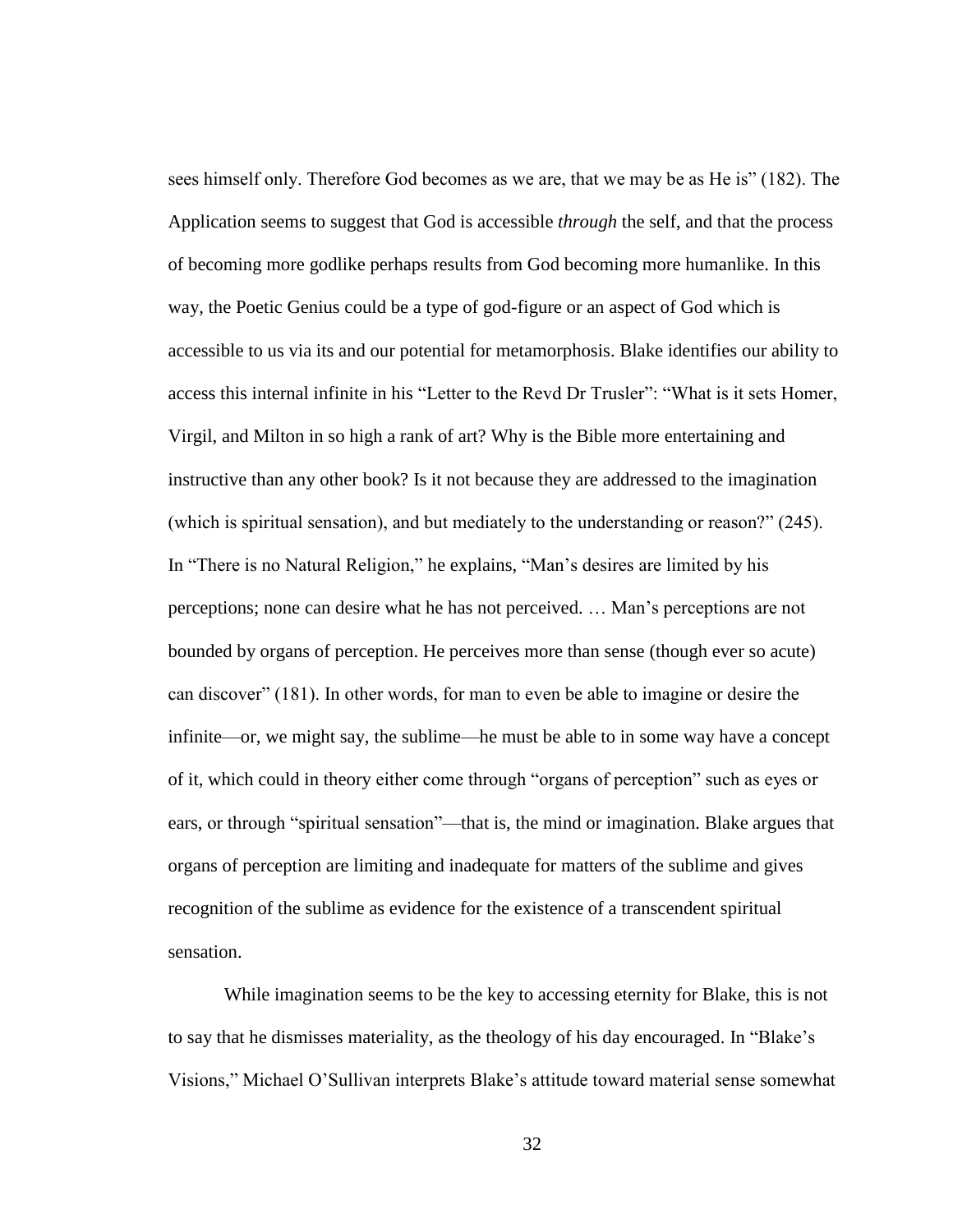differently, arguing, "Blake denies the value of sense perception, and of perceptible natural objects, as sources of genuine insight. And he is dismissive of 'natural religion' (as natural theology was called in the period) on the ground that natural objects as present to the senses are insufficient to ground religious experience" (A317). O'Sullivan's claim that Blake dismisses the material world—both natural objects and "organs of perception" (Blake, "Natural Religion" 181)—is understandable, but ultimately an oversimplification. In *The Marriage of Heaven and Hell*, Blake writes, "Man has no Body distinct from his Soul, for that called Body is a portion of Soul discerned by the five Senses (the chief inlets of Soul in this age)"; he goes on to identify what he calls energy as a facet specifically of the body and says of it, "Energy is Eternal Delight" (214). While it may be fair to say that Blake's representation of Hell is ultimately a representation of an extreme, and therefore the product of division, it is equally true that Blake's overlying philosophy holds that extremes must be unified rather than expunged. Blake cannot dismiss or condemn the material world, because for him the material world, though fallen, is still a portion of sublime eternity. While I agree with O'Sullivan that "Blake does not conceive of visions as primarily *visual* experiences at all" (A318), I would note that Blake's world was defined largely by polarities: Church doctrine mandated the rejection of the body and bodily needs, while reactions against the Church upheld the body above all. So much of Blake's work deals with balance and unity between extremes—it is an oversimplification to assume that he rejects any part of life. To do so would be to defy eternity.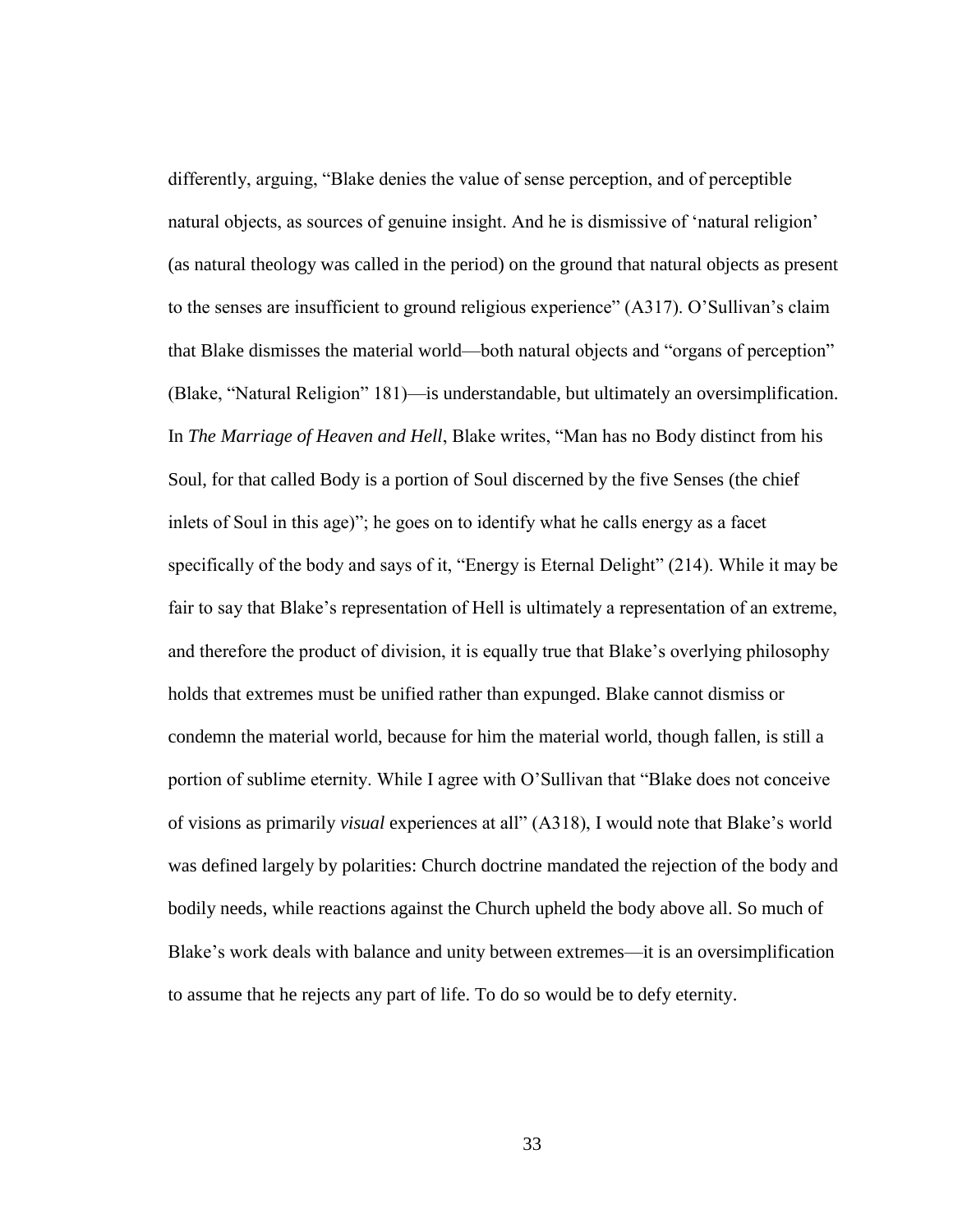Susanne Sklar takes another step in "'In the Mouth of a True Orator' (*Jerusalem*'s Operating Instructions)," arguing that Blake's work is fundamentally and irrevocably embodied, claiming,

Blake declares that every word of *Jerusalem* has been chosen to suit 'the mouth of a true Orator' (*Jerusalem*, Plate 3). Though it is not written in the form of a play, the poem has been designed to be read aloud. When I try to be a 'true Orator,' the poem's peculiar language, characters, and structure become clearer and its complexities less baffling. (837–838)

While this essay will not discuss *Jerusalem*, Sklar's point is worth bearing in mind. Blake works predominantly with poetry, which in many ways remains inseparable from its early oral roots—even more so in the late eighteenth century than today. Even Blake's printing and publication process was deeply embodied as part of his art. Regarding his process of using stop-out varnish to mirror-write and illuminate his poetry onto copper plates, acid washing the copper, inking the plates, and pressing and coloring each page, the British Library explains,

There, right in the middle of his life, is this machine, this large lumping, huge, wooden, heavy machine, with this great star wheel that takes enormous pressure to turn and it creaks like a sailing ship and is absolutely at the center of his life. … Blake is a mechanic. He's this extraordinary man who is physical. Blake was not a big man, but he was enormously strong, enormously powerful – yet the creator of these extraordinary ideas and these extraordinary poems. ("William Blake's Printing Process" 06:29–07:27)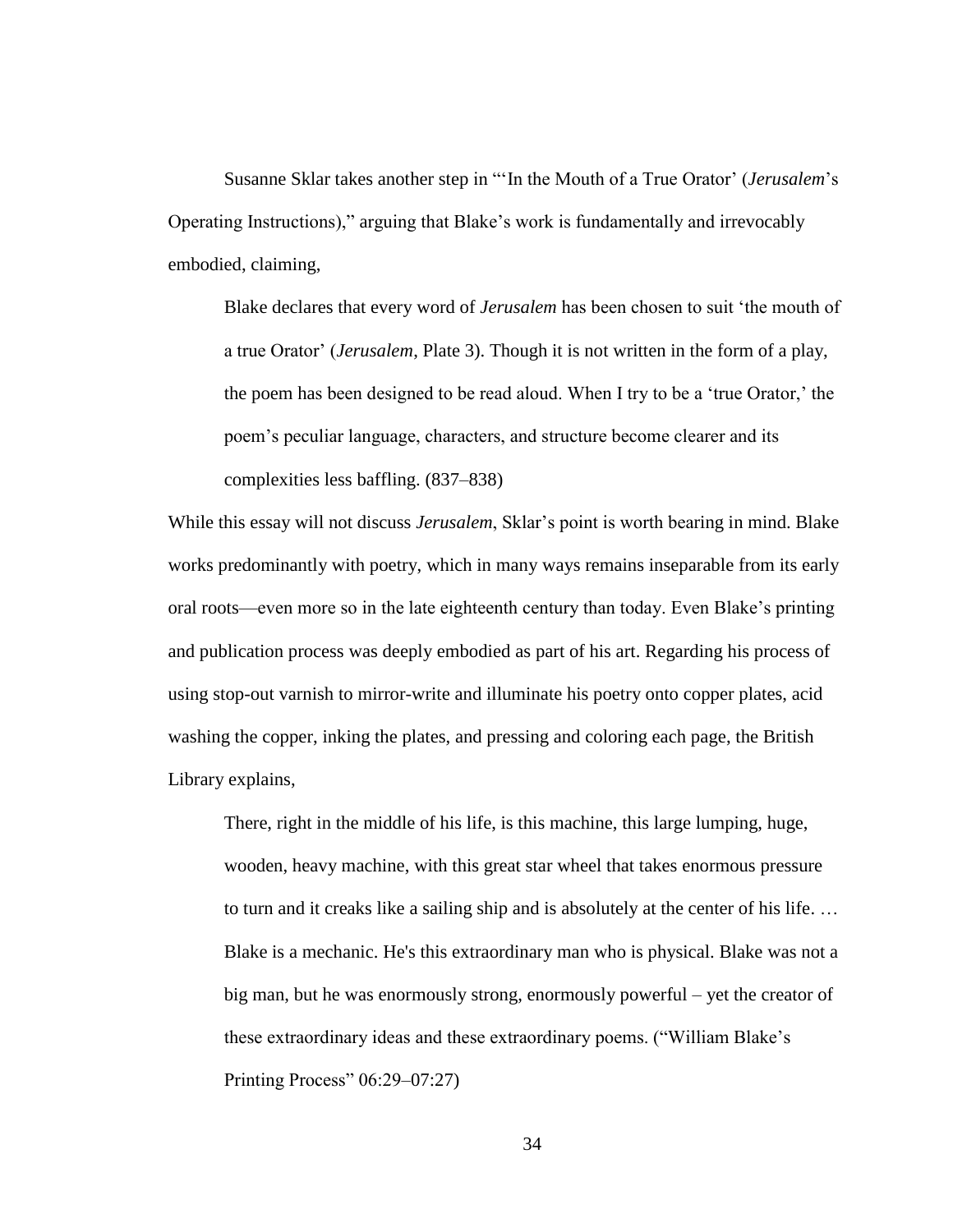The British Library identifies Blake's very process of imagining as a deeply physical process—and imagination, of course, was Blake's key to the sublime and therefore to the infinite. Since for Blake fallenness is a state of disunity, implying that redemption requires that all opposites be unified, it must be equally impossible to separate the material from the spiritual or to reject either one.

Although the material and the spiritual ought not be separated for Blake, *The First Book of Urizen* acts as a highly mythologized retelling of the book of Genesis in which the Creation and the Fall are in fact the same action, implying that although we must learn to unify our organs of perception with our spiritual sensation, the organs of perception themselves are a symptom of our fallenness. Additionally, the characterization of Los, or the imagination (Wu 234n21), as a creator who is both oppressor and liberator, anguished savior and reluctant damner, highlights the unification of contrasts both in sublime eternity and in our fallen state. We first hear the account of Urizen's separation from the Eternals. Described as a "Demon" (10) which "Hath formed this abominable void, / This soul-shudd'ring vacuum"  $(11-12)$ , it seems tempting to assign Urizen to the role of Satan. However, the next stanza complicates this characterization, showing Urizen instead as a terrible creator:

Times on times he divided, and measured Space by space in his ninefold darkness, Unseen, unknown; changes appeared In his desolate mountains, rifted furious By the black winds of perturbation. (15–19)

Here we see Urizen as a dark God shaping time and space both material and sublime. Duncan Wu offers the following points of clarification: "The Creation begins with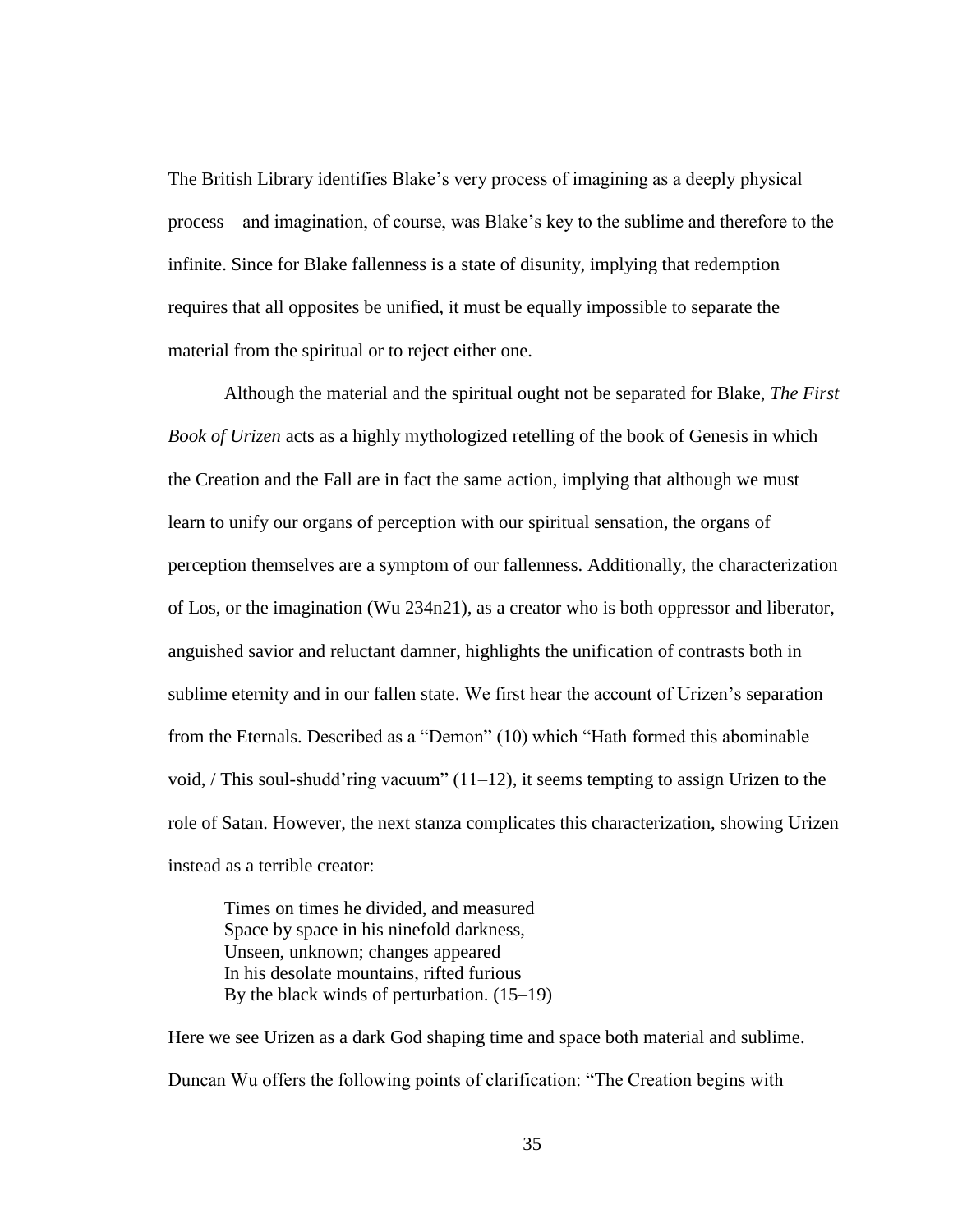Urizen's splitting away from the Eternals into selfhood" (230n8), and "Urizen becomes a landscape: Creation and the Fall are one and the same" (230n10). Urizen's reasons for this split are given thus: "I have sought for a joy without pain, / For a solid without fluctuation" (61–62). In other words, Urizen becomes self-actualized through his realization that he, unlike the other Eternals, wishes to live in stagnant joy rather than exist in a world of change and energy. This realization of self is both a fall and an act of creation—in realizing himself, Urizen becomes the world. To proclaim this new law of the forming, falling creation, Urizen dictates, "One command, one joy, one desire, / One curse, one weight, one measure, / One King, one God, one Law" (89–91), mimicking the laws of Moses and the Old Testament Abrahamic God. Ironically, in attempting to dictate a singularity of rule, Urizen in fact undermines the unity of the Eternals, splitting from true monotheism to a pseudo-monotheism which mocks the unity of infinite nature and instead imposes tyranny. Blake's description of this splitting-away, though material, appeals more to spiritual sensation than organic. While he does not describe the process of falling as sublime, we are immersed in sublime imagery from the very start. In Chapter I alone, objects are described as "unseen," "unknown," "abstracted," or "secret" nine times, and the imagery given, though physical, is often both impossible and shrouded in darkness. Blake describes "black winds of perturbation" (19) and "voices of terror / Are heard, like thunders of autumn, / When the cloud blazes over the harvests" (37–42); he writes,

The will of the Immortal expanded Or contracted his all-flexible senses. Death was not, but eternal life sprung.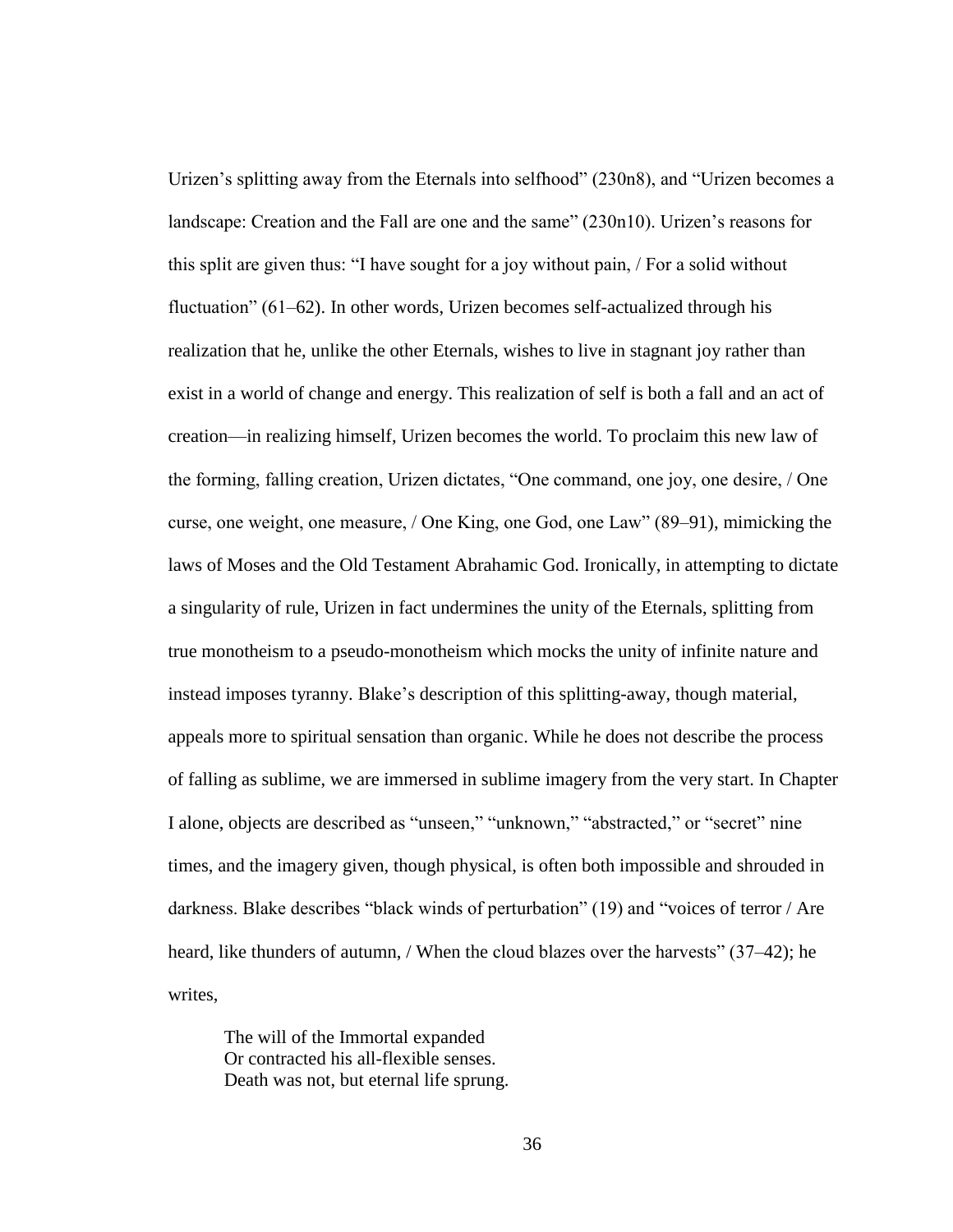2. The sound of a trumpet! The heavens Awoke, and vast clouds of blood rolled Round the dim rocks of Urizen … (44–49)

While these images are rooted in sensations such as sight and sound, they are also sense-

rooted descriptions of a sublime impossibility—we are given a landscape characterized

by its inability to be perceived except in glimpses of the terrifying and half-coherent.

Blake does not refer to his imagery as sublime as Shelley did, but like Shelley, he

presents the sublime to the reader in the very language of his verse.

Urizen's creative fall is inherently an act of division—himself from the Eternals,

and his creation from each other. As Urizen falls, Blake introduces Los, the

personification of imagination, who has split from Urizen:

9. Los wept, howling around the dark Demon And cursing his lot; for in anguish Urizen was rent from his side: And a fathomless void for his feet, And intense fires for his dwelling.

10. But Urizen laid in a stony sleep Unorganized, rent from Eternity.

11. The Eternals said: 'What is this? Death. Urizen is a clod of clay.' (143–151)

Here Urizen, both fallen angel and fallen mortal, is depicted as an Eve-figure, "rent from [the] side" of Los and in "a stony sleep" likened to death after having caused and created the Fall. Indeed, Blake soon makes clear that the very existence of a female—of a sexually divided species—is evidence of the Fall rather than the cause of it. After declaring that "pity divides the soul" (295), Blake writes,

9. All Eternity shuddered at sight Of the first female now separate,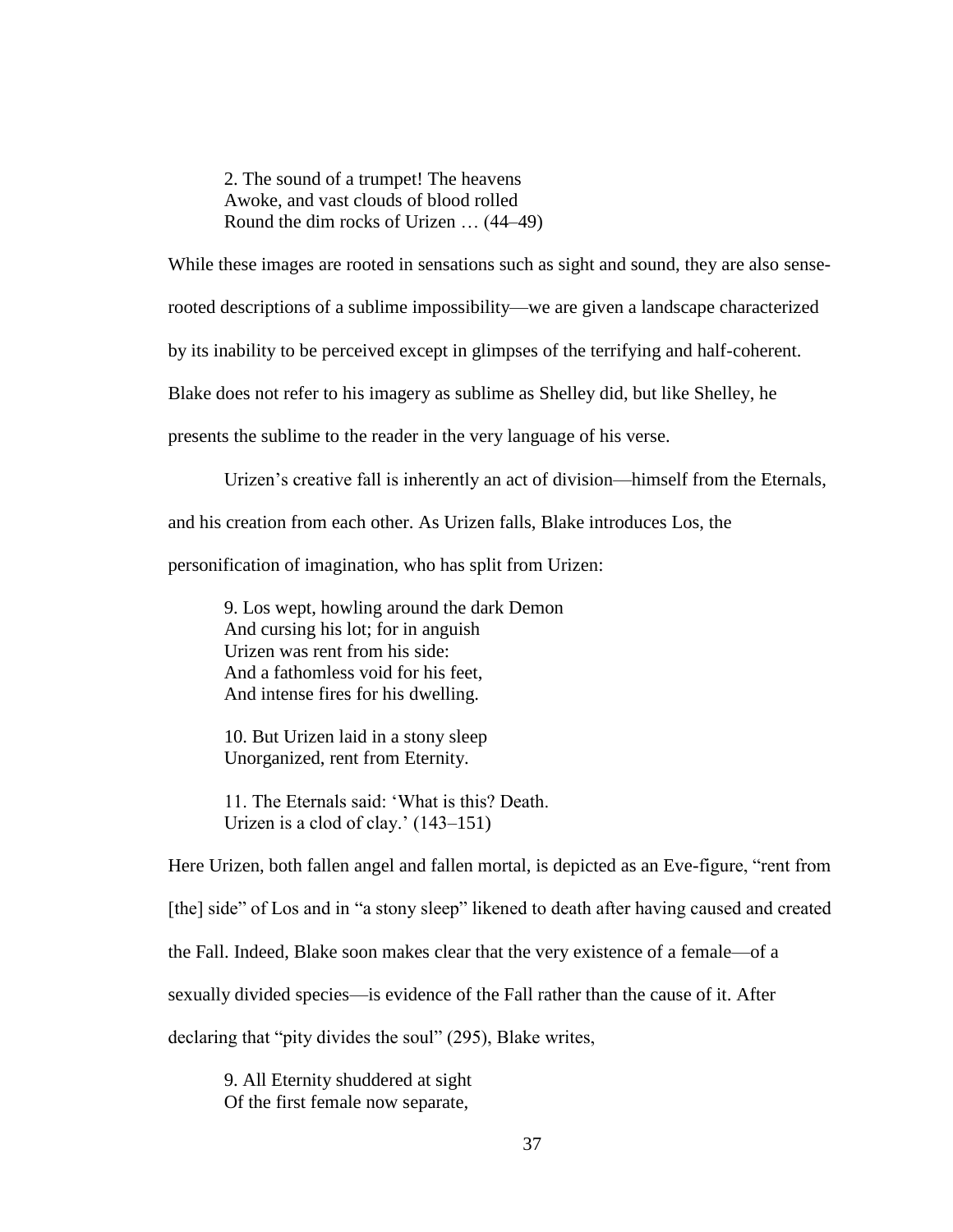Pale as a cloud of snow Waving before the face of Los.

10. Wonder, awe, fear, astonishment, Petrify the eternal myriads At the first female form now separate. They called her Pity, and fled. (323–330)

Pity is an inherently divisive force, which the Eternals recognize in the first woman. However, it is worth noticing that this divisive form is itself sublime *to the Eternals*, as they view her with "Wonder, awe, fear, astonishment" (327). While the description of this woman—"Pale as a cloud of snow"—may seem less sublime to us than to the Eternals, it is worth noting that it is incorporeal and insubstantial by nature. We are not given a sense-based description of the woman but are instead forced to rely on an imaginative construction. In addition to foregrounding her in spiritual sensation, her insubstantiality makes the woman seem equally strange to us as to the Eternals; we do not recognize ourselves in this creature, but are rather forced apart from her. Again discussing *Jerusalem*, David Baulch analyzes the role of biological sex in Blake's depiction of the fall of man, writing, "Blake associates the division of the sublime and the beautiful with the division of the sexes into the male spectre and the female emanation" (354); he goes on to explain, "Sexually, this fall is the division of female and male. In the major prophecies in general and in *Jerusalem* in particular, Blake sees the Fall expressly in terms of the division of sublimity and pathos (or intellectual beauty)" (365). In other words, to Blake, *all* forms of division are a symptom of fallenness—including the division between genders or sexes and between the sublime and the beautiful. The separation of Los from Urizen is necessarily dependent on their fallen states. This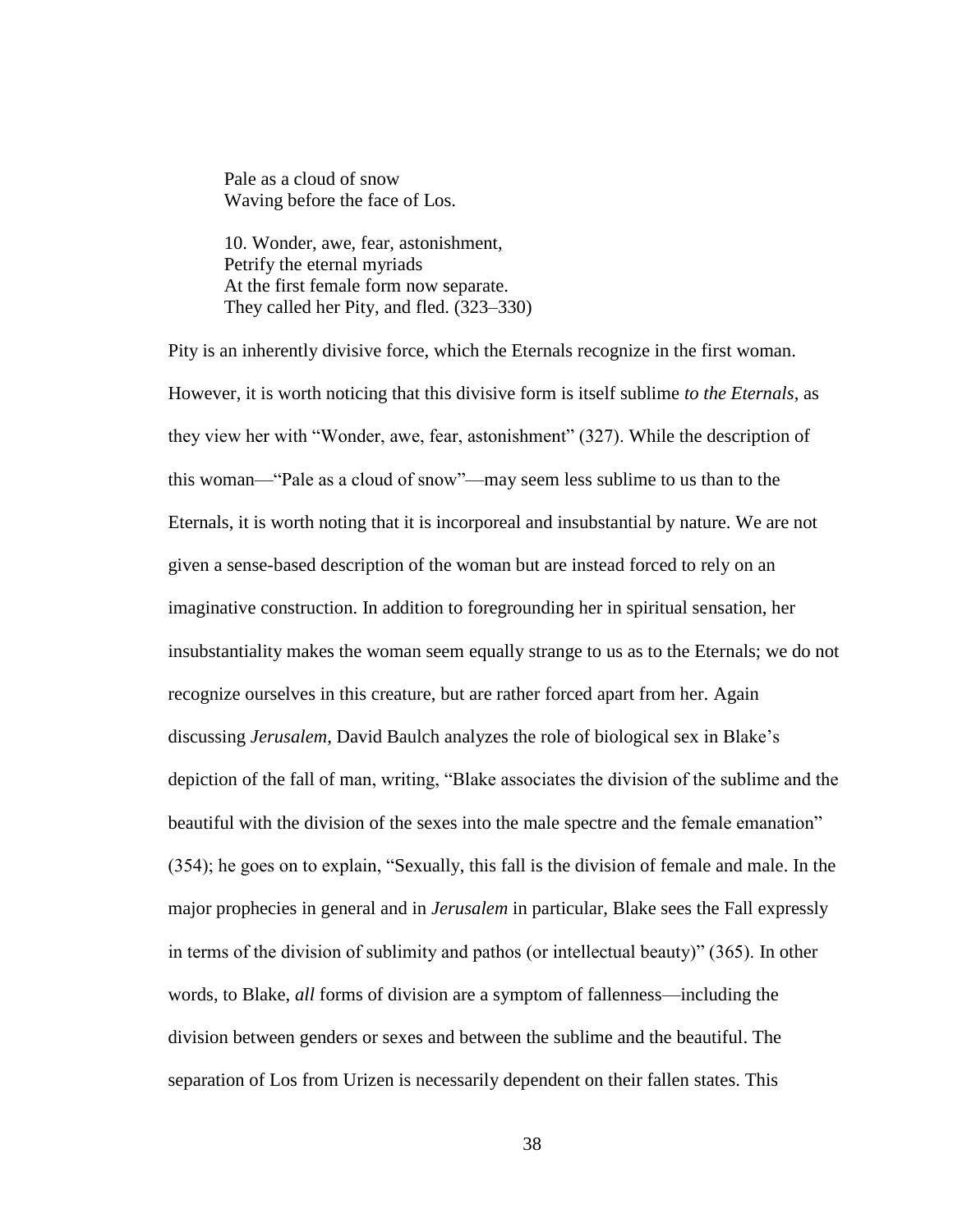fallenness is also, according to Baulch, what Blake believes forces us to view the sublime and the beautiful as two separate concepts which cannot be confused; Blake might argue instead that we should view the sublime *as* beautiful and vice versa. One could infer, then, that our terror at beholding the sublime is, to Blake, a symptom of the Fall; similarly we must infer that the sublime has become terrible to the Eternals specifically because the Fall has separated the object of their sublime from them.

This division, to Blake, is also a reason that the sublime is often considered a terrible or fearful emotion—the Burkean sublime, to Blake, is a picture of fallenness, because it necessarily states that the sublime cannot be beautiful nor the beautiful sublime. But if the sublime is a response to visions of eternity, and eternity is desirable, it *ought* to be beautiful—unless we, like the first woman, are too deluded to see it. And indeed, this division goes both ways. In *Urizen*, the Eternals view the first woman with a terror and awe that can easily be likened to a kind of Burkean sublime: "Wonder, awe, fear, astonishment, / Petrify the eternal myriads / At the first female form now separate" (327–329), Blake writes. The emotions described are not the only indicators of the sublime—the "petrification" is also a facet of the sublime, as identified by Anne McCarthy. While McCarthy does not focus on Blake in her book, this petrification of the Eternals connects solidly to her concept of "suspension," of which she writes, "It [suspension] is not the absence of activity that one feels, but the overwhelming sense of interruptions and possibility – a form of hovering, the alternation of resistance and yielding. … These terms [of suspension] accumulate at an experiential threshold, naming a condition of both knowing and not-knowing, and of not-knowing at the very moment in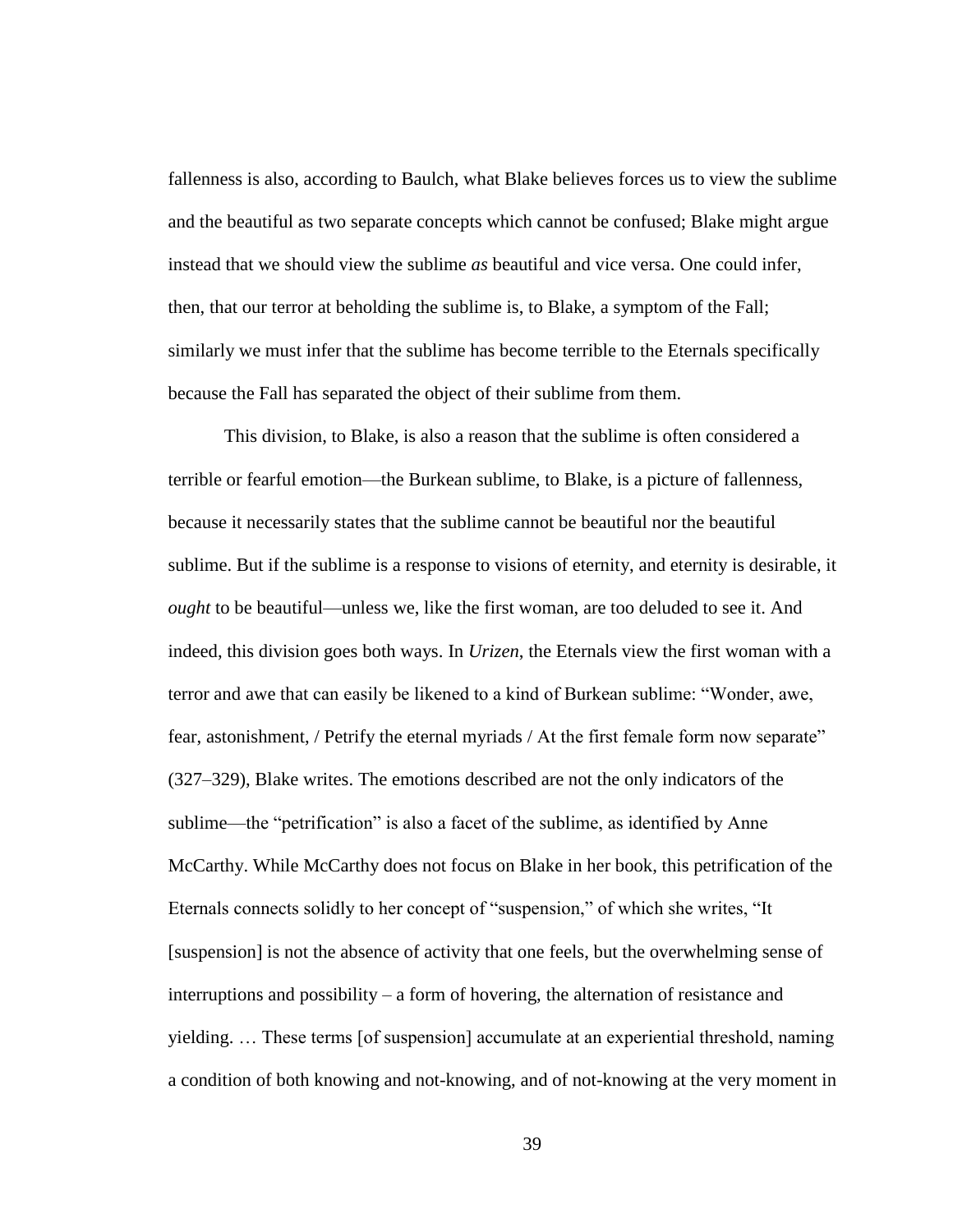which knowledge becomes possible" (4). In other words, suspension is a type of liminal space made possible by the sublime. Knowledge becomes available, but one is incapable of receiving it; at the same time, one cannot help but know. The Eternals find themselves at this experiential threshold—they could know humanity, but they are "petrified" at the sight of this woman, horrified and awed by her strangeness and her fallenness. They know that she is fallen; they know that she is divided—it is for this reason that they call her Pity. But rather than learn what this means, as soon as their paralysis is broken, they "flee." Similarly, when the woman is given the opportunity to know Los—and therefore to know a portion of Eternity greater than herself—to know her creator, her imprisoner, her liberator, she shies away. "He embraced her, she wept, she refused. / In perverse and cruel delight / She fled from his arms, yet he followed" (340–342), Blake writes. This parallel between the Eternals' and the woman's flights from the object of their sublime highlights that they are mutually strange *to each other*. This is not an image of an omniscient God who deliberately set out to create humanity and very calmly set their fate and punished them for it; this is the image of an accident, a breaking away, a mutual estrangement from one another that is inherent to the very foundation of humanity. There is no Eve here to coyly eat an apple and damn the race; the damnation conceived the race and is inextricable from them. Yet the hope of redemption was damnation's co-parent, equally intrinsic to the human race. According to Blake, both our imprisonment and our escape hatch are baked into our very DNA. While we are the breaking apart, we are also the coming together. Whether or not reconciling the divisions inherent to material creation would lead to the apocalyptic destruction of that creation, as the narrator predicts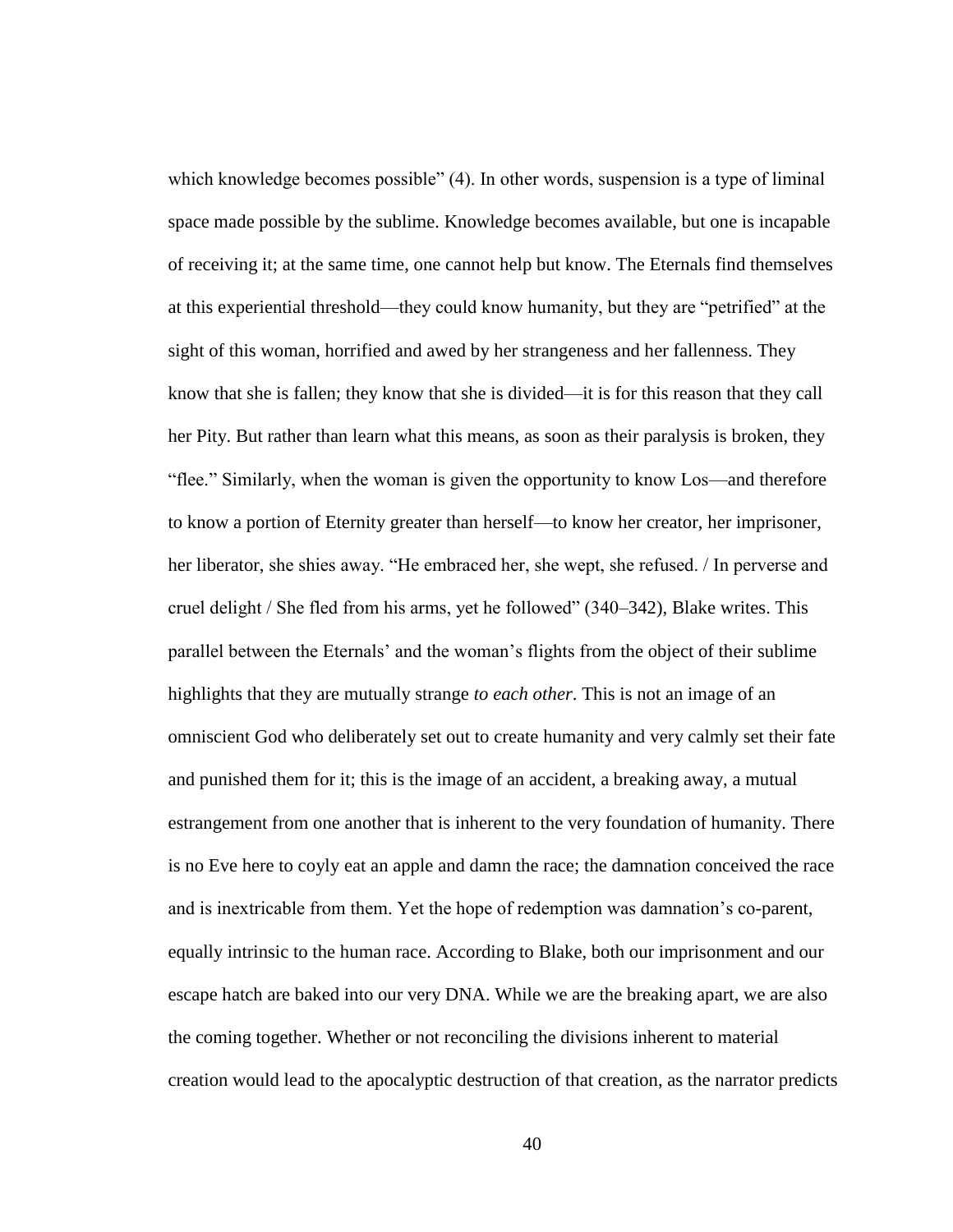in "A Memorable Fancy," is almost irrelevant—humanity embodies this very reconciliation; it is inherent both to our present reality and our fate.

While Blake does not view material existence as an inherently evil reality rather, it is simply another facet of eternity which must be consolidated into the rest—it is clear in Chapter IVb that he does view it as symptomatic of the Fall. This Chapter shows Los forging the human body as a way to imprison Urizen and prevent him from falling further. Blake describes a scene of horror as Los links the "infernal chain" (208) of the human spine or freezes bones "Over all his nerves of joy" (214). Each section of the human body forged by Los is relegated to one "Age" of seven, each described as "a state of dismal woe" (215, 224, 233, 240, 245, 253, 260), analogous to the seven days of the Abrahamic Creation story. Perhaps most notable, though, is the role of Los and his attitude toward his task. So heavily mythologized that he is nearly akin to a Hephaestus or Prometheus character, Los plays the role of the tortured savior or the laborer who performs the necessary evil. "Restless turned the Immortal enchained" (203), Blake describes Urizen, bound by Los, "Heaving dolorous! Anguished! Unbearable / … / In a horrible dreamful slumber" (204–207). Even working against each other, Urizen and Los are crafting life in a kind of fever dream, tortured by their own creation *as they create it*; the very act of constructing a body is for Los an act of separating himself further from the immortals, requiring him to create his own prison in a last resort to prevent himself and Urizen from simply being destroyed. Additionally, like Blake's own creative process, Los's act of creation is a distinctly material, embodied process, even as he constructs embodiment itself. Blake describes Urizen "In heavy pain striving, struggling" (235),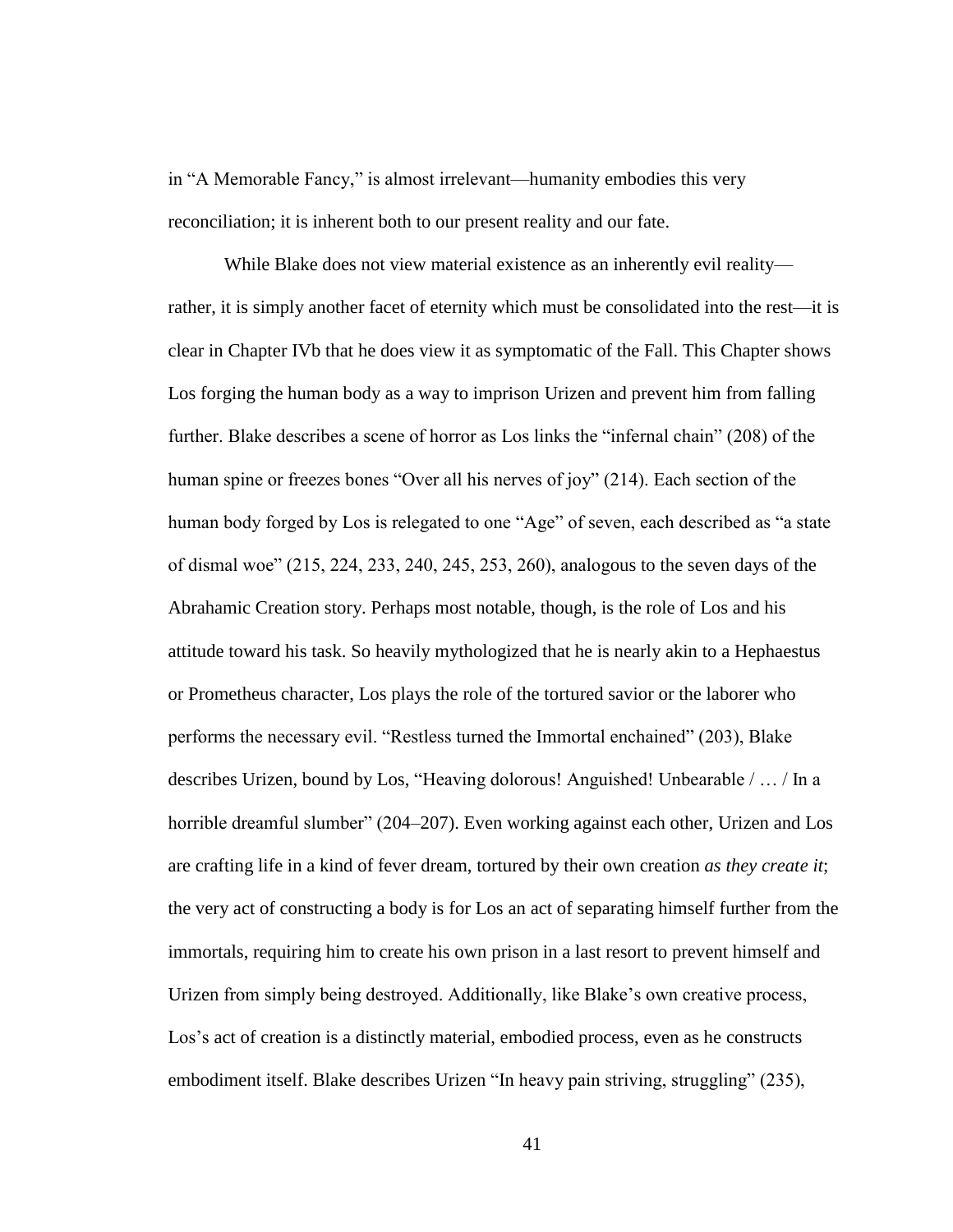Enraged and stifled with torment, He threw his right Arm to the north, His left Arm to the south, Shooting out in anguish deep; And his Feet stamped the nether Abyss In trembling and howling and dismay. (254–259)

While this stanza describes the "seventh Age" (260), the embodiedness of both the creative action and the created is foregrounded at every opportunity throughout the description of the process. Although Urizen begins in a "horrible dreamful slumber" (207), even then we see Los's construction: "Like the linked infernal chain / A vast spine writhed in torment" (208–209). Los's work is not only painful for him and Urizen on a moral or spiritual level; it is a physically demanding, grueling labor, akin to the labor of Hephaestus, the rejected forge god with the broken body, or to the tortures of Prometheus, rewarded for his efforts by an eternity of suffering both for himself and for his creation.

Los is not only the tortured laborer or the martyr; Blake describes Los several times as "the Eternal Prophet." Additionally, he shows Los not only as a divider but as one attempting to unify his broken creation:

But Los saw the female and pitied; He embraced her, she wept, she refused. In perverse and cruel delight She fled from his arms, yet he followed. (339–342)

Los's embrace here is an attempt to physically connect that which has been separated putting two divided bodies into contact with one another—but his fallen creation scorns his attempt, either unable or unwilling to accept his offered remedy to her fragmentedness. In the chapter "Los and Jesus," Peter Otto discusses how Los makes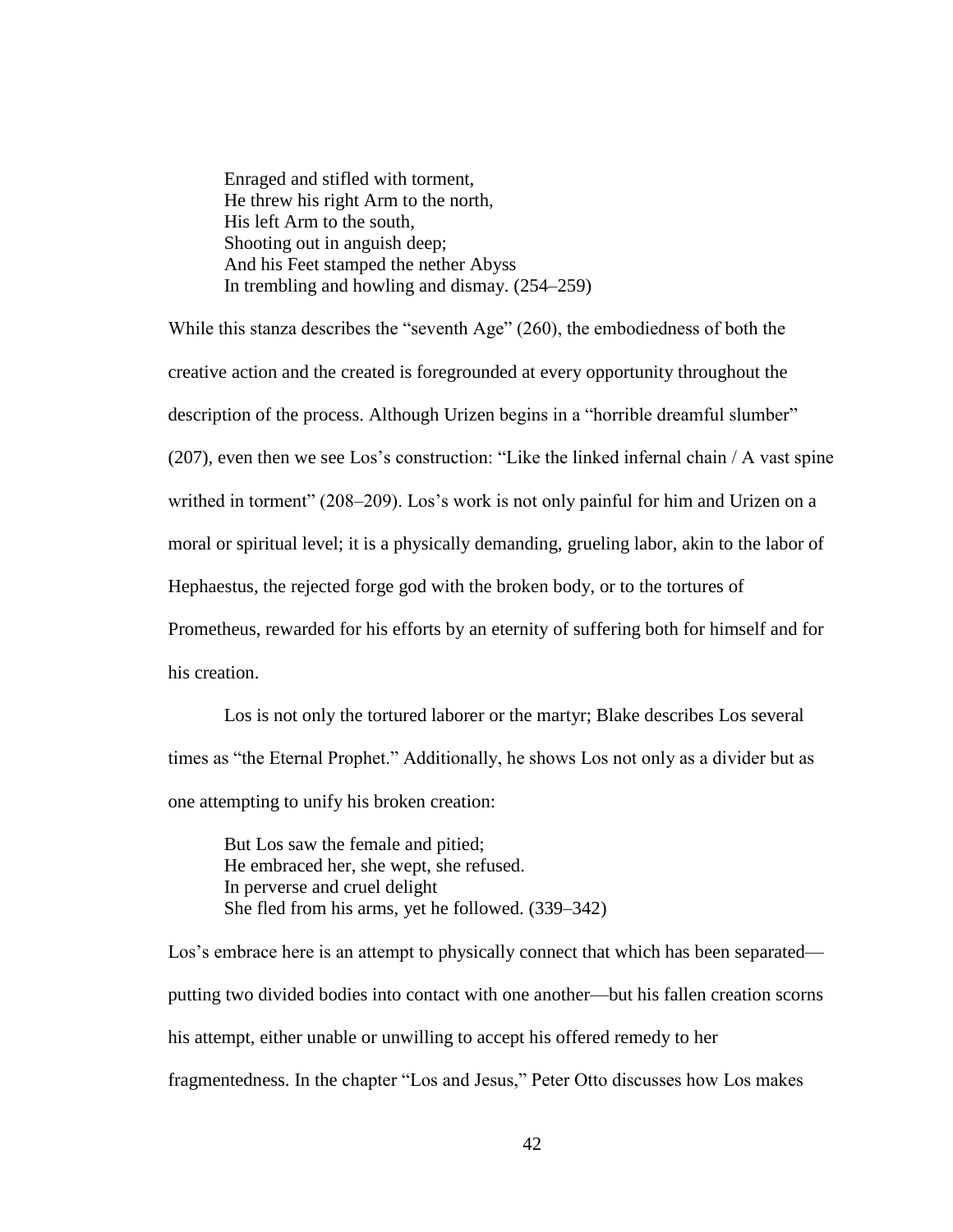possible the conditions for Jesus Christ to exist and save humanity, as well as the ways that Jesus's redemptive power comes primarily through his capacity to create the conditions for relationships. Otto writes,

Los's embrace of the 'creation' that hems us in, and his continual opening of it to Albion-in-withdrawal, changes the prison into the seed. … It is at this point that Los appears in the similitude of Jesus. … Jesus appears at the precise point that self and other, time and Eternity, male and female, enter into relationship: in *Milton* he appears where Milton and Ololon, time and Eternity, are on the verge of embrace; and in *Jerusalem* he is seen and heard in the attentiveness of Los to Albion-in-withdrawal. Conversely, when Albion withdraws into the enclosure of the self, he loses sight of the Divine Vision. Jesus is therefore seen in the casting

In other words, Jesus is most present at the point of relationship between self and other and indeed, Jesus's very existence *is* the movement into relationship for Blake, even down to the concept of him existing within humanity and humanity within him. While Los is not Jesus, Los acts in part as the unifier who makes possible the relationship conditions for Jesus's existence. But while Los is the unifier, he is also the original divider. Los's act of creation was inherently one of division. Jesus would not be *necessary* if not for the actions of Los and Urizen. Therefore, although he acts as a redeemer in some respects, Los is also something of a Satan-figure. Original sin does not play into *The First Book of Urizen* in the sense of a woman eating fruit; the original sin was Urizen's act of division which sparked the Fall, and Los's reactive choice to create

off of enclosure and the entry into relationship with another. (218–219)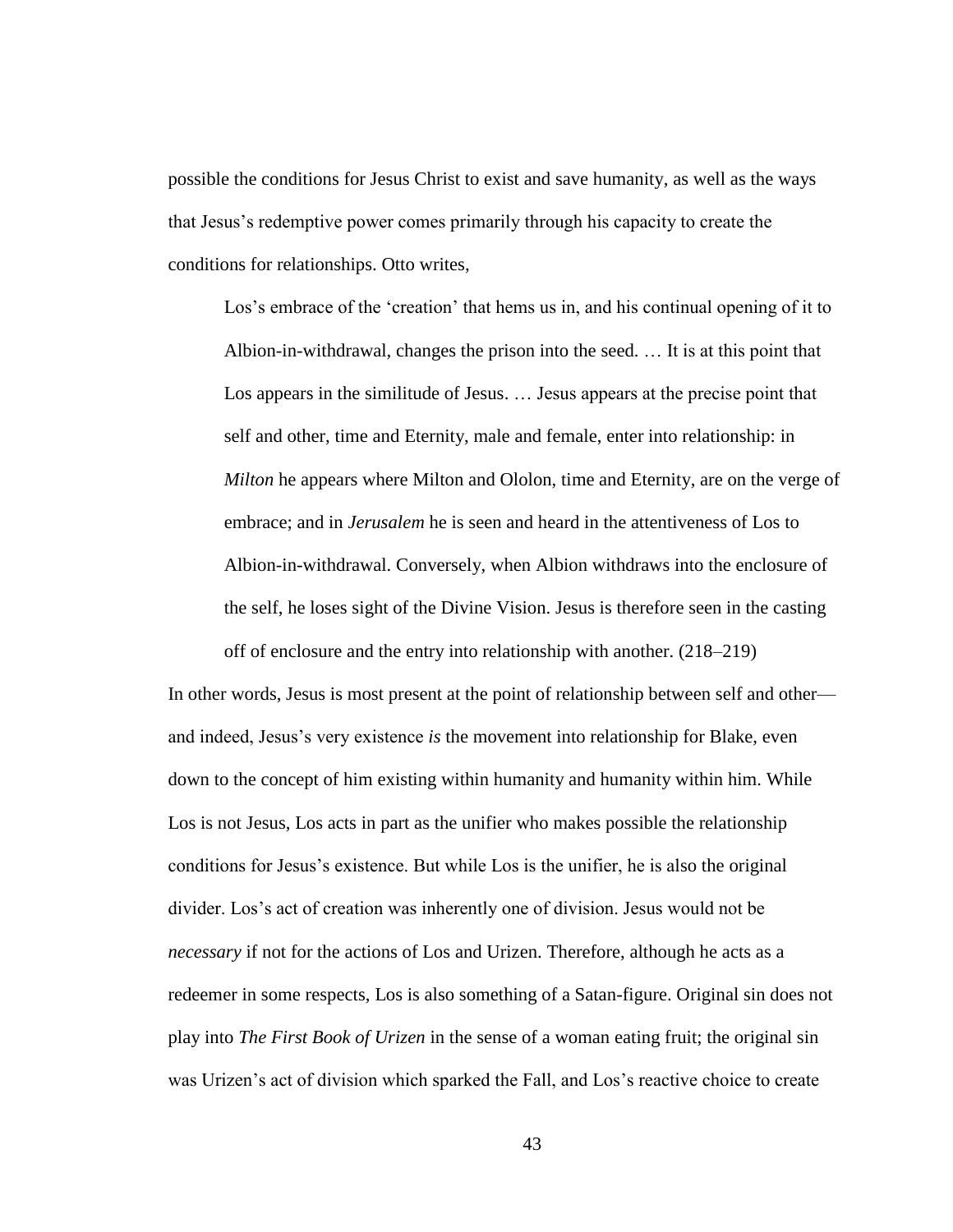mortal, embodied life as a compromise between eternity and destruction. Los is implicated in this sin, even though his sin is lessening Urizen's. In Blake's truest spirit of monotheism as radical unity, Los is both the tempter and the savior, the redeemer and the need for redemption, the divider and the unifier between body and soul.

Los's placement as both a cause of the Fall and the proto-savior of humanity puts him in line with Percy Bysshe Shelley's Prometheus in *Prometheus Unbound*. In his Preface to the poem, Shelley writes,

The only imaginary being resembling in any degree Prometheus, is Satan; and Prometheus is, in my judgement, a more poetical character than Satan, because, in addition to courage and majesty, and firm and patient opposition to omnipotent force, he is susceptible of being described as exempt from the taints of ambition, envy, revenge, and a desire for personal aggrandizement – which, in the hero of *Paradise Lost*, interfere with the interest. The character of Satan engenders in the mind a pernicious casuistry which leads us to weigh his faults with his wrongs, and to excuse the former because the latter exceed all measure. In the minds of those who consider that magnificent fiction with a religious feeling, it engenders something worse. But Prometheus is, as it were, the type of the highest perfection of moral and intellectual nature, impelled by the purest and the truest motives to the best and noblest ends. (1139)

Shelley identifies Prometheus with Milton's Satan particularly due to their shared qualities of "firm and patient opposition to omnipotent force"—both rebel against the tyranny of what Blake might call "One King, one God, one Law" (91) in a way that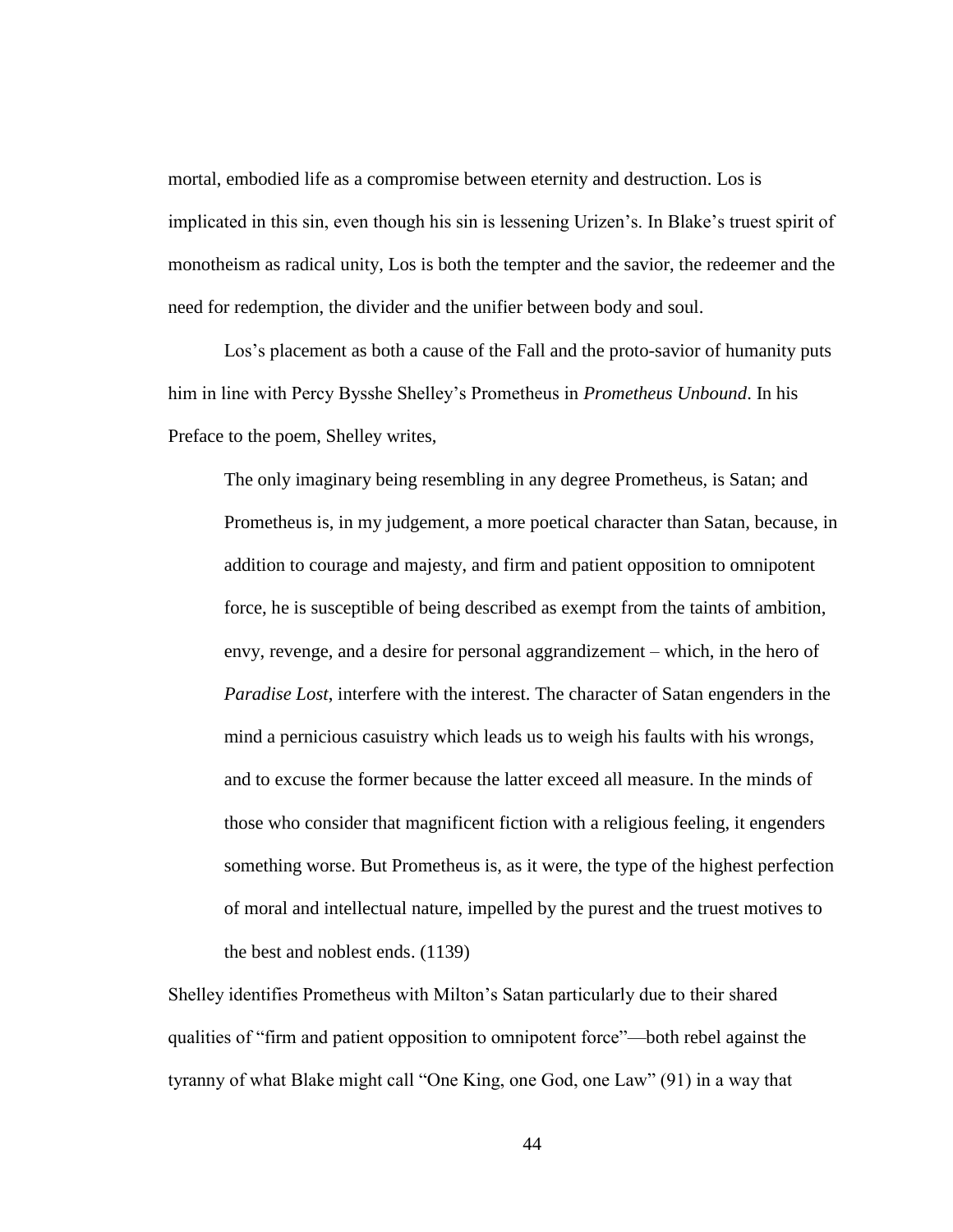Shelley argues is particularly honorable. Both become martyrs for this rebellion, in much the same way that Jesus Christ became a martyr to save humanity. Blake may add Los to this category—he too defies the tyrannical order of Urizen, and though he acts as the imprisoner, he also adds something of a secret escape hatch for humanity by way of the mind and specifically the imagination—an escape hatch which Blake seems determined to show us to through the unembodied imagery of his poetry. In *The Marriage of Heaven and Hell*, Blake writes, "If the doors of perception were cleansed, everything would appear to man as it is: Infinite. For man has closed himself up till he sees all things through narrow chinks of his cavern" (218). He does not here name Los as the one who has closed mankind up in a cavern; he names man himself. He also implies that it is possible to clear away the grime from these "doors," to again see the sublime Eternal. For Blake, this is made possible by the imagination itself. In his "Letter to the Revd Dr Trusler," Blake writes,

And I know that this world is a world of imagination and vision. I see everything I paint in this world, but everybody does not see alike. … But to the eyes of the man of imagination, nature is imagination itself. As a man is, so he sees; as the eye is formed, such are its powers. You certainly mistake when you say that the visions of fancy are not to be found in this world. To me, this world is all one continued vision of fancy or imagination. (245)

While much of Blake's work—especially *The Marriage of Heaven and Hell*—is deliberately controversial or extreme in order to provoke a reaction from his audience, it is reasonable to assume that this letter is a genuine statement of his values, given that he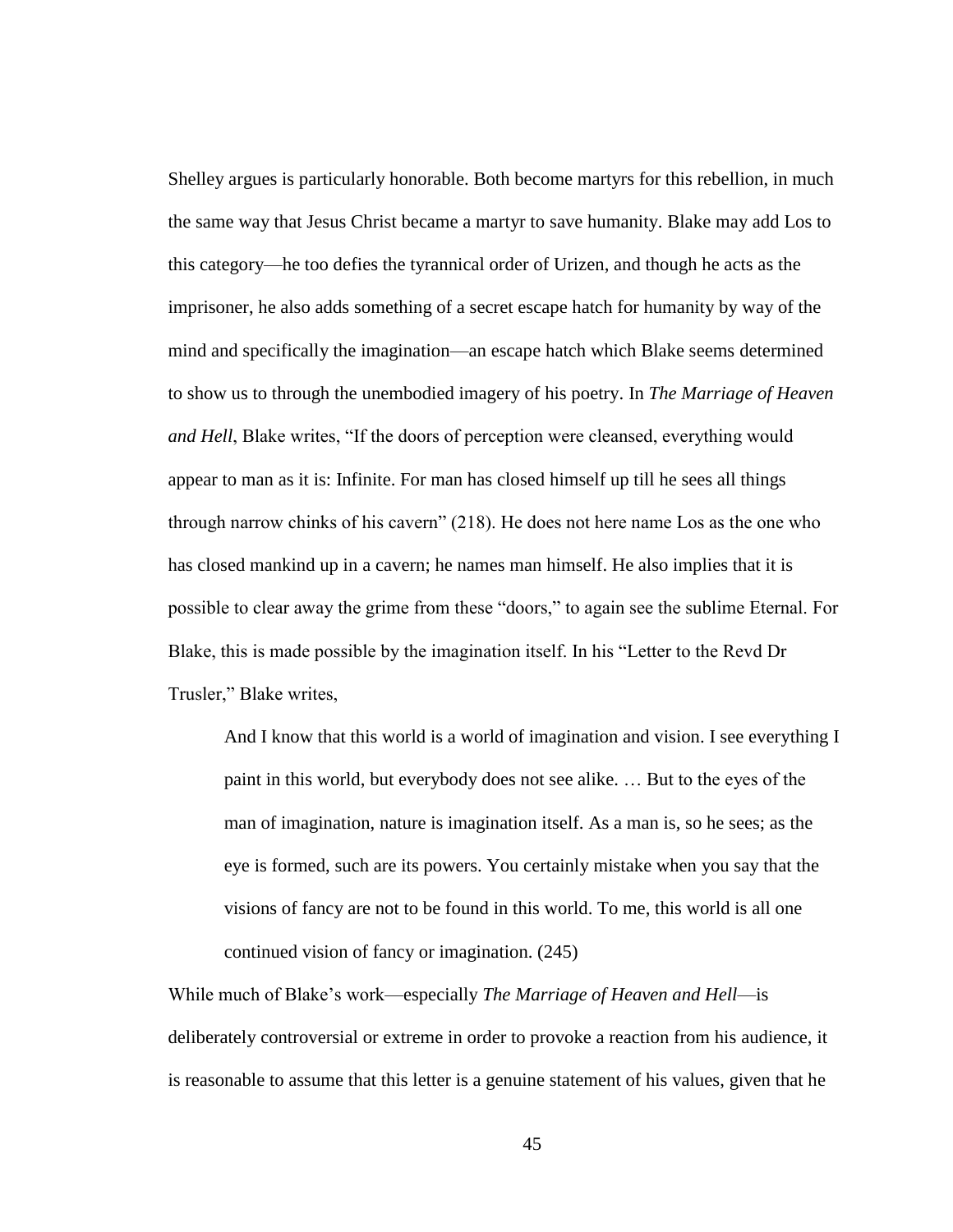is defending those values to his addressee. In the letter, he defends what he views as a "world of imagination and vision," in which infinite possibilities and joys are revealed to one who knows how to look with fancy. For Blake, while not everyone sees the Infinite, it is there regardless, ready to be perceived. This is in direct contrast to Shelley's view of the sublime as something which requires a human witness to interpret it. While Shelley's vision of the pseudo-eternal and pseudo-divine is produced via the sublime as a human emotional reaction, Blake understands the eternal and divine as something which exist and go on existing regardless of who notices, but which can be accessed via the imagination, which may produce a sublime response as a result due to our fallenness.

Blake's concept of the sublime diverges radically from his contemporaries; his sublime need not be witnessed—nor, therefore, experienced from a place of embodiment—to be real, unlike the Shelleyan sublime. Like Coleridge, Blake's sublime centers a Christian godhead, but diverges in his view of a democratic eternity available to any imaginative enough to see it, rather than limited to those with access to a sufficient amount of faith, as the Coleridgean sublime appears to imply. Unlike Edmund Burke's sublime, Blake views it as something which can and ought to be associated with beauty indeed, doing so is paramount to reaching eternity. Baulch writes,

It is here [in Blake's letter to the Reverend Dr. Trusler], in his unqualified championing of the imagination as a sublime experience of presence, that Blake's aesthetics merge with his reading of biblical narrative. In Blake's reading of the Bible, the fall of man is a fall into acceptance of limitations imposed upon the infinite potential of the imagination. Philosophically, this fall is the abyss created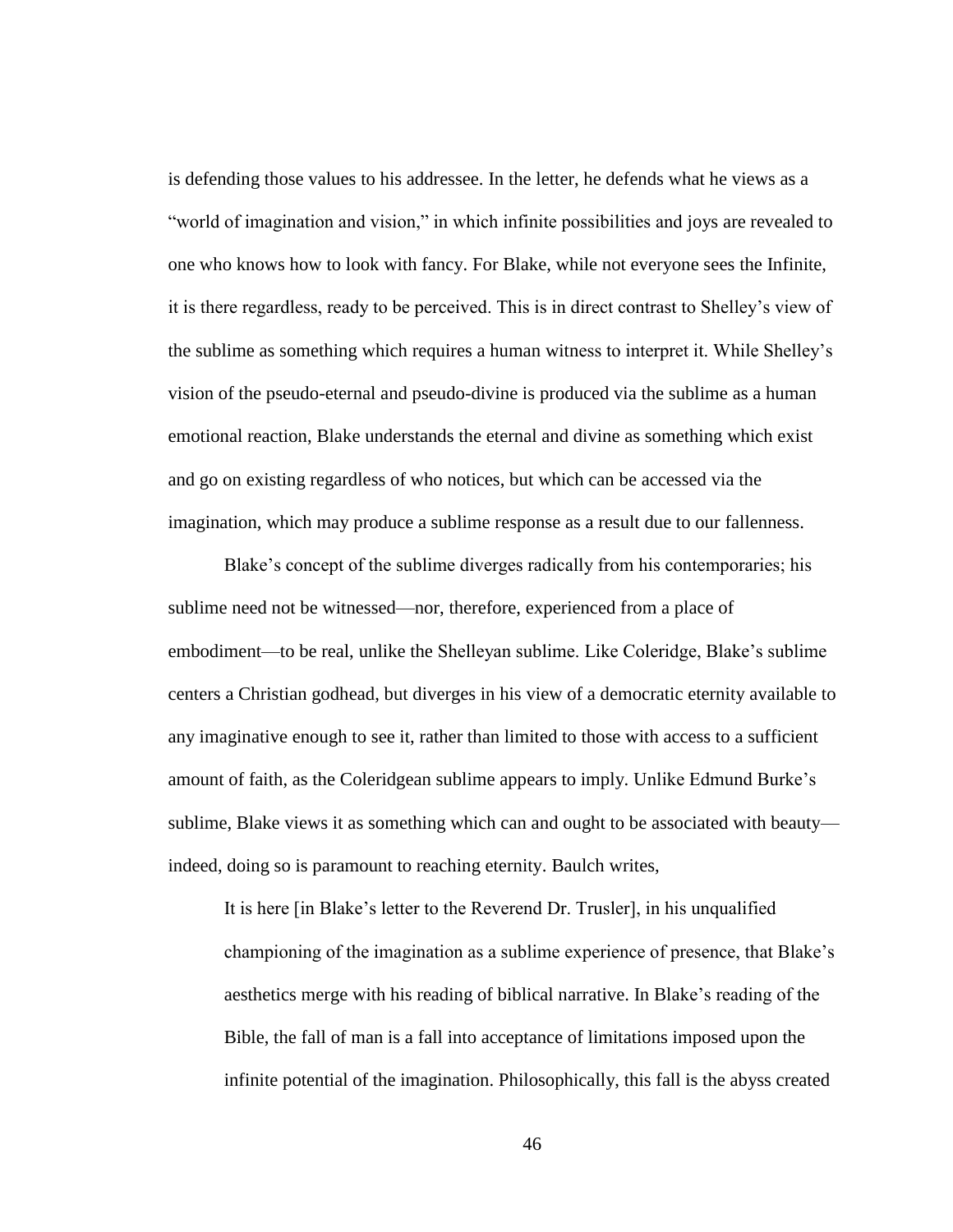by the subject/object division. Artistically, this fall is marked by the *ut pictura poesis* tradition. Spiritually, this division is that of the body and soul, and divine and human. And sexually, this fall is the division of female and male. … Blake sees the Fall expressly in terms of the division of sublimity and pathos (or intellectual beauty). Within the fallen condition it is the struggle of the creative artist to seek to reunite the aesthetic polarities of the sublime and the beautiful and the human dichotomy of body and soul in an imaginative vision as a true contrary to the empirical vision of the natural world of pure materiality. (365)

Like Shelley, Blake identifies "intellectual beauty" as a source of the sublime and a component of the sublime. But for Blake, the two are naturally linked, but have been separated by the Fall. In fact the Fall is not so much a fall from God's favor for Blake as it is a division from eternity, from one another, and within ourselves, causing inherent conflict which it is left to the artist to resolve through imaginative, creative processes. For Blake, this creative process often takes the form of myth and hyperbole, both to achieve dramatic effect.

*The Marriage of Heaven and Hell*, like *The First Book of Urizen*, is a highly mythologized account of Christian lore; however, while *The First Book of Urizen* seems to fall more or less in line with Blake's viewpoints on the imagination and the sublime, *The Marriage of Heaven and Hell* deliberately exaggerates the anti-Church, embodied, "energetic" position while almost wholly discounting the reason, logic, and self-control promoted by Christian doctrine of the day. In "The Voice of the Devil," Blake writes, "Energy is the only life and is from the Body, and Reason is the bound or outward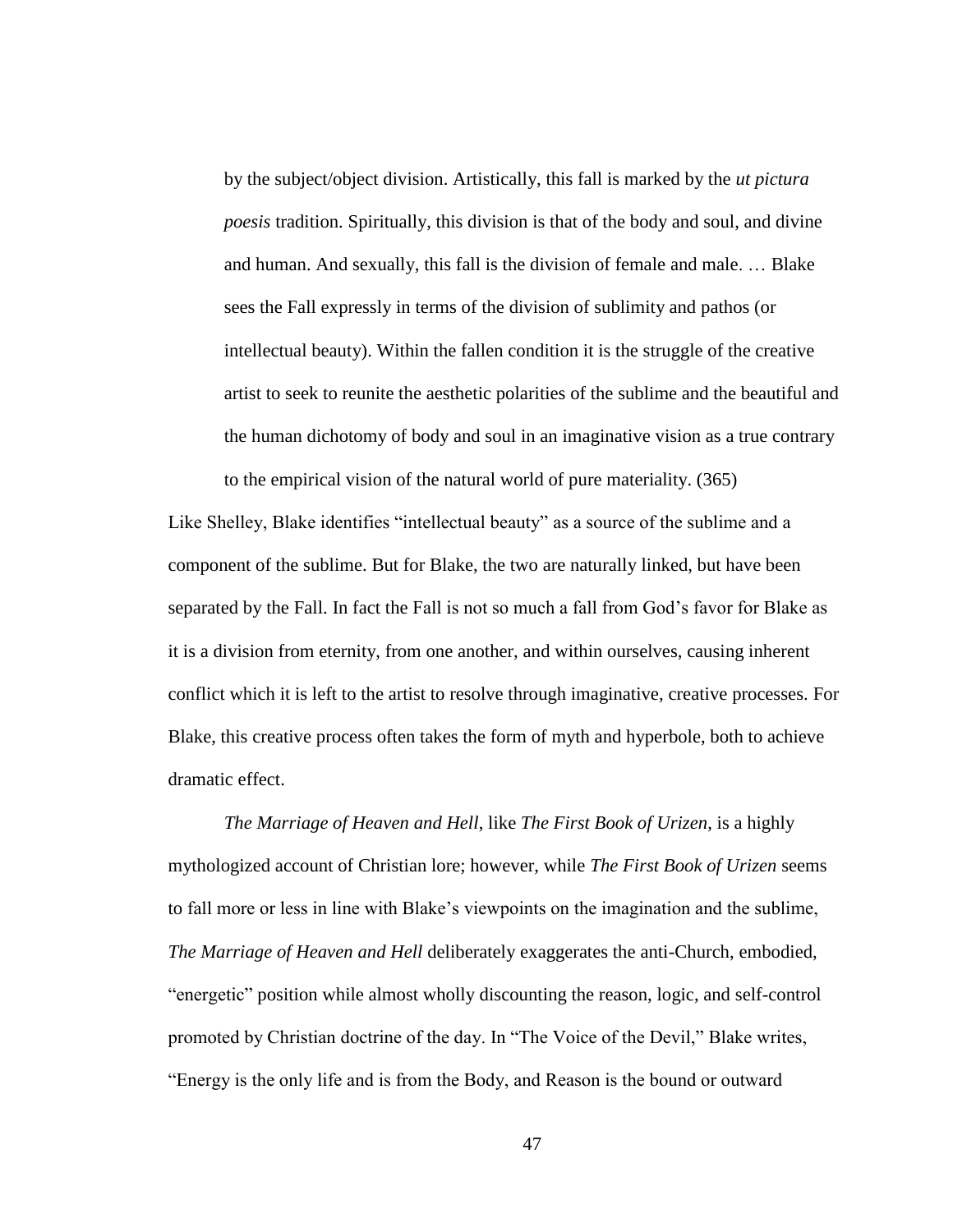circumference of Energy" (214). In other words, what Blake calls energy is that which, according to the Devil, makes human life possible—allowing us to move, to breathe, to live, and—as it extends past the most bodily needs and motivations—to think and contemplate. This implies that reason owes a debt to energy and is subjugated to it. While this is undoubtedly the case in some ways—if one does not eat, for instance, they may find concentration and clear thought difficult—it is also a dismissal of the ways that reason informs and influences energy: for instance, the ability to plan a meal that meets both the needs and desires of one's body. Hell is not to be rejected because it is a portion of eternity, yet Hell only exists because of Fallenness; thus, it exists as a product of division and seeks to further divide by its very nature. While in reality reason and energy influence and inform each other as part of human life processes, Hell seeks to divide them and set one above the other. In doing so, both are stripped of their sublime qualities: no longer is there a complex, unified system of mind and body working together, each as a facet of an immortal soul and as the housing for the sublime imagination, but rather they are pitted against each other as competing agendas, leaving individuals forced to choose a side. Neither Heaven nor Hell are good or evil, because neither of these constructions make sense in the context of infinitude, but as aspects of a fallen creation, both teach humans to do violence to themselves, to split themselves apart just as Urizen did. While Hell's argument is flawed, it does serve to show the similar flaws in the arguments of Heaven. Blake condemns the Church's doctrines which preach self-denial, repression, and shame:

Prisons are built with stones of Law, Brothels with bricks of Religion. The pride of the peacock is the glory of God.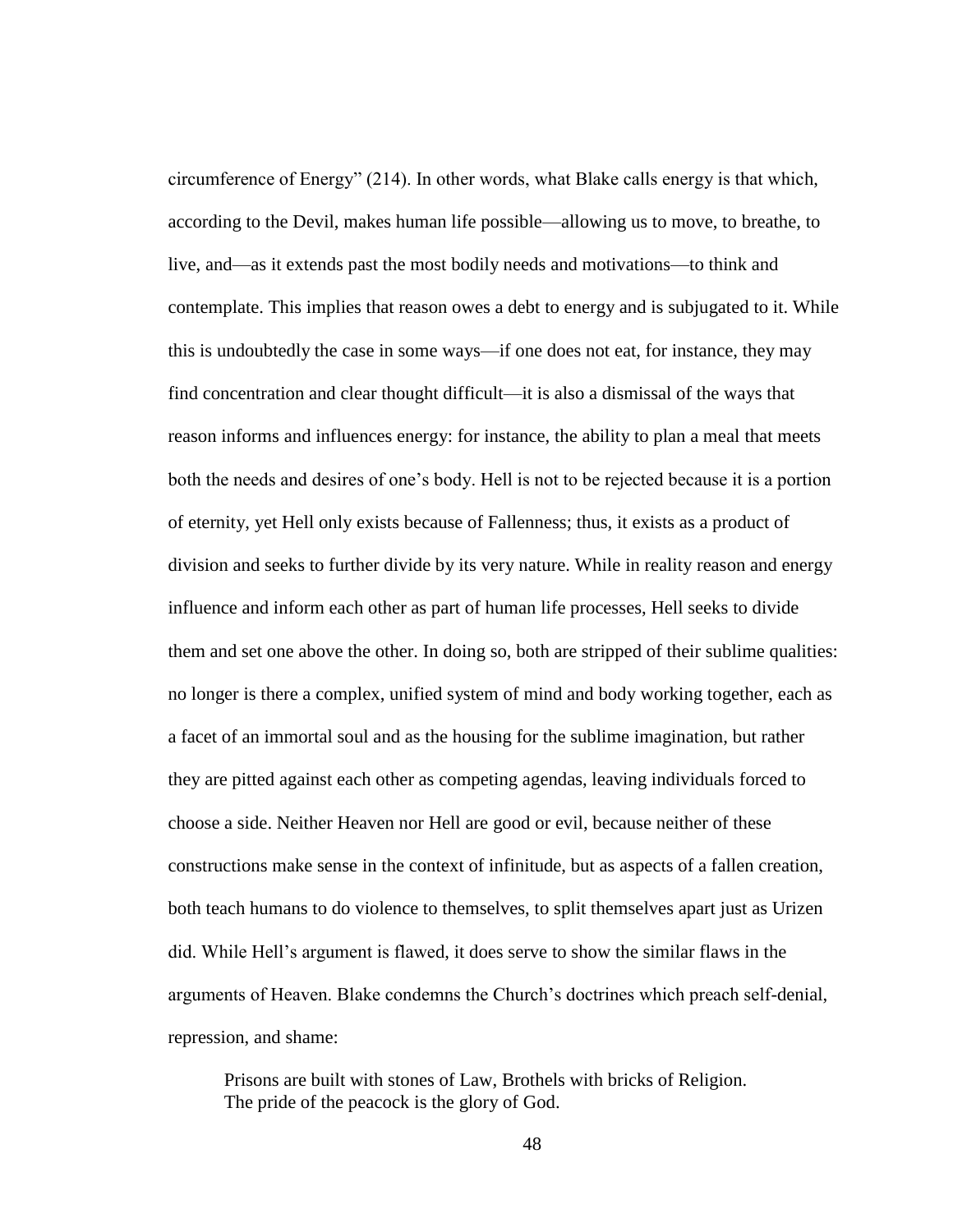The lust of the goat is the bounty of God. The wrath of the lion is the wisdom of God. The nakedness of woman is the work of God. The roaring of lions, the howling of wolves, the raging of the stormy sea, and the

destructive sword, are portions of eternity too great for the eye of man. (215)

Here he identifies three of the seven deadly sins—pride, lust, wrath—alongside the bodily shame learned in the Garden of Eden, and claims that they are the product of a radical, sublime God who encompasses all of creation. Additionally, much like his earlier poem "The Tyger," Blake highlights images of destruction, wrath, anger, and violence as "portions of eternity too great for the eye of man"—as specifically sublime images of God's creation. He seems to be illuminating an oft-overlooked aspect of both monotheism and the infinite: if there is one God, and they are the God of everything, they are the God of that which we find distasteful or destructive as much as the God of that which we find pleasant or useful. Good and evil do not exist in competition in such a framework, because there can be no true competition in an infinite, unified state of being.

One clue to parsing Blake's intended meaning is to find the claims which directly contradict his other works. In "A Memorable Fancy [A Printing-House in Hell]," Blake claims,

Thus one portion of being is the Prolific; the other, the Devouring. To the devourer it seems as if the producer was in his chains, but it is not so: he only takes portions of existence and fancies that the whole.

But the Prolific would cease to be Prolific unless the Devourer as a sea received the excess of his delights.

Some will say 'Is not God alone the Prolific?' I answer, 'God only acts and is in existing beings or men.'

These two classes of men are always upon earth, and they should be enemies; whoever tries to reconcile them seeks to destroy existence.

Religion is an endeavor to reconcile the two.

Note: Jesus Christ did not wish to unite, but to separate them (as in the parable of sheep and goats), and he says, 'I came not to send Peace but a Sword.' (219)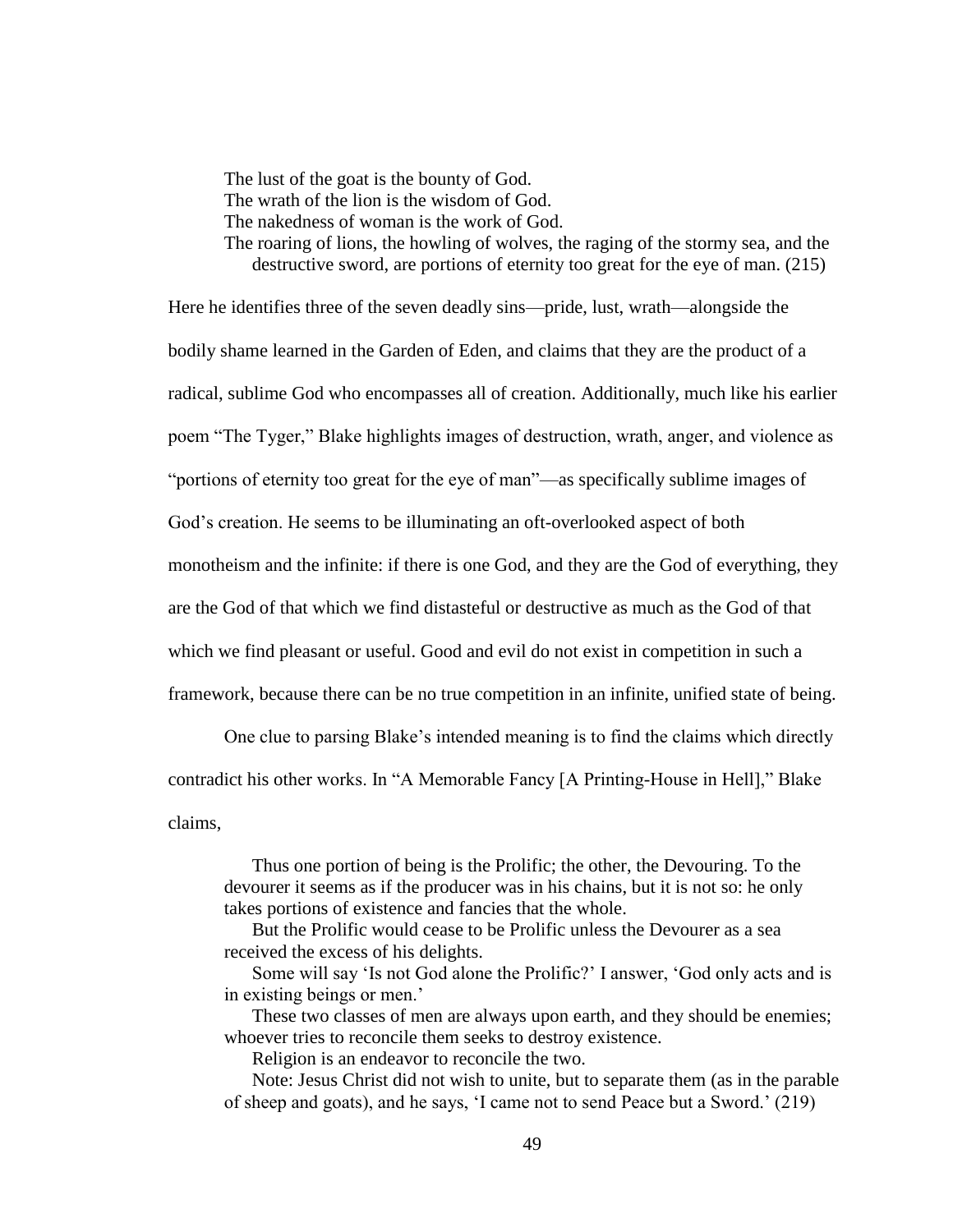Using a similar model to the metaphorical "center" and "circumference" of energy and reason, Blake identifies two "classes" of humanity who are at odds, and claims that to reconcile the two factions would be ultimately destructive to existence. He goes on to claim that Jesus would agree, because Jesus himself acted as a divider, referencing Matthew 25:31–46, in which it is explained that during the Final Judgment, Jesus will divide humanity between those who helped "the least of them" and those who did not; the first category will be saved, and the second will be rejected and sent to "eternal punishment" (*The Four Gospels*, Matt. 25:46). Therefore, claims Blake, Jesus wants us to be divided. This seems starkly at odds with the rest of his philosophy and theology both. As Otto claims about *Jerusalem* and *Milton*, "Jesus is … seen in the casting off of enclosure and the entry into relationship with another" (219). Los, the imperfect savior, halfway between "Prolific" and "Devourer," attempts to find commonality with humanity, but the human female, herself a product of fallen division, rejects him. However, it is important to note that Blake is not entirely speaking of his own opinions in this work; he is giving the case in favor of Hell, as Hell would explain it. And while Blake stresses that Heaven and Hell are opposite in principles but not levels of goodness, both are also products of division and therefore fallenness—neither can be perfect on its own, but like the first woman, they shy away from the possibility of embrace.

It is possible, too, that Blake *would* have considered the unity of opposites to mean the destruction of existence—to be redeemed from fallenness would be inherently apocalyptic, as it is impossible to exist in mortal form unfallen. It is for this reason that the end of *The Marriage of Heaven and Hell*, "A Song of Liberty," is inherently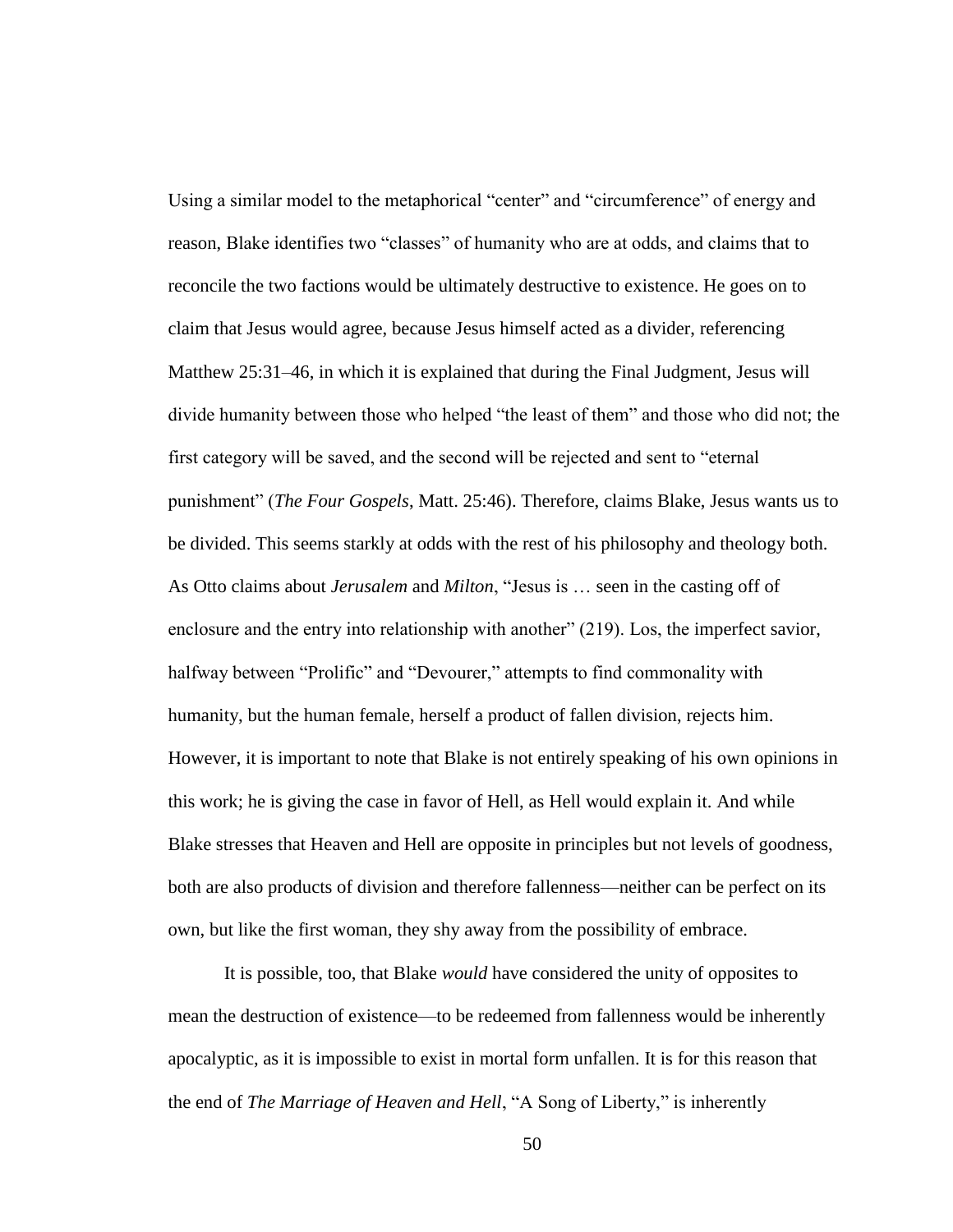apocalyptic. The "Song" begins, "The Eternal Female groaned! It was heard all over the Earth" (1). Wu clarifies, "This momentous birth (of Revolution) heralds an apocalypse" (222n66). Revolution is, like Los, both a destructive force and a redemptive one—tearing down the old world to make a new, better existence that brings us closer to Eternity. At the birth of Revolution, we see political and religious institutions across the globe crumble to make way for liberty:

Albion's coast is sick, silent; the American meadows faint! Shadows of Prophecy shiver along by the lakes and the rivers, and mutter across the ocean! France, rend down thy dungeon; Golden Spain, burst the barriers of old Rome; Cast thy keys, oh Rome, into the deep down falling, even to eternity down

falling,

And weep! (2–6)

While Blake is undoubtedly describing acts of destruction—the Bastille falling, the

papacy falling "even to eternity," Europe weeping—they are, to him, positive actions. A

proponent of democracy, Blake finds both the church and the class hierarchy of

aristocracies inherently divisive, and therefore condemnable. Revolution's birth signals

the fall of Urizen:

- 15. Down rushed, beating his wings in vain the jealous king; his grey-browed counsellors, thunderous warriors, curled veterans, among helms and shields and chariots, horses, elephants: banners, castles, slings and rocks,
- 16. Falling, rushing, ruining! buried in the ruins, on Urthona's dens.
- 17. All night beneath the ruins; then their sullen flames faded emerge round the gloomy king.
- 18. With thunder and fire: leading his starry hosts through the waste wilderness he promulgates his ten commands, glancing his beamy eyelids over the deep in dark dismay,
- 19. Where the son of fire in his eastern cloud, while the morning plumes her golden breast,
- 20. Spurning the clouds written with curses, stamps the stony law to dust, loosing the eternal horses from the dens of night, crying, 'Empire is no more! And now the lion and wolf shall cease.' (223)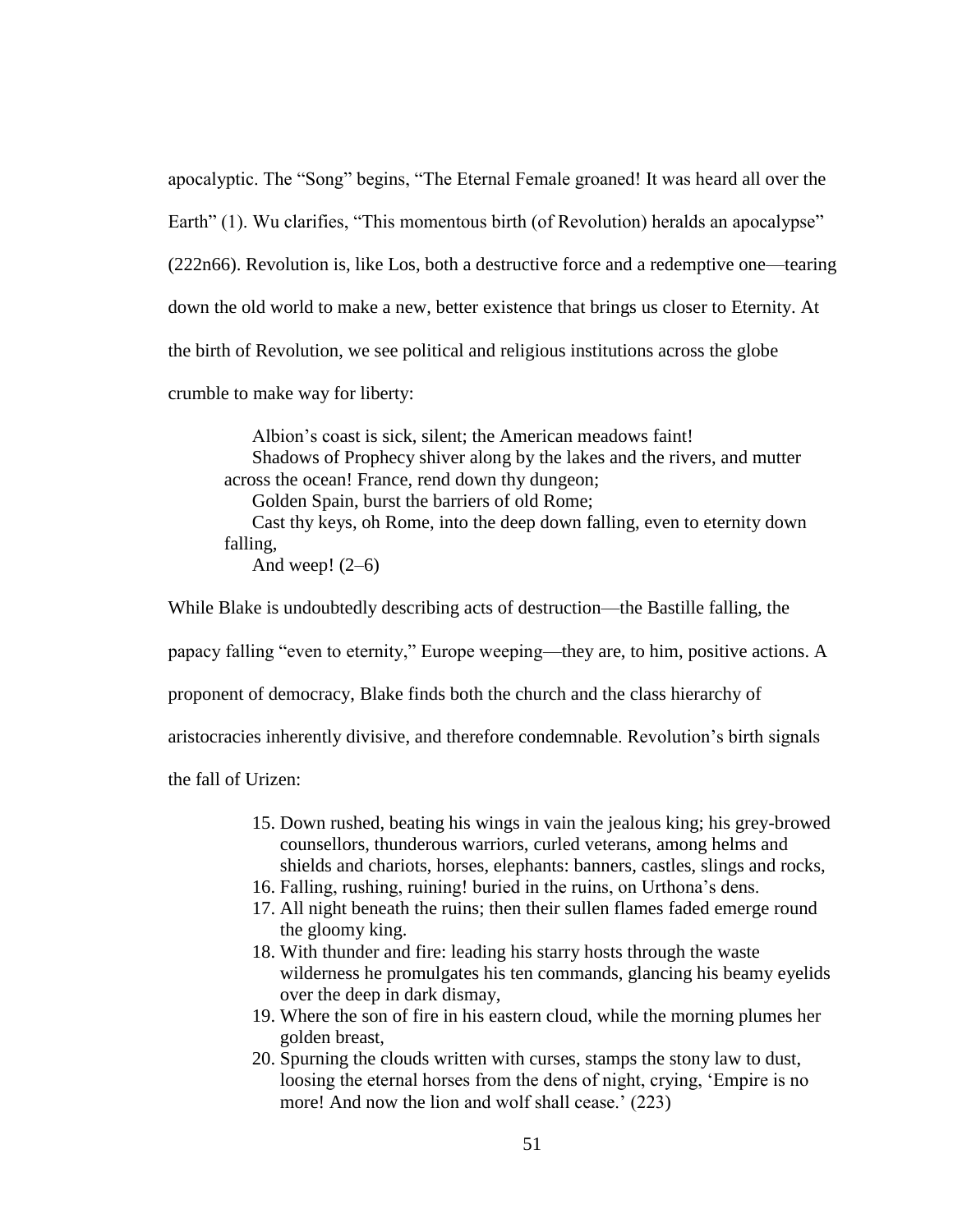Urizen here is shown as something of an Old Testament God—he is the god of law, of singularity, of division and inflexibility. But Revolution is "a Christ-like anti-Moses, anti-Jehovah figure, who is to liberate mankind" (Wu 223n82). In opposing Urizen, Revolution simultaneously opposes and aligns with Los, who is the figure of compromise and temporary salvation between the damner and the savior. Los remains a liminal figure, at once embodying polarities and unable to resolve them into something cohesive and whole. Therefore, another permanent savior is needed—in the form of Revolution, or Christ. This savior is deeply apocalyptic in nature. While Blake identifies Revolution with signifiers of his own age—the fall of the Bastille, for instance (3)—it seems in retrospect as though his prophecy did not quite come to pass. Blake's age was revolutionary, but it was unable to attain the Revolution that would save us all.

While Revolution did not come in Blake's time in the way he had hoped, he found that humanity was still left with opportunities—and duties—for smaller revolutions, accessed by way of imagination and imagination-based action. As indicated by the Proverbs of Hell which pointed to a return to natural cyclical time, Blake was less than pleased with the sociopolitical landscape he observed, identifying issues of oppression which make it impossible or improbable for humanity to use their imaginations, and therefore cutting off access to the Infinite. Blake seeks to restore this access through his verse, which is characterized by its shocking, sublime, intangible descriptions of impossible sensory experiences, such as his descriptions of the Creation or of his visions of Eternity. He ties these issues directly to issues of justice. In *Urizen*, Blake writes,

Six days they shrunk up from existence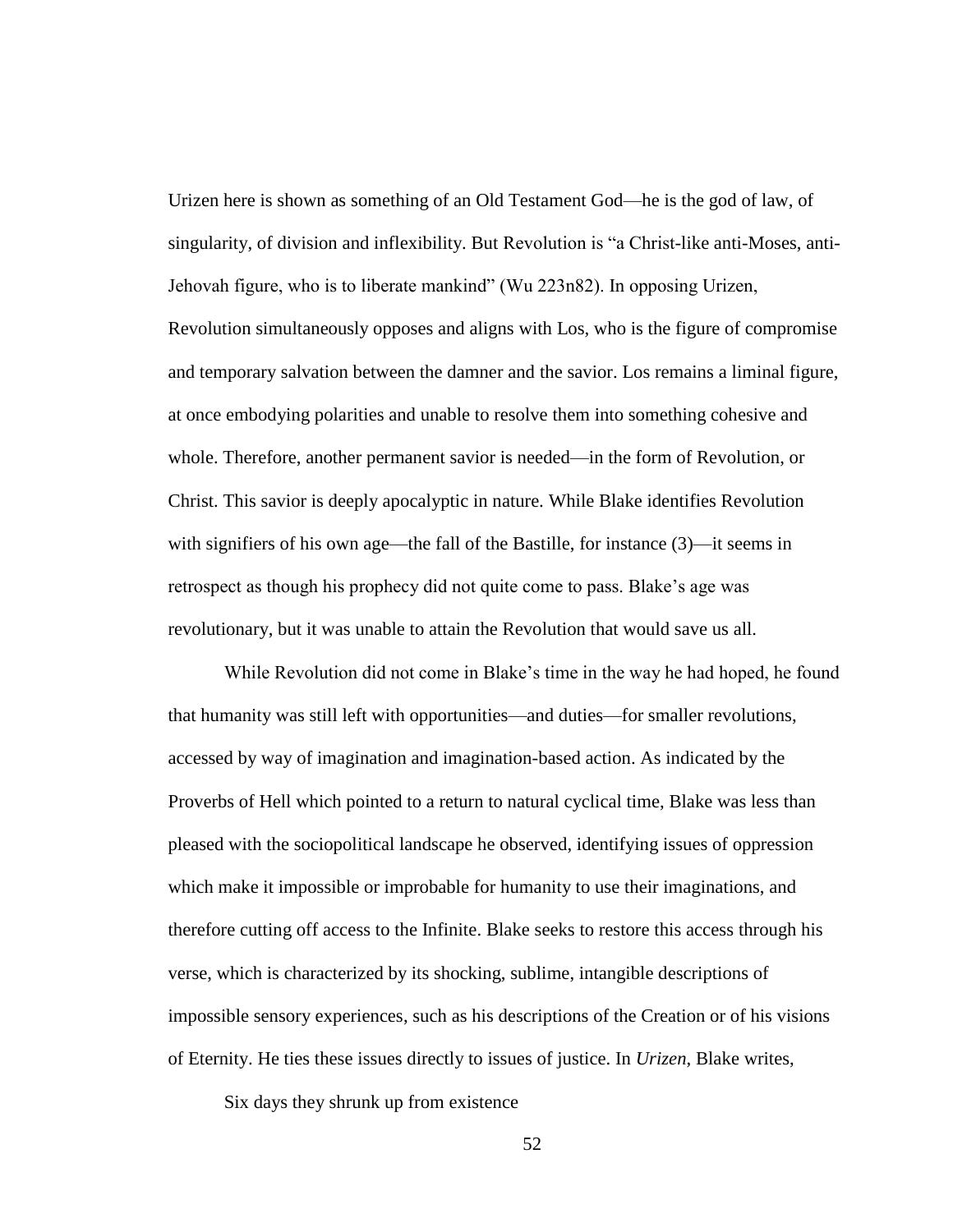And on the seventh day they rested; And they blessed the seventh day, in sick hope, And forgot their eternal life. (493–496)

Blake shows an exhausted, overworked humanity who live for their singular day of rest, which they cannot truly take as holy, because they simply have no energy left to cherish it for anything other than the uncomplicated, temporary respite it provides. Similarly, in "The Chimney Sweeper" from *Songs of Experience*, Blake shows the plight of a child employed as a chimney sweeper as penance for his embodied joy:

Because I was happy upon the heath And smiled among the winter's snow, They clothed me in the clothes of death, And taught me to sing the notes of woe. (4–7)

The child found joy in nature; he was exuberant and alive. As a result, his pious parents sent him to earn a wage where he became downtrodden, exhausted, and unimaginative like the rest of the oppressed masses. He is living a life of sentient death, a chained-up life where he is forbidden to access joy, self, imagination, or eternity; yet his parents—his oppressors—see that he performs joy adequately on May Day (Wu 202n1), the one day a year he is allowed to be joyful or to rest, like the "blessed" seventh day in *Urizen*: "They think they have done [him] no injury. / And are gone to praise God and his Priest and King / Who make up a heaven of our misery" (10–12). Here again Blake criticizes both organized religion and the concept of Heaven, as he did in *The Marriage*. God, religious officials, and governmental authorities become institutions which rely upon the labor and despair of the less fortunate in order to operate; the imagination and the sublime therefore become political as well as spiritual operators which draw us closer not only to Eternity,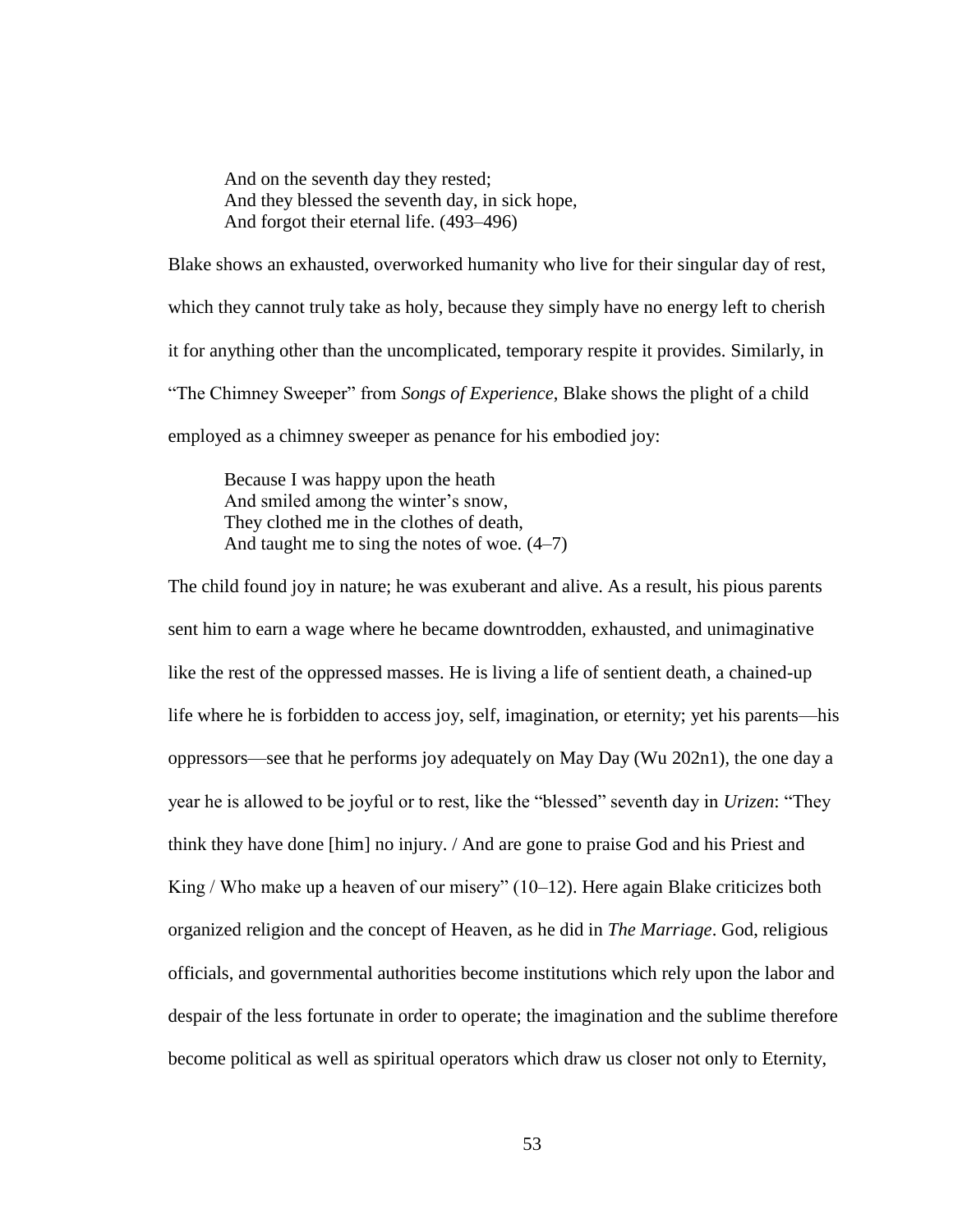but to liberation within the physical world. Like Shelley, Blake wishes for the liberation of these downtrodden so that they can access their artistic souls.

Blake is indisputably operating within a Christian framework. Although, like Shelley, he highly mythologizes and allegorizes his opinions, he does so from the standpoint of a radically non-conformist, anti-establishment Christianity. His understanding of monotheism, which despite his mythos he upheld as a highest truth, means that a singular eternal God cannot purely be comfortable or pleasing or merciful. Blake's God is *all*—they are what we wish them to be and what we fear they may be simultaneously. But it is only our own fallenness for Blake that makes this sublime vision into an object of fear. In *The Marriage*, he writes, "If the doors of perception were cleansed, everything would appear to man as it is: Infinite" (218). And if all appeared to man as Infinite, it would be no less sublime, but the sublime itself would be an object of comfort, of self, of recognition, rather than an object of strangeness and fear, as the image of the speaker's eternal lot changes from a vision of terror to one of beauty and comfort in *The Marriage* (219–223). We may still be paralyzed by the sublime in a unified state, but we would be paralyzed by its beauty, its splendor, its salvation—not by its alien features which we weep at and flee from in terror. Similarly, neither would the Eternals shy away from us. Rather, we would be one—within God, part of God, inseparable and indistinguishable. In becoming one, our infinite variety and fluidity would not become repressed down into sameness, but would be honored for its all-ness, which must necessarily be diverse, self-contradictory, and liquid. Thus, when Revolution cleanses the doors of perception, all will not merely appear infinite. It—and we—will be so.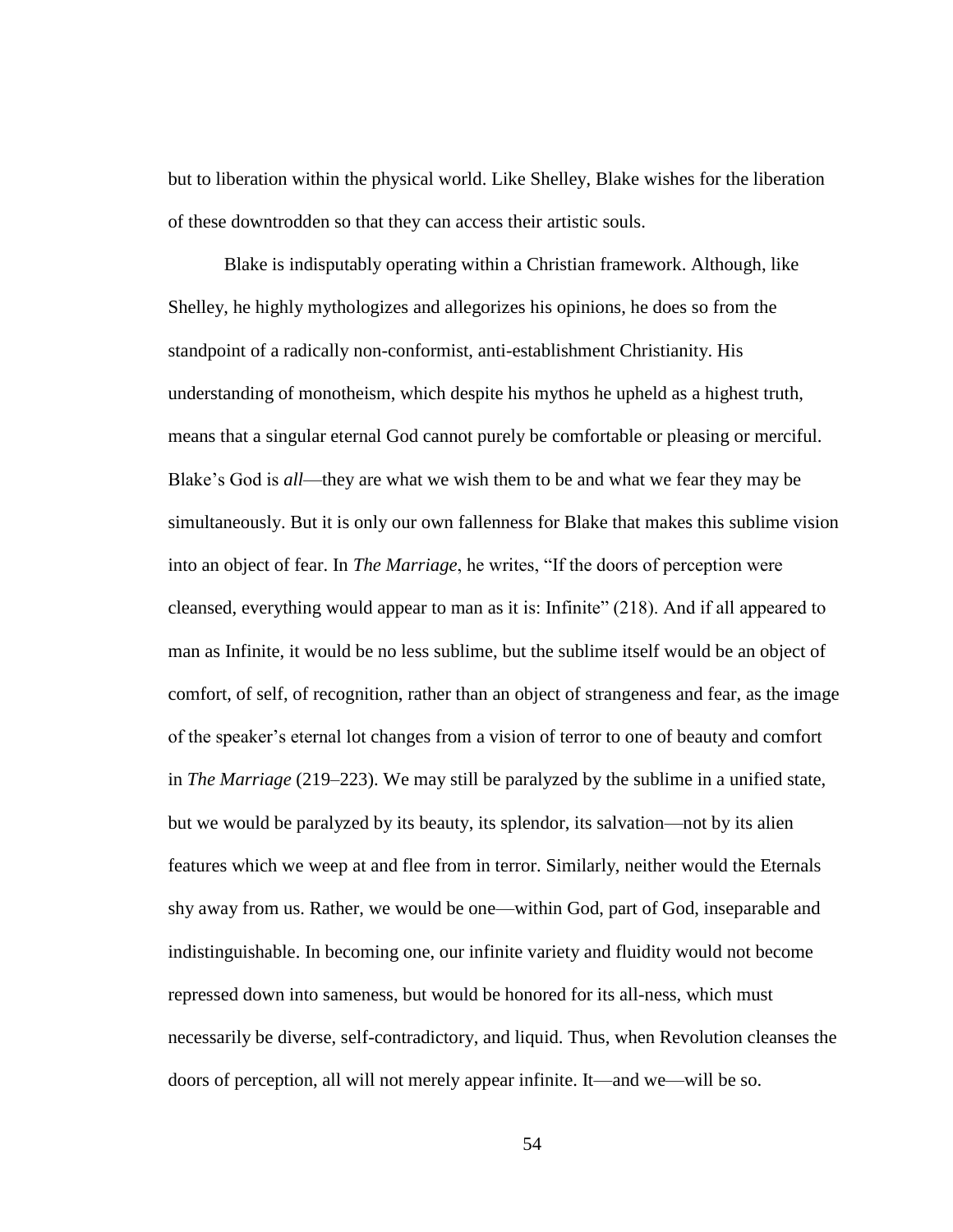## **IV. Ambiguity and Unresolved Contradiction in Coleridge's Conflicted Sublime**

Among his contemporaries, Samuel Taylor Coleridge was something of an outlier: a political and religious conservative who hopscotched between traditional English values and radical Romantic notions, Coleridge seemed above all afraid to commit to a singular ideology. Unlike Shelley or Blake, firmly rooted in their own notions of the sublime and the divine, Coleridge's work shows the mind of a poet deeply ambivalent about his own values. While this makes it significantly more challenging to pinpoint his overarching ideology, his work also allows us to view his thought processes and internal debates as they occur, rather than being handed the final product of a wellorganized systematic philosophy. Coleridge's relationship to the divine was strained, stretched between traditional English Church doctrine and new notions of democracy, and ultimately remained unresolved and undefinable. His ultimate attitude toward sublimity and the divine was uncertainty. He did not know where he stood in terms of the sublime as a religious, moral, philosophical, or political issue, leaving a great challenge for those seeking to analyze his work: to what degree is it possible for the scholar to understand the mind that did not even understand itself? Additionally, it brings to light the question of whether this uncertainty is itself sublime or whether it simply makes such sublimity inaccessible not only for Coleridge but also for his readers.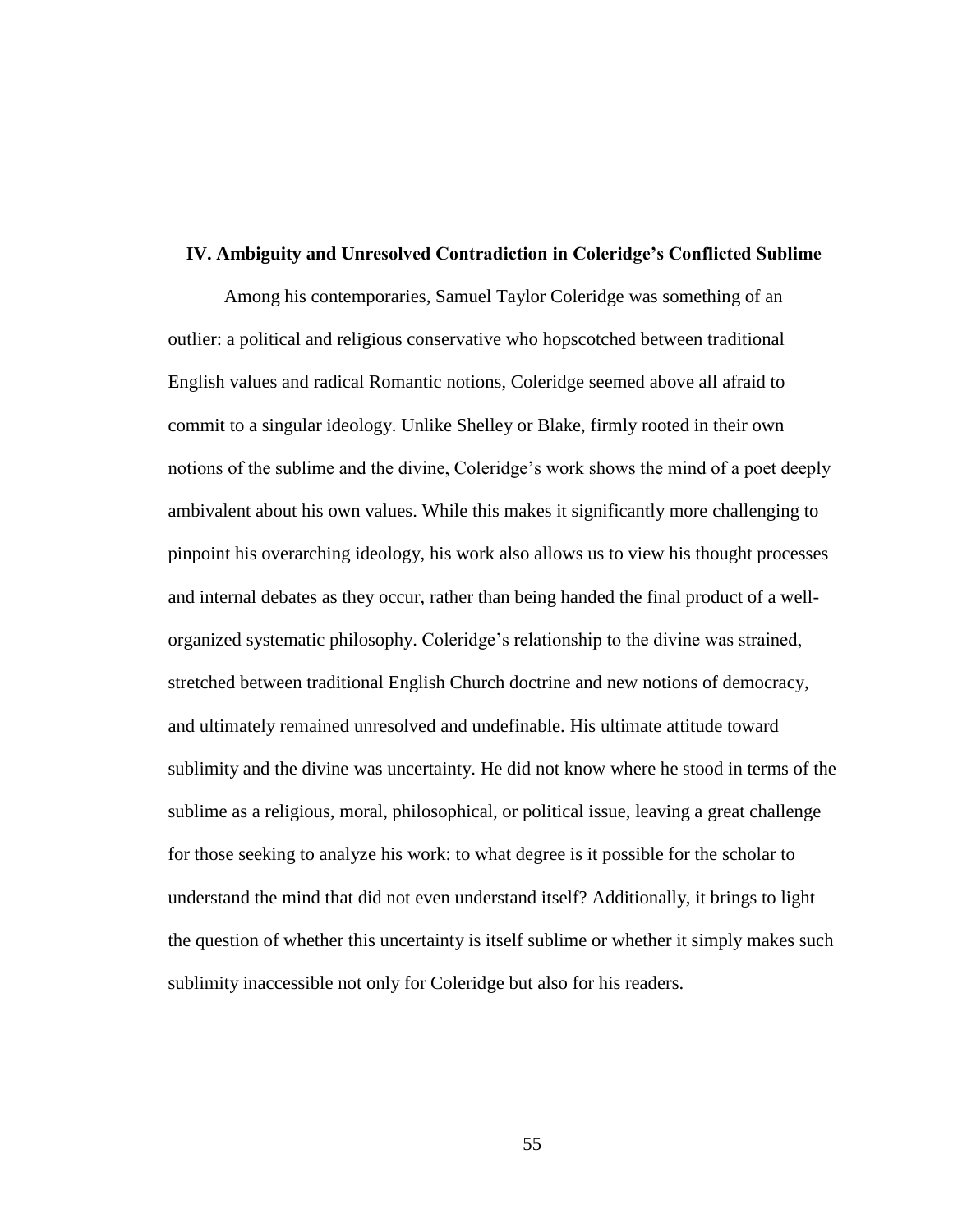Perhaps the pinnacle of his paradox, Coleridge's 1795 poem "The Eolian Harp" illustrates the tension between the ideals of Coleridge's friends and those of his church, expressing a pantheist train of thought that is quickly repressed. The work seems to represent an idle musing toward Romantic pantheism via sublime imagery—"many idle flitting fantasies / Traverse my indolent and passive brain" (40–41), he writes, depicting a sublime that is both impermanent and received, rather than created—only for him to seem to grow suddenly self-aware under his fiancée's gaze, returning to a fixed Christian faith, the expansion of which he is reluctant to explore. While "The Eolian Harp" appears to frame Christianity as a means of repressing avenues of thought, his 1802 composition "Chamouny; the Hour Before Sunrise. A Hymn" seems to be the most earnestly Christian poem in Coleridge's oeuvre, describing a sublime natural scene as "call[ing] on God" (78). However, his earnest praise of the Christian God is complicated by accusations of plagiarism and by his never having visited Chamonix-Mont-Blanc, the setting of the poem. While the poem *was* influenced by a real experience, his claim that atheism is impossible "in this valley of wonders" (698) seems suspect given that he himself never visited the valley, and that the poem most often compared to "Chamouny" is Shelley's (arguably more successful) tribute to the natural sublime, "Mont Blanc" (Wu 697n1). Coleridge's own internal contradictions seem to stand in an uneasy truce for most of his earlier work, but they begin to break down in his 1802 poem "Dejection: An Ode." Coleridge revisits the image of the Aeolian harp, but shows himself now unable to access the spiritual sensation of the sublime instrument. Rendered apathetic and despairing, he seems to have reached the state of being which Blake would attribute to relying too much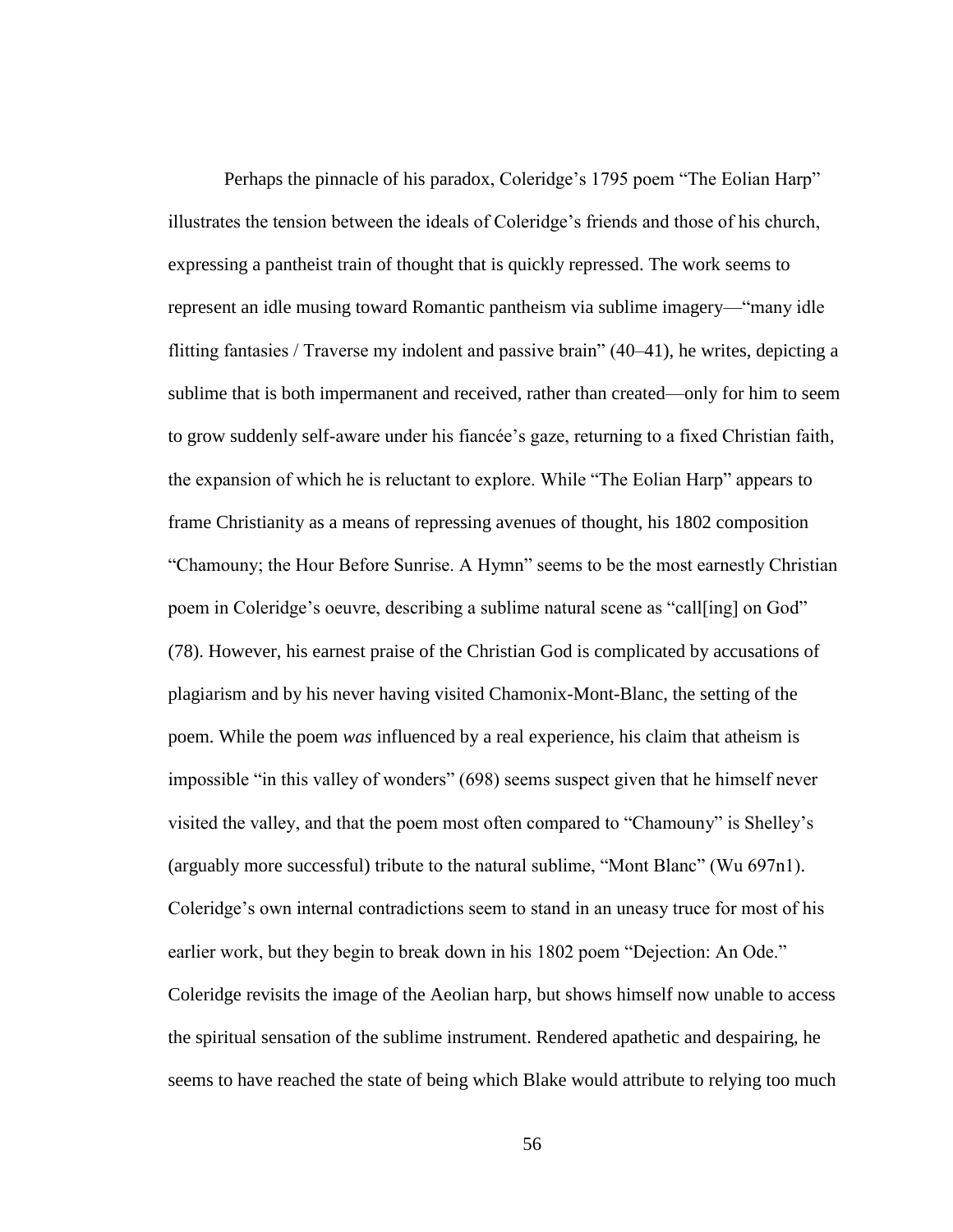on organic sense and cutting off his access to the infinite: in attempting to balance his pantheist leanings with his Christian sensibility, his physicality with his spirituality, while still attempting to keep them separate from one another, both have failed him and cut him off from his access to the sublime.

Although Coleridge often suppresses pantheist ideology in his poetry, in his *Biographia Literaria*, discussing the role of the imagination in poetry, he seems to revive it:

The poet, described in ideal perfection, brings the whole soul of man into activity, with the subordination of its faculties to each other according to their relative worth and dignity. He diffuses a tone and spirit of unity, that blends, and (as it were) fuses, each into each, by that synthetic and magical power, to which I would exclusively appropriate the name of Imagination. This power, first put in action by the will and understanding, and retained under their irremissive, though gentle and unnoticed, control, laxis efferture habenis, reveals "itself in the balance or reconcilement of opposite or discordant" qualities: of sameness, with difference; of the general with the concrete; the idea with the image; the individual with the representative; the sense of novelty and freshness with old and familiar objects; a more than usual state of emotion with more than usual order; judgment ever awake and steady self-possession with enthusiasm and feeling profound or vehement; and while it blends and harmonizes the natural and the artificial, still subordinates art to nature; the manner to the matter; and our admiration of the poet to our sympathy with the poetry. (Chapter XIV)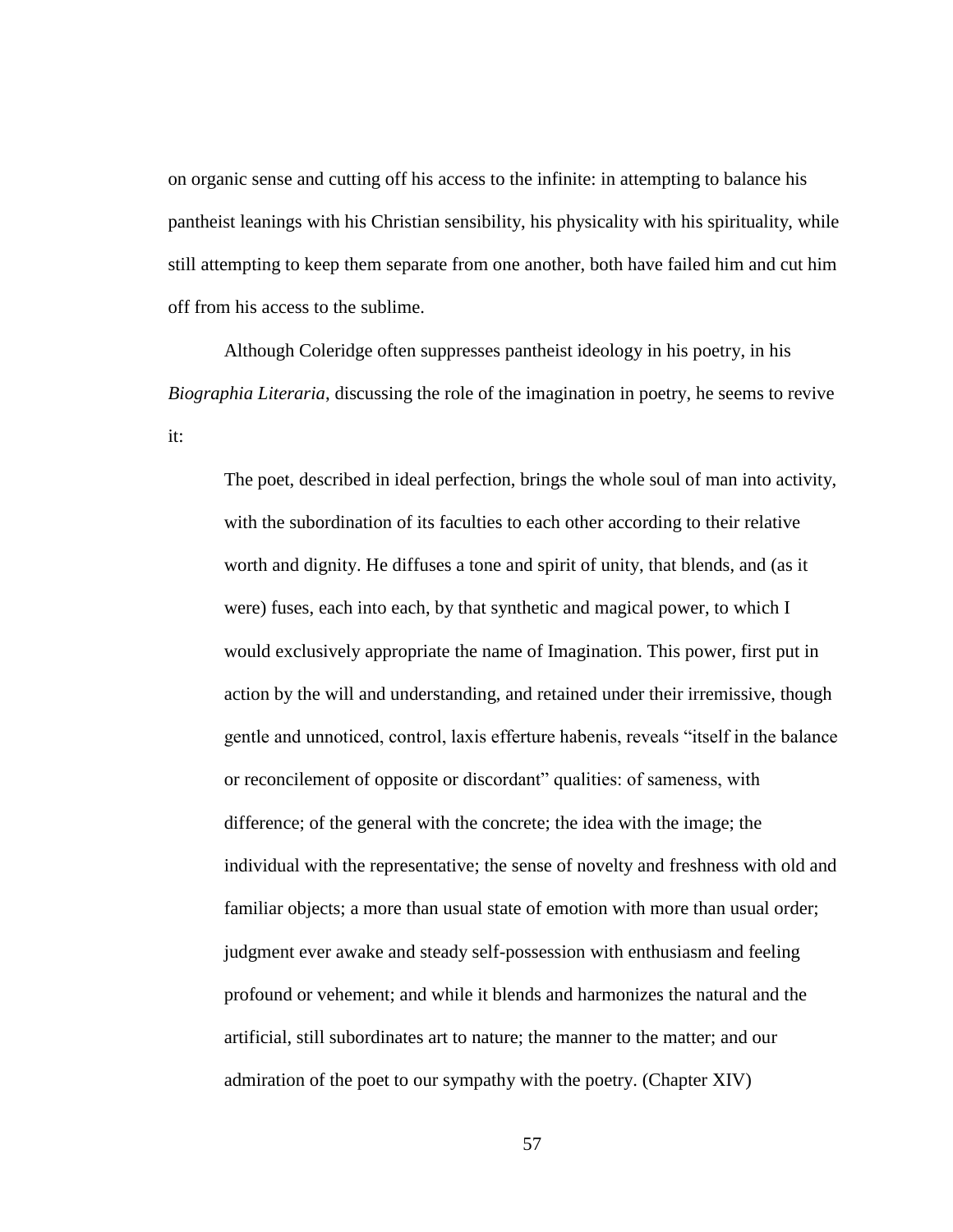Coleridge's view of a self-contradictory, all-encompassing imagination would be almost Blakeian if not for its sense of a hierarchical organization. Like his commentary in "The Eolian Harp," the imagination is controlled by a force "gentle and unnoticed," which in "The Eolian Harp" he attributes to God and which he here attributes to "will and understanding." While Coleridge frequently diverges from Blake in his understanding of the divine, eternity, and the sublime, his depiction of imagination in this passage shows some overlap: the imagination is all-encompassing and, perhaps most importantly, it is unifying. It is able to bring together and reconcile opposites and to make them into something new. Coleridge's sublime, much like his poetry and philosophy, is in some ways characterized by paradox or contradiction. Perhaps the clearest view we are given of Coleridge's attempts at this "'balance or reconcilement of opposite or discordant' qualities" is in the 1834 version of "The Eolian Harp," both in its own right and weighed against previous versions, although it is derailed by Coleridge's jarring return to Christian piety. Offering an Aeolian harp as the sublime image of a Creator's inspiration diffusing throughout human consciousness, Coleridge uses contradiction to present a pantheist worldview that he immediately discards, apparently under the disapproval of his thenfiancée.

Coleridge begins by setting a scene that, though peaceful, is defined by contradiction and natural change. He remarks on the "clouds that late were rich with light" (6), apparently illuminated by the sunset, but which "slow-sad'ning round" lose their light, drawing attention to the "star of eve" (7), which has become a notably bright spot in the night sky now that the clouds have lost their glow. While the darkening clouds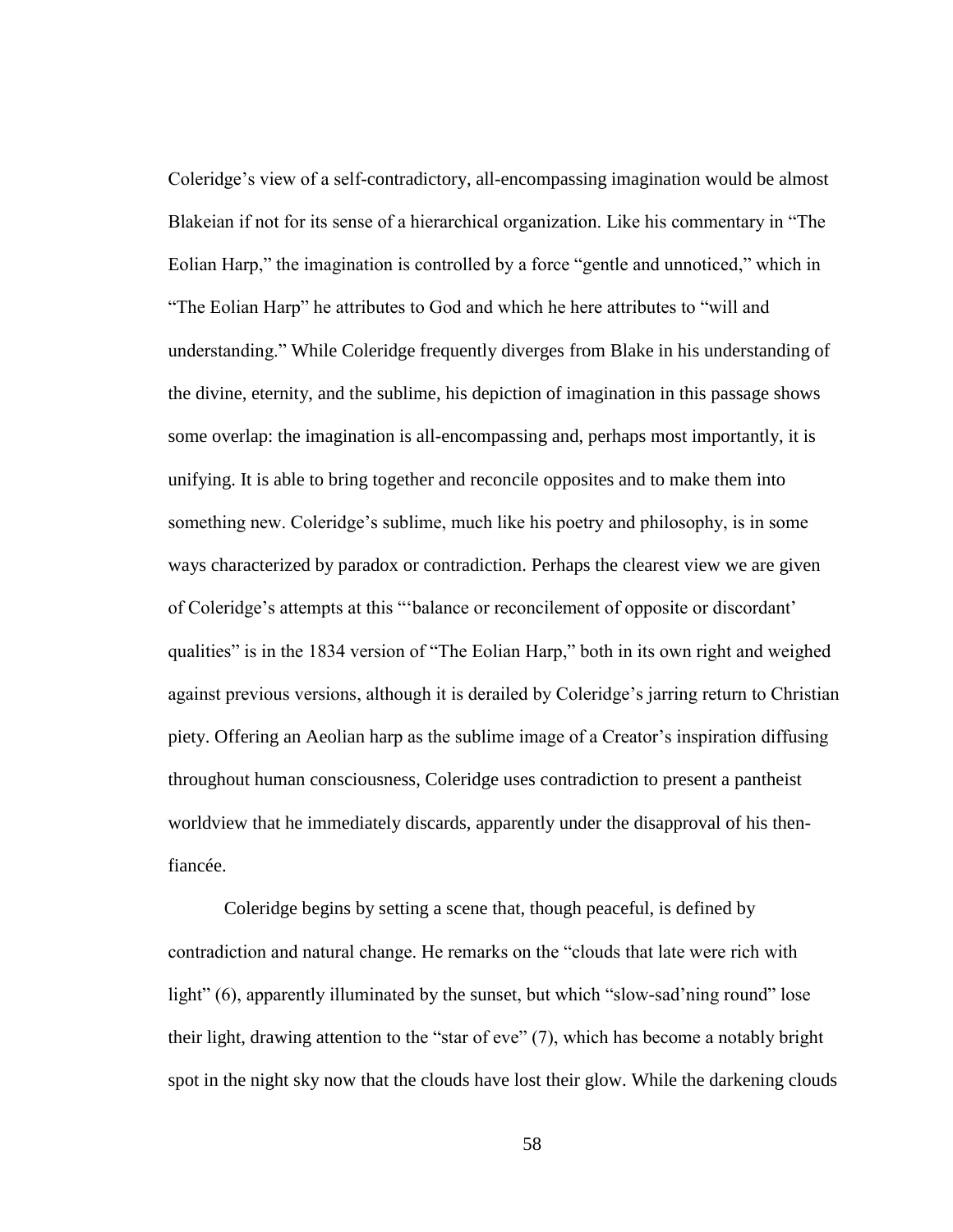are "slow-sad'ning," the star is described as "serenely brilliant" (8), marking each by their contrast with one another. Coleridge takes this theme of opposites a step further at the end of the stanza: "The stilly murmur of the distant sea / Tells us of silence"  $(11-12)$ . Paradoxically, the silence is defined and characterized by the presence of sound rather than its absence. This sense of self-contradiction highlights the movement of natural cycles as both antithetical and integral to the perceived sense of stillness that is accessible to humans within a natural scene.

Having established a setting of peaceful paradox, Coleridge begins his extended metaphor, comparing the influence of the divine on human consciousness to the influence of the wind on an Aeolian harp:

 And that simplest lute Placed lengthways in the clasping casement – hark How by the desultory breeze caressed! Like some coy maid half-yielding to her lover, It pours such sweet upbraidings as must needs Tempt to repeat the wrong. And now its strings Boldlier swept, the long sequacious notes Over delicious surges sink and rise, Such a soft floating witchery of sound As twilight elfins make when they at eve Voyage on gentle gales from fairyland, Where melodies round honey-dropping flowers Footless and wild, like birds of paradise, Nor pause nor perch, hovering on untamed wing. Oh the one life within us and abroad, Which meets all motion and becomes its soul, A light in sound, a sound-like power in light, Rhythm in all thought, and joyance everywhere – Methinks it should have been impossible Not to love all things in a world so filled, Where the breeze warbles, and the mute still air Is Music slumbering on its instrument!

And thus, my love, as on the midway slope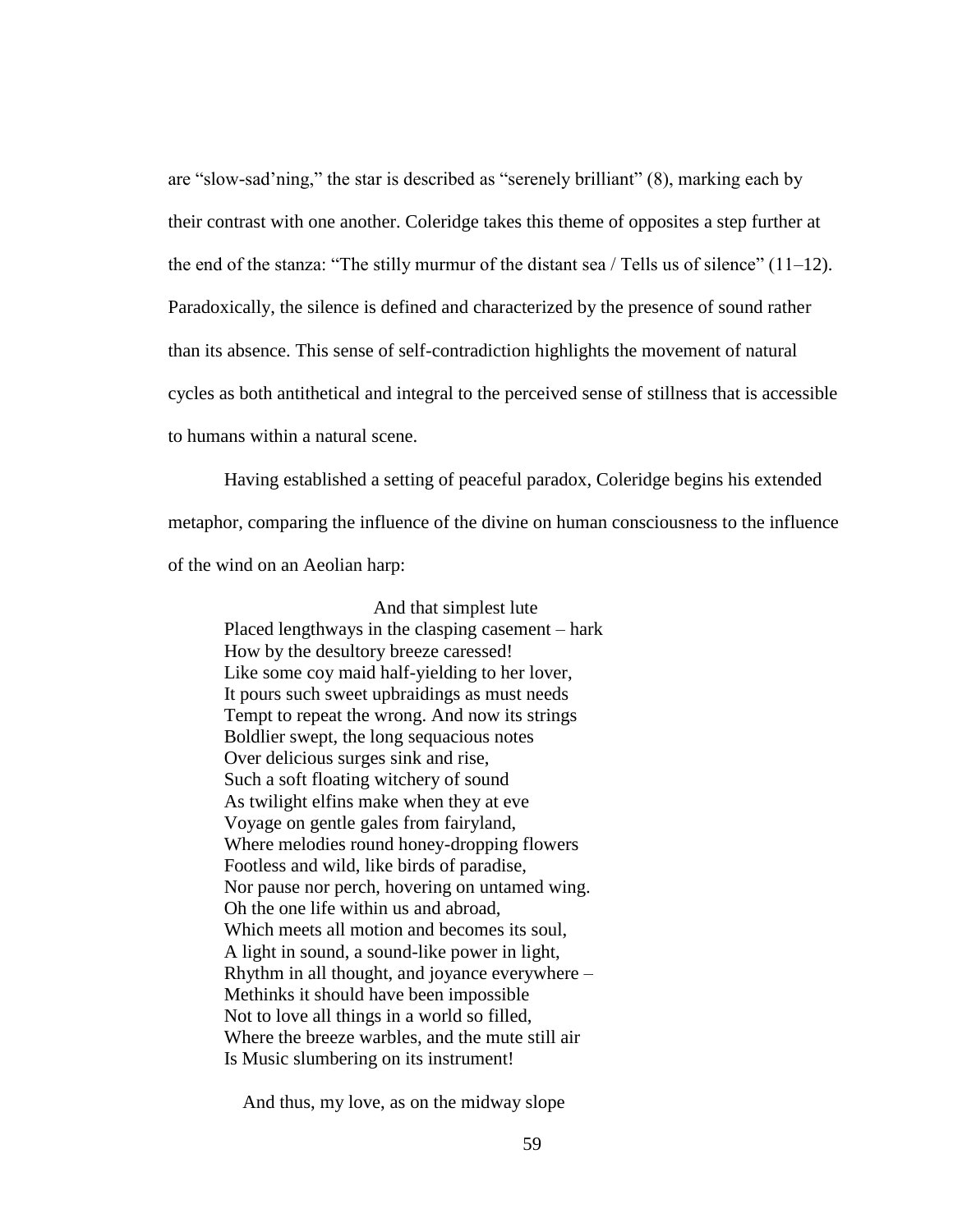Of yonder hill I stretch my limbs at noon, Whilst through my half-closed eyelids I behold The sunbeams dance, like diamonds, on the main, And tranquil muse upon tranquillity, Full many a thought uncalled and undetained, And many idle flitting fantasies Traverse my indolent and passive brain – As wild and various as the random gales That swell and flutter on this subject lute! And what if all of animated nature Be but organic harps diversely framed, That tremble into thought, as o'er them sweeps, Plastic and vast, one intellectual breeze, At once the soul of each and God of all? (12–48)

The Aeolian harp begins as a metaphor for images of beauty and fantasy—the gentle teasing of a beautiful woman, the song of fairies at twilight. While these images are soft and gentle, they are a stark contrast to the suddenly philosophical musing on the animating life force common to all mankind. While Coleridge describes his "indolent and passive brain" as something which submissively receives thoughts from some external, random force, as the Aeolian harp is designed to simply receive the force of the wind, the end of the stanza seems to call this into question. In this musing it is not only Coleridge's mind which receives such inspiration; it is "all of animated nature" which lies waiting for the now divinized wind to bring it to life and bless it with consciousness. While Coleridge's musings undoubtedly have to do with the divine—"Plastic and vast, one intellectual breeze, / At once the soul of each and God of all" (47–48), he writes—it is unclear at first glance whether they also invoke the feeling of the sublime for Coleridge. However, in an earlier draft, the final five lines were written with significantly more detail and clarity:

And what if all of animated life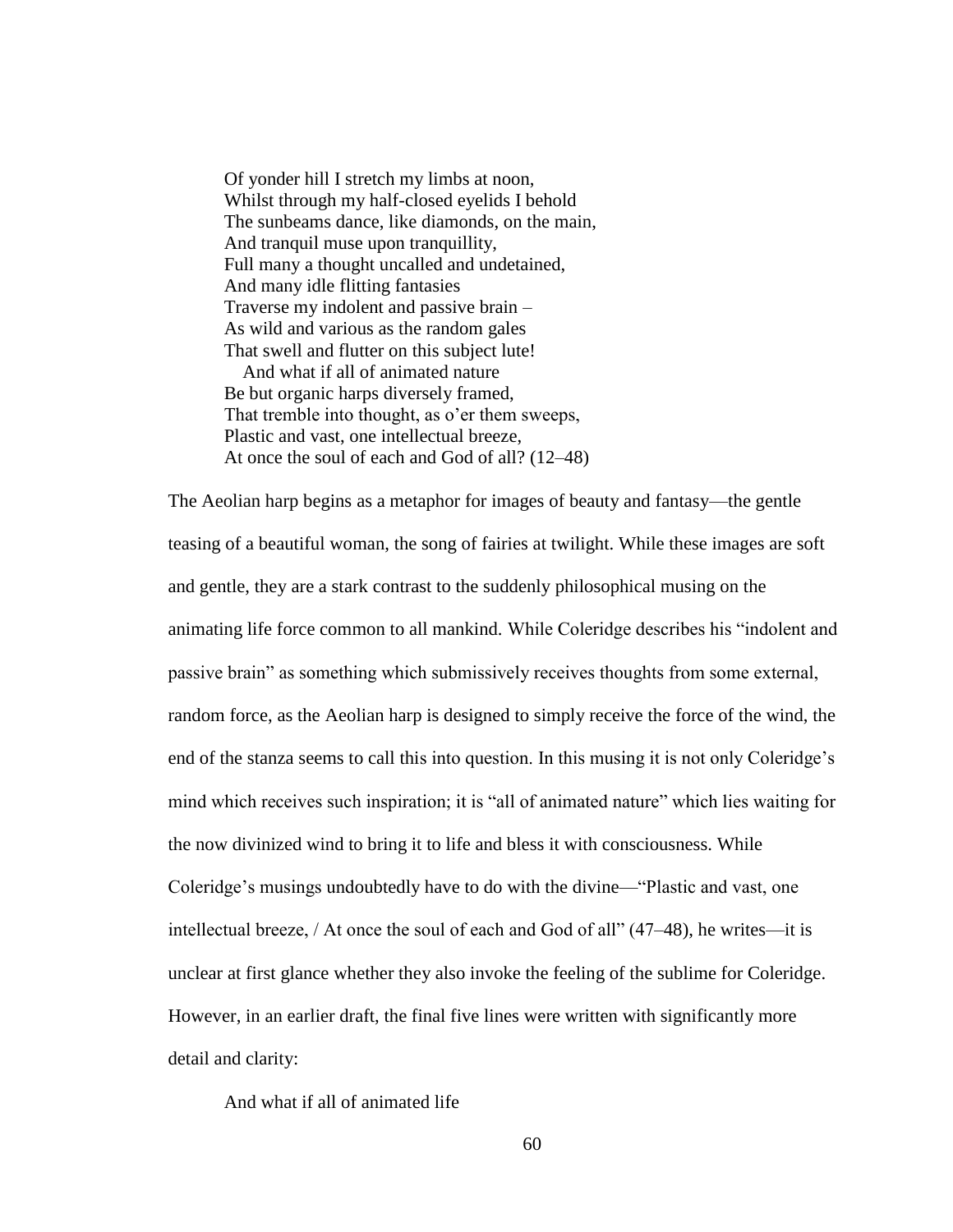Be but as instruments diversely framed, That tremble into thought, while through them breathes One infinite and intellectual breeze, And all in different heights so aptly hung That murmurs indistinct and bursts sublime, Shrill discords and most soothing melodies, Harmonious form Creation's vast concért? Thus GOD would be the universal soul, Mechanized matter as th' organic harps, And each one's tunes be that which each calls 'I'. (Wu 622n8)

While the 1834 version of the poem does not explicitly mention the sublime, this early manuscript does. Coleridge is distinct from his peers in this characterization of the sublime because he seems inclined to hierarchically organize the faculties that allow him access to the sublime. While Shelley understands the sublime to be co-created by the imagination, the physical senses, and the object of our perception, and Blake hierarchizes only in terms of the physical senses stemming from the spiritual ones while acknowledging that they must work together in unity, Coleridge shows the instruments "all in different heights so aptly hung," with some only heard softly while others ring out, creating both harmony and dissonance. These differences come together to play "Creation's vast concért," but they are—and in Coleridge's mind *ought to be*—different and distinct even when they come together. Not only this, but Coleridge's setting for this emotion is also vastly different than the landscapes of Blake or Shelley, particularly because he does not seem inclined to mythologize his landscape in order to portray the sublime. Rather than a graveyard full of ghosts or Los's forge, Coleridge extracts sublime feelings and concepts from an ordinary object in an unremarkable landscape: it is the fact that such simple objects are able to produce a beautiful, grand melody as part of their nature that renders them sublime.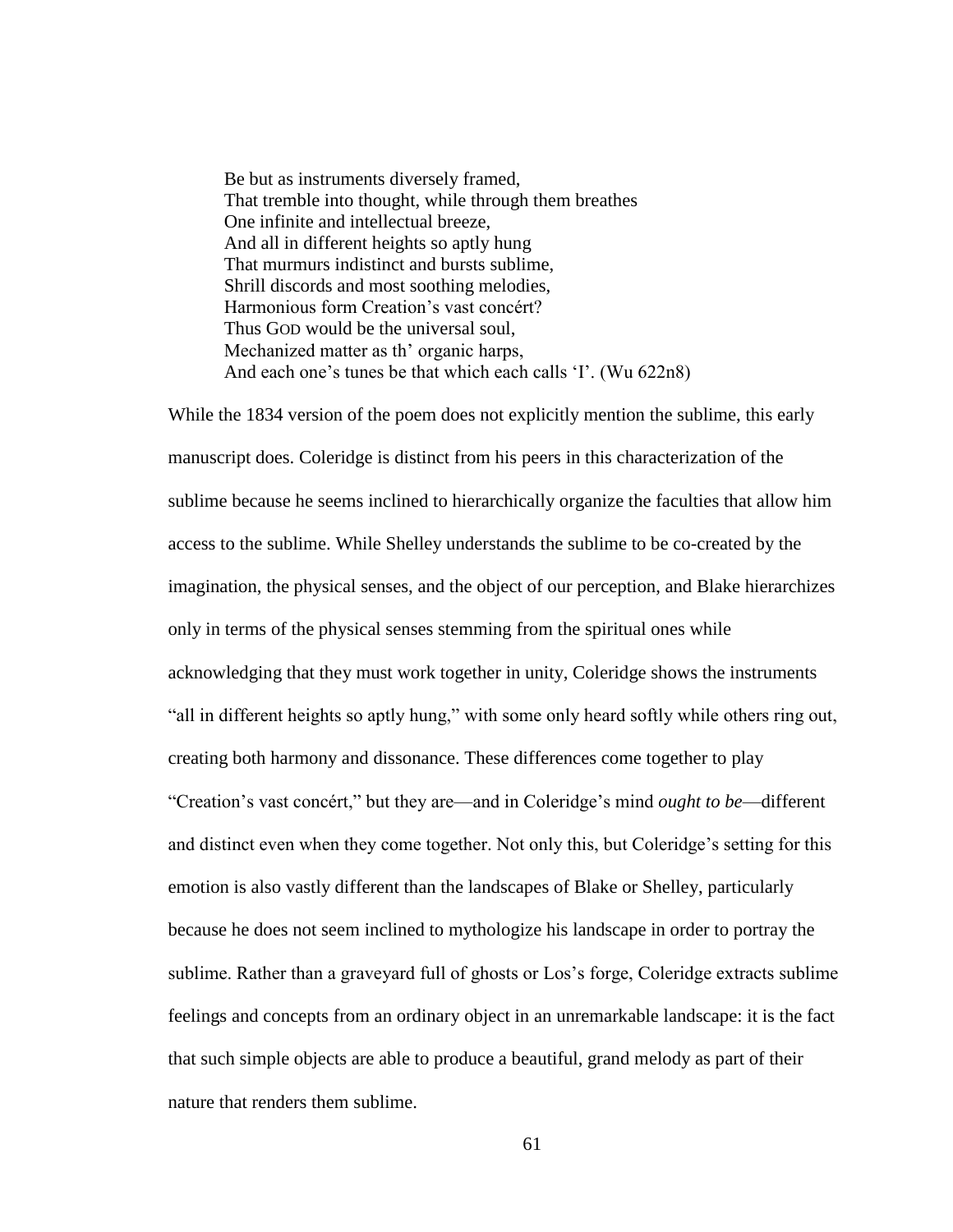While much of the sublime according to Shelley or Blake seems to be characterized by its strangeness and even its violence, this image of the sublime is intellectual and removed. While Coleridge's Aeolian harp is transformed into a sublime object, it is considered with academic curiosity *toward the emotion itself* rather than purely from the sentiment. This is particularly true about halfway through the poem, after Coleridge's sentimental, almost wondering description of the "exquisite … scents / Snatched from yon bean-field"  $(9-10)$  or the Aeolian harp

… caressed! Like some coy maid half-yielding to her lover, It pours such sweet upbraidings as must needs Tempt to repeat the wrong. (14–17)

These lines include a continuation of his earlier paradox motif. The harp becomes a woman chastising her beloved with the intention of encouraging them rather than an earnest attempt to ask them to stop what they are doing. This paradox is fanciful, almost self-indulgent. His imagery is rooted in emotion, pleasure, and even playfulness, as the maiden is described. This is in sharp contrast to the next few stanzas:

And what if all of animated nature Be but organic harps diversely framed, That tremble into thought, as o'er them sweeps, Plastic and vast, one intellectual breeze, At once the soul of each, and God of all? (44–48)

These lines are remarkable in part for their philosophy, but particularly for their style. Far from the "coy maid half-yielding to her lover" (15) or even the "indolent and passive brain" (41) of the previous lines, this stanza shows a complex, abstract hypothesis both poetic and academic: "what if?" In verse, Coleridge presents a thesis to be tested, a core existential question of his own theology, which suddenly digresses from the "idle flitting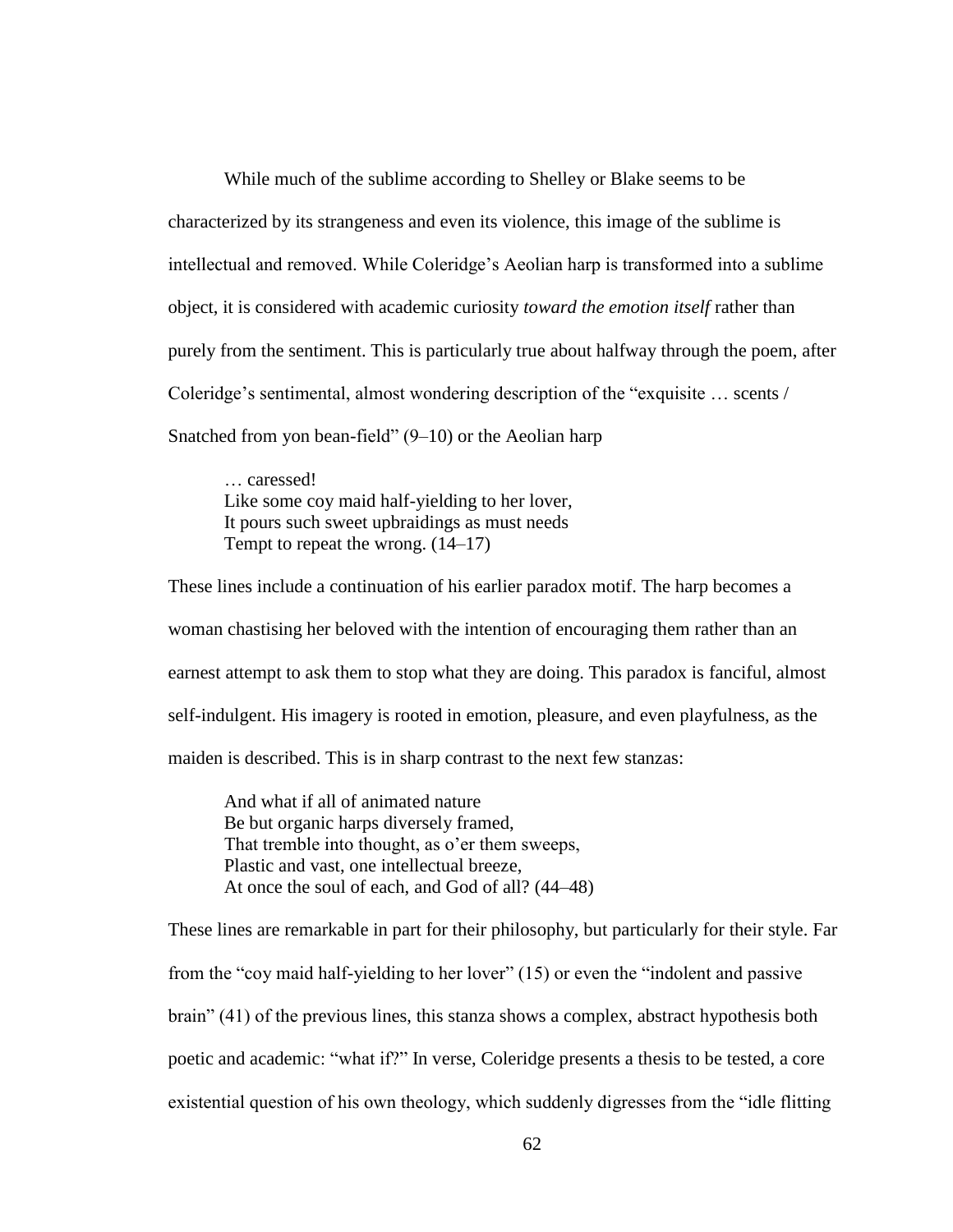fantasies" (40) that have thus far characterized the poem. As the poem becomes more intellectual than sentimental, it also adopts much higher stakes; his abstraction of emotion is not so much an indication that Coleridge didn't really connect to this emotion as it is that he was giving meaning to his emotions, and thus attempting to evoke the same feelings of the sublime in his reader. He continues his paradox motif, but resolves it and allows it to stand unquestioned, allowing both himself and his reader to be comfortable within this ambiguous space.

This sense of paradox creates a tone of uncertainty and obscurity, which Sharon Tai specifically links to a mode of the sublime recognized by both Coleridge and Edmund Burke. They write, "As a response to Burke, *clearness* in a Coleridgean sense becomes an integral part of *obscurity*, as our faith and feeling affirm the reality of the obscure Sublime. Musings on religious positions coupled with a lack of certainty contribute to Coleridge's poetic obscurity, which is also a kind of imaginative freedom within the inherent obscurity of the Sublime" (112). In other words, while Burke identified obscurity as an integral part of the sublime, Coleridge identifies clearness as a facet of obscurity which is able to lend the meaning necessary for an experience to be sublime. One such manifestation of this that Tai identifies is in Coleridge's non-committal religious musings in which he does not seem to even attempt to know the "right" answer, but rather to explore various religious viewpoints through the perspective of his own faith. And he does appear to be attempting to explore diverse religious feelings with a certain suspension of judgment; early copies of the poem were published with the following author's note: "The atheist is not, to my eyes, deceived; I can live with him as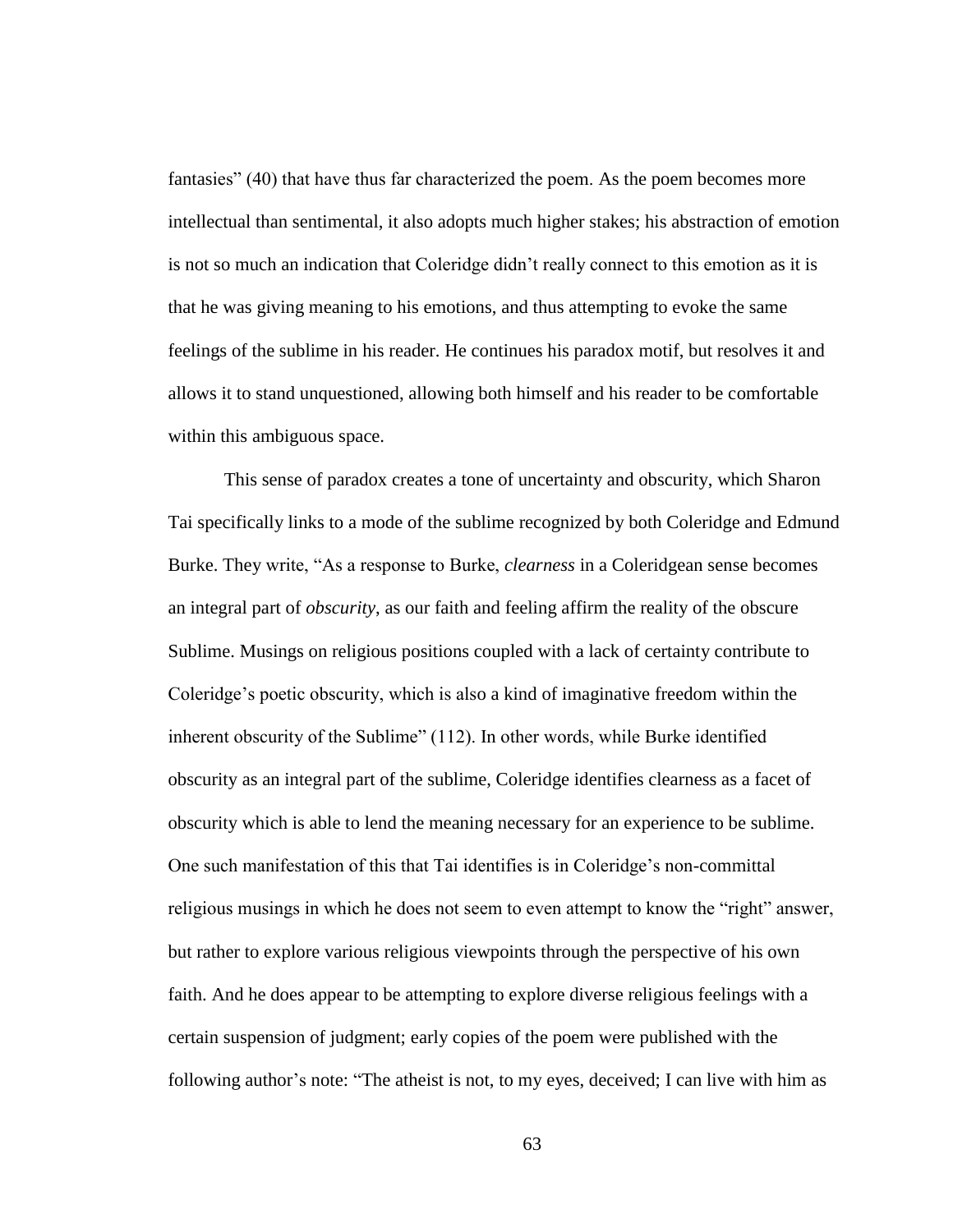well as – if not better than with – the zealot, because he reasons more. But he is lacking in a certain sense, and my soul does not entirely combine with his: he is untouched by the most ravishing spectacle, and searches for a syllogism when I thank God" (Wu 624n13). Coleridge seems here to earnestly be able to accept the ideas of the atheist even if his faith prevents agreement. Disagreement does not seem to mean hostility for Coleridge, and he seems to agree that even those with nearly opposite beliefs to his own have worthwhile opinions which he can explore and attempt to understand unproblematically. It is this liminal space between acceptance and disagreement, conviction and obscurity that Coleridge seems to be inhabiting in the first several stanzas of "The Eolian Harp"; he is not convinced that "all of animated nature / Be but organic harps diversely framed" (44–45), but he is certainly willing to imaginatively enter this space where it is possible and live there for a while. Like Blake and Shelley, the Coleridgean sublime as we see it here requires a certain suspension of disbelief. While Blake and Shelley's suspension of disbelief is in the face of a mythologized, dramatic sublime, Coleridge's is much quieter—it simply requires one to be willing to ask "what if?" The imagination seems to be the key to unlocking all three modes of the sublime, but must be oriented differently for each.

Considering that Coleridge's apparent goal is to simply explore the liminal space offered by the intersection of uncertainty and faith in the face of the obscure, the tonal shift that occurs at the last stanza of the poem is all the more striking:

But thy more serious eye a mild reproof Darts, oh beloved woman! – nor such thoughts Dim and unhallowed dost thou not reject, And biddest me walk humbly with my God.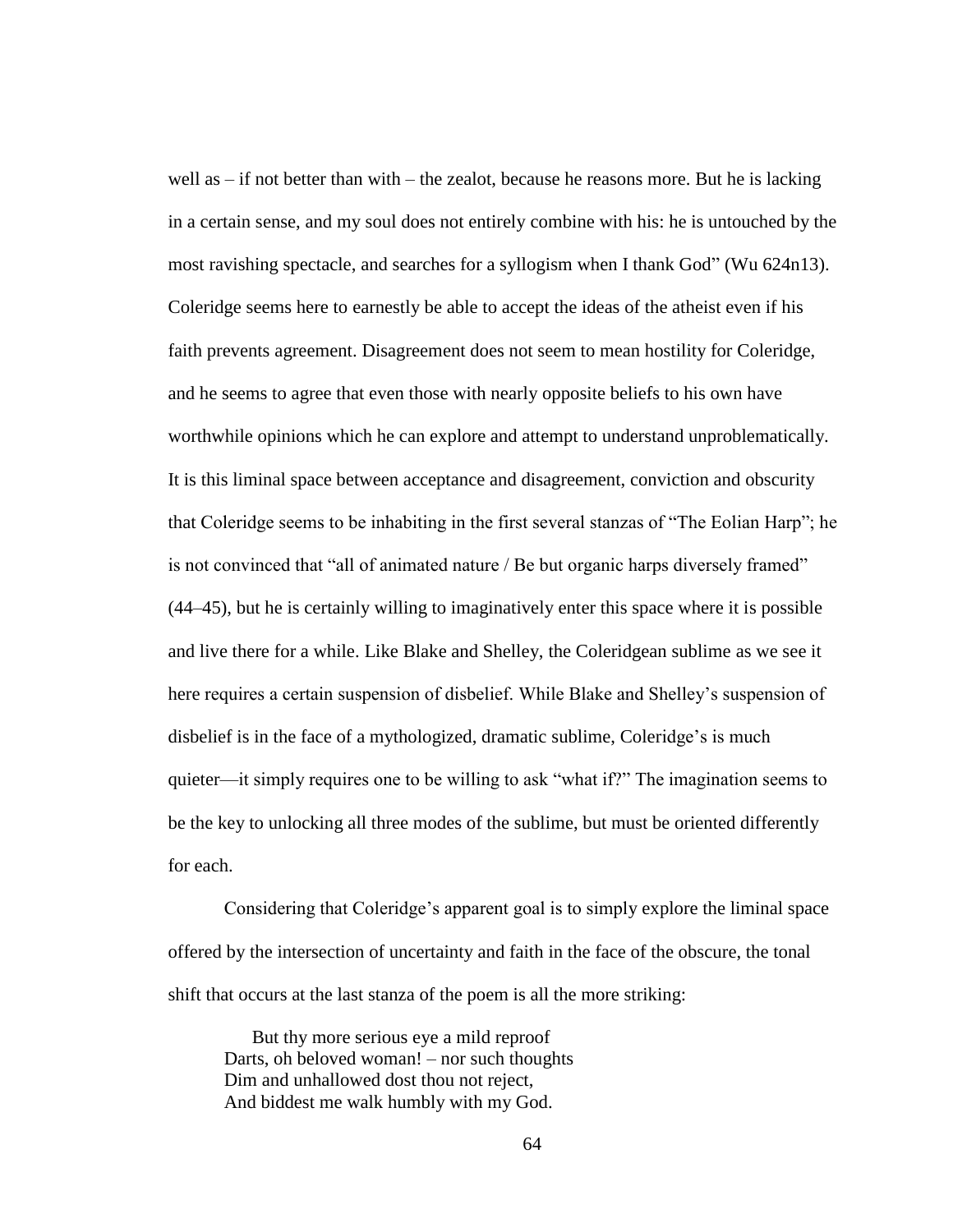Meek daughter in the family of Christ, Well hast thou said and holily dispraised These shapings of the unregenerate mind, Bubbles that glitter as they rise and break On vain philosophy's aye-babbling spring. For never guiltless may I speak of Him, Th' Incomprehensible! save when with awe I praise him, and with faith that inly *feels* – Who with his saving mercies healed me, A sinful and most miserable man Wildered and dark, and gave me to possess Peace, and this cot, and thee, heart-honoured maid! (49–64)

While it seems likely that Coleridge's musings would eventually steer him away from pantheist ideology and toward his own Christian faith, this passage does not depict the same gentle ramblings of one who is idly musing on the nature of God. Coleridge shows his then-fiancée chastising him for his apparently impious train of thought—giving the zealot whom he decried in his earlier author note the last word and apparently undermining the negative capability he seems to be prioritizing throughout the poem although his own self-criticism would indicate that it is not only Sara who is alarmed at the direction in which his thoughts have turned in previous stanzas. Wu offers the analysis that "Coleridge's unease about the pantheist experience of ll. 36–40 is transferred completely to Sara" (624n11), adding, "Can Sara really have thought all this so early in her relationship with Coleridge? He attributes to her the criticisms that he is 'vain' (impractical) and 'aye-babbling'" (624n12). It seems possible, then, that it is not that he can live with the atheist more easily than the zealot merely because he prefers rationality, but perhaps also that he can live with an atheist more easily than he can live *with himself*—he values reason highly, but cannot allow himself access to similar logic for fear of sinning. What is perhaps even more surprising about his repentance for his line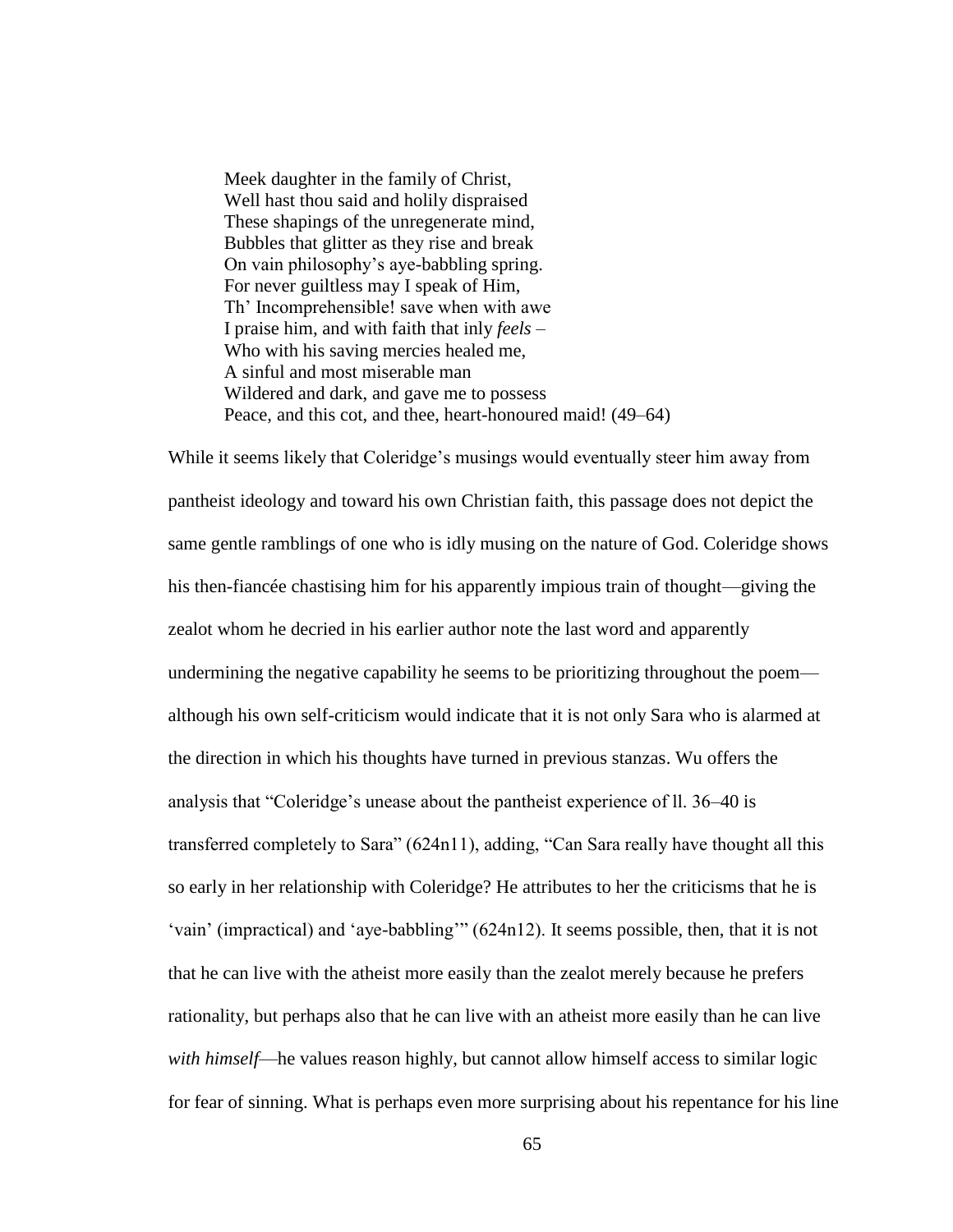of reasoning is that the first published edition of this poem, then called "Effusion XXXV," did not include the following lines, which were written in 1817 (621n2):

Oh the one life within us and abroad, Which meets all motion and becomes its soul, A light in sound, a sound-like power in light, Rhythm in all thought, and joyance everywhere – Methinks it should have been impossible Not to love all things in a world so filled, Where the breeze warbles, and the mute still air Is Music slumbering on its instrument! ("The Eolian Harp" 26-33)

These lines are particularly noteworthy because they indicate a moment in which Coleridge's pantheist leanings do not appear to be purely speculative but something to which he earnestly subscribes. The "one life" Coleridge speaks of is simultaneously "within us and abroad," characterized by both visual and auditory sensations that, synesthesia-like, feed into each other, evoke one another, and become one another. He resolves the paradox of the poem in these lines, unifying the self with the other, the soul with its God. Wu explicitly ties these lines to Wordsworth's influence, writing, "Coleridge's celebration of the pantheist One Life echoes Wordsworth, *The Pedlar* 217– 18: 'for in all things / He saw one life, and felt that it was joy'" (621n2). The almostcertainty of these lines seems significantly more worthy of Sara's "reproof" (49) than briefly pondering whether sentient life could be likened to an Aeolian harp. And while the poem may indicate that—through earnest faith, shame, or a bit of both—Coleridge eventually rejected the pantheist ideas he entertained from his friends and embraced Christianity, the changes made to the poem itself over time, as well as the opinion he expresses in the *Biographia Literaria*, seem to indicate rather a continued sense of conflict.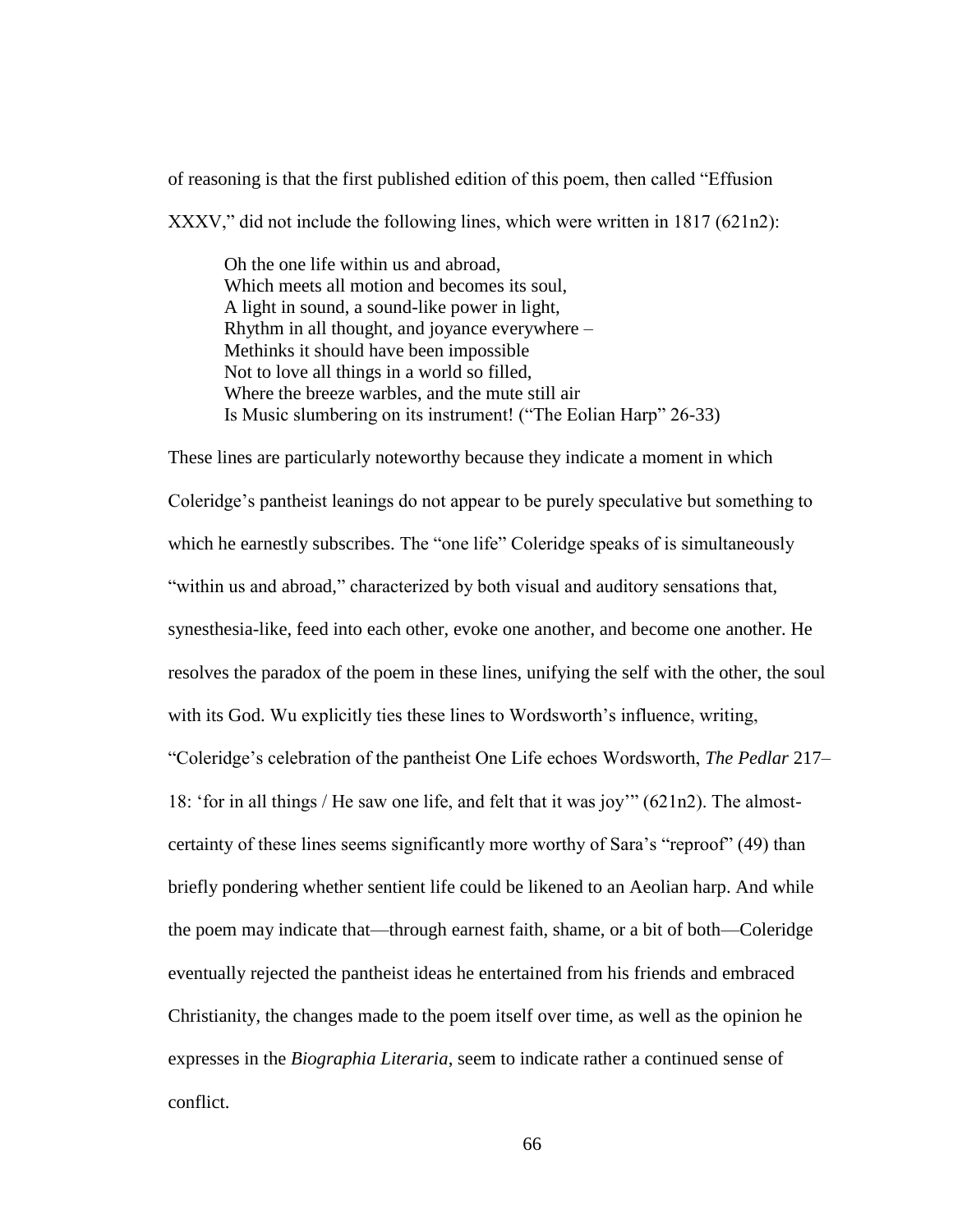In 1817, he added the lines in which he lauded the pantheist "one life," which seems to indicate that he has not yet left this idea behind entirely. Yet around 1800, some four years after publishing "Effusion XXXV" and seventeen years before adding the lines about the "one life," Coleridge wrote the following marginalia in Immanuel Kant's *Critik der reinen Vernunft*:

The mind does not resemble an Eolian harp, nor even a barrel-organ turned by a stream of water, conceive as many tunes mechanized in it as you like – but rather, as far as objects are concerned, a violin, or other instrument of few strings yet vast compass, played on by a musician of genius. (qtd. Wu 621n1)

If one assumes he is carrying on the analogy he created in "The Eolian Harp"—although it is possible the "musician of genius" here is meant to refer the self rather than God— Coleridge here entirely contradicts his own musings, seeming to lean toward the concept of an active, participatory creator deity who does not breathe inspiration across the human mind but actively plays their own tunes upon the passive instruments they have created. Yet if this were true, it would be entirely impossible to think an impious thought or feel a sublime which is un-Christian—yet the anxiety he projects onto his fiancée lingers even in later versions, which also seem to favor the pantheist considerations. Coleridge does not seem passively curious about religious difference any longer, nor does he appear to be uncertain yet accepting—he seems caught in a decades-long argument with himself in which he desperately wants to believe both his friends' ideologies and the doctrines taught by his religion but seems unable or unwilling to reconcile them into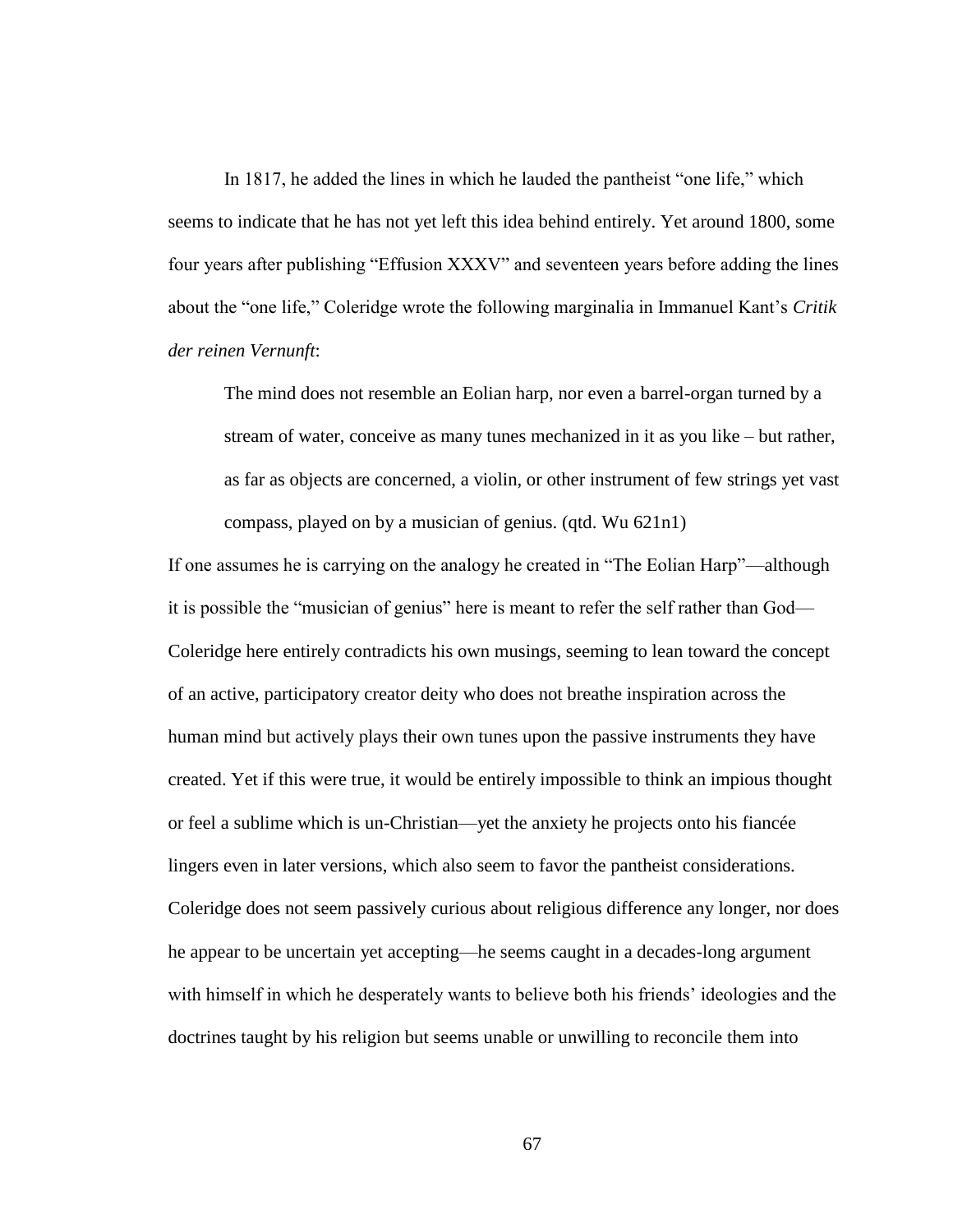something cohesive—by his own definition, he is failing his own imagination and his own faith with this inability to achieve reconciliation, and yet he remains divided.

While Coleridge conflictedly explores a pantheist vision of the natural sublime in "The Eolian Harp," he seems to celebrate a purely Christian sublime in "Chamouny; the Hour Before Sunrise. A Hymn," composed in 1802. Here, Coleridge is not interested in exploring others' beliefs or withholding judgment. No longer does he declare that "The atheist is not, to my eyes, deceived" (Wu 624n13); now he writes, "Indeed, the whole vale, its every light, its every sound, must needs impress every mind not utterly callous with the thought, Who *would* be, who *could* be an atheist in this valley of wonders?" (698). No longer passively curious and intellectually flexible, Coleridge attempts to hold up Mont Blanc as definitive proof of the Christian God, who Coleridge claims is responsible for the sublime landscape. "Chamouny" is the most uncomplicatedly Christian poem I will analyze in this thesis; it describes a sublime scene as a visual praise of the Christian God. Here we have a straightforward vision of a Coleridgean sublime that is both created by God and in praise of him. Coleridge writes,

Oh dread and silent form! I gazed upon thee Till thou, still present to my bodily eye, Didst vanish from my thought. Entranced in pray'r, I worshipped the Invisible alone. Yet thou, meantime, wast working on my soul, E'en like some deep enchanting melody, So sweet, we know not we are list'ning to it. But I awake, and with a busier mind And active will self-conscious, offer now, Not, as before, involuntary pray'r And passive adoration. (13–23)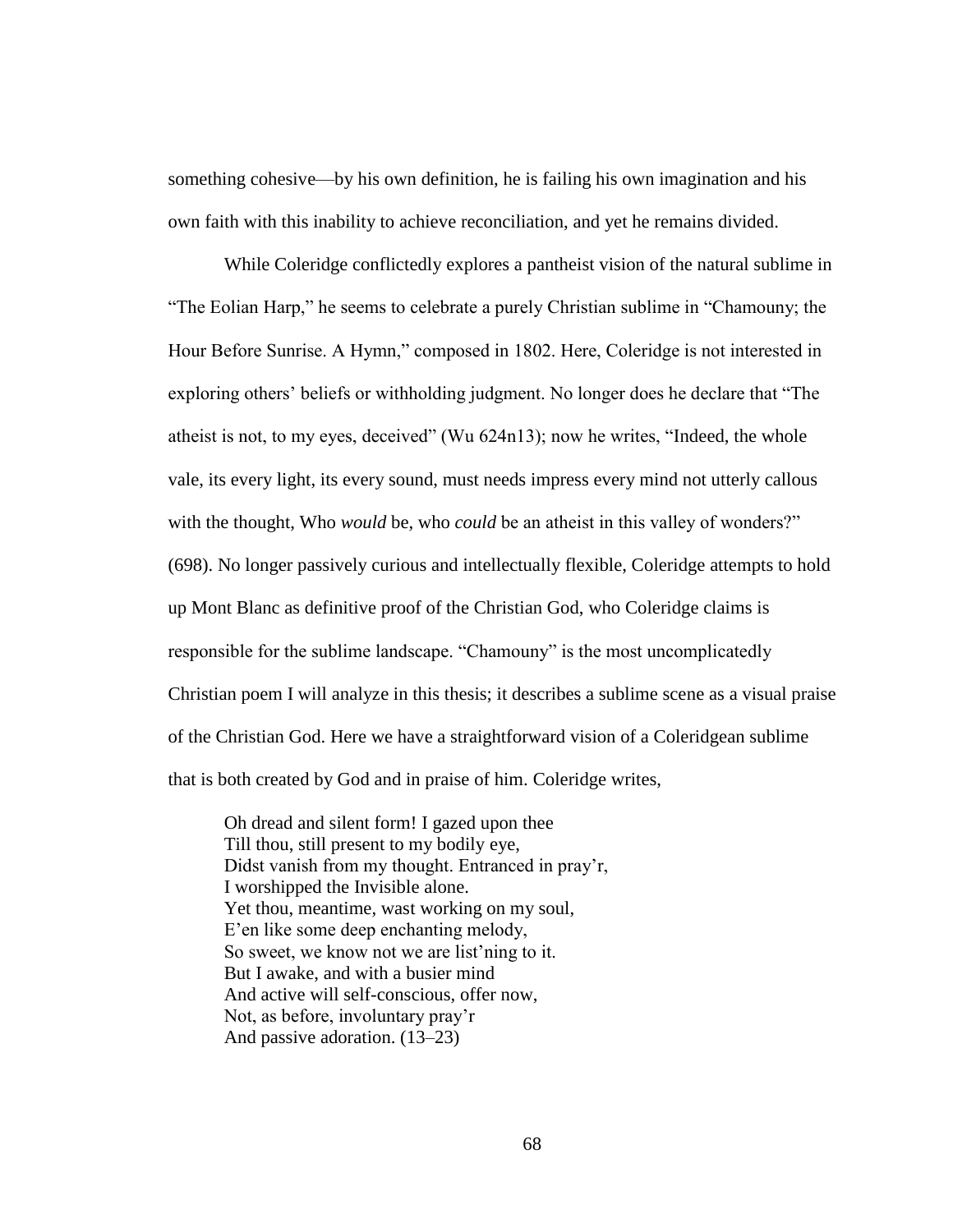Like "The Eolian Harp," Coleridge gives us a vision of the sublime that is both peaceful and intellectual in these lines. He claims that at the time he was "entranced" (15) and offered "involuntary pray'r / And passive adoration" (22–23); like "The Eolian Harp" it would appear that he has since distanced himself from the immediacy of his emotions this is a report of his sentiment rather than an immersion—and in doing so produced a primarily intellectual view of the sublime. He separates his present self from the self who felt the sublime, but here implies that his initial reaction—"involuntary pray'r / And passive adoration" (22–23)—were insufficient at the time and must be rectified. His experience of the sublime somehow failed to honor God and rendered Coleridge "passive" where action was called for. In the next several stanzas he describes the earth "waking up" as dawn breaks, breaking into praise of the divine and further setting his own passivity apart:

Hand and voice, Awake, awake! And thou, my heart, awake! Awake, ye rocks! Ye forest pines, awake! Green fields and icy cliffs, all join my hymn! And thou, oh silent mountain, sole and bare, Oh blacker than the darkness, all the night, And visited all night by troops of stars, Or when they climb the sky, or when they sink; Companion of the morning star at dawn, Thyself earth's rosy star, and of the dawn Co-herald! Wake, oh wake, and utter praise! Who sank thy sunless pillars deep in earth? Who filled thy countenance with rosy light? Who made thee father of perpetual streams? And you, ye five wild torrents, fiercely glad, Who called you forth from night and utter death, From darkness let you loose, and icy dens, Down those precipitous, black, jagged rocks For ever shattered, and the same for ever? Who gave you your invulnerable life,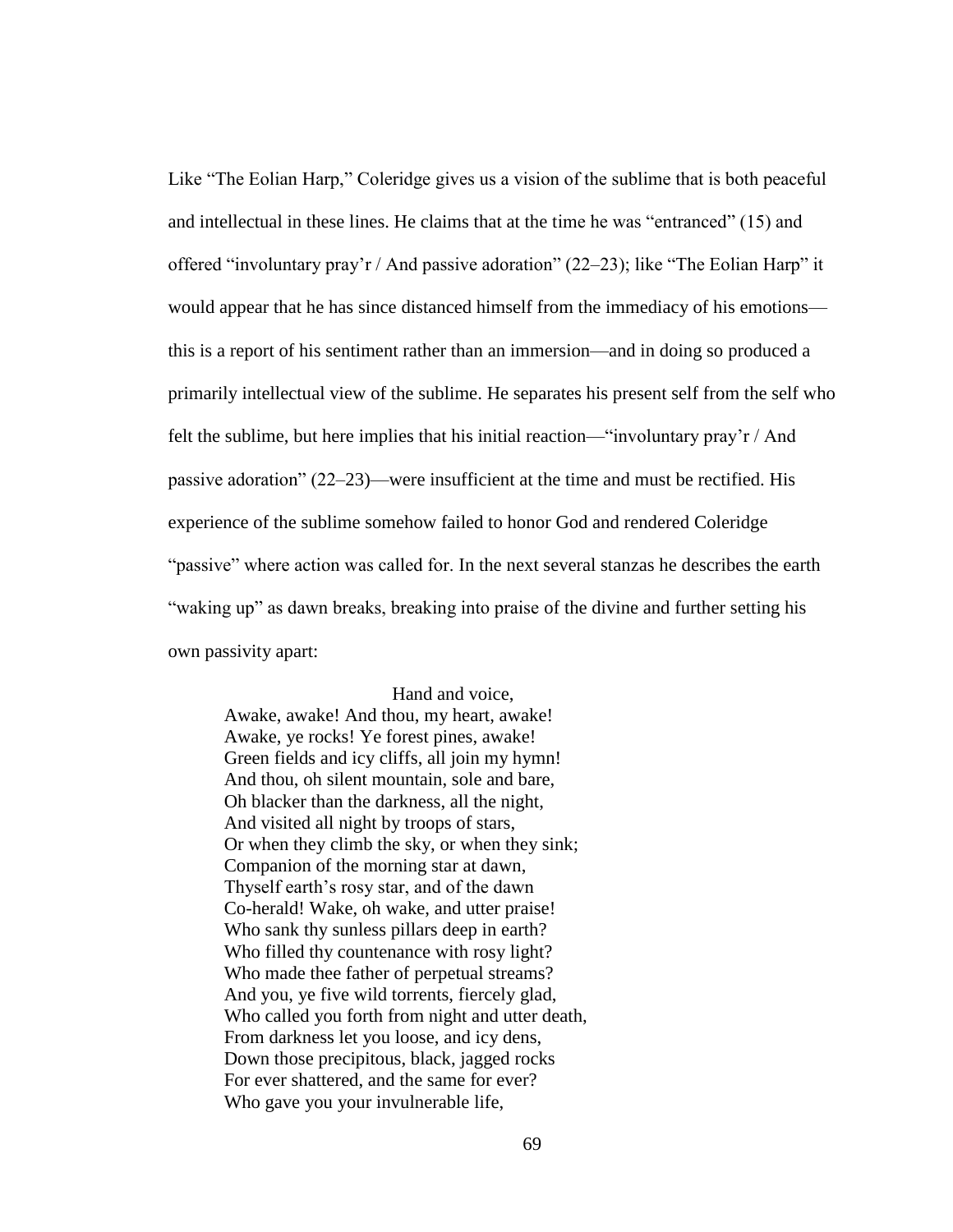Your strength, your speed, your fury, and your joy, Unceasing thunder, and eternal foam? And who commanded (and the silence came), 'Here shall the billows stiffen, and have rest'? (23–46)

Although we see Coleridge relive his sublime trance in apparent ecstasy, there are a number of internal and external elements that complicate this reading. While Coleridge describes himself and "Earth with her thousand voices" invoking and praising God in the Vale of Chamonix, it is interesting to note that the mountain itself does not directly participate in this hymn. Throughout the poem, he refers to it as "silent"; he asks it to awake to participate in the worship he is describing, but also describes it as a "dread ambassador from earth to heav'n" (75) rather than an equal participant in this worship. The mountain is not even meant to relay this message to God, but simply to *tell* the personified sky that "Earth with her thousand voices calls on God!" (78)—but for what purpose is unclear. It could be to invite the sky to join in this praise of God, but this is not one of Coleridge's stated objectives in writing this hymn. Additionally, the necessity of calling upon the landscape to help him offer praise to God implies that God *is not already present in the valley*. While this is without a doubt a much less pantheist poem than "The Eolian Harp," its implication that the landscape does not independently exist to praise God, nor in God's image, seems to disconnect this scene from Coleridge's faith far more than his musings on "the one life." Given that the sublime seems inherently connected to God for Coleridge, this disconnect from the divine also disconnects the scene from the sublime for the author—and potentially also for the reader. McCarthy explicitly ties Coleridge's sublime to suspension; the passivity and "involuntary pray'r" (22) he seeks to rectify do not seem to be a moral failing given his other works, but rather a recognition of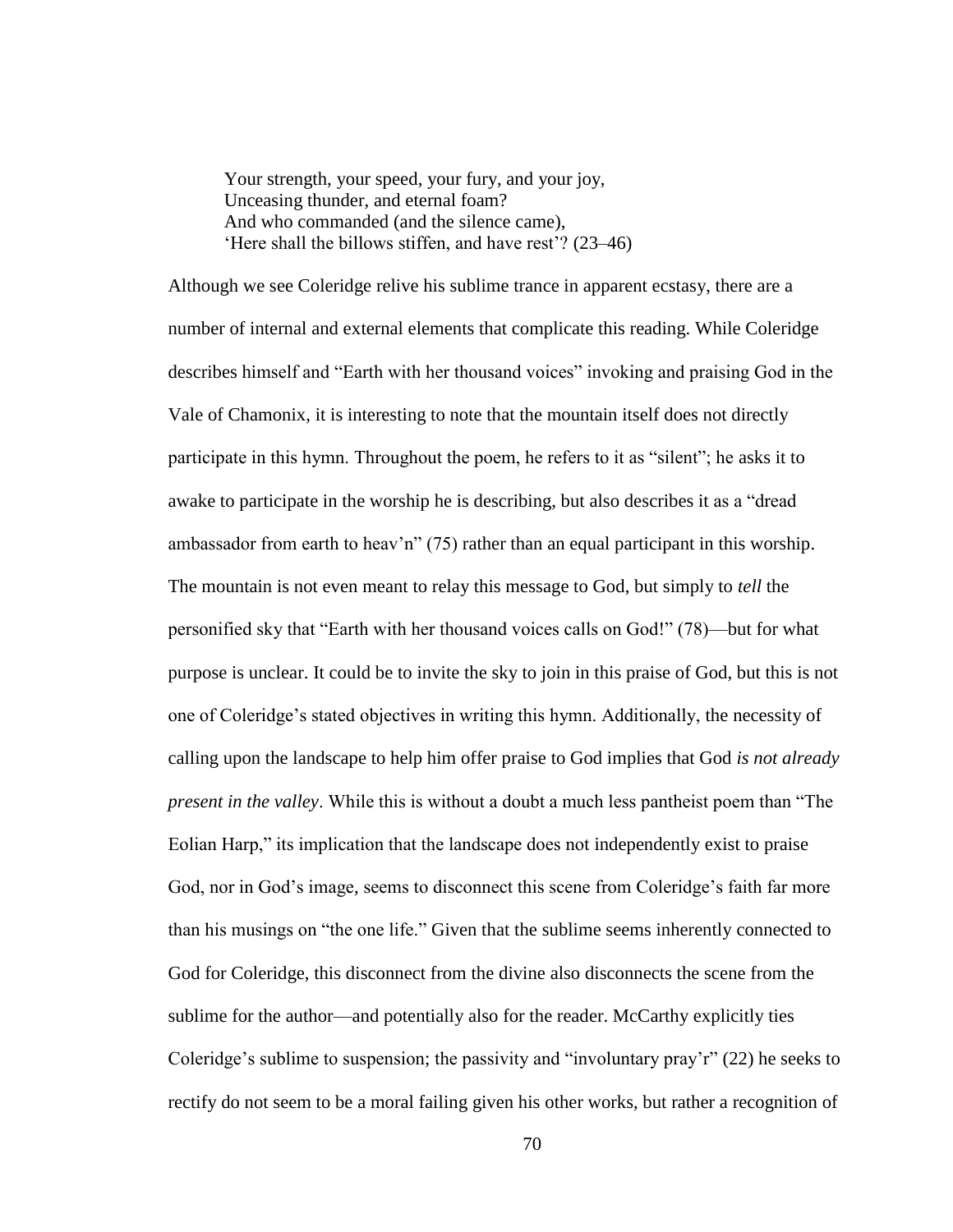and reaction to a sublime, godly scene. That he finds this insufficient does not seem to be that the moment he described lacked spirituality for him but that he doubts his own expression of faith and undermines it.

While the sublimity of Coleridge's poem seems to be in question, there is no doubt that the experience which inspired the poem was. Surprisingly, however, this experience did not take place on Chamonix-Mont-Blanc; in fact, Coleridge had never visited Mont Blanc upon his writing of this piece. Rather, it was meant to be based upon an experience which Coleridge had while climbing Scafell Mountain. He wrote to Sara Hutchinson of the experience,

every Drop increased the Palsy of my Limbs – I shook all over, Heaven knows without the least influence of Fear / and now I had only two more to drop down / to return was impossible – but of these two the first was tremendous / it was twice my own height, & the Ledge at the bottom was [so] exceedingly narrow, that if I dropt down upon it I must of necessity have fallen backwards & of course killed myself. My Limbs were all in a tremble  $-1$  lay upon my Back to rest myself,  $\&$ was beginning according to my Custom to laugh at myself for a Madman, when the sight of the Crags above me on each side, & the impetuous Clouds just over them, posting so luridly  $\&$  so rapidly norward, overawed me / I lay in a state of almost prophetic Trance & Delight -- & blessed God aloud, for the powers of Reason & the Will, which remaining no Danger can overpower us! O God, I exclaimed aloud – how calm, how blessed am I now / I know not how to proceed, how to return / but I am calm & fearless & confident / if this Reality were a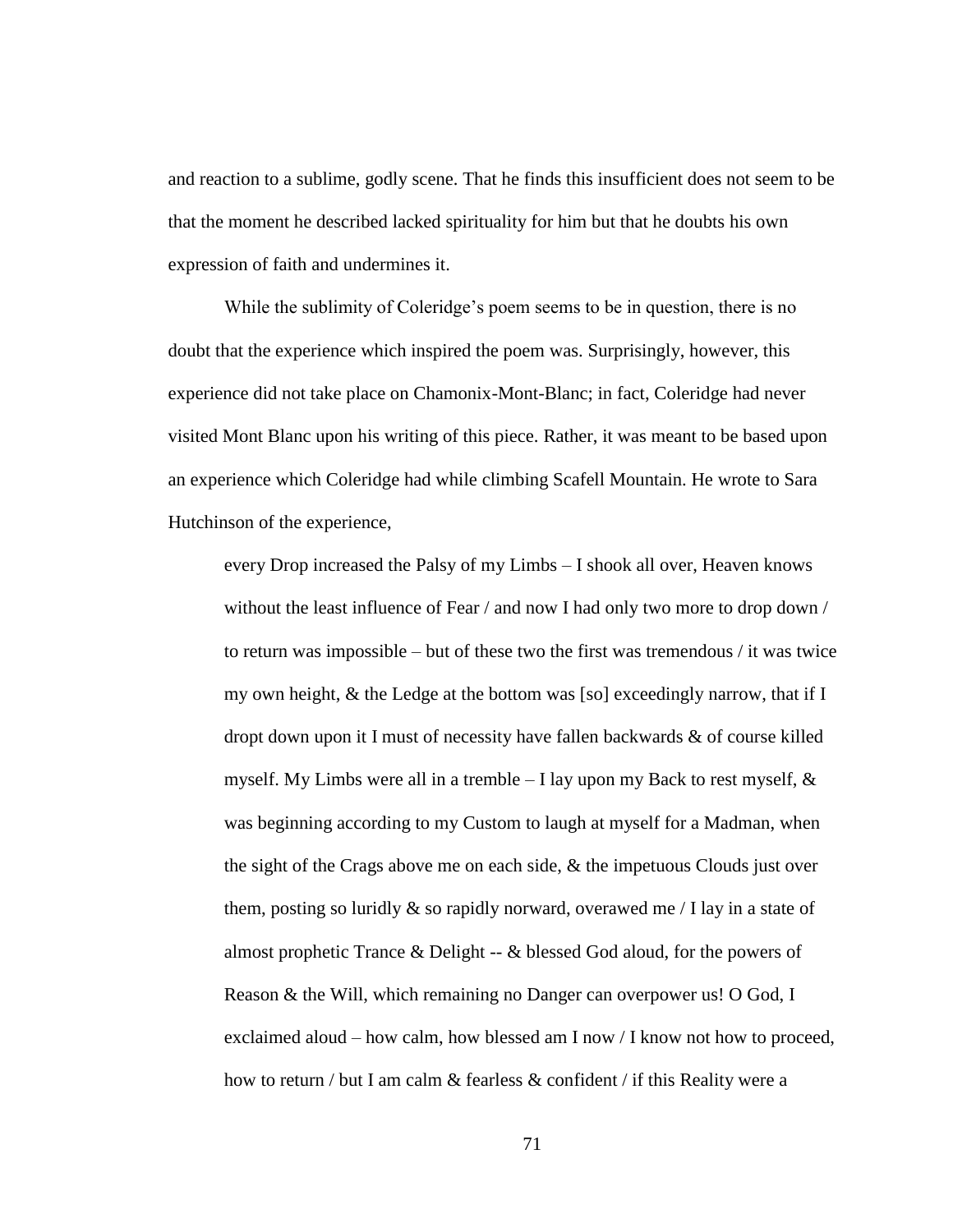Dream, if I were asleep, what agonies had I suffered! what screams! – When the Reason & the Will are away, what remain to us but Darkness & Dimness & a bewildering Shame, and Pain that is utterly Lord over us, or fantastic Pleasure, that draws the Soul along swimming through the air in many shapes, even as a Flight of Starlings in a Wind. (qtd. McCarthy 37–38)

This image seems in many ways significantly more sublime than the image given to us in "Chamouny," perhaps because it is more immediate and thus more viscerally felt. McCarthy argues that it is an image of the sublime specifically because it is a moment of what she calls suspension, which in "Chamouny" the speaker has already overcome in his call to action. McCarthy writes,

Rather than being unambiguous signifiers of fear, paralysis and trembling become for Coleridge a way of registering his presence in a terrifying situation in a way that remains emotionally neutral. "Palsy," however, can refer, figuratively, to the suspension of sensibility in response to terror in addition to other physical symptoms. Thus, "palsy" (i.e., the sensation of suspension and the suspension of sensation) is one of the terms that marks this passage as a description of the sublime. It is not the elevating masterful sublime associated with the mountaintop, but the awakening of Coleridge's mind to his radical vulnerability and mortality. … In describing his physical and mental passage from terrified paralysis to overwhelming gratitude and freedom, Coleridge's sublime conforms to the general Kantian model of inhibition and release of the "vital forces." Terror and nervous laughter give way to "a state of almost prophetic Trance & Delight." The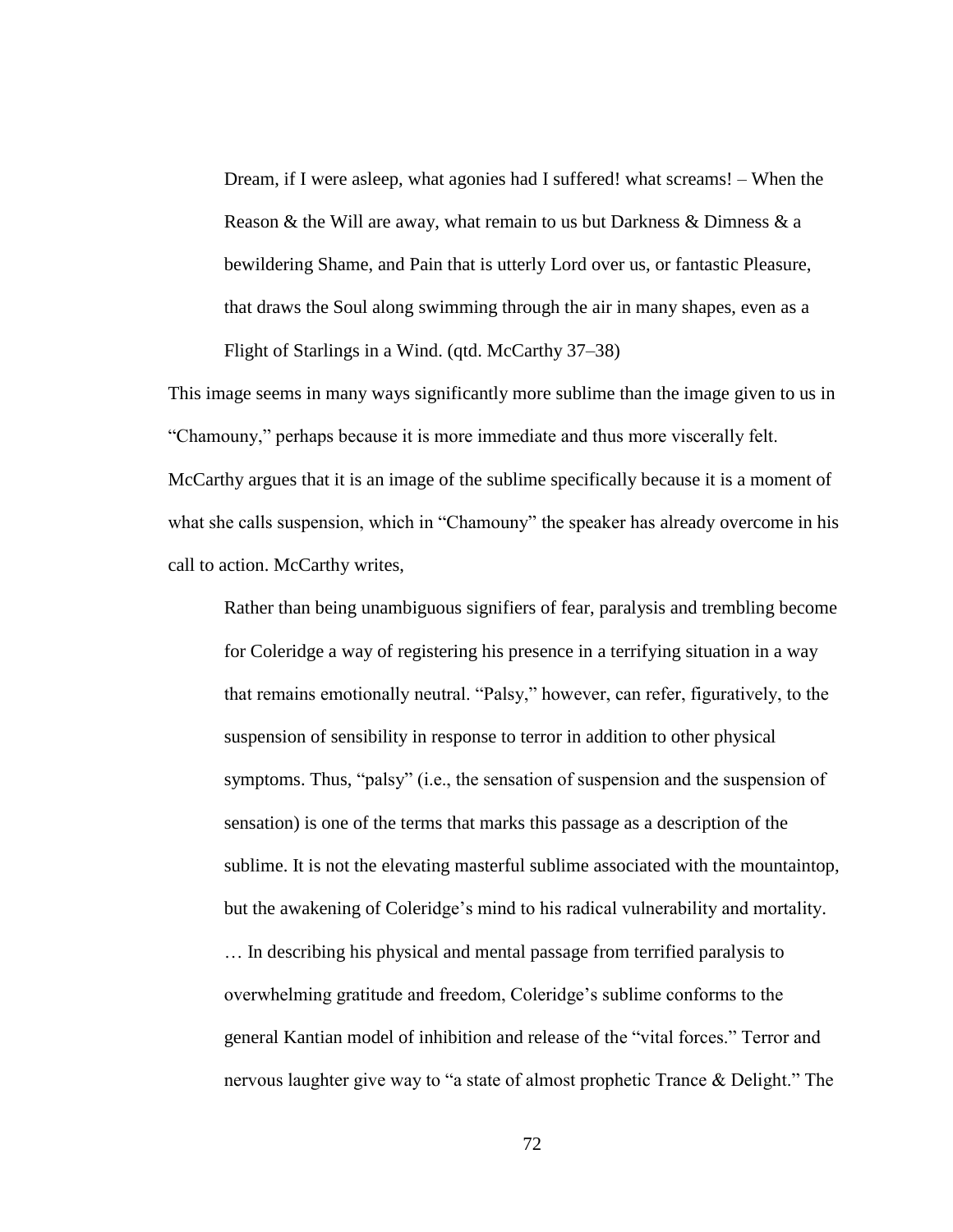visionary trance reawakens his powers of reason and sense of humanity that, in spite of the continuing precariousness of his situation, allow him to focus instead on "higher" notions of independence and will that inhabit a space beyond sensation and calculation. (38–39)

In other words, Coleridge describes his experience on Scafell in terms of the Kantian sublime, in which the experience is sublime because it highlights the superiority of his own apparently God-given reason, given that he is able to understand the situation in terms of his mortality and his peril without feeling fear. In being able to be delighted by his near-death experience, Coleridge felt the sublime. It is crucial to recognize that in this moment, he did connect his sublime feeling to the presence and wisdom of a God who granted him the intellect to understand his danger without being terrified by it. It seems that Coleridge genuinely could have been nothing besides a devout Christian in his understanding of this particular moment, but still his poem about the experience falls short of the actual experience.

In fact, I would postulate that "Chamouny" falls short of sublimity because it is inauthentic—honesty seems to be a prerequisite for such a feeling: you cannot fake the sublime—and because it removes the sensation of terror. Not because Coleridge was inauthentic in his faith—he clearly was not—but because his faith and the setting in which it came to him seemed insufficient. Coleridge wrote to William Sotheby,

When I was on Scafell. I involuntarily poured forth a hymn in the manner of the Psalms, though afterwards I thought the ideas etc. disproportionate to our humble mountains, and, accidentally lighting on a short note in some Swiss poems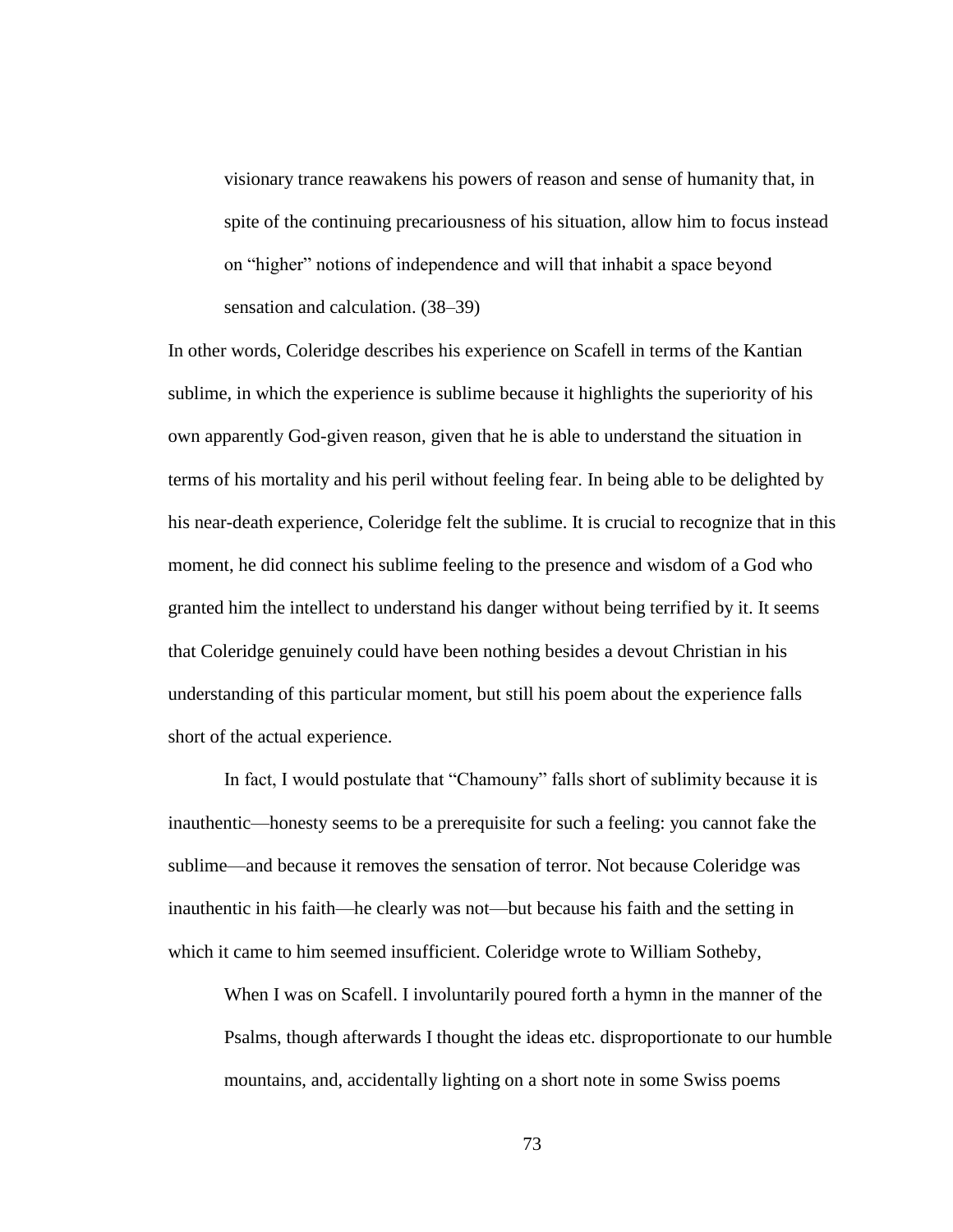concerning the Vale of Chamouni and its mountains, I transferred myself thither, in the spirit, and adapted my former feelings to these grander external objects.

(Wu 697n1)

In changing the landscape, Coleridge also changed the speaker's situation relative to the landscape; no longer "leaning over, the brink of the grave" (Coleridge 698) as he wrote in his introduction to the poem, the speaker seems to be peacefully, even passively situated so that he is separate from the landscape to which he calls. He describes himself as "awake" now, in contrast to his earlier suspended state, but it is unclear why or what has awakened him such that he must call out to the earth around him. The speaker is neither cognizant of any danger, nor suspended by this understanding, nor feeling any emotion either akin to or in place of fear, such as it seems the sublime ought to fill: because he is reporting on this from a moment which has ceased to be sublime, he no longer has access to the emotion that compelled him at the time, and in reflecting has found it lacking. He is trying to construct the sublime, just as he is trying—and failing—to construct a landscape he has never visited, so that the scene itself becomes generic: "Oh blacker than the darkness, all the night, / And visited all night by troops of stars, / Or when they climb the sky, or when they sink" (28–30) is a description of every landscape on earth, because it is a description of *night generally*. I do not call the experience as it is portrayed in this poem inauthentic because he changed the location, but because he has no connection to the landscape and because he changed his own emotional situation while still trying to maintain the sublime. Additionally, the poem itself was haunted by accusations of plagiarism: the poetry to which he alluded in his letter to Sotheby appears to have been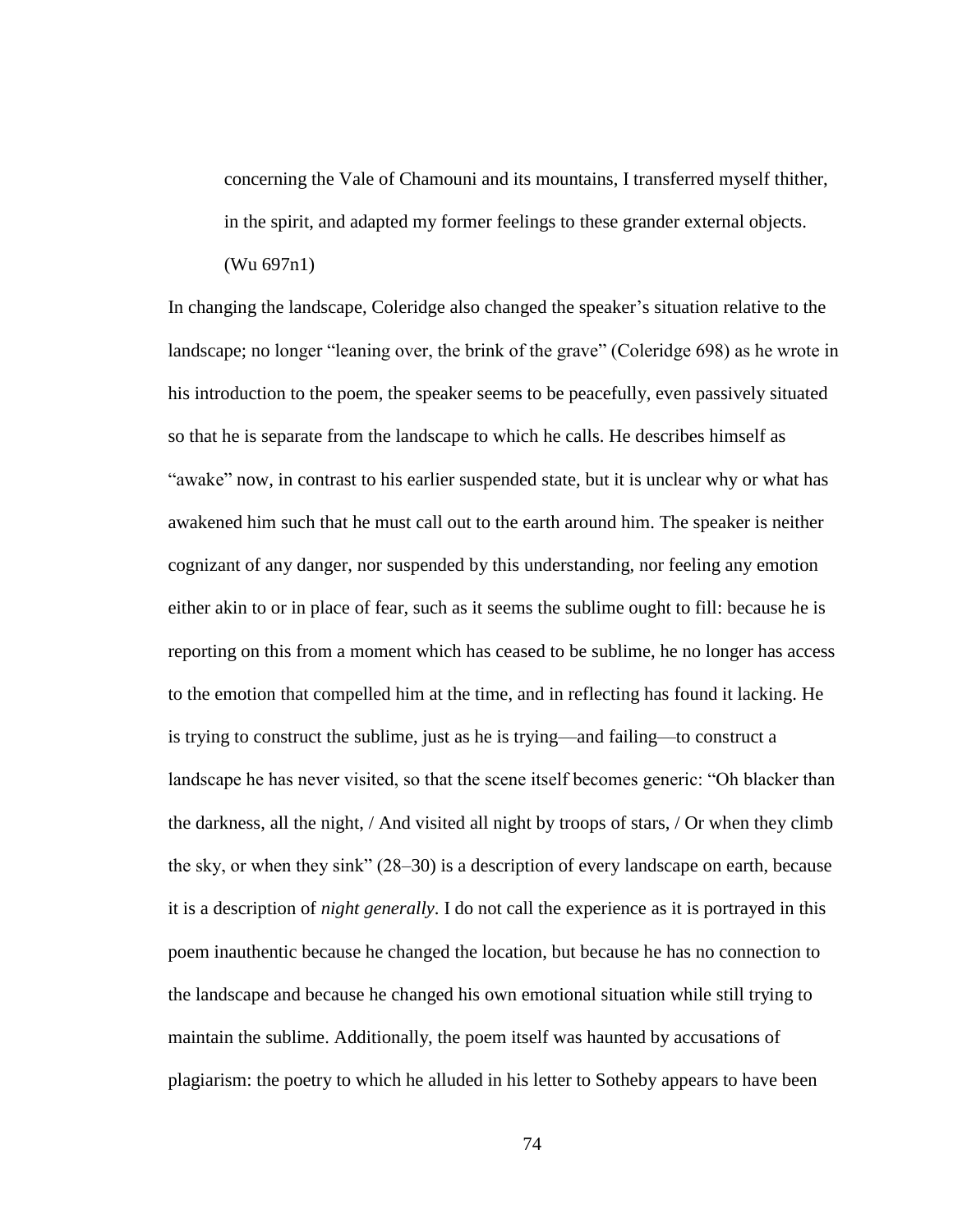Frederike Brun's "Chamouny beym Sonnenaufgange," a Danish poem which in translation appears in some places to have been copied almost word for word by Coleridge (Brun 154–155). It is as though in feeling his location insufficient, Coleridge then began to consider his experience insufficient, and also his faith, and also his writing, so that he gradually removed himself from his experience in the process of contemplation and replaced it with something he had not experienced and did not really mean and in fact had not even independently written. While there is no doubt that his faith was sincere, it appears as though Coleridge doubted himself so intensely as to cheapen a moment of genuine religion.

Coleridge's internal contradictions and doubt grew more debilitating. "Dejection: An Ode" seems to be the natural opposite to "The Eolian Harp"; a depressed Coleridge opens the poem with the image of an Aeolian harp which is agonizing to listen to rather than joyous, but which could also stir him awake from his apathy:

This night, so tranquil now, will not go hence Unroused by winds that ply a busier trade Than those which mould yon clouds in lazy flakes, Or the dull sobbing draught that moans and rakes Upon the strings of this Eolian lute, Which better far were mute. (3–8)

This "dull sobbing" ("Dejection" 5) instrument is a far cry from the Aeolian harp that "bursts sublime" (Wu 622n8), likened to a peaceful mind receiving inspiration from a divine pantheist breeze, and its oppressive silence is nothing like "the mute still air / [which] Is Music slumbering on its instrument!" ("The Eolian Harp" 32–33). Composed in 1802, this poem predates the "one life" addition to "The Eolian Harp" by some fifteen years, and predates "Chamouny" by only a few months.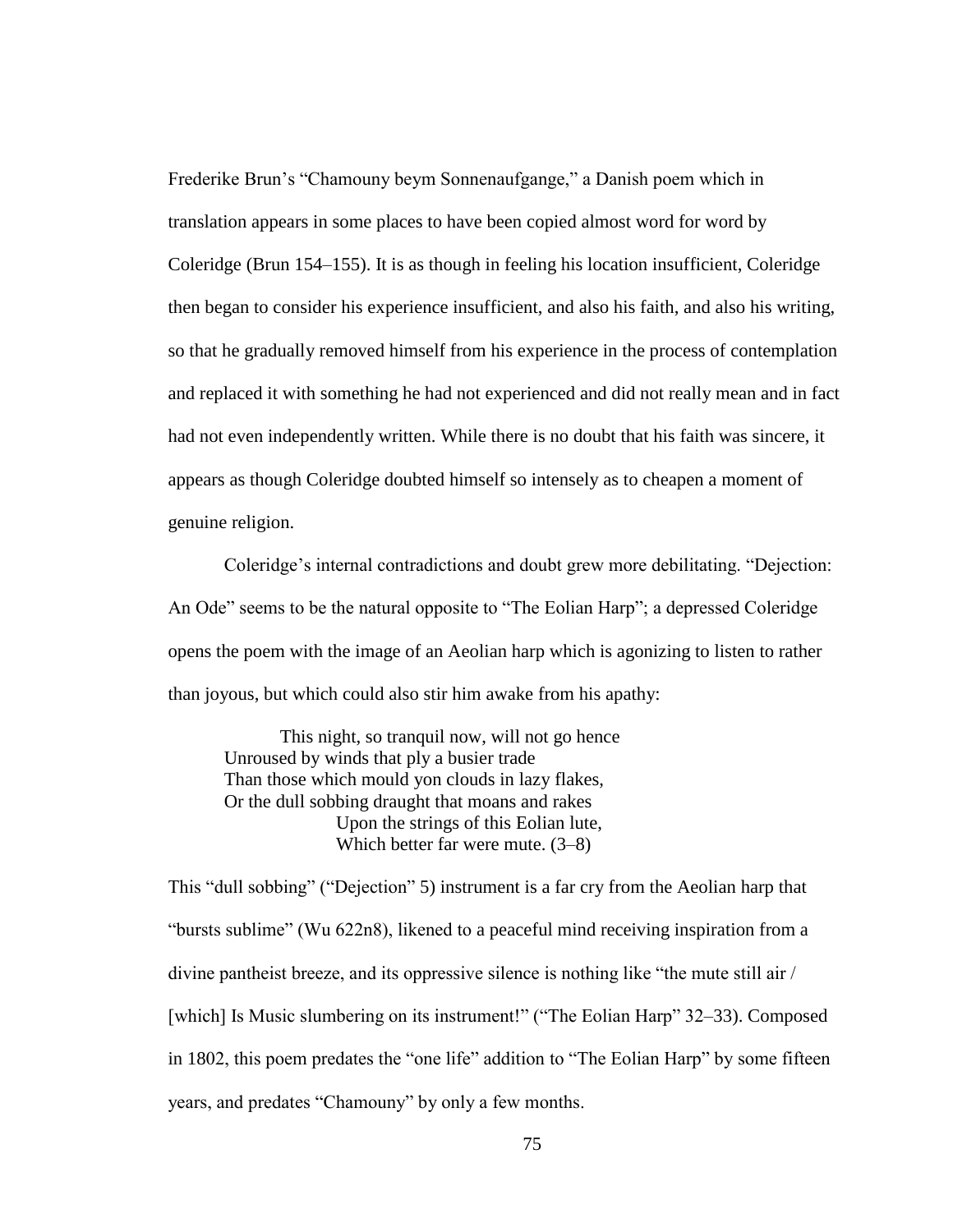Notably, Coleridge's depression is described in terms of feeling cut off from his imagination—from what Blake might call his spiritual sensation and what we might also identify as the source of Shelley's sublime. Coleridge writes,

A grief without a pang – void, dark, and drear; A stifled, drowsy, unimpassioned grief Which finds no natural outlet, no relief In word, or sigh, or tear  $-$ ………………………………………… Those stars that glide behind them or between, Now sparkling, now bedimmed, but always seen; Yon crescent moon, as fixed as if it grew In its own cloudless, starless lake of blue – I see them all, so excellently fair; I see, not feel, how beautiful they are! (21–38)

Coleridge's melancholy is characterized by an inability to connect with the landscape

around him or emotionally feel the beauty which he is able to perceive. Unlike

"Chamouny," he does not seem to be trying to provoke this emotion in himself, but

instead seems to have accepted that he cannot feel it in this moment, and laments this

loss. Coleridge later adds,

But now afflictions bow me down to earth, Nor care I that they rob me of my mirth; But oh! each visitation Suspends what nature gave me at my birth – My shaping spirit of imagination! (82–86)

In writing of his feeling of alienation from both imagination and emotion, it is not unreasonable to assume that he also means he feels cut off from the sublime, and perhaps therefore also from the divine. In his "Letter to the Revd Dr Trusler," Blake wrote, "I feel that a man may be happy in this world. And I know that this world is a world of imagination and vision. I see everything I paint in this world, but everybody does not see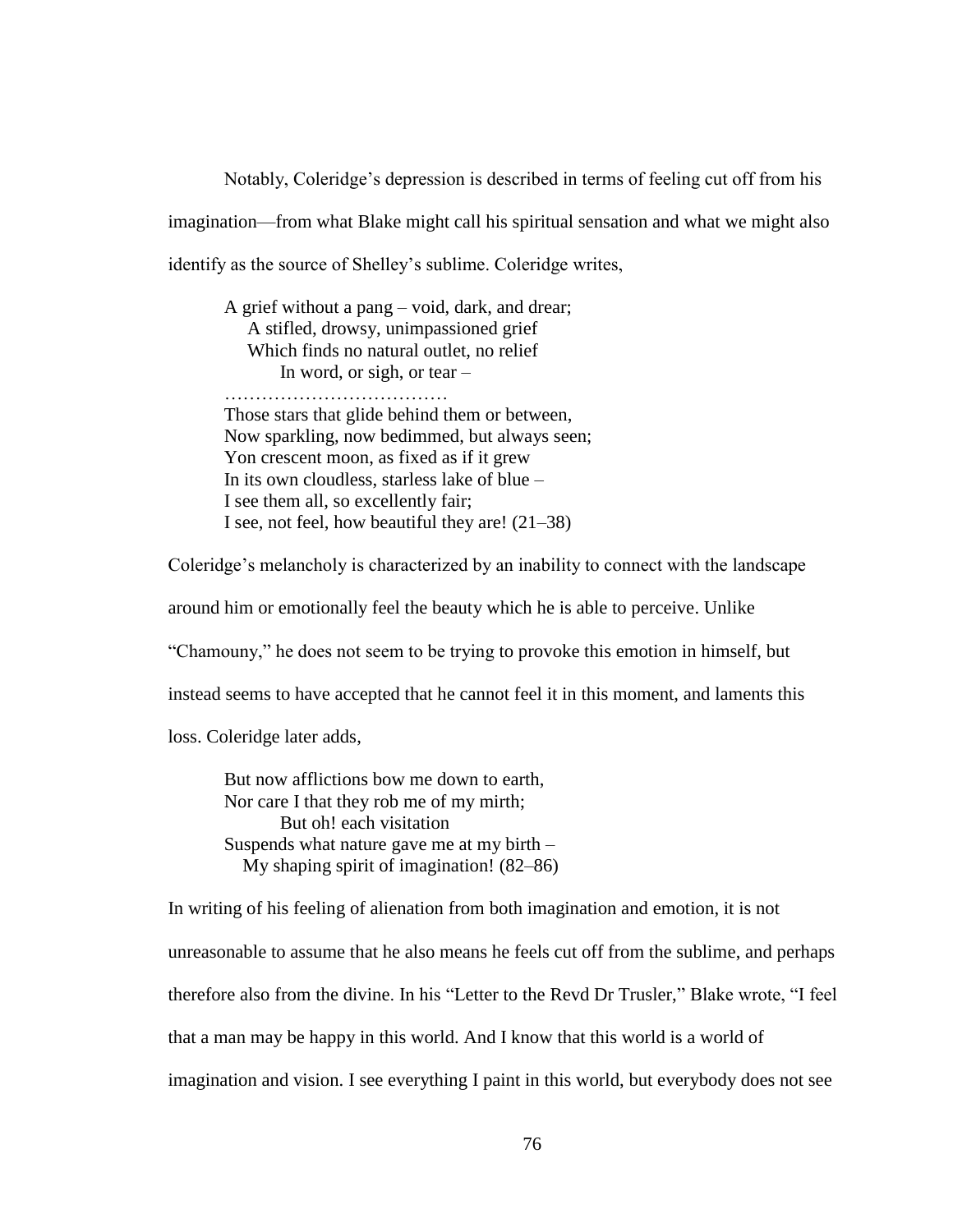alike," adding that books are best when "they are addressed to the imagination (which is spiritual sensation), and but mediately to the understanding or reason" (245). In other words, for Blake, human beings must interact with the world using *all* the senses available to them in order to feel happy, and must count the imagination as one of the senses. To willingly distance oneself from the sense which brings us closest to God is, for Blake, not only to delude oneself or deny God, but also to deny oneself a chance at happiness. It is precisely this feeling which Coleridge describes here: he feels unable to access his imagination and thus unable to "inly *feel*" ("The Eolian Harp" 60) either joy or sublimity or, perhaps, faith. It is worthwhile to question whether that may be, in part, because he has been denying himself every attempt to feel this spiritual sensation, repressing his imagination when chastised by his fiancée, and later when he feels that his experience with the divine has not been extraordinary enough for poetry.

As Coleridge slowly grows more alienated from his spiritual sensation, losing himself to addiction, depression, a failed marriage, and his chronic inability to reconcile his own ideals, one cannot help but look at his younger years with something approaching bewilderment: his time as an undergraduate was characterized by imagination, democratic ideals, conviction, and faith in both humanity and God. Coleridge with his friend Robert Southey had come up with a radical idea for an entirely equal society, which they called "pantisocracy." Wu writes,

Together with Southey's college friend Robert Lovell, they planned to establish a commune on the banks of the Susquehanna River in Pennsylvania. … Coleridge and Southey hoped that twelve married couples could be converted to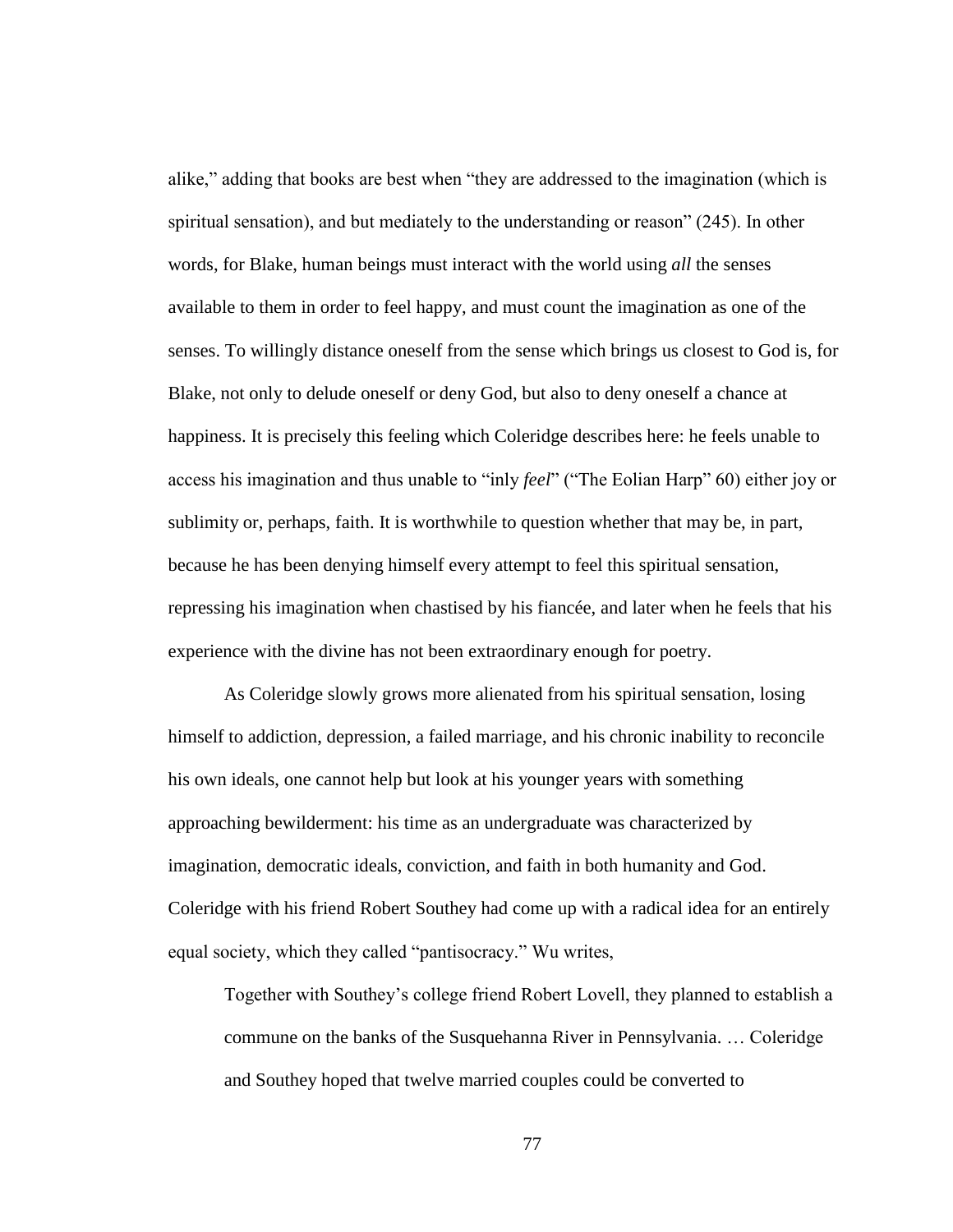pantisocratic ideals, and would embark from Bristol for America in April 1795. In this society which rejected property ownership, the men would each contribute £125 to a common fund, and labour on a landholding for two or three hours a day.

(612)

In his youth, Coleridge seemed to be a genuine revolutionary. In his 1798 work "Fears in Solitude" he wrote forcefully enough condemning the British position "not merely on Revolutionary France, but on God and the natural world" to warrant a government investigation into his political affiliations (Wu 613). Yet even then he was conflicted. In his *Biographia Literaria*, he recounts a time when visiting Birmingham in 1796 when he intoxicatedly declared to his friends, "I am far from convinced, that a christian is permitted to read either newspapers or any other works of merely political and temporary interest" (qtd. McCarthy 21). McCarthy writes of this moment, "They [his friends] are invoked in the pages of the *Biographia* to support the notion that Coleridge was never the radical he had then appeared to be. 'They will bear witness for me,' he declares, 'how opposite even then my principles were to those of Jacobinism or even of democracy'" (22). Even at his most revolutionary, Coleridge was harboring conflict within himself that he would not—or could not—settle. This conflict was not only reserved for his attitudes toward religion; like Blake and Shelley, Coleridge's understanding of the sublime was simultaneously personal, spiritual, and political. But while Shelley and Blake's politics were firmly understood and firmly held, Coleridge cannot commit to any one ideology even one he helped invent, such as pantisocracy. He gives himself and his readers alike half-smothered glimpses of an imaginative, religious, and political sublime that is like his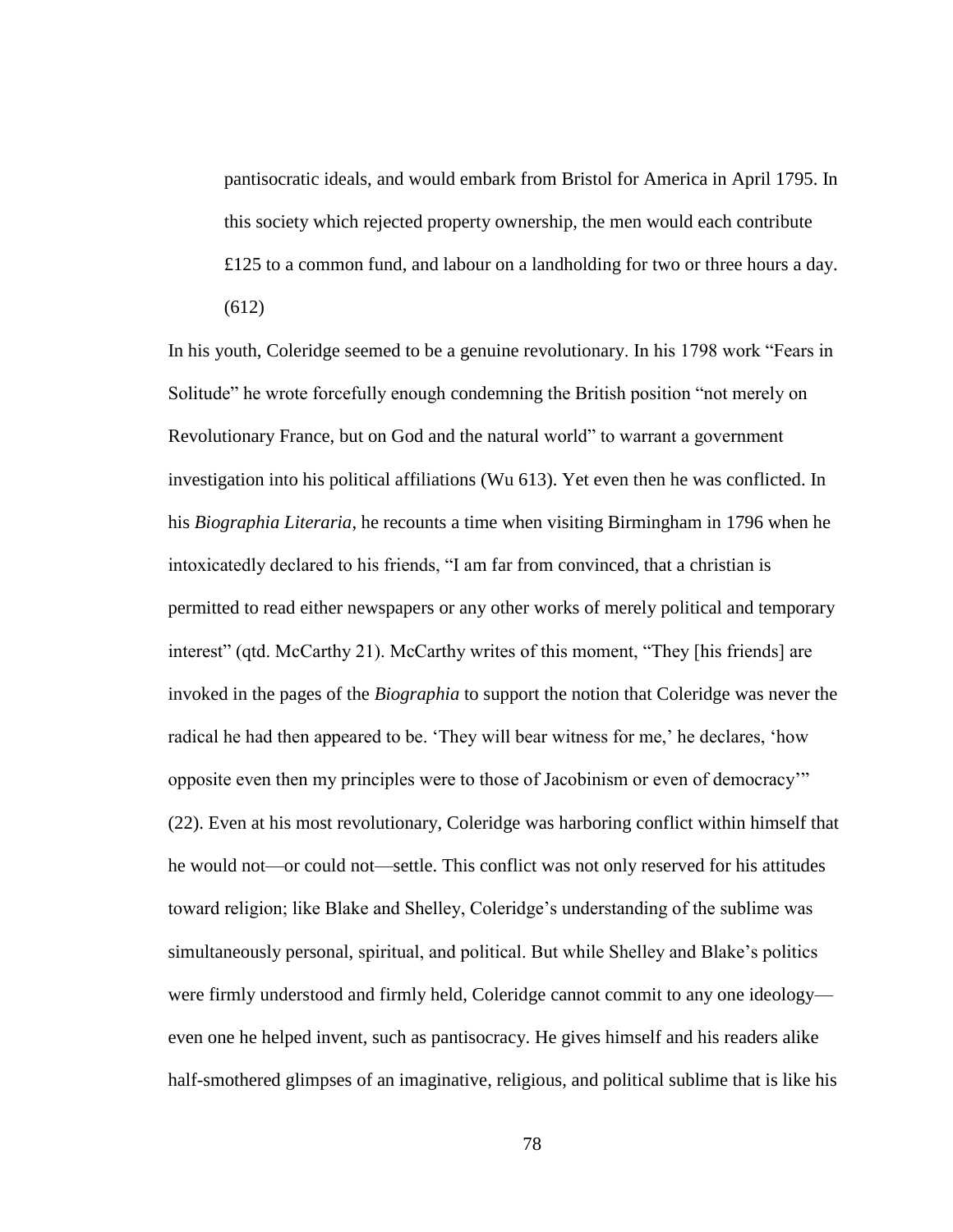contemporaries', but quickly buries them in his equally beloved traditionalism. Tim Fulford writes,

His politics, then, are (like the sublime as he defines it) ambivalent: apparently not only conservative but authoritarian in their adulation of men of authority they still suggest, by applying the example of literary collaboration to the public realm, that power is produced by the efforts of many. … The commanding literary and political geniuses Coleridge would have us worship are … threatened and Coleridge remains a radical. (831–832)

In other words, although it is tempting to dismiss Coleridge's radicalism in the face of his hesitancy, to force his ambiguity into revealing which side he has "really chosen," his self-contradiction is thorough enough to hold fast: he is a radical, but he is also an authoritarian. His traditionalism informs his rebellion as much as his rebellion informs his traditionalism. Coleridge is in constant conversation with himself; we must view each of his statements not only independently, but also as a response to what has come before.

Being able to hold Coleridge's self-contradiction as its own ambiguous object rather than a shattered, fractured amalgamation of other peoples' ideas seems a noble goal—and may be the only way to view his oeuvre with anything like coherency—but it is unclear to what end. It is possible—likely even—that Coleridge was right: that what Tai calls "poetic obscurity … is also a kind of imaginative freedom within the inherent obscurity of the Sublime" (112). Yet for Coleridge it seemed to be more of an imaginative prison than freedom: he backed himself into an intellectual corner that he never quite managed to escape nor make productive. The Coleridgean sublime is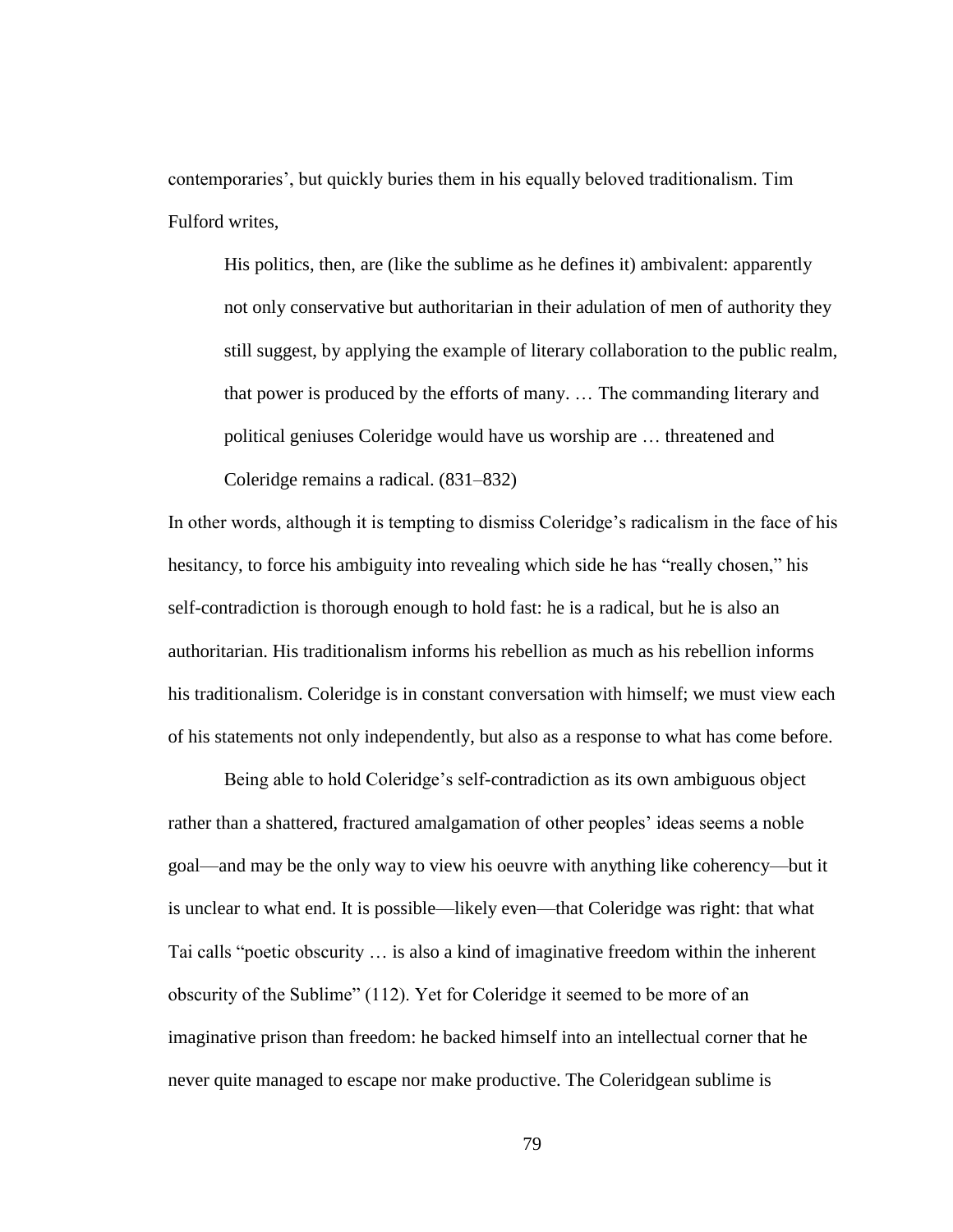beautiful at moments and oppressive at others, but ultimately and above all it is dysfunctional. It can be appreciated and learned from and perhaps even reconciled—but it is so fluid as to fit into any space. He can be claimed by any ideology because he had none. Coleridge himself did not know what to think at any given time: it could have been possible for someone like Coleridge to reconcile the differences between Shelley's secularism and Blake's infinitude, offering us a far-reaching, almost universal view of the sublime that could fit into almost any post-Enlightenment theological worldview that values democratic equality. Instead, we are left to flounder alongside Coleridge, trying to reconcile our ideological ancestors with each other and our ancestors with ourselves. Yet Coleridge's ambiguity offers us another possibility: perhaps we can hold his contradictions more peacefully than he could and determine a vision of a new sublime, unrealized by Coleridge yet still possible, rather than writing it off as a fruitless attempt to reach an understanding of a world that is simultaneously too close and too far to bring us to eternity.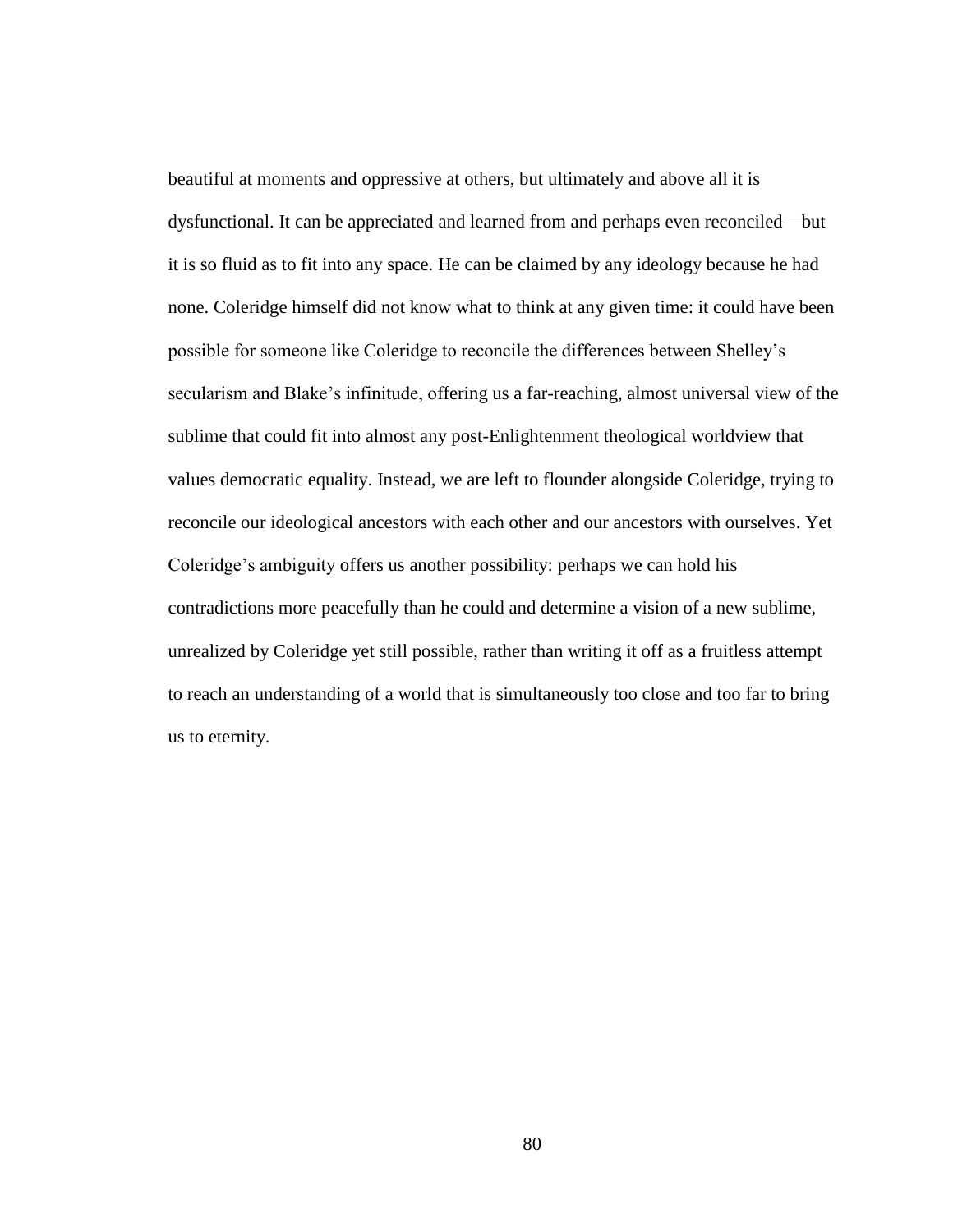## **V. Conclusion**

Comparing the works and ideals of Blake, Shelley, and Coleridge, it is difficult to find a through-line between their ideologies. While Blake and Coleridge were both Christians, their versions of religion are so different as to be almost incomparable; meanwhile, Shelley rejected the framework of religion entirely. Blake and Shelley both liked to mythologize their visions of the sublime into something like a pseudo-religion, but Coleridge tried to fit the sublime into existing church doctrine. Shelley and Coleridge both alluded to existing mythoi in their creative expressions of the sublime, where Blake invented his own. But despite these poets' individual concepts of the Romantic sublime, there is one universal similarity: all, like Kant, presented the sublime as proof of human ingenuity and imagination. For Coleridge, it was in the superiority of his reason over his fear when he fell on Scafell (although he would later use that same reason to overthink the worthiness of his own experiences); for Shelley, it was the liberating power of the artist's imagination as a political and aesthetic tool; for Blake, it was the imagination as a key to a unified divinity. Each of them seemed to be working within a Kant-adjacent view of the sublime, but for each of them, the sublime was not only an aesthetic feeling it was an engine for artistic, political, social, and religious action, whether that action was revolutionary, conservative, or somewhere in between. But the sublime, notable for its immensity, does not only have the potential to be revolutionary: it can also be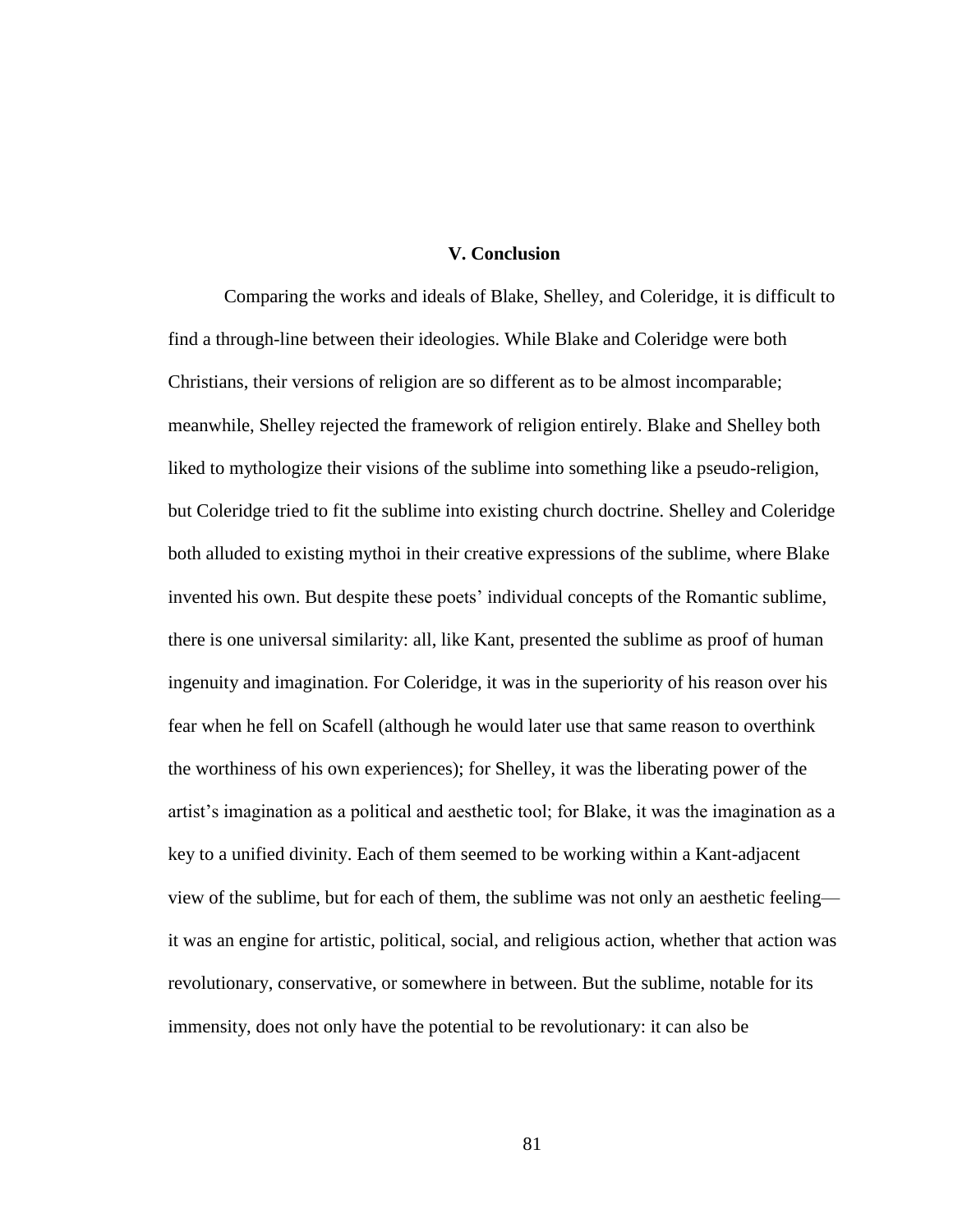overwhelming and paralytic, as it was for Coleridge, held fast between his unreconciled ideals.

Entering an increasingly complex world, it is easy to find ourselves suspended between extremes, uncertain of what is correct and unable to reconcile the opposing messages we are receiving. We can mythologize our own opinions almost by accident, creating a kind of grandeur around our ideals that elevates them above all criticism. In the age of internet radicalization, we are almost encouraged to view only a sliver of immensity and frame it as divine revelation, believing we have found a complete, higher truth. But the Romantic sublime warns us against this type of limitation. For Blake, the infinite was accessible and attainable, but only through the power of imagination; for Shelley, the imagination was not immortal, but was unbound, allowing us to envision better worlds for ourselves and our descendants and bring them into an intergenerational reality, realizing our ideals in the tangible world. But for Coleridge the imagination was also a hindrance: it presented possibilities he could not accept. His faith and reason forced him to limit his imagination in ways that warped not only the sublime, but also his own ideals.

In the twenty-first century, we are often alienated from nature and therefore from a natural sublime. Our imagination is redirected, just as our faith has been, but redirection does not mean loss. Although we have grown further from the natural world and its sublime implications, we have constructed a similarly vast virtual reality which points to both the ingenuity of humanity and its ultimate limitations; although we seem to be rewriting the code of our own spiritualities, we seem too to be replacing or revising the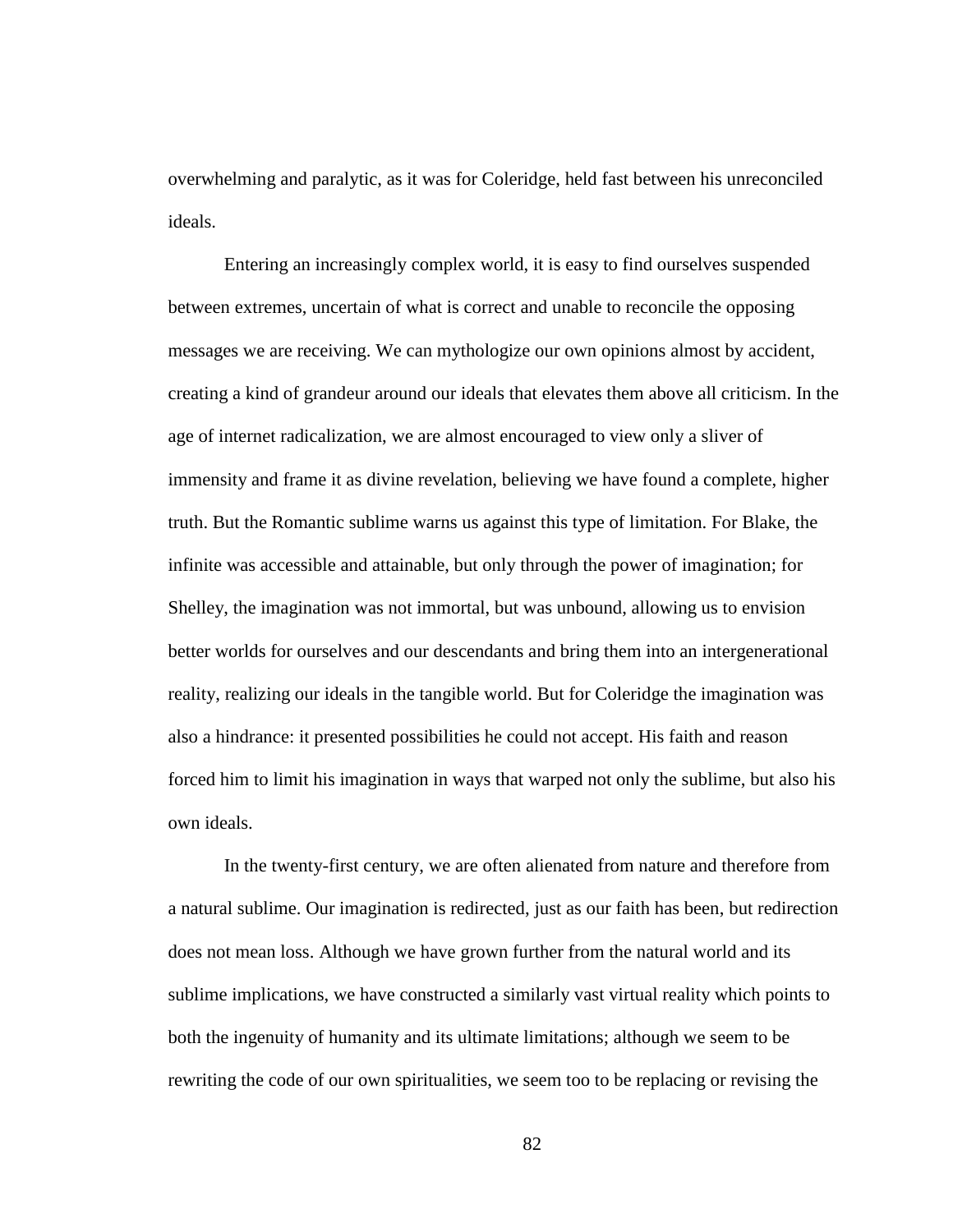values of organized religion with knowledge and human rights. In "From Caspar David Friedrich's *Wanderer above a Sea of Fog* to the iCloud: A Comparative Analysis between the Romantic Concept of the Sublime and Cyberspace," Miguel Gaete writes, "It is patent that both the CSS [cloud storage system] and cyberspace combine various of the elements formerly attributed to the sublime and the Romantic worldview. … Both experiences suggest the idea of limitless[ness] and, consequently, both might potentially overwhelm the human condition and our capacity to estimate distances, measurements and data" (61–62). The modern sublime may look different from the Romantic sublime on the surface—for one thing, it is neither natural, nor embodied, nor possibly divinely given—but it is no less sublime for that difference, and it surrounds us. And indeed, though the location of our sublime may have shifted, this does not mean it has left us forcing a reconstruction of our own wonder as Coleridge did in "Chamouny"; rather it gives us the opportunity to finish the work of reconciliation and balance between opposites. As our world changes, it also grows increasingly polarized. We must choose our ideals: look at all opposing sides and find a way to reconcile them rather than allowing ourselves to become trapped between them. We must learn suspension rather than paralysis. And perhaps, through imagination, we can free our world from the shackles we have yet to throw off.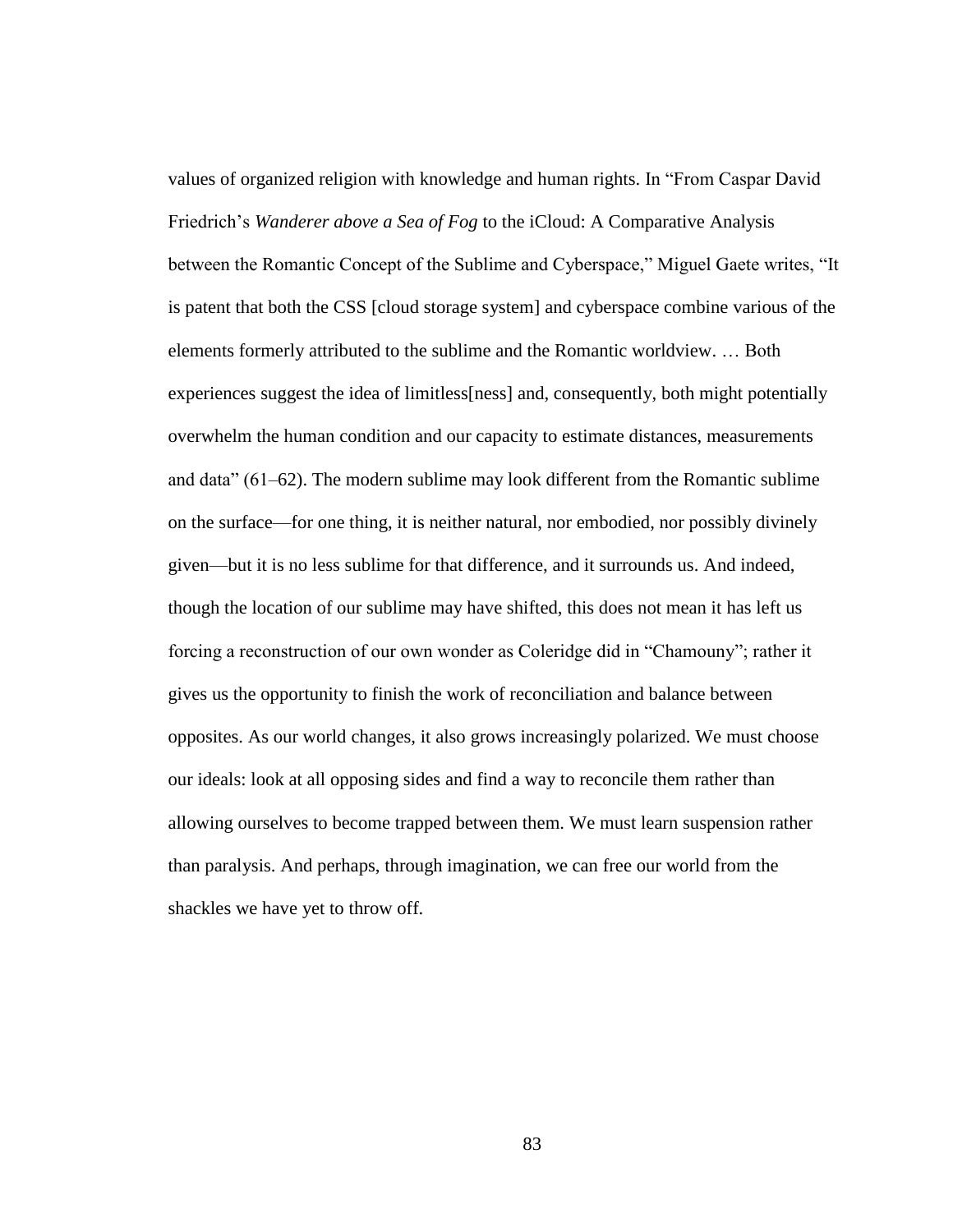## **Works Cited**

- Baulch, David. "'To rise from generation': The sublime body in William Blake's illuminated books." *Word & Image*, vol. 13, no. 4, 1997, pp. 340–365, *EBSCOhost*, doi:10.1080/02666286.1997.10434296.
- Blake, William. "All Religions Are One." *Romanticism: An Anthology*, edited by Duncan Wu, 4th ed., Blackwell, 2012, pp. 180-181.
- ---. "The Chimney Sweeper." *Romanticism: An Anthology*, edited by Duncan Wu, 4th ed., Blackwell, 2012, p. 202.
- ---. "The First Book of Urizen." *Romanticism: An Anthology*, edited by Duncan Wu, 4th ed., Blackwell, 2012, pp. 230-244.
- ---. "Letter from William Blake to the Revd Dr Trusler, 23 August 1799." *Romanticism: An Anthology*, edited by Duncan Wu, 4th ed., Blackwell, 2012, p. 245.
- ---. "The Marriage of Heaven and Hell." *Romanticism: An Anthology*, edited by Duncan Wu, 4<sup>th</sup> ed., Blackwell, 2012, pp. 212–223.
- ---. "There is no Natural Religion." *Romanticism: An Anthology*, edited by Duncan Wu, 4th ed., Blackwell, 2012, pp. 181-182.
- ---. "The Tyger." *Romanticism: An Anthology*, edited by Duncan Wu, 4th ed., Blackwell, 2012, pp. 203–204.
- Bonnefoy, Yves, editor. *Greek and Egyptian Mythologies*. Translated by Wendy Doniger, University of Chicago Press, 1992.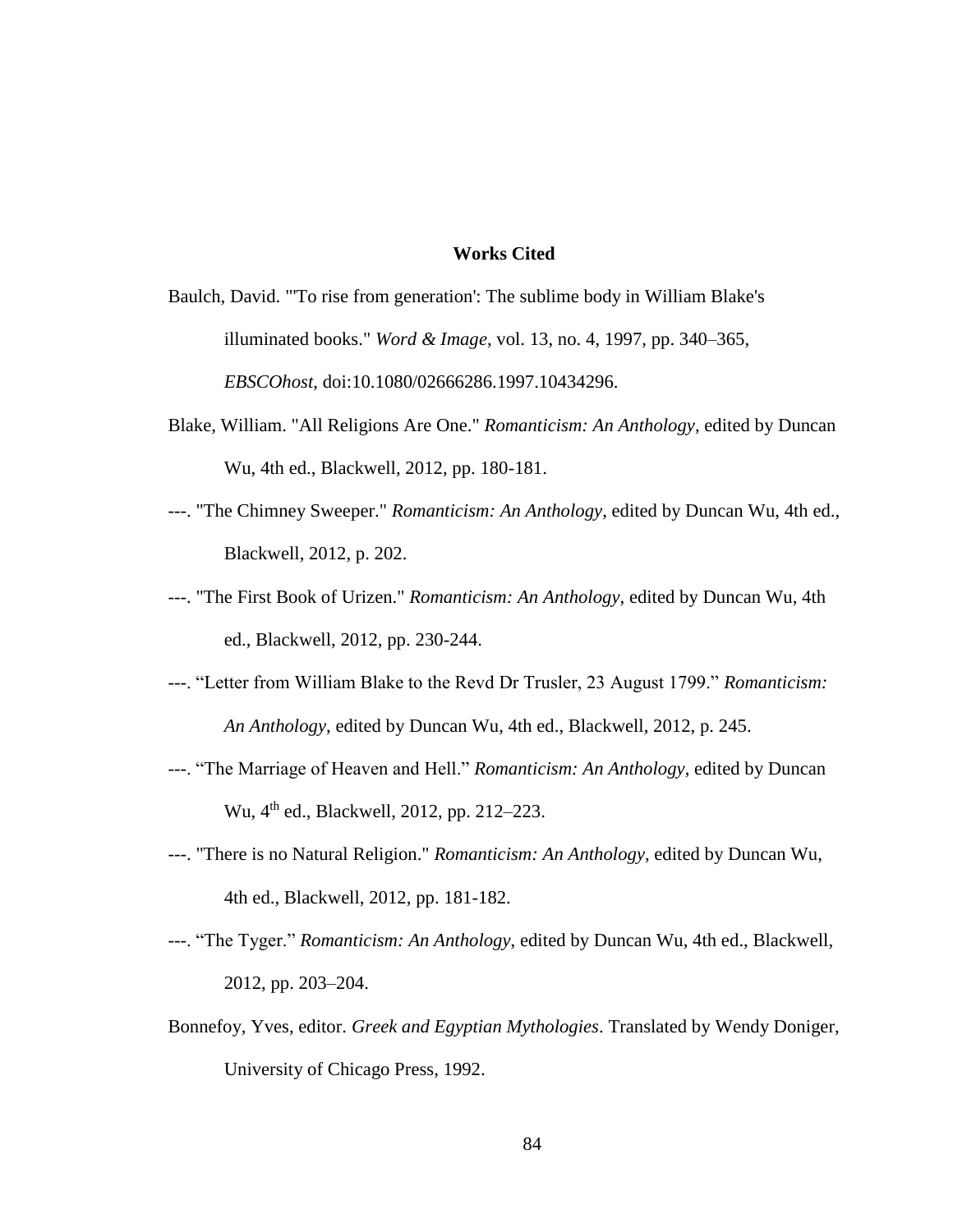- The British Library. "William Blake's Printing Process." *YouTube*, uploaded by The British Library, 6 Jun. 2014, www.youtube.com/watch?v=96LUAaaPqRc.
- Brun, Frederike. "Chamouny at Sunrise." *German Classics*, edited by William Wilkinson, Funk & Wagnalls, 1900, pp. 154–155. archive.org/details/germanclassics00wilkgoog/page/n151/mode/2up?q=chamouny +at+sunrise.
- Burke, Edmund. "A Philosophical Inquiry into the Origin of Our Ideas of the Sublime and Beautiful." *The Works of the Right Honorable Edmund Burke*, vol. 1, John C. Nimmo, 1887, pp. 67–263. *Project Gutenberg*, 25 Mar. 2005, www.gutenberg.org/files/15043/15043-h/15043 h.htm#A\_PHILOSOPHICAL\_INQUIRY.
- Coleridge, Samuel. *Biographia Literaria*, 1817. *Project Gutenberg*, 26 Jan. 2013, www.gutenberg.org/files/6081/6081-h/6081-h.htm#link2HCH0014.
- ---. "Chamouny; the Hour Before Sunrise. A Hymn." *Romanticism: An Anthology*, edited by Duncan Wu,  $4<sup>th</sup>$  ed., Blackwell, 2012, pp. 697–699.
- ---. "Dejection: An Ode." *Romanticism: An Anthology*, edited by Duncan Wu, 4th ed., Blackwell, 2012, pp. 693-697.
- ---. "Effusion XXXV. Composed 20 August 1795, at Clevedon, Somersetshire." *Romanticism: An Anthology*, edited by Duncan Wu, 4th ed., Blackwell, 2012, pp. 620, 622, 624.
- ---. "The Eolian Harp. Composed at Clevedon, Somersetshire." *Romanticism: An Anthology*, edited by Duncan Wu, 4th ed., Blackwell, 2012, pp. 621, 623, 625.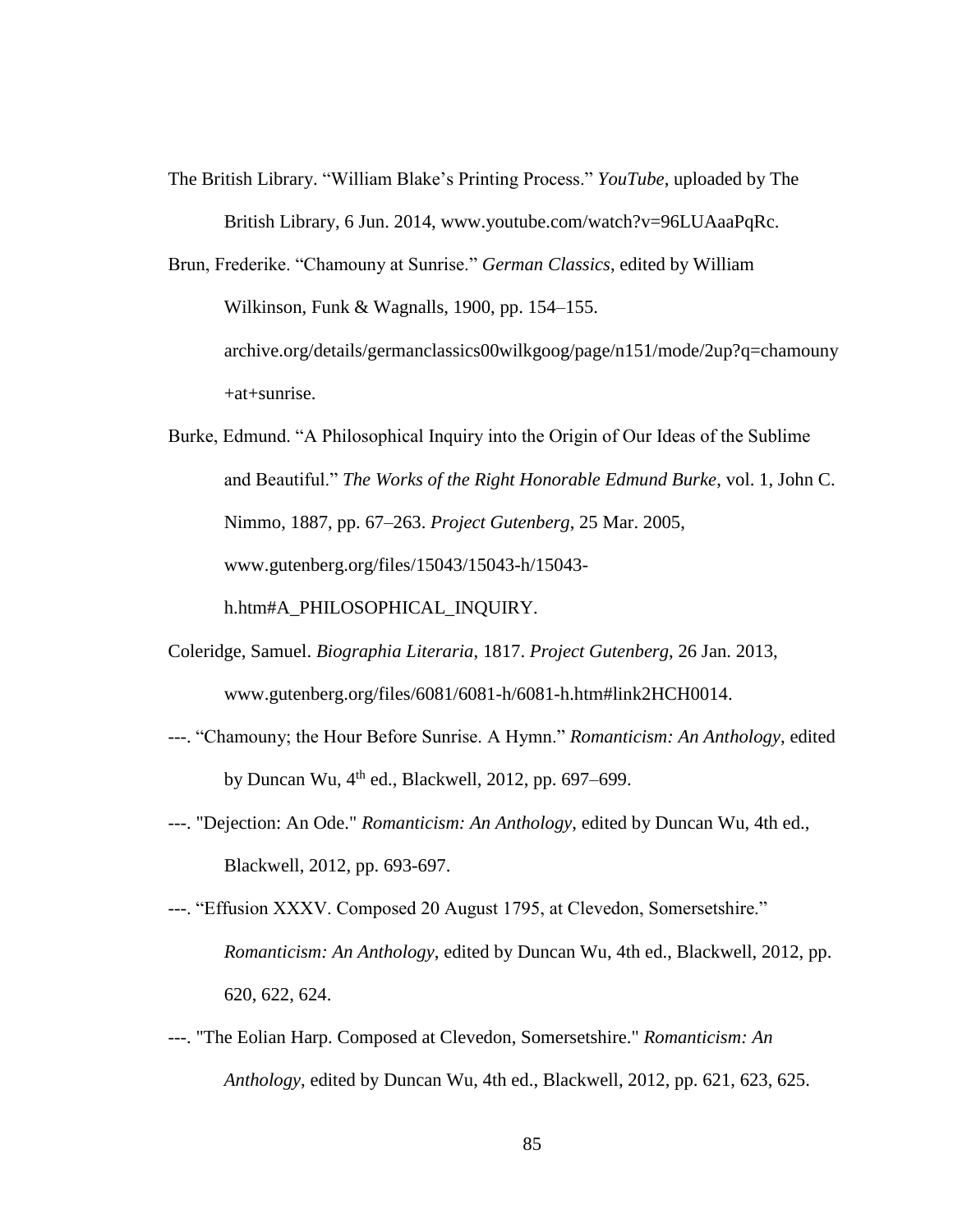Cox, Daniel, and Amelia Thomson-DeVeaux. "Millennials Are Leaving Religion and Not Coming Back." *FiveThirtyEight*, 12 Dec. 2019,

fivethirtyeight.com/features/millennials-are-leaving-religion-and-not-comingback/.

- "Demogorgon, n." *OED Online*, Oxford UP, Sep. 2020, www.oed.com/view/Entry/49771.
- "Ecstasy, n." *OED Online*, Oxford UP, March 2021, www.oed.com/view/Entry/59423.
- The Editors of Encyclopædia Britannica. "Adonis." *Encyclopædia Britannica*, 5 Feb. 2020, britannica.com/topic/Adonis-Greek-mythology.
- *The Four Gospels: Catholic Personal Study Edition*, edited by Catherine Upchurch and Ronald D. Witherup, Little Rock Scripture Study, 2009.
- Fulford, Tim. "The Politics of the Sublime: Coleridge and Wordsworth in Germany." *The Modern Language Review*, vol. 91, no. 4, Oct. 1996, pp. 817–832. *EBSCOhost*, doi:10.2307/3733510.
- Gaete, Miguel. "From Caspar David Friedrich's *Wanderer above a Sea of Fog* to the iCloud: A Comparative Analysis between the Romantic Concept of the Sublime and Cyberspace." *Journal of Comparative Literature and Aesthetics*, vol. 43, no. 2, 2020, pp. 59–70. *Gale Academic OneFile*, link.gale.com/apps/doc/A643530332/AONE?u=regis&sid=AONE&xid=033023b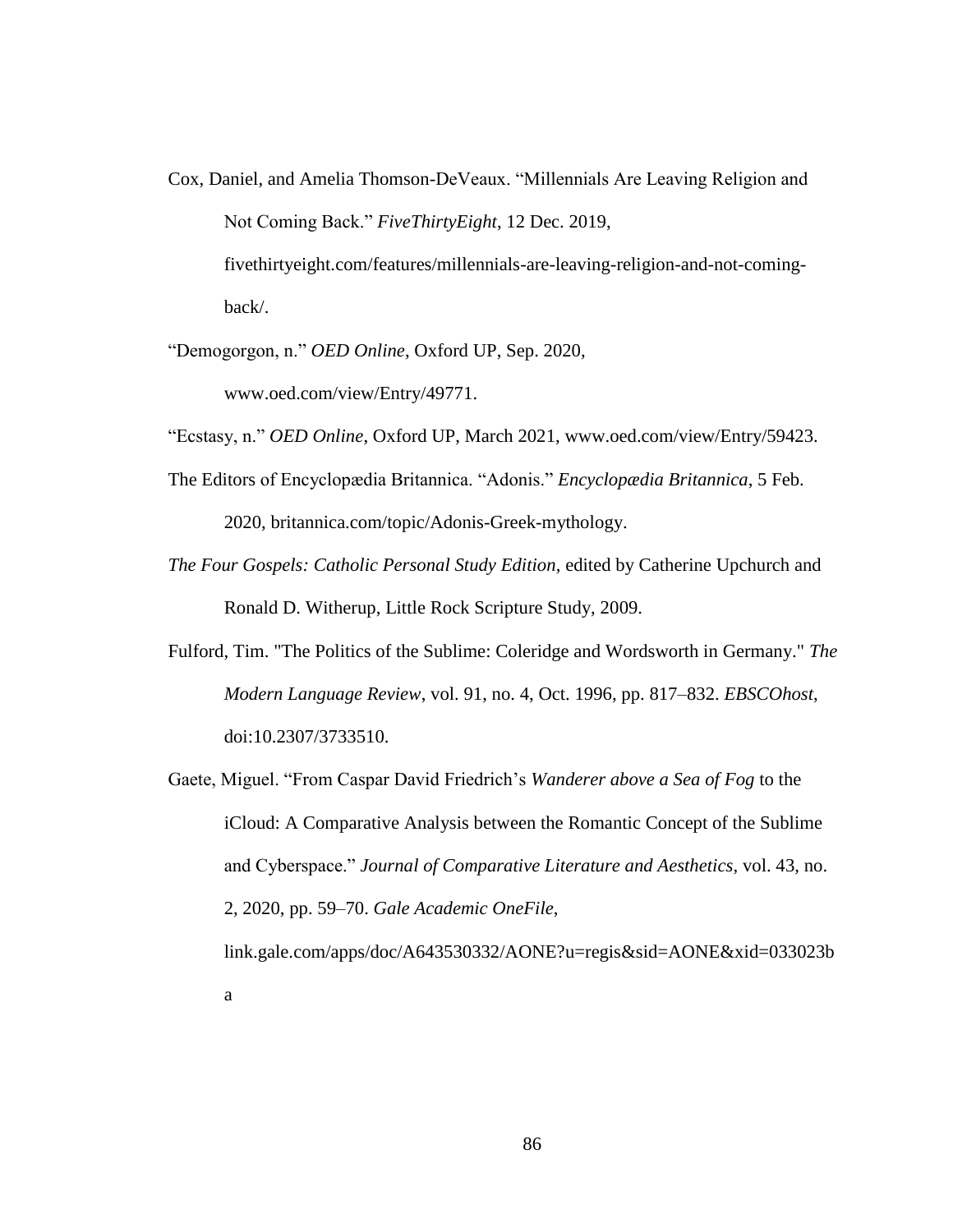Kant, Immanuel. "Observations on the Feeling of the Beautiful and Sublime."

*Observations on the Feeling of the Beautiful and Sublime and Other Writings*, edited by Patrick Frierson and Paul Guyer, Cambridge, 2011, pp. 11–62. PDF.

- Manning, Christel J. "Gen Z Is the Least Religious Generation. Here's Why That Could Be a Good Thing." *Pacific Standard*, 6 May 2019, psmag.com/ideas/gen-z-is-theleast-religious-generation-heres-why-that-could-be-a-good-thing.
- McCarthy, Anne. *Awful Parenthesis: Suspension and the Sublime in Romantic and Victorian Poetry*, University of Toronto Press, 2018.

Monk, Samuel. *The Sublime*, University of Michigan Press, 1960.

- O'Sullivan, Michael. "Blake's Visions." *Philosophy and Literature*, vol. 39, no. 1A, Sept. 2015, pp. A317–A325. *EBSCOhost*, doi:10.1353/phl.2015.0036.
- Otto, Peter. "Los and Jesus." *Constructive Vision and Visionary Deconstruction: Los, Eternity, and the Productions of Time in the Later Poetry of William Blake*, Clarendon, 1991, pp. 218–221.
- Richardson, Alan. "The Neural Sublime." *The Neural Sublime*, John Hopkins UP, 2010, pp. 17–37.
- Shelley, Percy. "Adonais: An Elegy on the Death of John Keats, author of Endymion, Hyperion, etc." *Romanticism: An Anthology*, edited by Duncan Wu, 4<sup>th</sup> ed., Blackwell, 2012, pp. 1248-1265.
- ---. "Hymn to Intellectual Beauty." *Romanticism: An Anthology*, edited by Duncan Wu, 4 th ed., Blackwell, 2012, pp. 1101-1103.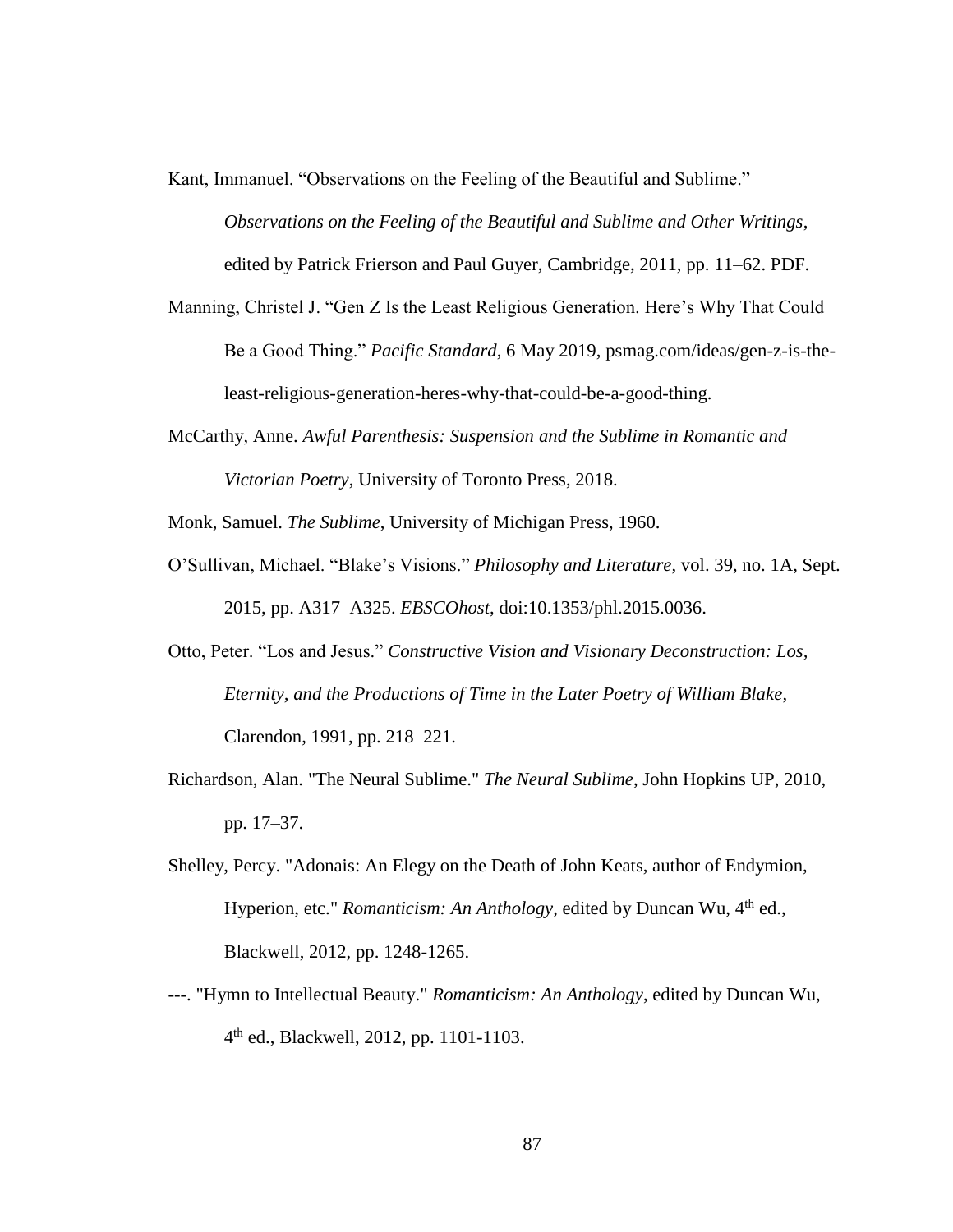- ---. "Mont Blanc: Lines written in the Vale of Chamouni." *Romanticism: An Anthology*, edited by Duncan Wu, 4<sup>th</sup> ed., Blackwell, 2012, pp. 1104-1107.
- ---. "Ode to the West Wind." *Romanticism: An Anthology*, edited by Duncan Wu, 4<sup>th</sup> ed., Blackwell, 2012, pp. 1131-1134.
- ---. "Ozymandias." *Romanticism: An Anthology*, edited by Duncan Wu, 4<sup>th</sup> ed., Blackwell, 2012, p. 1108.
- ---. "Prometheus Unbound: A Lyrical Drama in Four Acts." *Romanticism: An Anthology*, edited by Duncan Wu, 4<sup>th</sup> ed., Blackwell, 2012, pp. 1138-1214.
- ---. *The Necessity of Atheism.* 1811.
- Sklar, Susanne. "'In the Mouth of a True Orator' (Jerusalem's Operating Instructions)." *University of Toronto Quarterly*, vol. 80, no. 4, 2011, pp.837-857. *EBSCOhost*, doi:10.3138/utq.80.4.837.
- Tai, Sharon. "'[T]he fear of snapping the flower': Poetic Obscurity in the Sublime System of Samuel Taylor Coleridge." *The Coleridge Bulletin*, vol. 49, 2017, pp. 103–112.
- Wry, Joan Reiss. "Panoptic Perspectives in Shelley's 'Mont Blanc': Collapsed Distance and the Alpine Sublime." *The Explicator*, vol. 67, no. 1, 2008, pp. 30– 33. *EBSCOhost*, doi:10.3200/EXPL.67.1.30-33.
- Wu, Duncan. "Samuel Taylor Coleridge (1772–1834)." *Romanticism: An Anthology*, edited by Duncan Wu, 4th ed., Blackwell, 2012, pp. 611–618.
- ---. "William Blake (1757–1827)." *Romanticism: An Anthology*, edited by Duncan Wu, 4th ed., Blackwell, 2012, pp. 174–180.